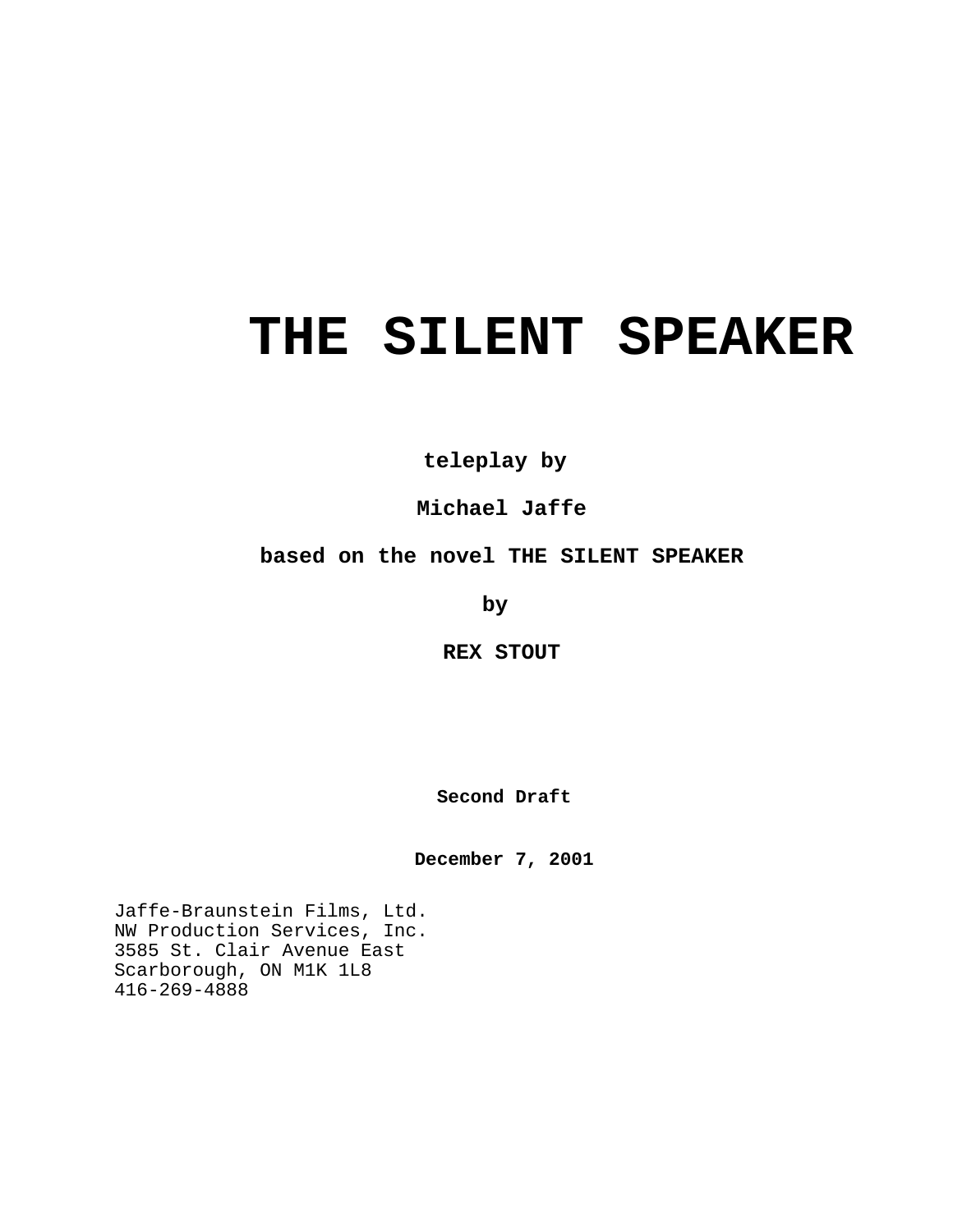### 1 INT. WOLFE'S OFFICE - DAY 1

Wolfe is reading a newspaper. As the camera moves around the room it settles on the front page. There is a picture of a large black tie event with a banner headline above. "MURDER AT THE NIA" And below, in smaller type, "CHENEY BOONE BLUDGEONED". Archie is putting things away in the safe.

> WOLFE It is an interesting fact that the members of the NIA have assets of something like 30 billion dollars.

ARCHIE Yes sir. It is also an interesting fact that the prehistoric mound builders left more traces of their work in Ohio than any other state. In my boyhood days...

WOLFE

Shut up.

ARCHIE Yes sir.

WOLFE Archie. Where does the bank balance stand?

ARCHIE Another interesting fact. We ought to be able to make it till next week, but since you're obviously not worried since you've turned down....

WOLFE

Shut up.

ARCHIE Yes sir.

WOLFE Archie. Your notebook. Here are directions for tomorrow.

ARCHIE (V.O.) In two minutes he had me wide awake.

(MORE)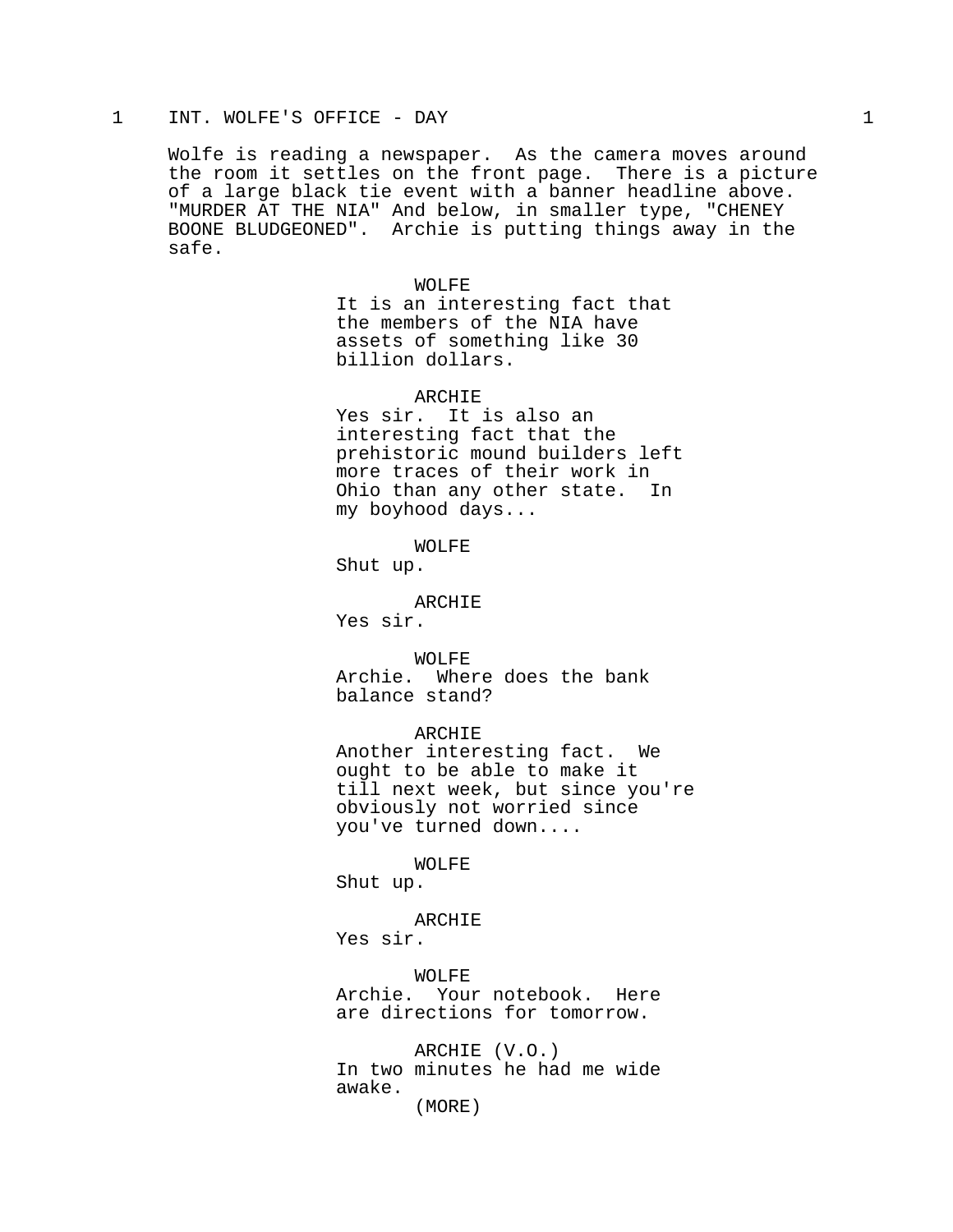ARCHIE (V.O.) (CONT'D) It was a complicated plan, but it showed just how desperate he was.

# WIPE TO:

# 2 INT. POLICE HEADQUARTERS - MORNING 2

Archie comes through a sea of desks and arrives at an office at the end of the hall. He knocks and enters without waiting for a response.

> CRAMER (barely looking up) I'm busy as hell.

# ARCHIE

Sure you're busy and I won't waste your time. I want to ask a favor, a big favor, on behalf of Mr. Wolfe. He wants permission for me to inspect that room at the Waldorf where Cheney Boone was murdered.

CRAMER

(Cramer stares at him for a second) For God's sake. As if this case wasn't enough of a mess already. All it needs to make it a carnival is Nero Wolfe, and by God here he is. (Cramer regards Archie sourly) Who's his client?

ARCHIE I have no information about any client. As far as I know it's just Mr. Wolfe's scientific curiosity.  $*$ 

CRAMER You heard me, who's his client?

ARCHIE No sir. Rip me open, remove my heart for the laboratory, and you'll...

CRAMER Beat it!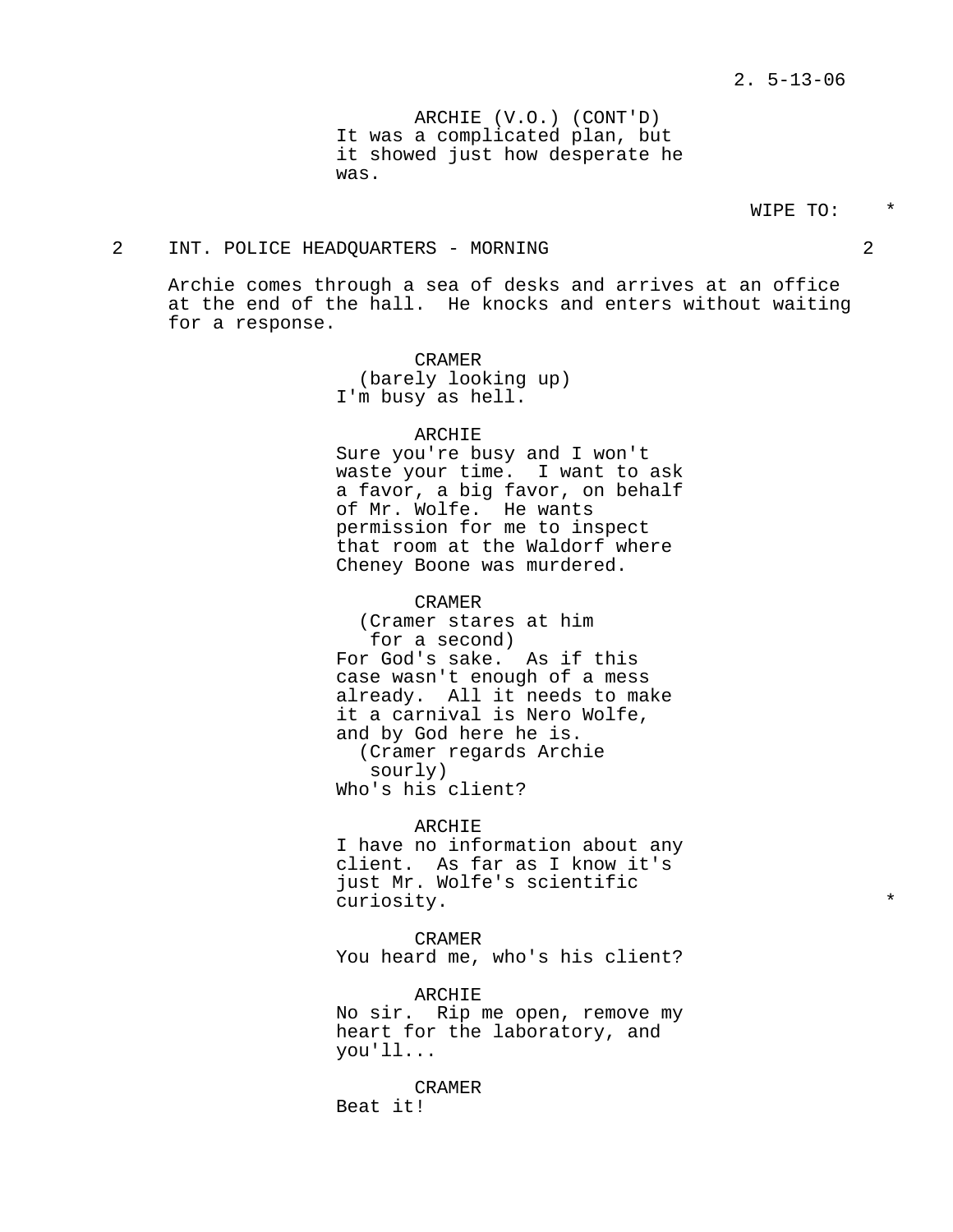ARCHIE Certainly Inspector. I know  $*$ you're busy, but Mr. Wolfe would...

CRAMER

Nuts. You don't need any permission to inspect and you know damn well you don't. This is the first time Wolfe has ever asked permission to do anything, and if I had time I'd try figure out what the catch is. But I'm too busy. Beat it.

ARCHIE Gosh. Suspicious. Always Suspicious. What a way to live.

WIPE TO:

3 INT. WALDORF HOTEL DRESSING ROOM - DAY 3

Archie is surveying the room - a little. Hotel security stands in the door.

> JOHNNY DARST What are you really after?

ARCHIE Nothing whatever. Mr. Wolfe sent me here to take a look and here I am. The carpet's been changed?

JOHNNY DARST There was a little blood, not much, and the cops took some things. Who's Wolfe working for?

ARCHIE There is never any question about that. First, last and always, Mr. Wolfe. Come to think of it, so am I.

With that Archie turns and leaves.

WIPE TO: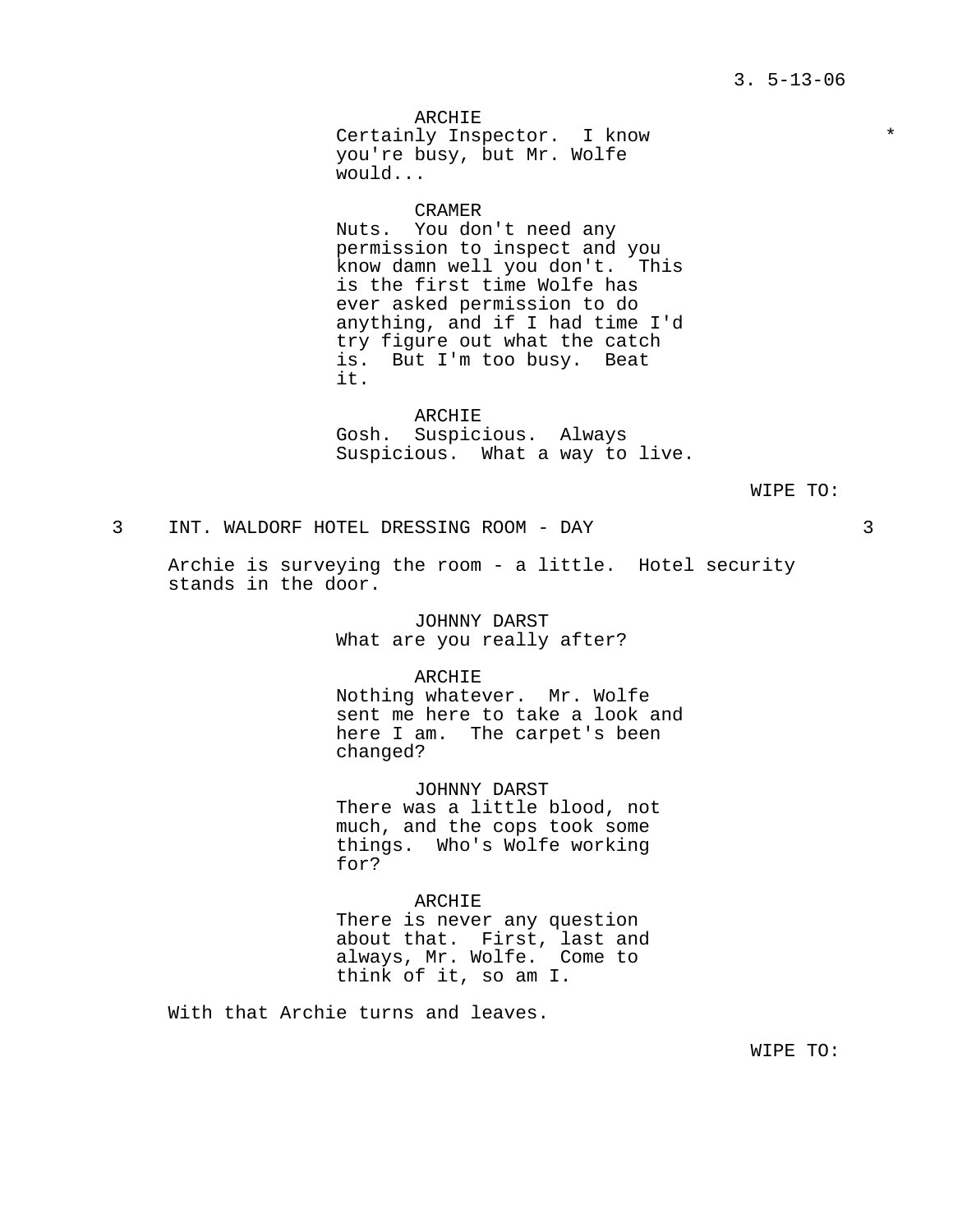# 4 INT. FBI OFFICE - DAY 4

Archie sits opposite G.G. Spero. A plaque nearby says "G.G. Spero, FBI Special Agent in Charge"

> SPERO Well, Archie what can we do for  $*$ you?

#### ARCHIE

A request from Mr. Wolfe. It's  $*$ <br>a little question about the  $*$ a little question about the Boone murder case. We've been told the FBI is mixing in and Mr. Wolfe would like to know if there is something about the FBI angle that would make it undesirable for a private detective to take any interest?

SPERO The Boone case?

ARCHIE That's right. The Cheney Boone case.

SPERO Putting aside for the moment the FBI angle, what would Mr. Wolfe's angle be?

ARCHIE (V.O.) He went at me from forty different directions. I left half an hour later with what I expected - nothing. Of course,  $*$ we were relying on his sub par \* lip tightness, not for what he might tell me, but what he might tell about me.

As Archie leaves, Spero watches him thoughtfully.

WIPE TO:

5 INT. BIA HEADQUARTERS - DAY 5

Archie follows a very officious secretary down a very expensive looking hall. He is shown into an office where Hattie Harding moves to shake his hand.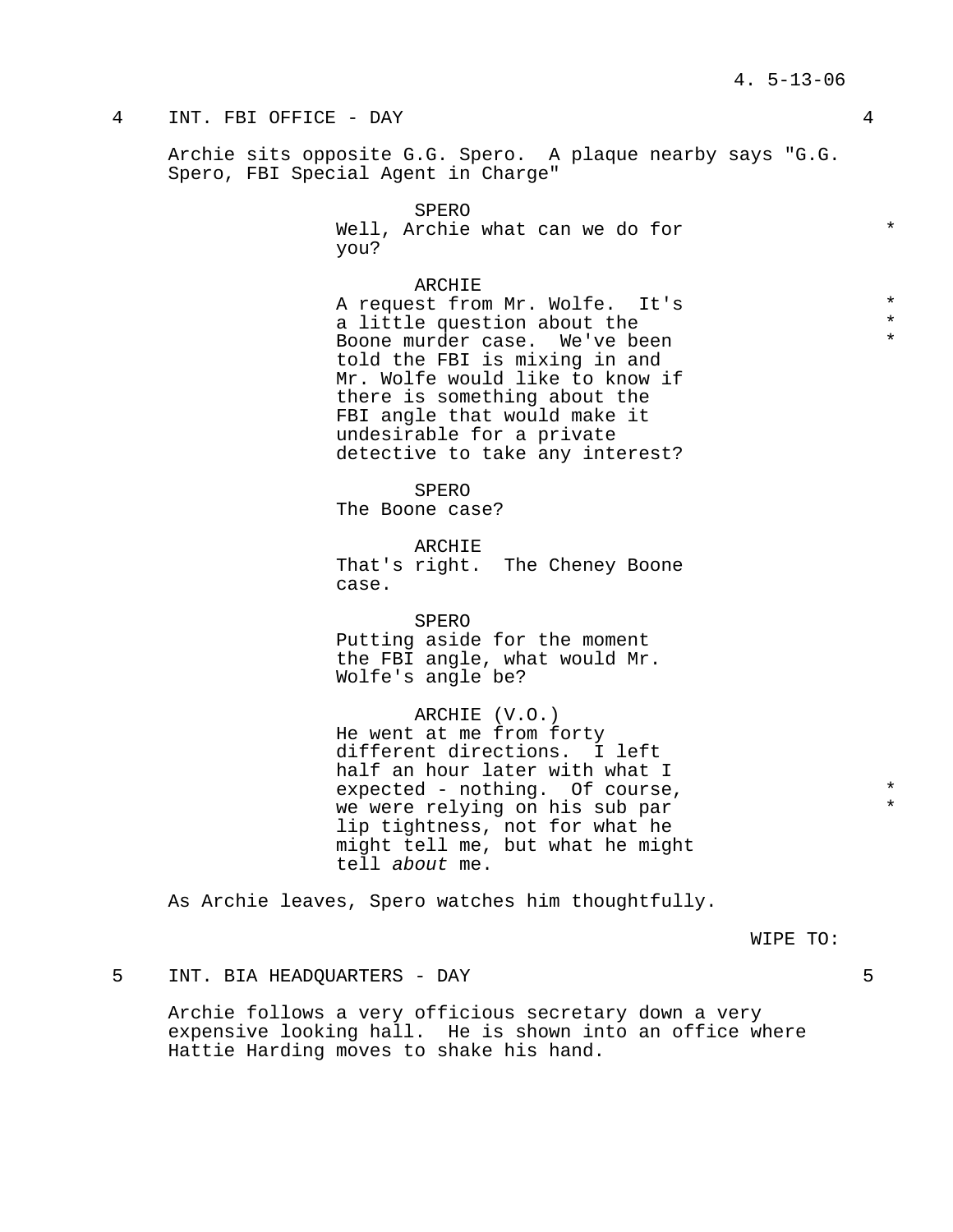ARCHIE (V.O.) The hurdles I had to make, you might have thought Hattie Harding was a Temple Goddess instead of  $*$ <br>morely the the Assistant Director merely the the Assistant Director of Public Relations for the NIA.

MISS HARDING This is a pleasure. To meet the Archie Goodwin coming direct from the Nero Wolfe. Really a great pleasure. At least, I suppose you do? Come direct, I mean?

ARCHIE On a beeline, Miss Harding. As the bee from the flower.

MISS HARDING What! Not to the flower?

ARCHIE I guess that's nearer the truth, at that, because I have come to get a load of nectar. For Nero Wolfe. He thinks he needs a list of the members of the NIA who were at the Waldorf Tuesday evening, and sent me here to get it.

MISS HARDING (all business) Why don't we sit down?

She moves back behind her desk and Archie adjusts a chair on the other side. As he sits we see him slightly remove then replace a piece of paper from his side pocket as if to confirm that it is still there.

> ARCHIE (V.O.) With the corner of the desk between us, the operation would be simple.

> MISS HARDING This is very interesting. What does Mr. Wolfe want the list for?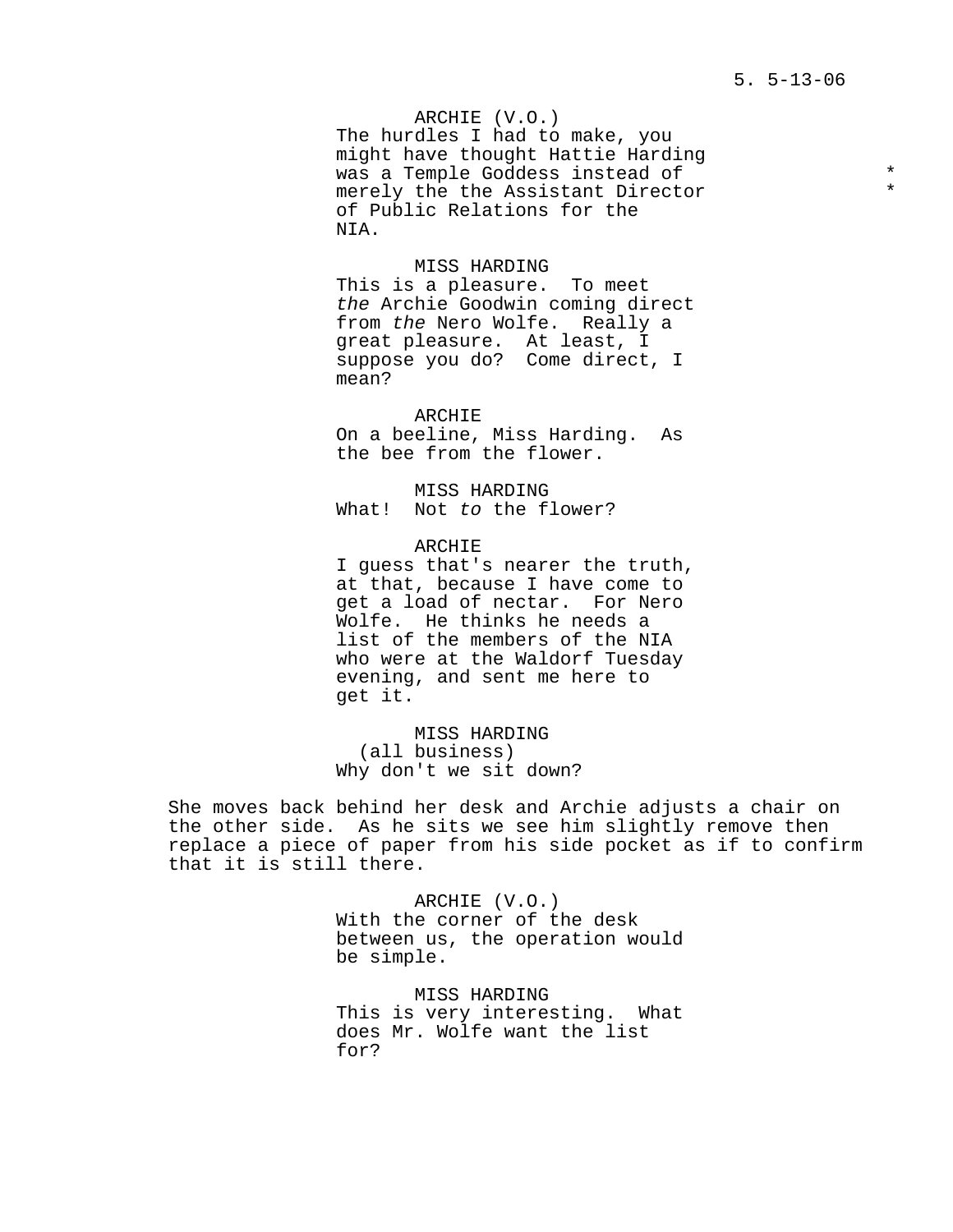ARCHIE I can only tell you an honest lie. He wants to ask them for their autographs.

#### MISS HARDING

Look, Mr. Goodwin. You understand of course that this affair is in the highest degree inconvenient for my employers. Our guest for the evening, our main speaker, the Director of the BPR, murdered right there just as the dinner was starting. Our public relations have been set back 10 years in just ten seconds.

ARCHIE How do you know it happened in ten seconds?

MISS HARDING (Startled) Why - it must - the way...

ARCHIE Not proven. He was hit four times on the head with the monkey wrench, and...

MISS HARDING What are you doing? Just trying to see how objectionable you can be?

#### ARCHIE

No, demonstrating what a murder investigation can be like. If you made that remark to the police, that it happened in ten seconds, you'd never hear the last of it. With me, I'm not interested, since I'm only here to get what Mr. Wolfe sent me for.

She presses both her hands to her eyes as if she were going to weep. Seeing this opportunity, Archie slips the paper from his jacket and lets it drop to the floor.

> MISS HARDING I'm sorry. (MORE)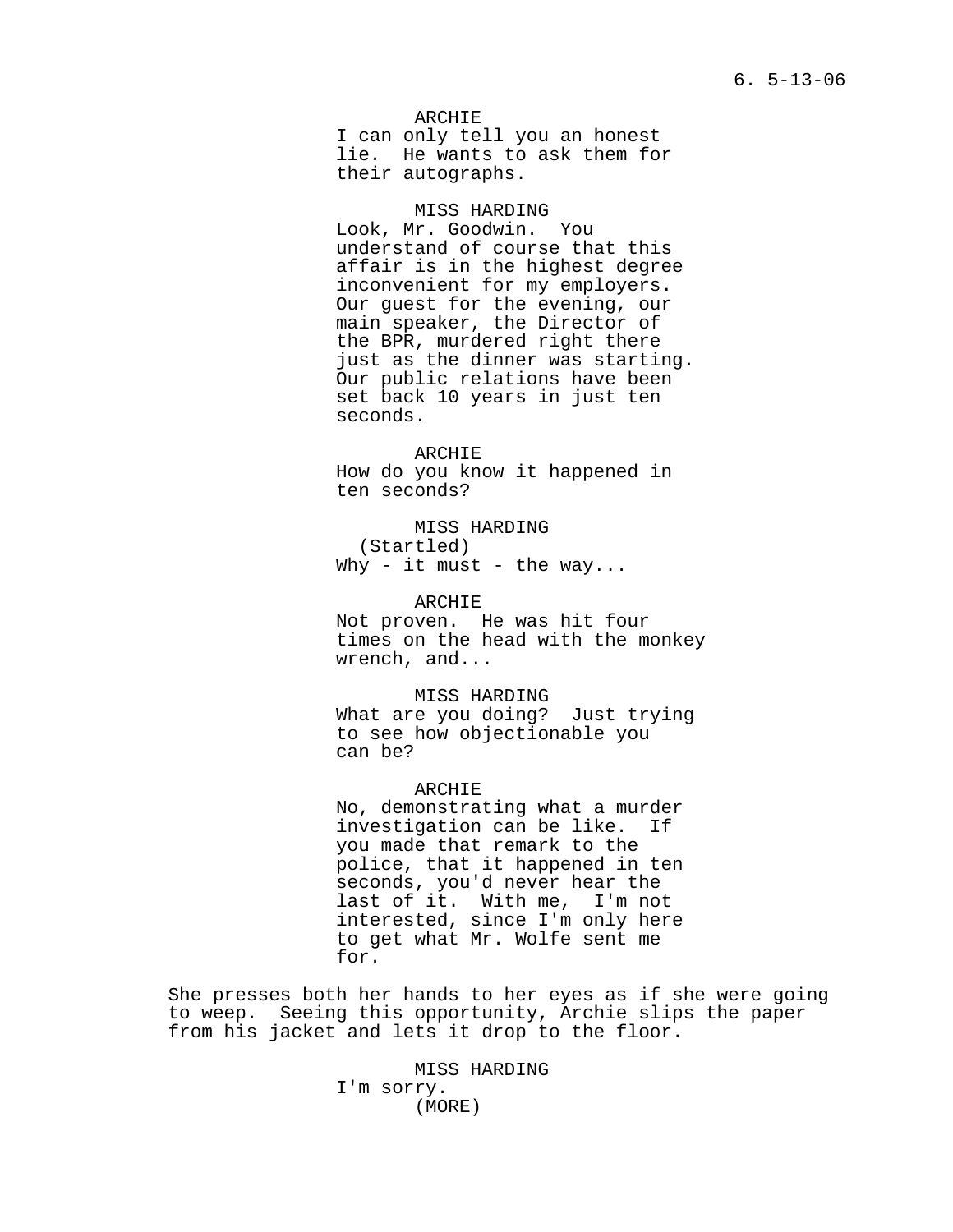7. 5-13-06

MISS HARDING (CONT'D) I haven't slept for two nights and I'm a wreck. (she stands up) I'll have to ask you to go. There's another meeting in Mr. Erskine's office in ten minutes, and anyway, you know perfectly well I couldn't give you that list without approval from higher up. (she moves around the desk closer to Archie) There is one thing you might tell me, who has engaged Mr. Wolfe to work on this?

ARCHIE (he stands up)  $*$ I'm in the same fix you are, Miss Harding. I can't do anything important either without approval from higher up. Good luck at your conference.

She watches him go. When she turns back to her desk she sees the paper on the floor. She picks it up, reads it, and rushes out of her office.

| WIPE | TΟ |
|------|----|
|------|----|

6 INT. WOLFE'S OFFICE - DAY 6

Archie waltzes in from his day about town. Wolfe is at his  $*$ desk reading and doesn't stop.

> ARCHIE \* The hooks are baited.

> WOLFE (marking his page and putting his book down) You must have been uncommonly  $*$ transparent. Mr Cramer has phoned. Mr. Travis of the FBI has phoned. Mr. Rhode of the  $*$ Waldorf has phoned. It's time for lunch.

Wolfe heads to the dining room. Archie starts to follow  $*$ <br>when the phone rings archie picks it up a INTERCUT AS when the phone rings. Archie picks it up. INTERCUT AS  $*$ <br>NECESSARY including Molfe esting alone in the dining room  $*$ NECESSARY, including Wolfe eating alone in the dining room. \*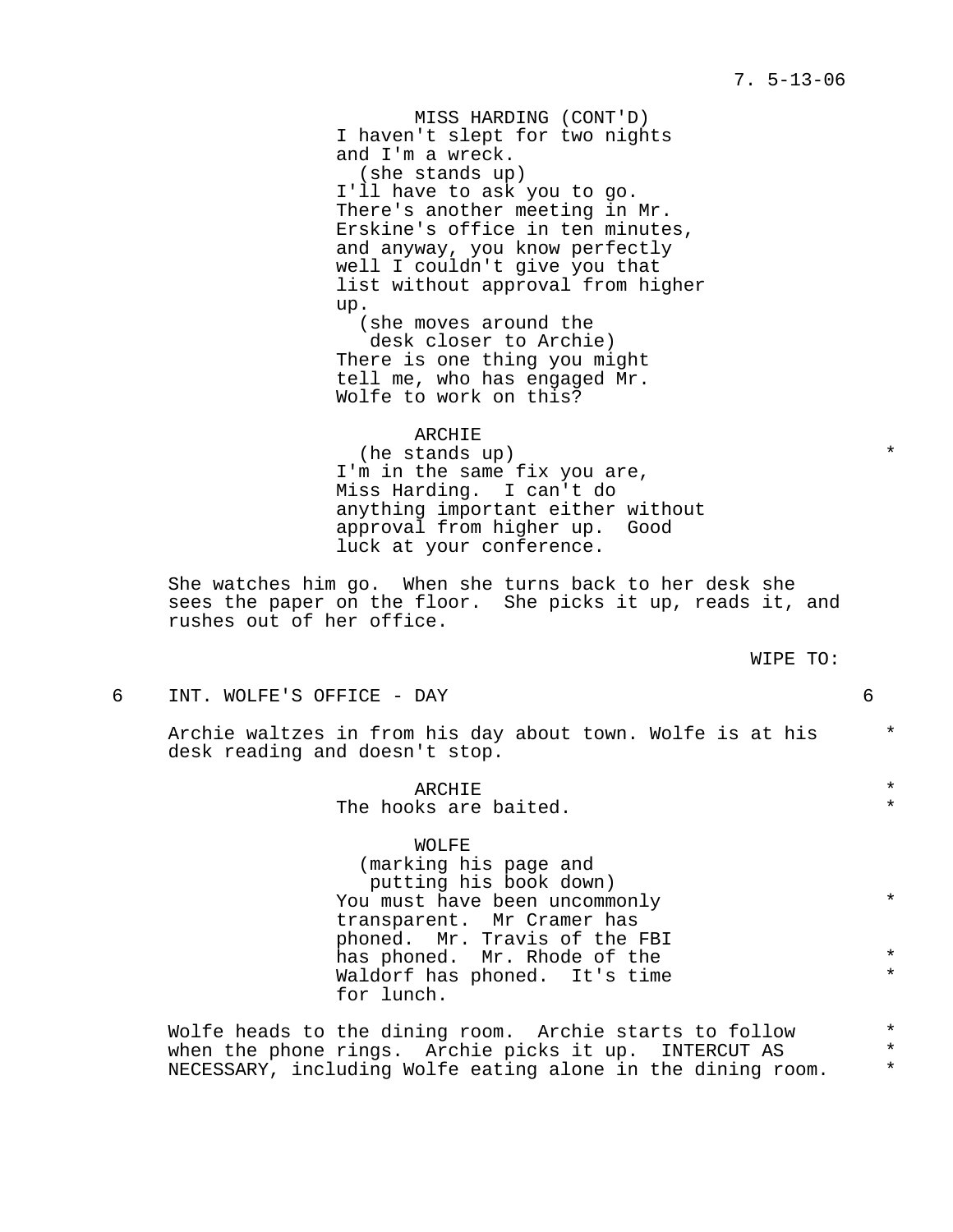ARCHIE Nero Wolfe's office, Archie Goodwin speaking.

SECRETARY Miss Harding calling Mr. Wolfe. Put Mr. Wolfe on please.

ARCHIE Nothing doing. Mr. Wolfe is  $*$ engaged with a pork roast so I'll have to do.

SECRETARY This is quite irregular. Just one moment.

ARCHIE (V.O.) In the Land of the Secretary, "one moment" can mean anything from 10 seconds to 10 minutes.

MISS HARDING Good morning, Mr. Goodwin. Hattie Harding here. Mr. Erskine \* would like to see Mr. Wolfe. How soon can Mr. Wolfe be here?

ARCHIE As you probably know, Mr. Wolfe seldom leaves the house for any purpose whatever, and never merely on business.

MISS HARDING I know that! But this is Mr. Erskine!

ARCHIE To you, he is all of that. To Mr. Wolfe he is nothing but a pest. Mr. Wolfe hates to work, even at home.

MISS HARDING Please hold.

ARCHIE (V.O.) This time I waited the full ten minutes

IRIS OUT AND IN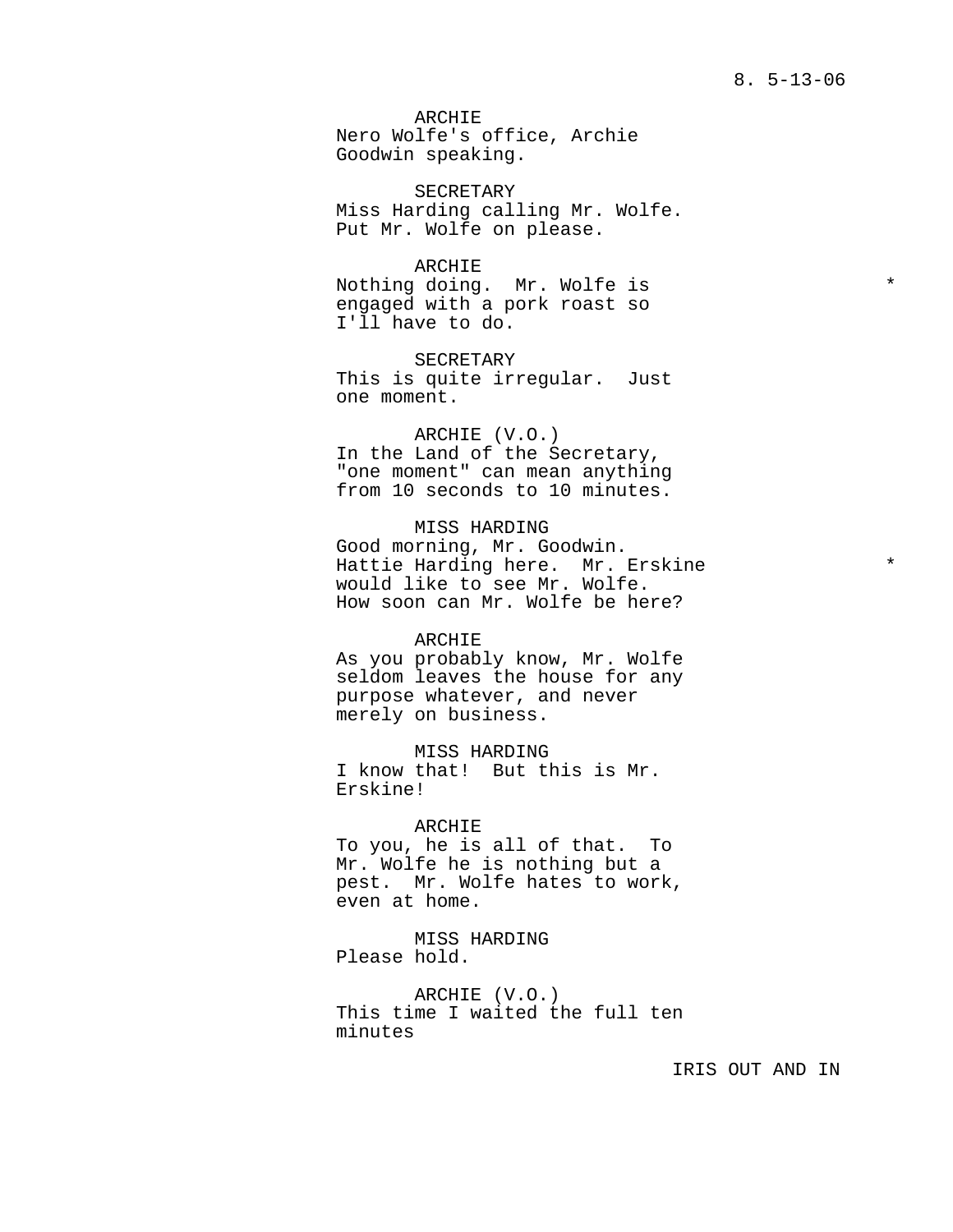7 INT. WOLFE'S OFFICE - LUNCHTIME - TEN MINUTES LATER - 7 \* Archie waits, bored.

> MISS HARDING Mr. Goodwin?

ARCHIE Still here. Older and wiser, but still here.

MISS HARDING Mr. Erskine will be at Mr. Wolfe's office at 4:30 this afternoon.

ARCHIE Listen Public Relations, if he comes at 4:30 he'll wait an hour and a half. Mr. Wolfe is up in the orchid rooms from  $4:00$  to  $6:00$  in the afternoon,  $*$ <br>and nothing has ever changed it  $*$ and nothing has ever changed it or ever will.

MISS HARDING That's ridiculous!

ARCHIE

Sure it is. So is this ringaround-the-rosy method for a man communicating with another man, but I stand for it.

MISS HARDING Hold the wire.  $*$ 

WIPE TO: \*

8 INT. DINING ROOM - DAY 8

Archie enters. Nero is eating.  $*$ 

ARCHIE

Operation Payroll in under way. Mr. Frank Erskine, President of the National Industrial Association, with outriders, will be here at ten minutes past three.

WOLFE Satisfactory Archie.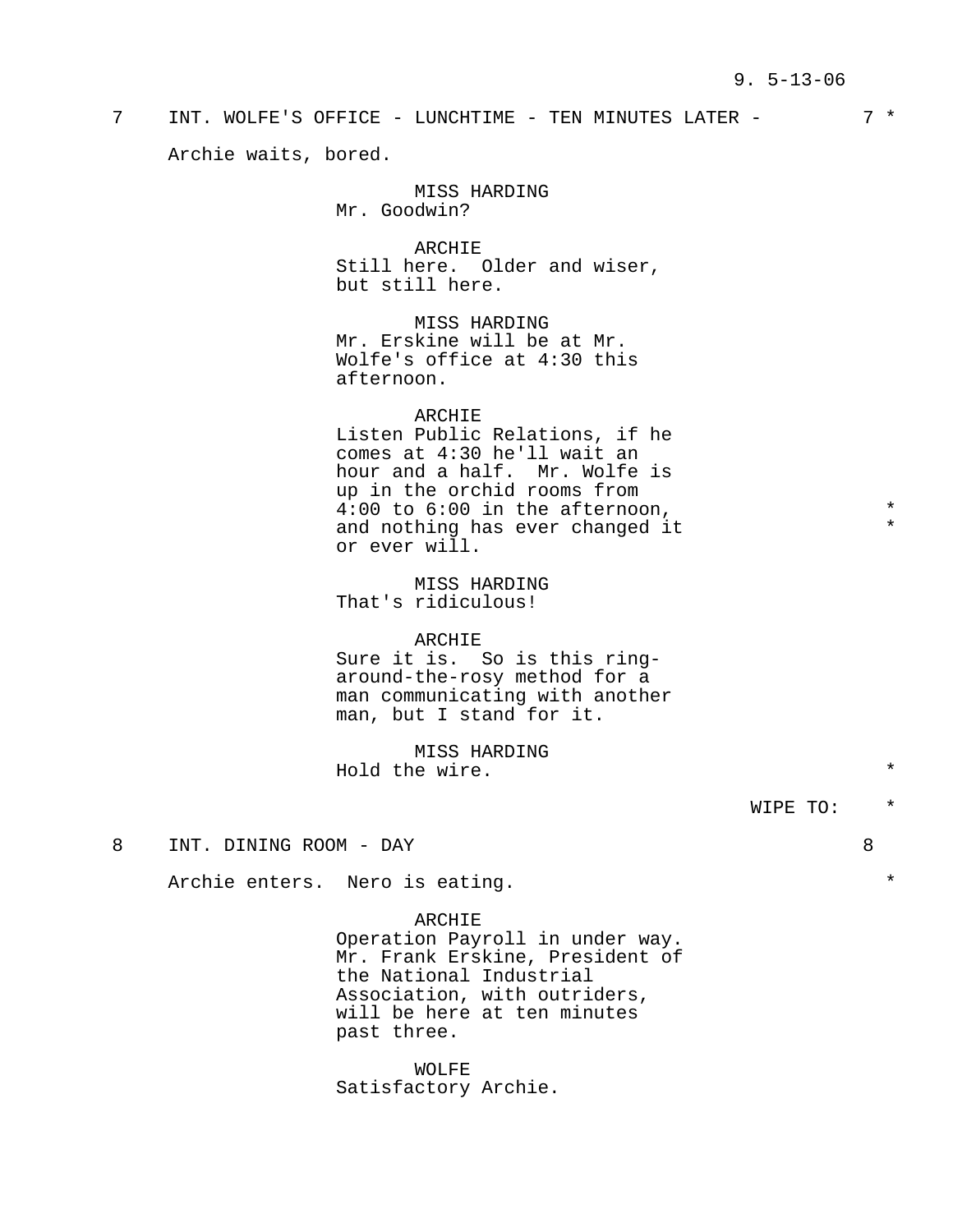We hold on Archie, trying not to beam.

# WIPE TO: \*

# 9 INT. WOLFE'S OFFICE - DAY 9

Four men are seated in Wolfe's office. One of them is speaking.

> FRANK ERSKINE This may be a waste of time for you, Mr. Wolfe. It seemed \* impossible to get any satisfactory information on the telephone. Have you been engaged by anyone to investigate this matter?

WOLFE What matter, Mr. Erskine?

FRANK ERSKINE Uh - this - the death of Cheney Boone.

WOLFE Let me put it this way. I have agreed to nothing and I have accepted no fee. I am committed to no interest.

BRESLOW In a case of murder, there is only one interest, the interest of justice.

ED ERSKINE (he's Frank's son) Oh, for God's sake..

# FRANK ERSKINE

(turning to the others) If necessary the rest of you can leave and I'll do this alone. (back to Wolfe) What opinion have you formed about it?

WOLFE Opinions from experts cost money.

FRANK ERSKINE We'll pay you for it.  $*$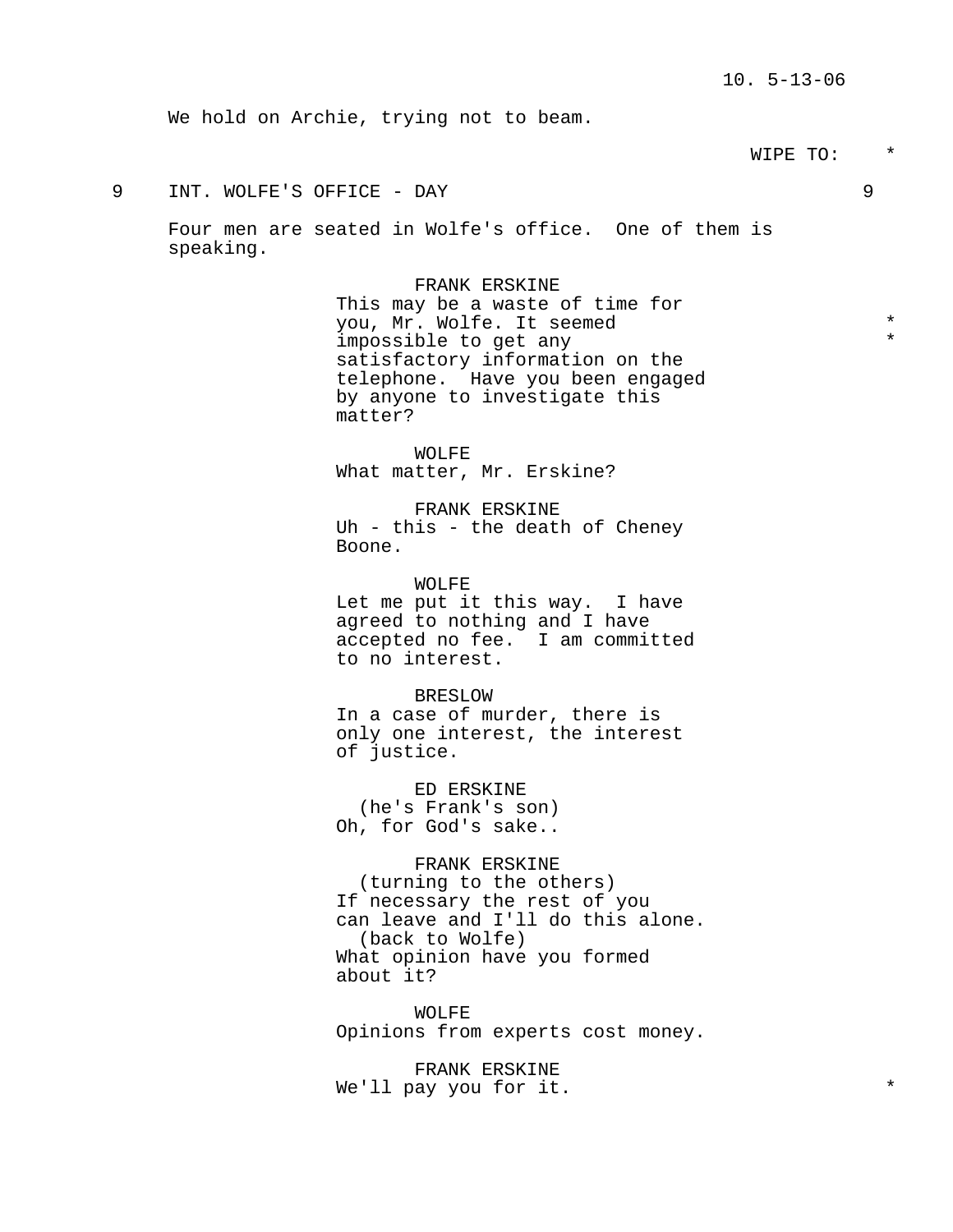# WINTERHOFF

A reasonable amount.

#### WOLFE

It wouldn't be worth even that unless I did some work and, I \* don't like to work. Did you \* come here with the notion of hiring me?

FRANK ERSKINE Well - that has been discussed \* as a possibility.

WOLFE For you gentlemen as individuals,  $*$ or on behalf of the NIA?

FRANK ERSKINE It was discussed as an  $*$ Association matter.

WOLFE I would advise strongly against it. You might be wasting your money.

FRANK ERSKINE Why? Aren't you a good investigator?

#### WOLFE

I am the best. But the situation is obvious. What you are concerned about is the reputation and standing of your association.  $*$ In the public mind the trial has already been held and the  $*$ verdict rendered. Nine people out of ten are confident that they already know who murdered  $*$ Mr. Boone. The NIA. (turning to Archie)

Archie, what was it the man at the bank said?

ARCHIE Oh, just that gag that's going around. That NIA stands for Not Innocent Atall.

FRANK ERSKINE But that's preposterous!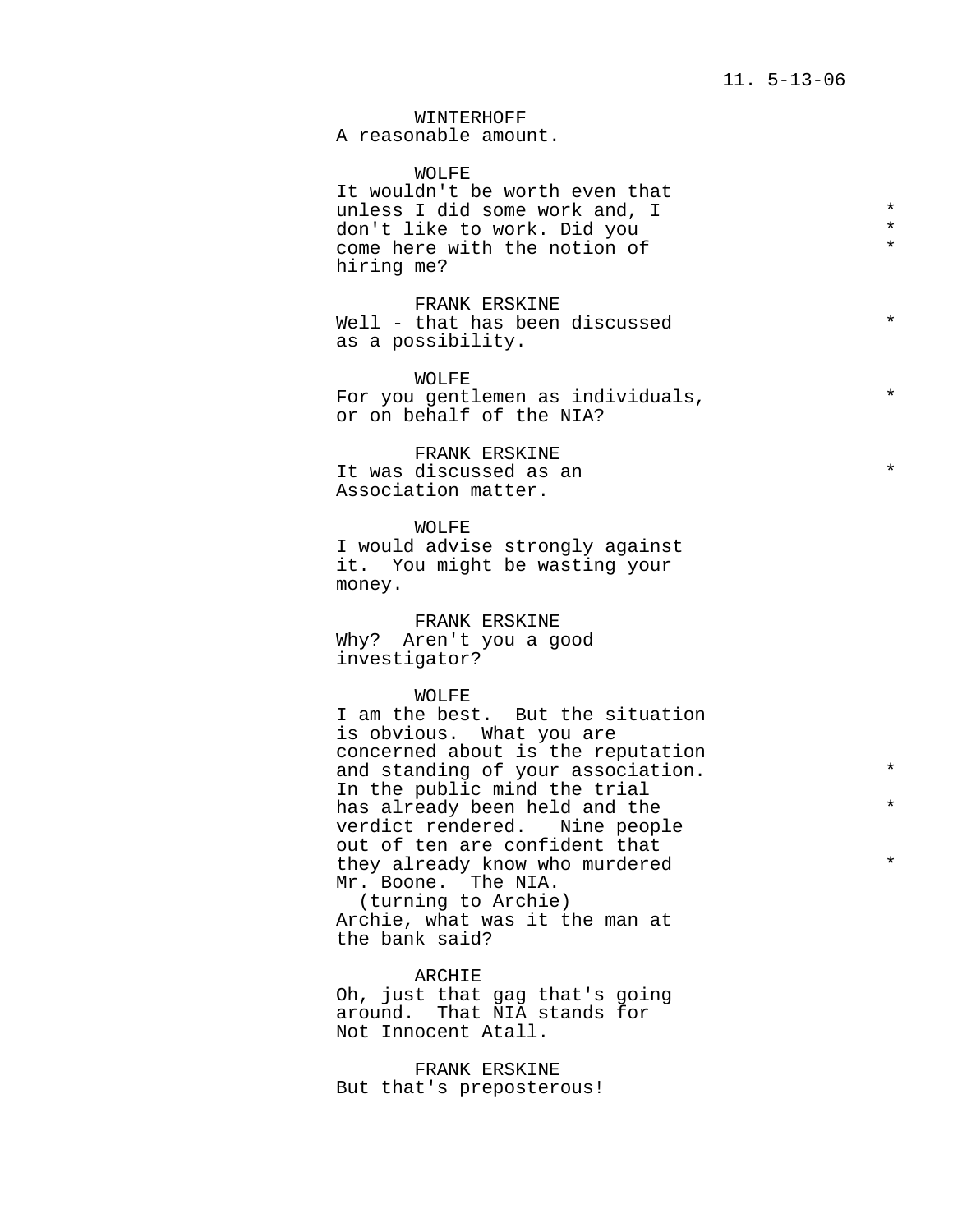\*

# WOLFE Certainly, but there it is.

The NIA men exchange gloomy looks.  $*$ 

WOLFE (CONT'D) \*<br>it would be worth almost \* \* I admit it would be worth almost any amount to your Association to have the murderer exposed, but I would tackle the job only with the greatest reluctance. Archie?

Archie stands up as if to escort them to the front door, but the men don't rise. Instead, they exchange glances, as if consulting each other.

> WINTERHOFF I would go ahead, Frank.

BRESLOW What else can we do?

FRANK ERSKINE \* (as he gets out a check book and writes) We are businessmen, Mr. Wolfe. We understand that you can't guarantee anything. But if we ask you to undertake this matter, I suppose we had better tell you all we know about it.

WOLFE Not right now. It would be better for you to return this evening, say at nine o'clock.

None of the men like this and they all ad lib protests.

WINTERHOFF And I have an appointment I can't break.

WOLFE As you please, sir. (he turns to Archie) Archie, your notebook. A telegram. "You are invited to join a discussion of the Boone murder at the office of Nero Wolfe at nine o'clock, this (MORE)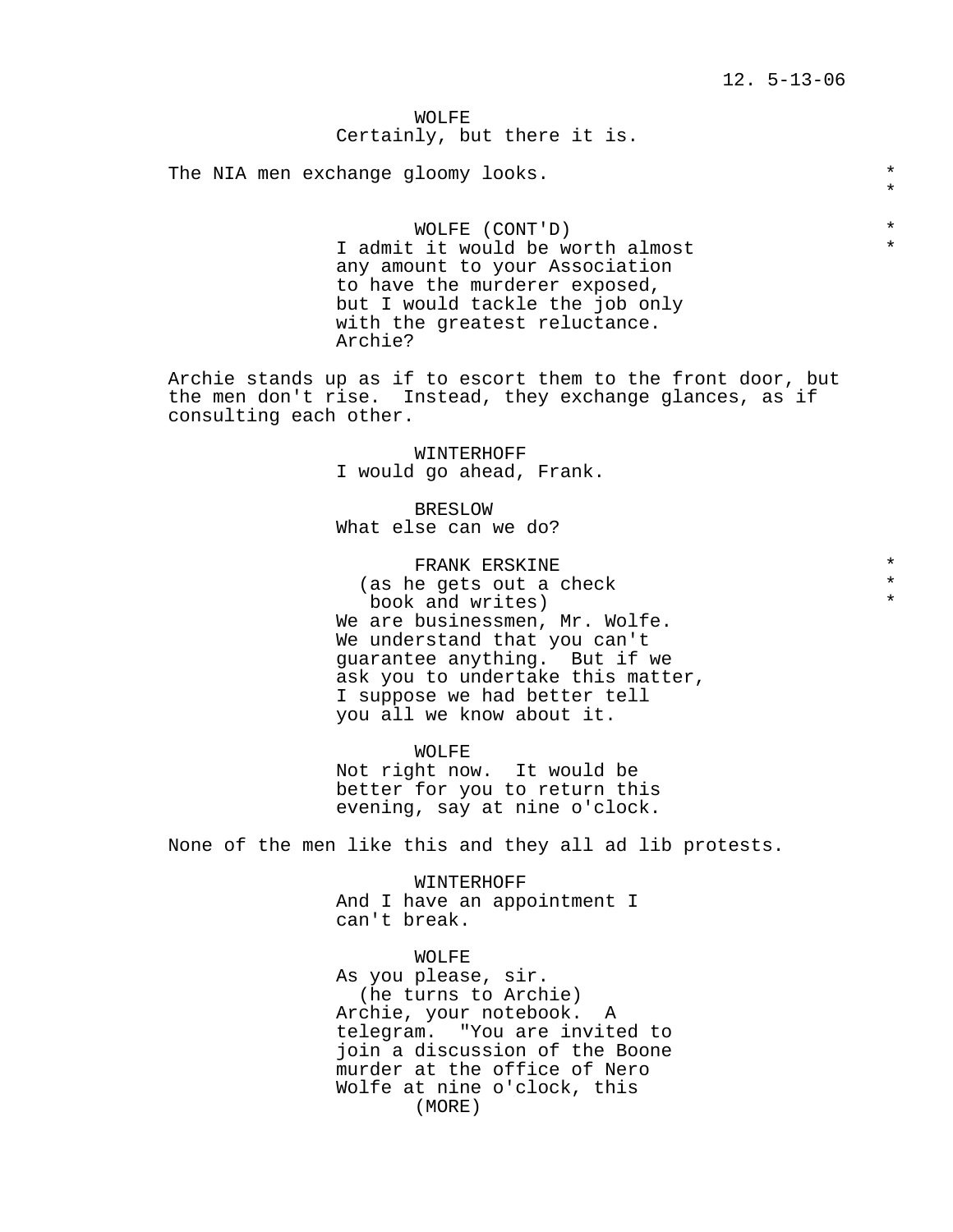WOLFE (CONT'D) evening." Sign my name and send it at once to Inspector Cramer, Mr. Spero, Mr. Kates, Miss Gunther, Mrs. Boone, Miss Nina Boone, and perhaps others, we'll see later. (he turns back to the NIA men) Will you gentlemen be here? \* Archie starts banging the typewriter. The men take a beat  $*$ and get up to leave, exchanging remarks under... ARCHIE (V.O.) I'm compelled to admit that Wolfe had earned my admiration, not for conceiving Operation Payroll, not for his obvious variation of the old hard-toget finesse, not even for the gall of those telegrams; No.  $*$ What I admired was his common sense. He wanted to get a look at those people and he knew that they couldn't afford to stay away. CUT TO:

10 INT. WOLFE'S FRONT DOOR -- AFTERNOON 10

The doorbell is ringing as Archie steps into frame to answer.

MAN AT DOOR Hello. I'll bet your Archie Goodwin. You came to see Miss Harding yesterday. She told me about you. Aren't you Archie Goodwin?

ARCHIE

Yep.

MAN AT DOOR I thought so. May I come in? I'd like to see Mr. Wolfe. I'm Don O'Neill. President of O'Neill and Warder, and a member of that Godforsaken conglomeration of antiques, the  $*$ NIA.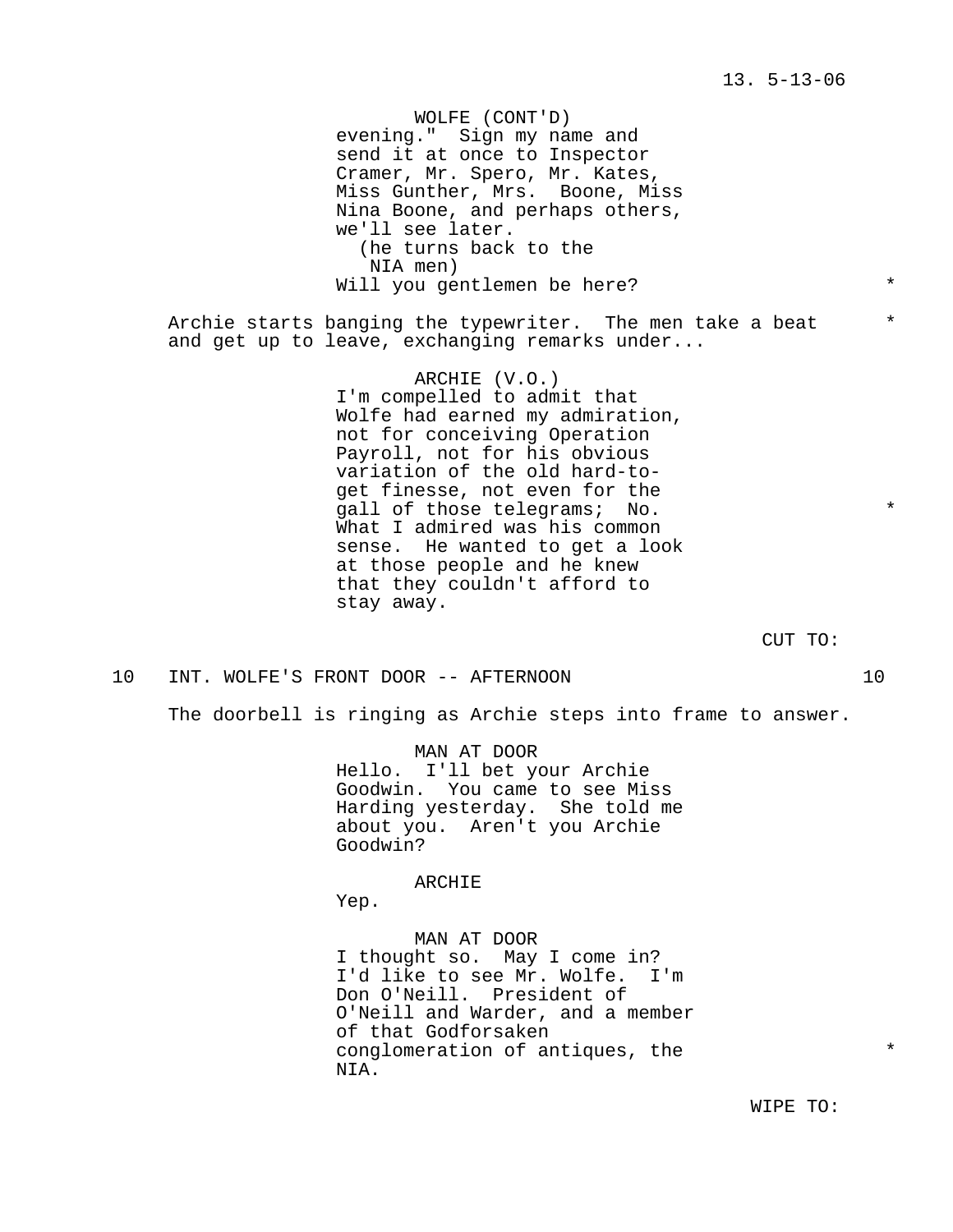Tight on Wolfe's face, he's angry at Archie for interrupting him.

> WOLFE Well, sir?

O'NEILL I admire your office.

WOLFE Thank you. But I assume that wasn't what you came for.

O'NEILL Oh no. Being Chairman of the Dinner Committee, I'm in the middle of this thing whether I  $*$ <br>like it as not I wouldn't gave like it or not - I wouldn't say \* I'm involved, but I'm certainly very concerned.

WOLFE Has anyone suggested you are involved?

# O'NEILL

Suggested? That's putting it mildly. The police are taking the position that everyone connected with the NIA is involved. Don't get me wrong Mr. Wolfe, but this idea of spending our own money to investigate a murder, that's unrealistic and I told them so.

# WOLFE

(bored) Admirable. For the purpose of persuading me to call it off?

O'NEILL Oh, no. I saw that was hopeless. You wouldn't do that. Would you?

WOLFE I'm afraid not without some excellent reason. I need the  $*$ money. Then what did you come for?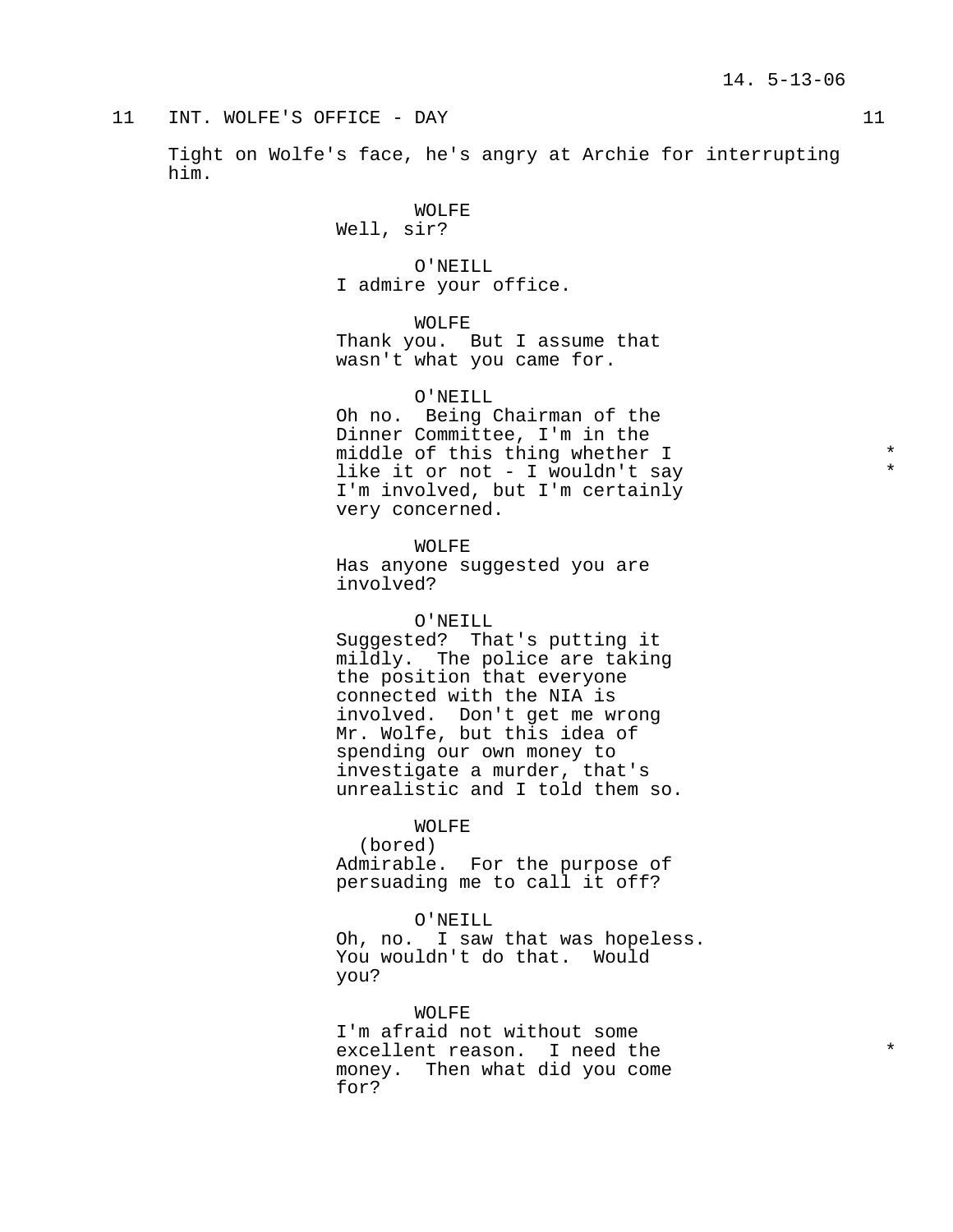# 15. 5-13-06

O'NEILL I came to ask you if Erskine hired you to protect NIA members by getting attention shifted elsewhere. Erskine said, "no", but ten thousand for a straight inquiry job is way above the clouds.

WOLFE I also say no, Mr. O'Neill. But I'm afraid that won't help you much. What if Mr. Erskine and I are both lying? (he shifts subjects) We have invited some people to meet here this evening and talk it over. Why don't you come and keep an eye on us?

O'NEILL Oh, I'm coming. I told Erskine and the others I'm coming.

WOLFE Good. Then we won't keep you now. - Archie?

Nero picks up his book and starts to read. O'Neill stares at him for a beat, then Archie is at his elbow and he gets up and leaves.

DISSOLVE TO:

# 12 INT. WOLFE'S OFFICE - NIGHT 12

Wolfe is leaning back in his chair with his eyes half closed. There are thirteen people in the room. The four NIA guys plus O'Neill and Harding, Inspector Cramer, Purely Stebbins, G.G. Spero and, from the BPR side, Mrs. Boone, Nina Boone**,** Alger Kates, and Solomon Dexter. Wolfe is not happy with the progress of the meeting. Cramer isn't either, since he long ago realized that Wolfe has no insight into the case and is just surveying the human landscape.

> CRAMER (to Wolfe) Everyone in this room has an alibi. As far as is known, Phoebe Gunther, who isn't here, was the last person to see Boone alive when she delivered the props for his speech, including (MORE)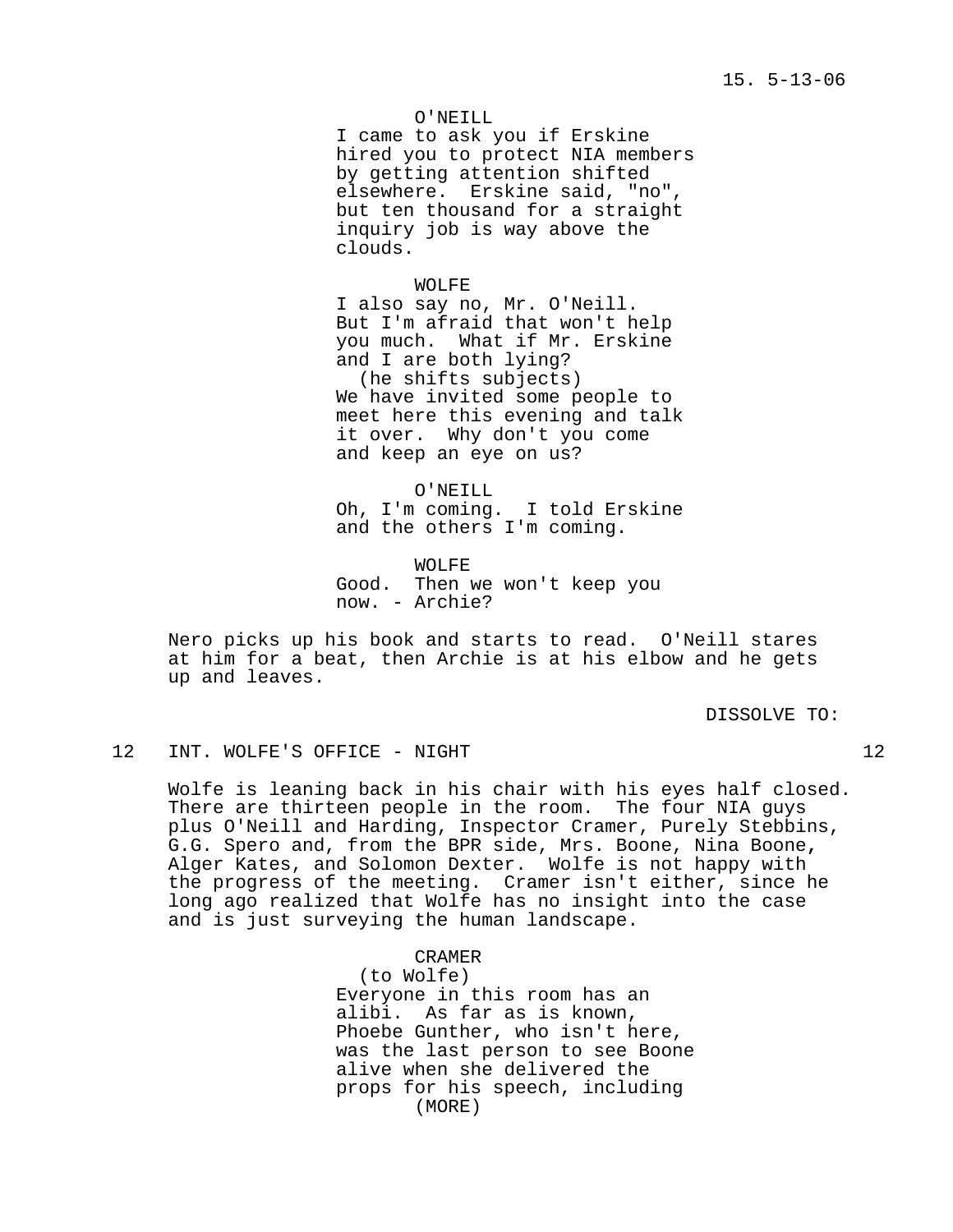16. 5-13-06

CRAMER (CONT'D) the monkey wrench that was used to kill him. Kates over there discovered the body at 7:45. Boone had arrived late and gone straight to the reception room carrying a little leather case he had with him.

MRS. BOONE That was the case that Miss Gunther says she forgot about and left on a window sill, but...  $*$ 

MISS HARDING And Miss Gunther is absolutely wrong, because four different people saw that case in her hand as she left the reception room.

SOLOMON DEXTER (snorting) It's amazing what...

WOLFE (wiggling a finger at Dexter) Please sir. (back to Cramer) What was this case? A brief case? A vanity case?

# CRAMER

No. It was more like a doctor's case, and it contained cylinders from a dictating machine. Boone brought the cylinders with him from Washington for Miss Gunther to transcribe. After she left Boone, she says she took the case to the reception room and left it there on the window sill.

WOLFE What was on the cylinders? Letters? What?

CRAMER Miss Gunther didn't know. Boone didn't tell her. \*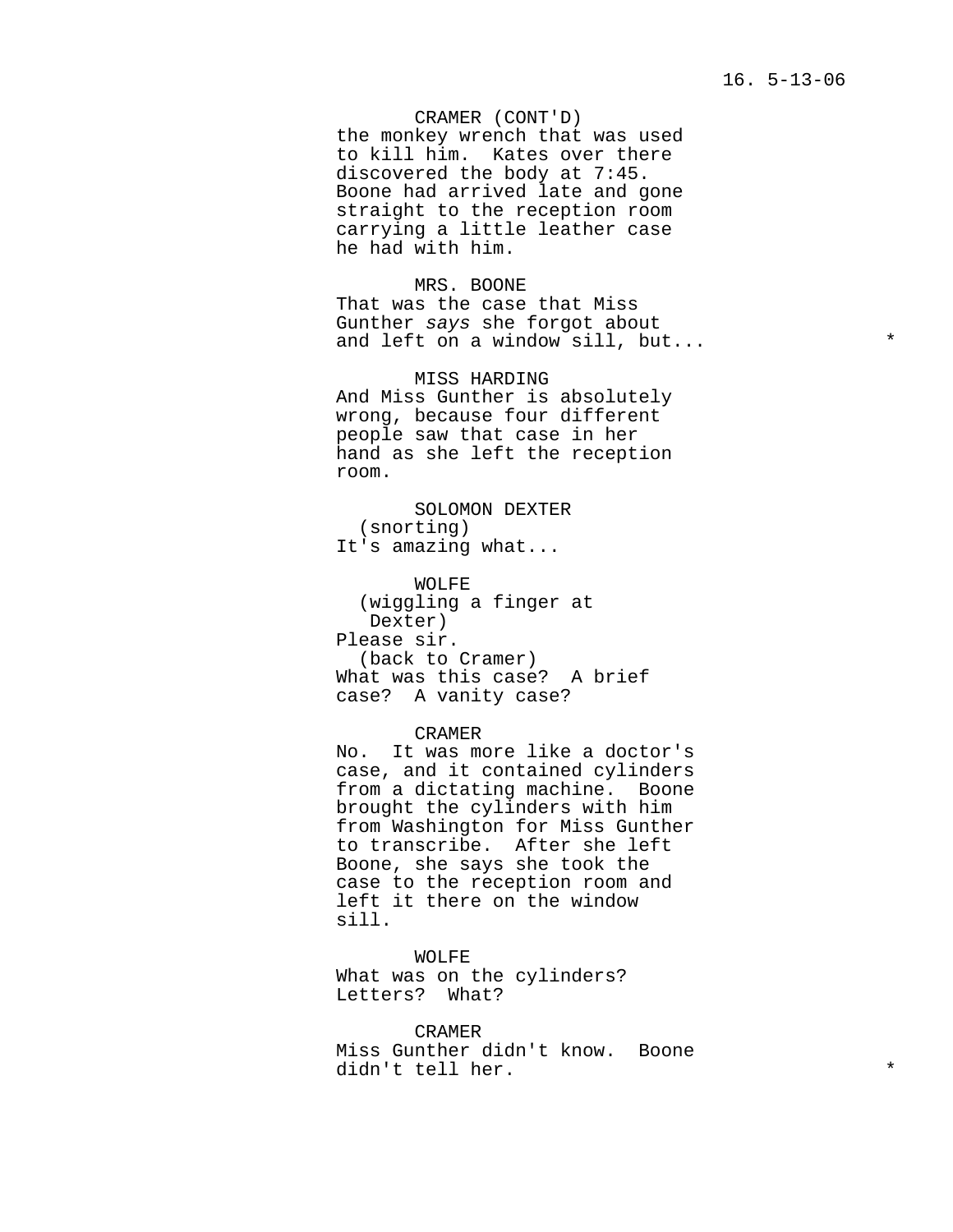WOLFE  $\qquad \qquad \star$ Did anyone see the case in the  $*$ <br>recontion room? reception room?

SPERO Nobody will say so. The head \* NIA man from Washington was the last person in there... .

#### BRESLOW

By God, there it is! It's always an NIA man! That's damned silly, Spero, and don't forget where FBI salaries come from.

They all go at each other. It's bedlam.  $*$ 

# ARCHIE (V.O.)

From that point on the mud was flying more or less constantly. Finally, Wolfe silenced them with a bellow.

# WOLFE

Enough! The constant reference to the NIA is unfortunate, sir, but it can't be helped. Mr. Boone had many enemies, and you can not deny that a large number of them were members of the NIA.

#### WINTERHOFF

But it certainly isn't always an enemy, Mr. Wolfe. For an illustration, Mr. Dexter here wasn't Boone's enemy. Quite the contrary, they were friends. But if Mr. Dexter had been filled with ambition to become Director of the BPR, and that's what he is at this moment - he might conceivably have taken steps to make the office vacant.

SOLOMON DEXTER Are you preferring a charge, Mr. Winterhoff?

WINTERHOFF Not at all. As I said, merely an illustration.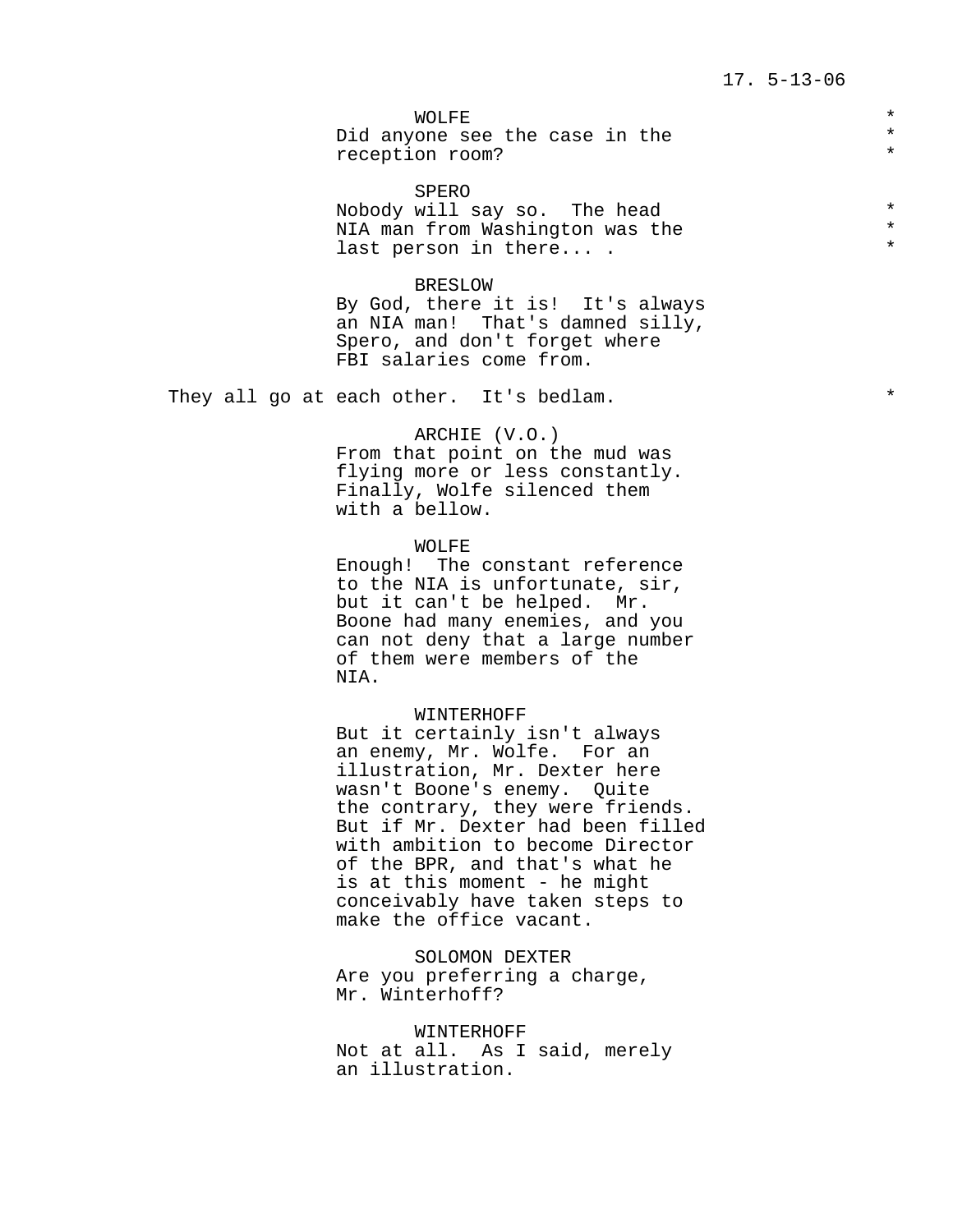FRANK ERSKINE Mr. Winterhoff has made an \* obvious point.

BRESLOW One of several. There are others. The talk about Boone and his secretary, Phoebe Gunther, has been going on for  $*$ months.

ALGER KATES (standing up, outraged) I want to protest that this is utterly despicable and beyond the bounds of common decency!

O'NEILL You keep out of this Kates! Sit down and shut up!

# FRANK ERSKINE

Surely, Mr. Kates, you are aware that personal emotions such as jealousy and revenge often result in violence. It would be proper to ask you, for example, whether it was true that you wanted to marry Boone's niece, here, and were aware that Boone opposed it and intended to prevent....

# NINA

Why, you big liar!

ALGER KATES Whether it is proper or not, it is certainly not proper for you to ask me anything, whatever! (turning to Wolfe) Mr. Wolfe. You are in the pay of the NIA. Did you invite us here for a typical NIA inqusition?

# CRAMER

(standing up) \* I'll tell you why you were invited. You were invited because he wanted to learn all he could as quick as he could, without leaving his chair. (MORE)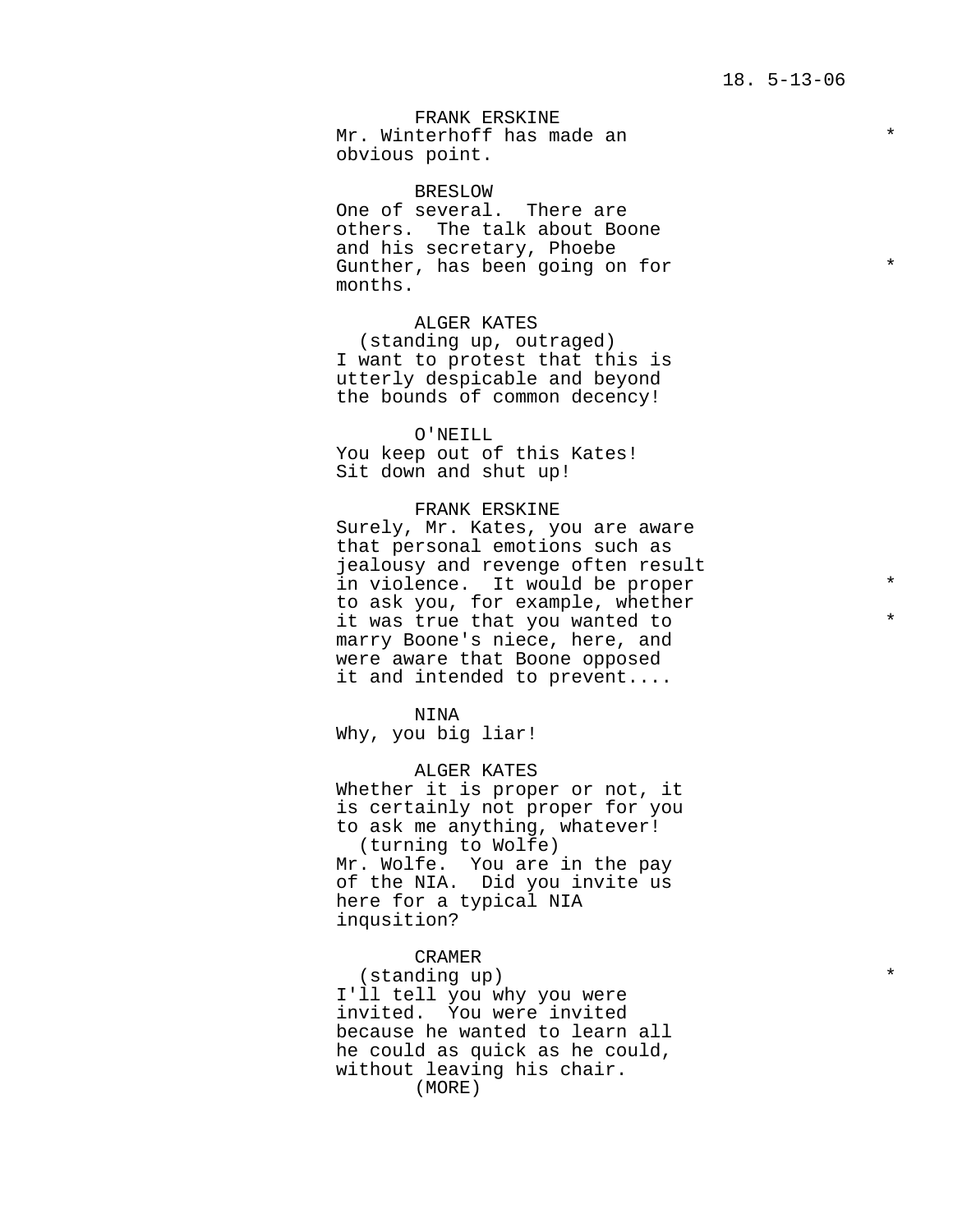CRAMER (CONT'D) I don't know about the rest of you, but I was a sucker to come. (he turns to Spero) You coming Spero?

Everyone watches as they head for the door and out.

ARCHIE (V.O.) Of course, that ended it. The BPR didn't want anymore anyhow, and though the NIA showed an inclination to stay and make suggestions, Wolfe used his veto power on that.

WIPE TO:

13 INT. WOLFE'S OFFICE - NIGHT - SEVERAL MINUTES LATER 13

Archie comes back into the office after having seen the last of them out.

> ARCHIE Too bad Cramer bolixed it up like that. If we had kept at  $*$ them for awhile, say another two weeks, we might have got started somewhere.

WOLFE It was not too bad.

ARCHIE Oh. Ok. Then it was a screaming success. Of all our guests, which do you think is the most interesting.

WOLFE The most interesting was Miss Gunther.

ARCHIE Yeah? Because?

WOLFE Because she didn't come. You have her address?

ARCHIE Sure, I sent the telegram....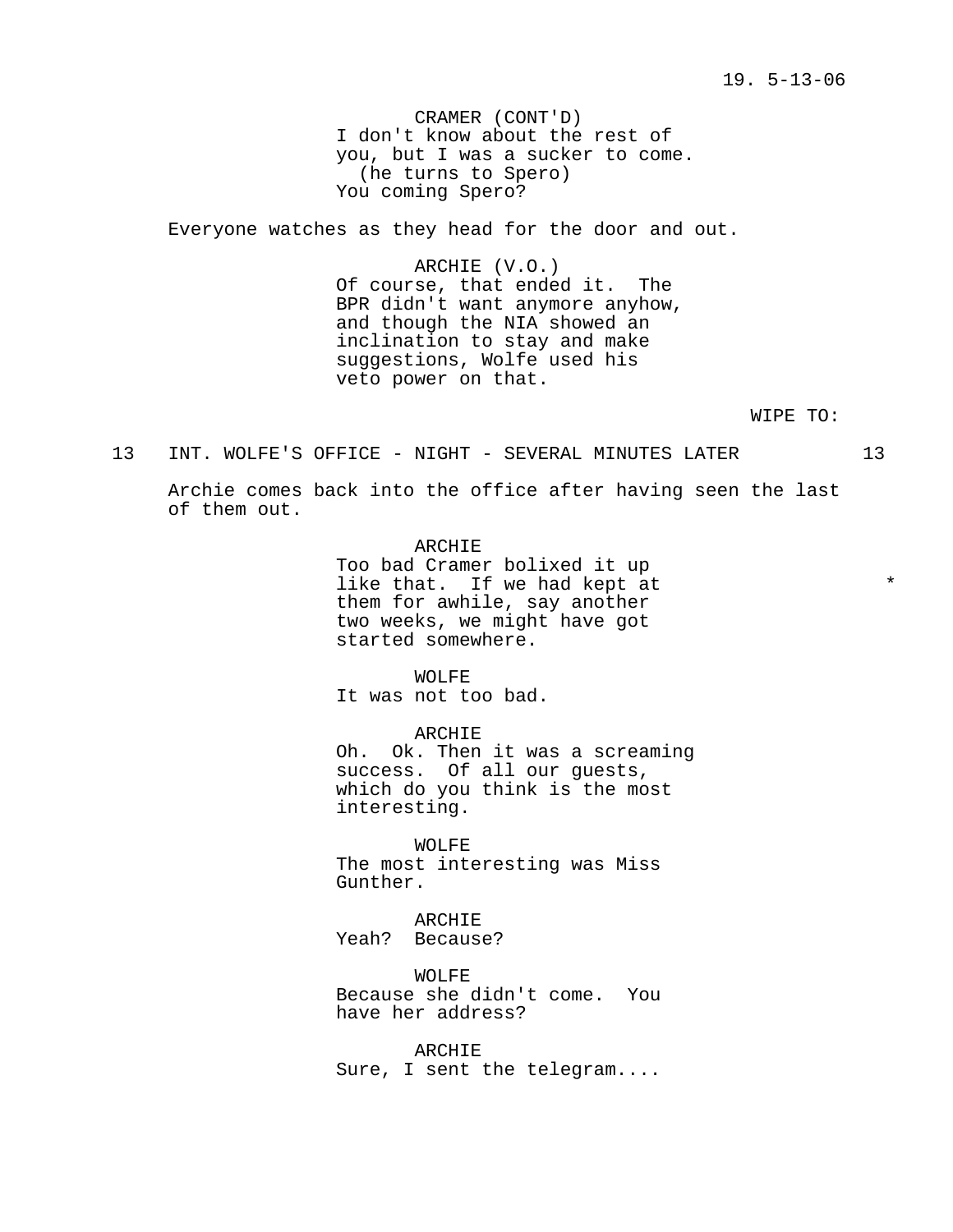WOLFE Go and bring her here.

ARCHIE It is now twenty minutes past eleven.

WOLFE The streets are less dangerous at night, with the reduced traffic.

Archie just stares at Nero who pours the beer which Fritz has just brought and opens his book.

CUT TO:

#### 14 INT. APARTMENT HALLWAY -- NIGHT 14

The elevator doors open revealing Archie. He exits and finds the right door. All of this under...

> ARCHIE (V.O.) It is not my custom to make  $*$ personal remarks to young women during the first five minutes after meeting them. But when I pushed the button and she opened the door, the ceiling light right above her was shining on her hair, and what popped out was: Golden Bantam.

PHOEBE Yes, that's what I dye it with.

FOLLOWING THEM:

15 INT. KATES APARTMENT - NIGHT 15

PHOEBE Let me take your coat.

She hangs the coat on a nearby hook and leads Archie into the living room where she turns around to him.

> PHOEBE (CONT'D) You know Mr. Kates?

All but hidden, sitting off in a corner, is Alger Kates.

ARCHIE

Hello.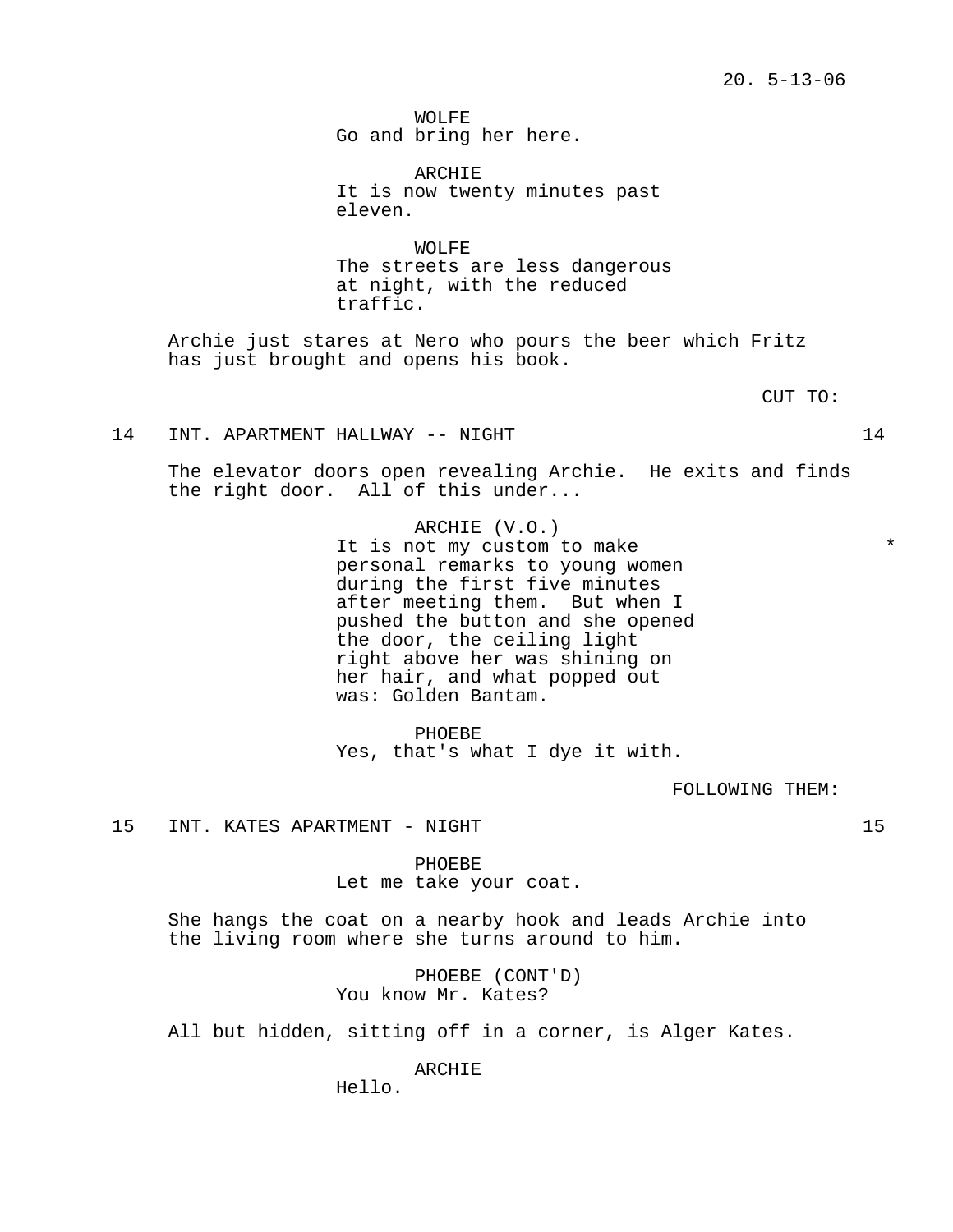ALGER KATES Good evening.

PHOEBE

Sit down. Mr. Kates came to \* tell me what happened at your party this evening. Will you have a drink?

ARCHIE

No, thanks.

PHOEBE Well. Did you come to see what color my hair is or was there something else?

ARCHIE I'm sorry to bust in on you and Mr. Kates.

PHOEBE That's all right. Isn't it, Al?

ALGER KATES It is not alright with me. It would be folly to trust him. As I told you, he's in the pay of the NIA.

#### PHOEBE

So you did. But since we know enough not to trust him, all we have to do is be a little smarter than he is in order to get more out of him than he gets out of us.

(turning back to Archie) I have a theory about Mr. Kates. He must read old fashioned novels because of the way he talks. I wouldn't suppose a research man would read novels at all. What would you suppose?

ARCHIE I don't discuss people who don't trust me. And I don't think you are.

PHOEBE Are what?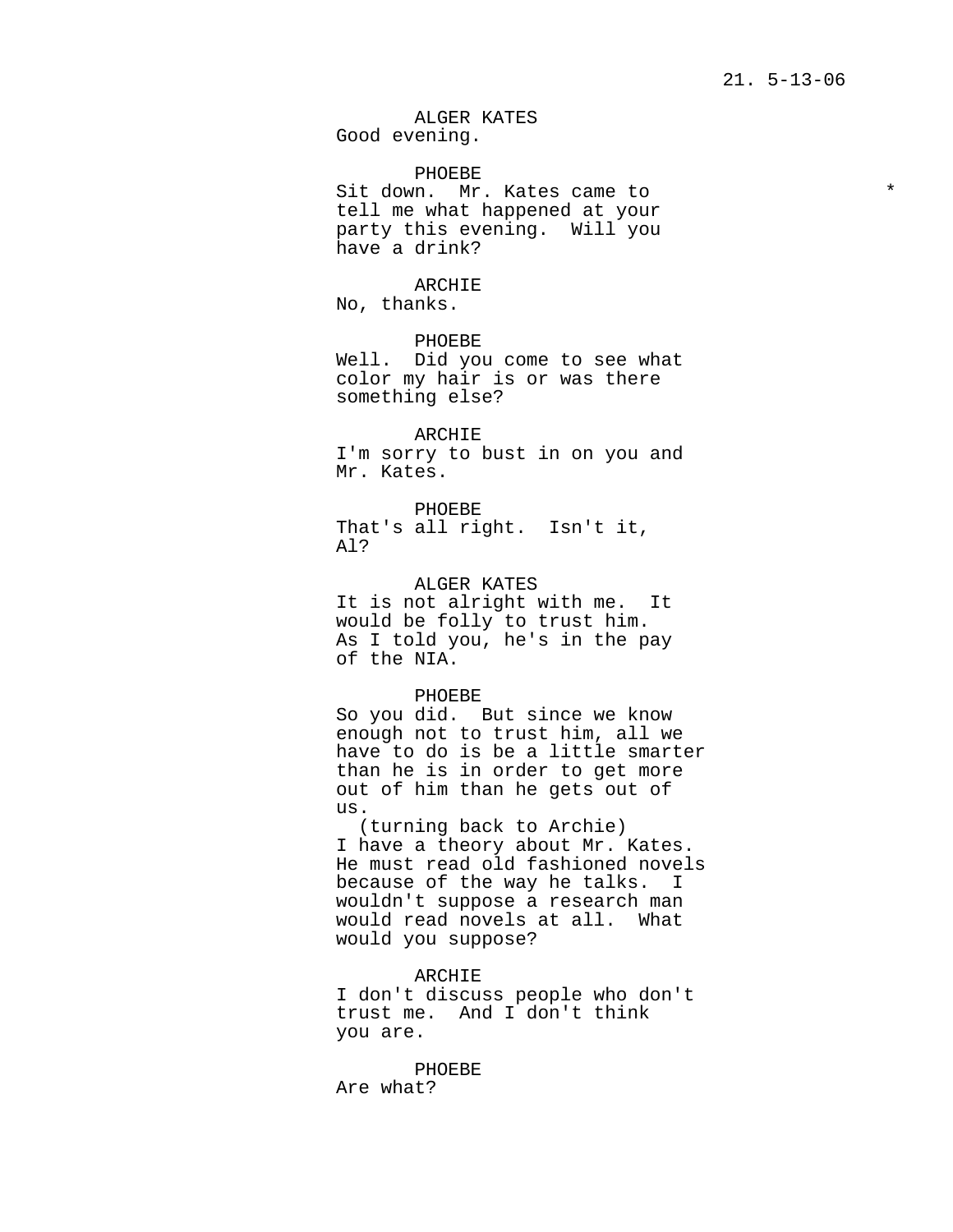# 22. 5-13-06

ARCHIE

Smarter than me. I admit you're prettier, but I doubt if you're smarter. I was spelling champion of Zanesville, Ohio, at the age of twelve.

PHOEBE Spell "snoop".

ARCHIE

That's just childish. I don't imagine you're hinting that catching people who commit crimes is work to be ashamed of, since you're smart, so if what....

Archie stops talking because she is "possibly" laughing at him. He's been had.

> ARCHIE (CONT'D) Okay, you got a poke in and made me blink. Round one for you. Round two. Here's a free tip: If you think a BPR man did it, and don't want him caught, bounce me out immediately and keep as far away from Mr. Wolfe as possible. If you think an NIA man did it and you'd like \* to help, get your coat and come \* to Mr. Wolfe's office with me. (he turns to Kates) If you did it yourself, you might as well come along and confess and get it over with.

ALGER KATES I told you! See how he led up to that?

#### PHOEBE

Don't be silly. I'll explain it to you. Finding that I am smarter than he is, he decided to pick on you, and he certainly got evidence that you're a sap. \* In fact, you'd better get going. Leave him to me. I may see you at the office tomorrow.

ALGER KATES No! He'll go on that way!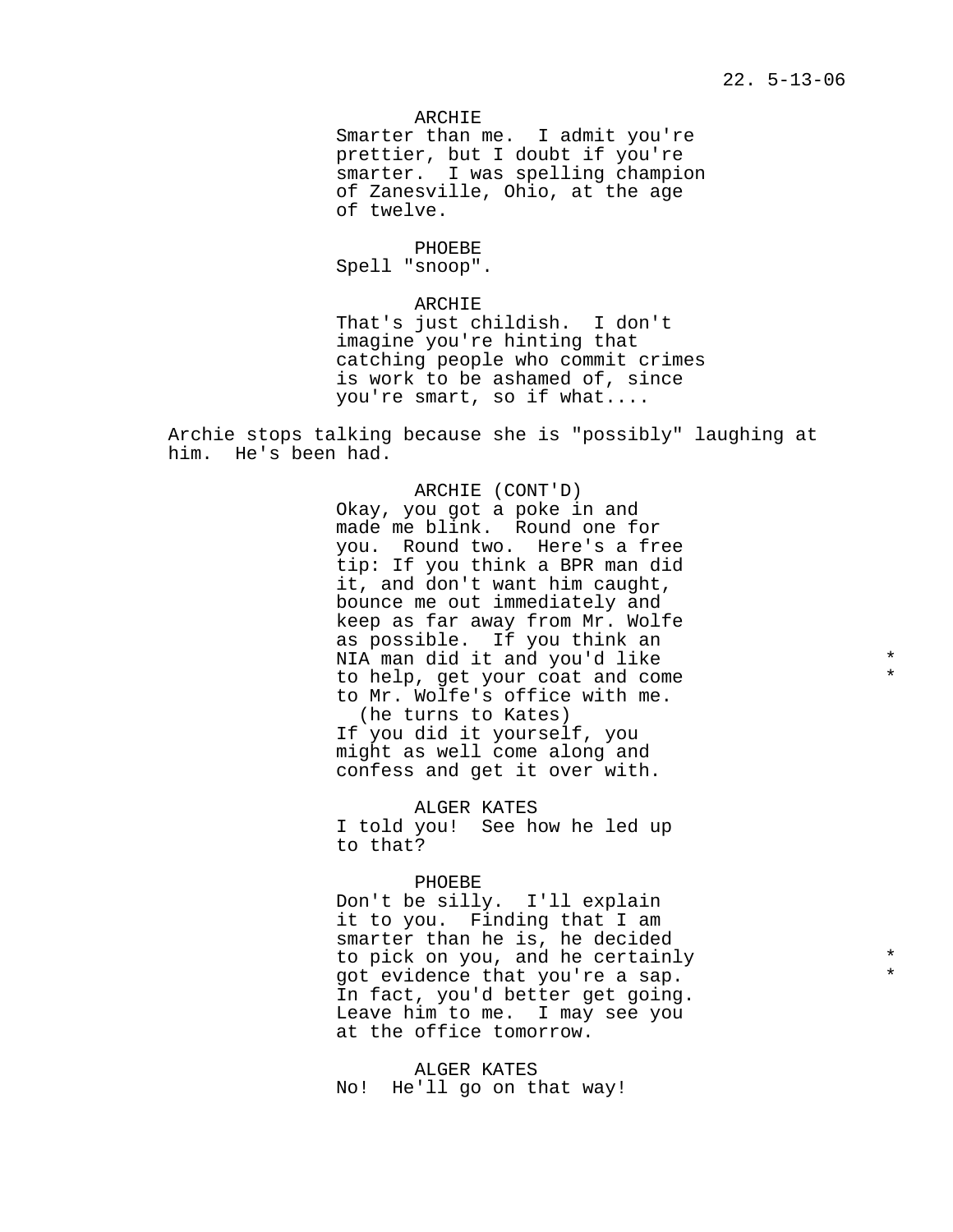ARCHIE (V.O.) Kates lost the argument, of  $*$ course. Within minutes the \* door was closed and Miss Gunther was back on the couch among the cushions smiling at me.

PHOEBE Alright. Go ahead. Teach me the multiplication tables.

ARCHIE (getting up, ignoring the question) May I use your phone?

PHOEBE What am I supposed to do? Ask who You want to call?

ARCHIE No, just say yes.

PHOEBE Yes. It's right over there.

ARCHIE I see, thanks.

Archie picks up the phone and dials. After a beat he speaks.

ARCHIE (CONT'D) Mr. Wolfe? Archie. I'm up here with Miss Gunther in her apartment, and I don't think it's a good plan to bring her down there as you suggested. In the first place she's extremely smart, but that's not it. She's the one I've been dreaming about the last ten years. I don't mean she's beautiful, that's merely a matter  $*$ of taste, I only mean she is exactly what I've had in mind. Therefore it would be much better to let me handle her. You go on to bed and I'll get in touch with you in the morning.

Archie hangs up the phone and turns back to Phoebe, but she is now standing in the doorway with her coat and hat on.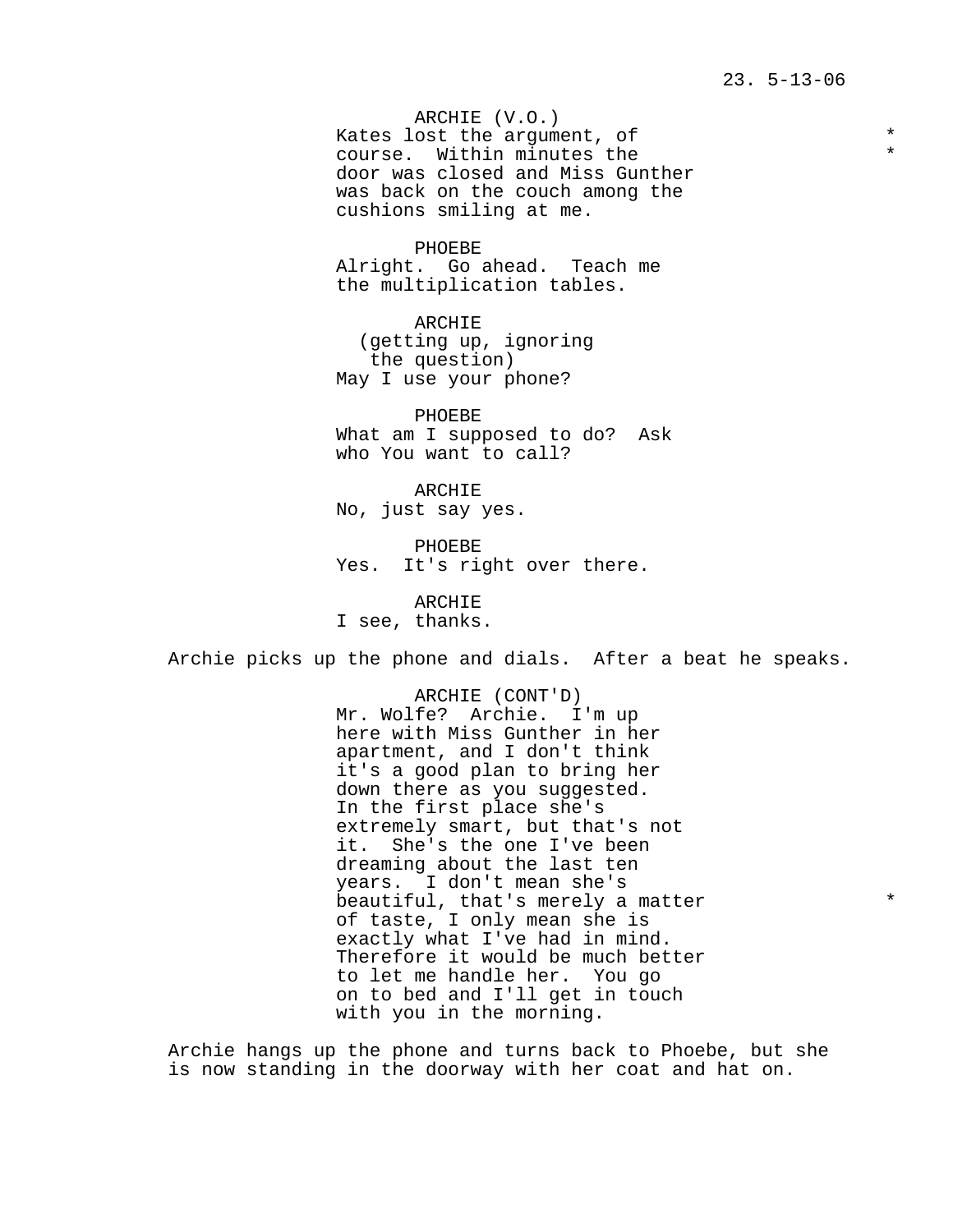PHOEBE All right, come on.

ARCHIE Come on where?

# PHOEBE

Don't be demure. You worked hard trying to figure out a way of getting me down to Nero Wolfe's office, and you did a good job. I'll give you round two. By the way, I'm glad you don't think I'm beautiful. Nothing irritates a woman more than to be thought beautiful.

#### ARCHIE

I didn't say I didn't think you were beautiful. I said.....

PHOEBE I heard what you said. It stabbed me clear through because it just happens I do think I'm beautiful.

### ARCHIE

So do....

He stops himself as they exchange glances.

ARCHIE (V.O.) (CONT'D) Just in time I saw the corner of her mouth moving and bit it off. If you think I was muffing everything she threw my way, I won't argue. The hell of it was that she was beautiful.

As they exit we....  $*$ 

# 16 INT. WOLFE'S OFFICE - NIGHT - SEVERAL MINUTES LATER 16\*

Wolfe is staring at Phoebe Gunther.

PHOEBE When I got to the Waldorf I learned that Mr. Boone had asked for privacy and been taken to that room. (MORE)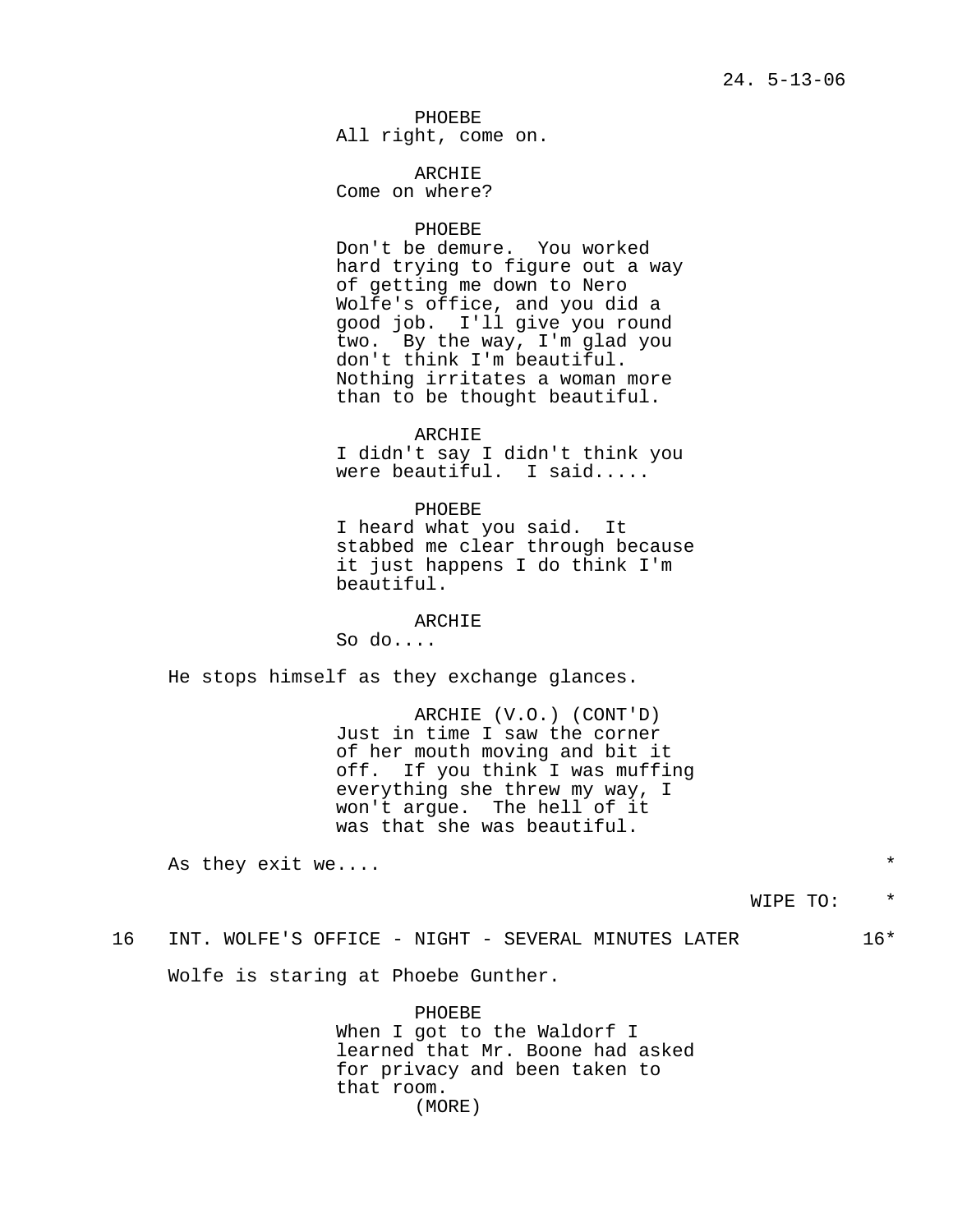PHOEBE (CONT'D) General Erskine took me there with the baby carriage and the rest of the props.

WOLFE General Erskine?

PHOEBE He's a B.G. One of the youngest generals in the Air Force.

WOLFE Do you know him well?

PHOEBE No, I have only seen him once or twice. But naturally I hate him. I hate everybody connected with the NIA.

WOLFE Naturally. Go ahead.

PHOEBE

I stayed no more than two minutes. As I was leaving he handed me the leather case. I went to the reception room to get a drink and then joined the others in the ballroom. I was eating my fruit cocktail when I remembered about the leather case, that I had left it on the window sill in the reception room. When I returned there to retrieve it, it was gone.

WOLFE Had you looked in the case?

PHOEBE

No. Mr. Boone had told me the case contained cylinders he had dictated in Washington that afternoon.

WOLFE Four people say that you took the case with you from the reception room to the ballroom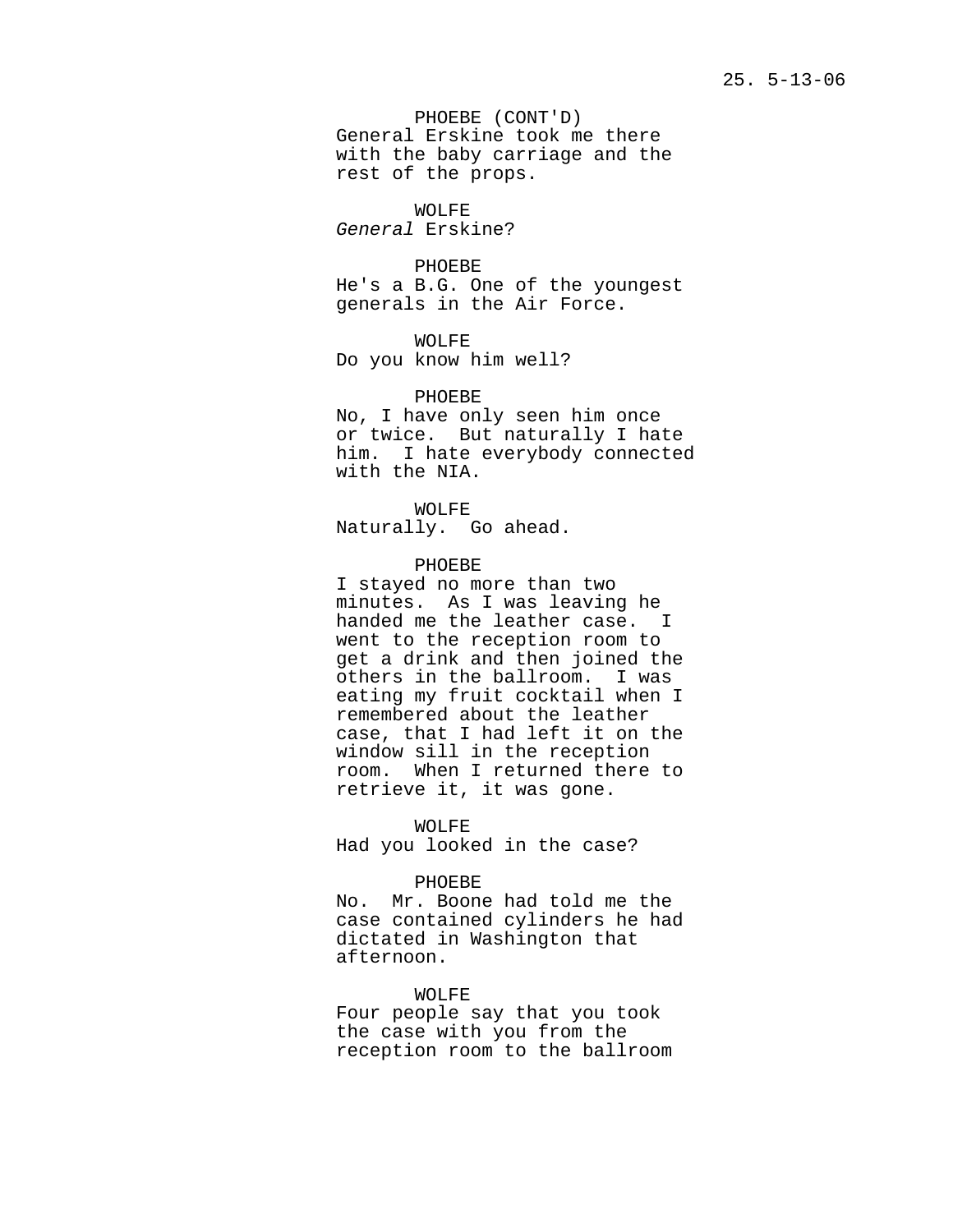PHOEBE You believe them or you believe me.

WOLFE What did Mr. Boone rely on you for?

PHOEBE To do what he told me to.

WOLFE Of course, but what did he get from you? Obedience? Loyalty? Companionship? Ecstasy?

#### PHOEBE

Oh, for the Lord's sake. You sound like a congressman's wife. What he got was first class work. I'm not saying that during the two years I worked for Mr. Boone I was always fresh out of ecstasy, but I never took it to the office with me, and anyway I was saving it up until I met Mr. Goodwin.

#### WOLFE

Since the NIA is being blamed for Mr. Boone's murder, you must understand that it is very desirable, from the standpoint of the NIA, that the murderer be caught?

PHOEBE Yes. That's why I agreed to see you.

#### WOLFE

Then, doesn't it follow that you and the BPR would prefer not to have him caught?

PHOEBE It may follow, but I'm afraid I'm not that logical, so I don't feel that way.

WOLFE But in that case, why didn't you accept my invitation to (MORE)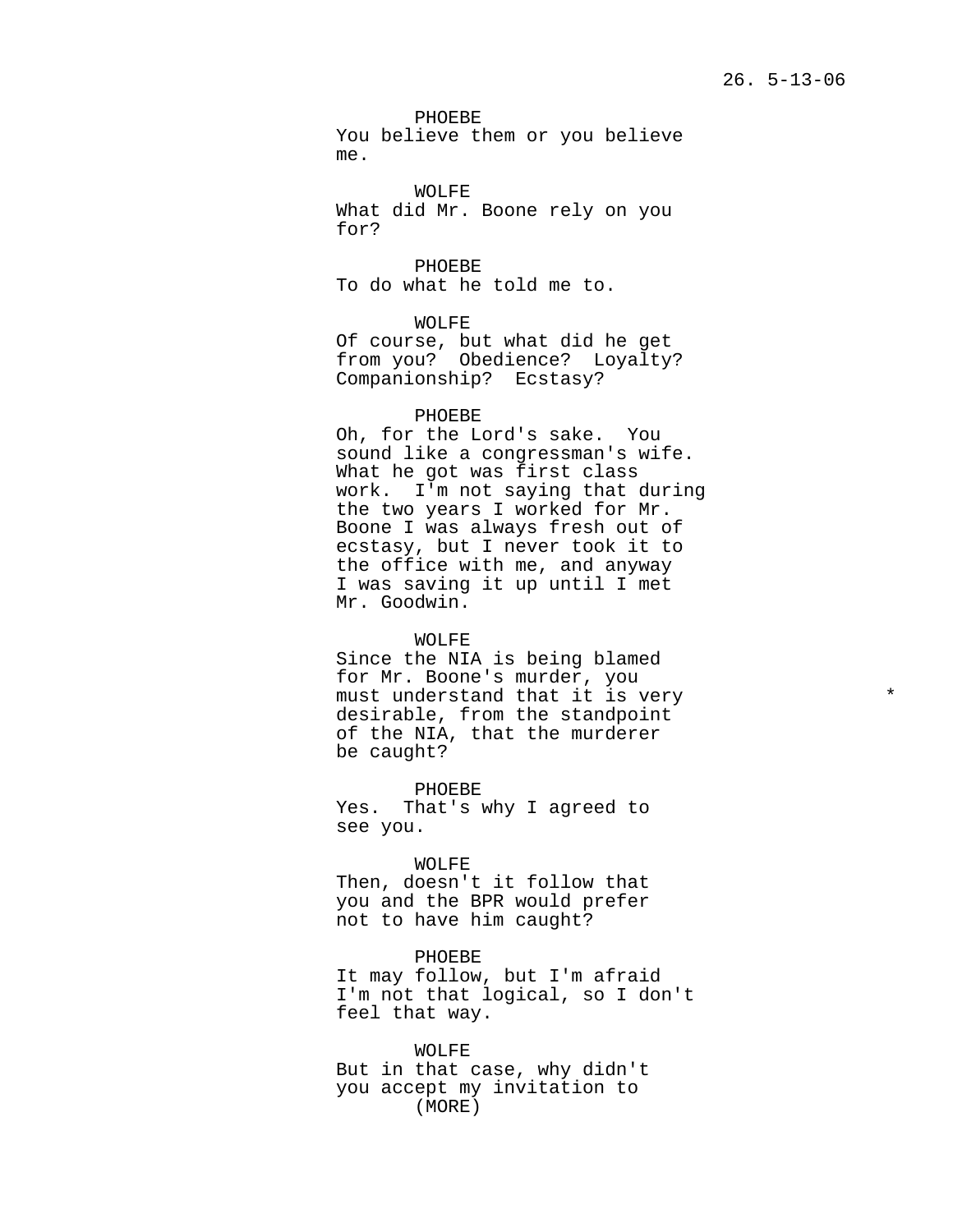WOLFE (CONT'D) come and discuss it earlier  $*$ this evening?

PHOEBE Because I didn't feel like it.

WOLFE

But you came with Mr. Goodwin.

#### PHOEBE

Certainly. Any girl who needed a rest would go anywhere with Mr. Goodwin, because she wouldn't \* have to use her mind. However, I didn't intend to stay all night, and what about my turn?

WOLFE

Very well, Miss Gunther. I agreed to answer your questions.

PHOEBE Who approached you from the NIA and what have you agreed to do?

WOLFE Erskine, Winterhoff, Erskine Jr. Breslow and, later, O'Neil. They hired me to catch the  $\star$  \* murderer. What....

PHOEBE No matter who it is?

#### WOLFE

Yes. Don't interrupt. What they pay will depend on what I charge. It will be adequate. I don't like the NIA. I'm an anarchist.

PHOEBE

Did they try to persuade you that the murderer is not an NIA member?

#### WOLFE

No.

PHOEBE Do you think one of those five murdered him?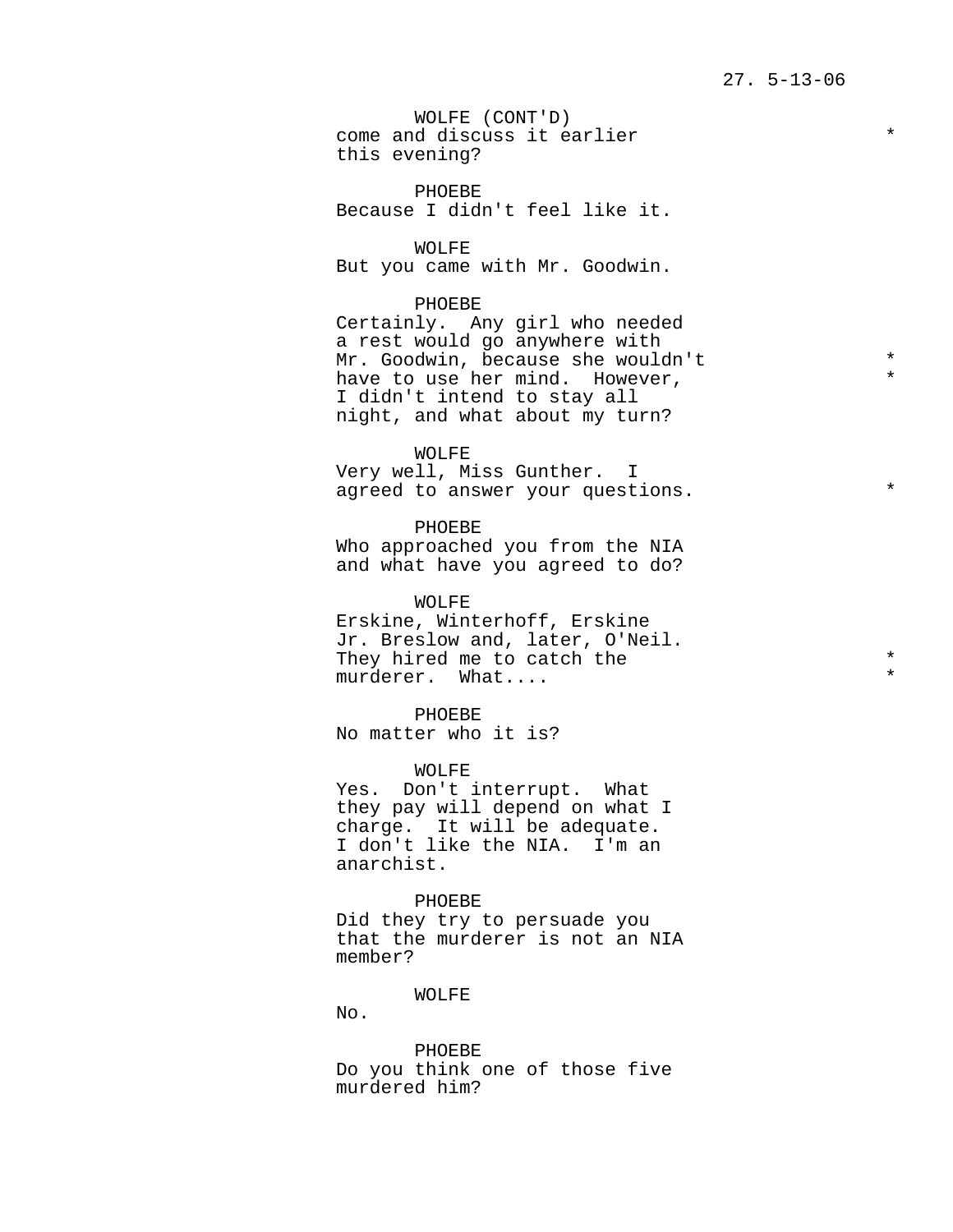# 28. 5-13-06

WOLFE

No.

PHOEBE This is silly. You say nothing but no.

WOLFE I'm answering your questions. And so far I haven't told you a lie. I doubt if you could say as much.

PHOEBE Why? What did I tell you that wasn't true?

WOLFE I have no idea. Not yet. I will have. Go ahead.

PHOEBE Do you think that the use of the monkey wrench, which no one could have known was there, proves the murder was unpremeditated?

WOLFE

No.

PHOEBE But it might have been unpremeditated?

WOLFE

Yes.

#### PHOEBE

Has any NIA man said anything to you that indicated who took that leather case?

WOLFE

No.

PHOEBE Or where it is now?

WOLFE

No.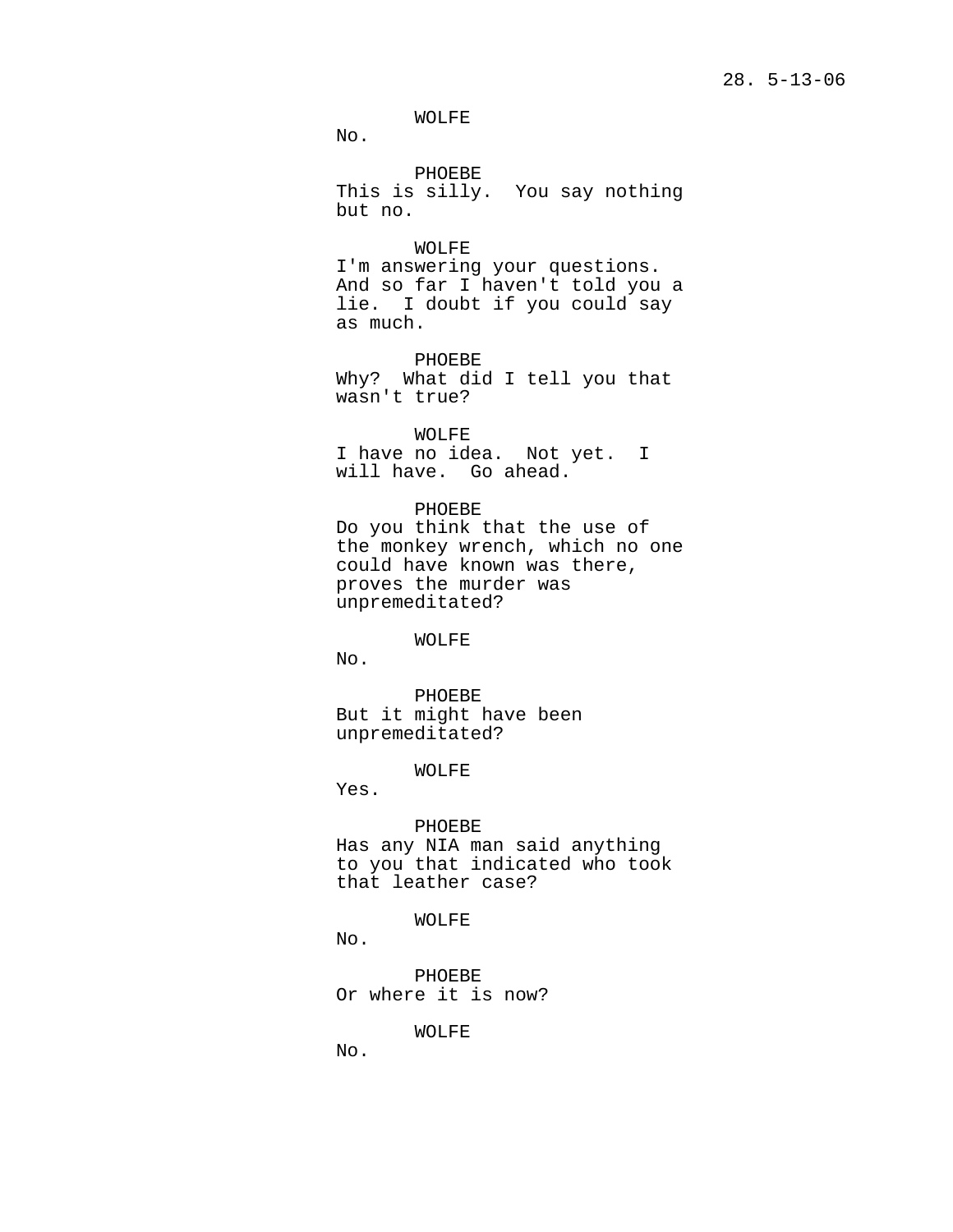PHOEBE Have you any idea who the murderer is?

#### WOLFE

No.

PHOEBE This is a lot of nonsense. How do I know that a single thing you tell me is the truth?

WOLFE I am under the same handicap as you.

PHOEBE But I have nothing to lie about!

WOLFE Phui. Everybody has something to lie about. Go ahead.

PHOEBE No. It's perfectly useless. I'll go home and go to bed.

She gets up and looks at Archie who rises as if on command.

PHOEBE (CONT'D) Would you show me which way to go for a taxi?

ARCHIE I'll run you up. I have to put the car away anyhow.

She waits for Archie and they head out of the office.

CUT TO:

17 INT. WOLFE'S FRONT DOOR -- NIGHT -- CONTINUOUS 17

As they head toward the front door.

ARCHIE (as if to a stranger) So you took Nero Wolfe on..

PHOEBE Don't be aloof. (She takes Archie's arm) Don't pay attention to that. (MORE)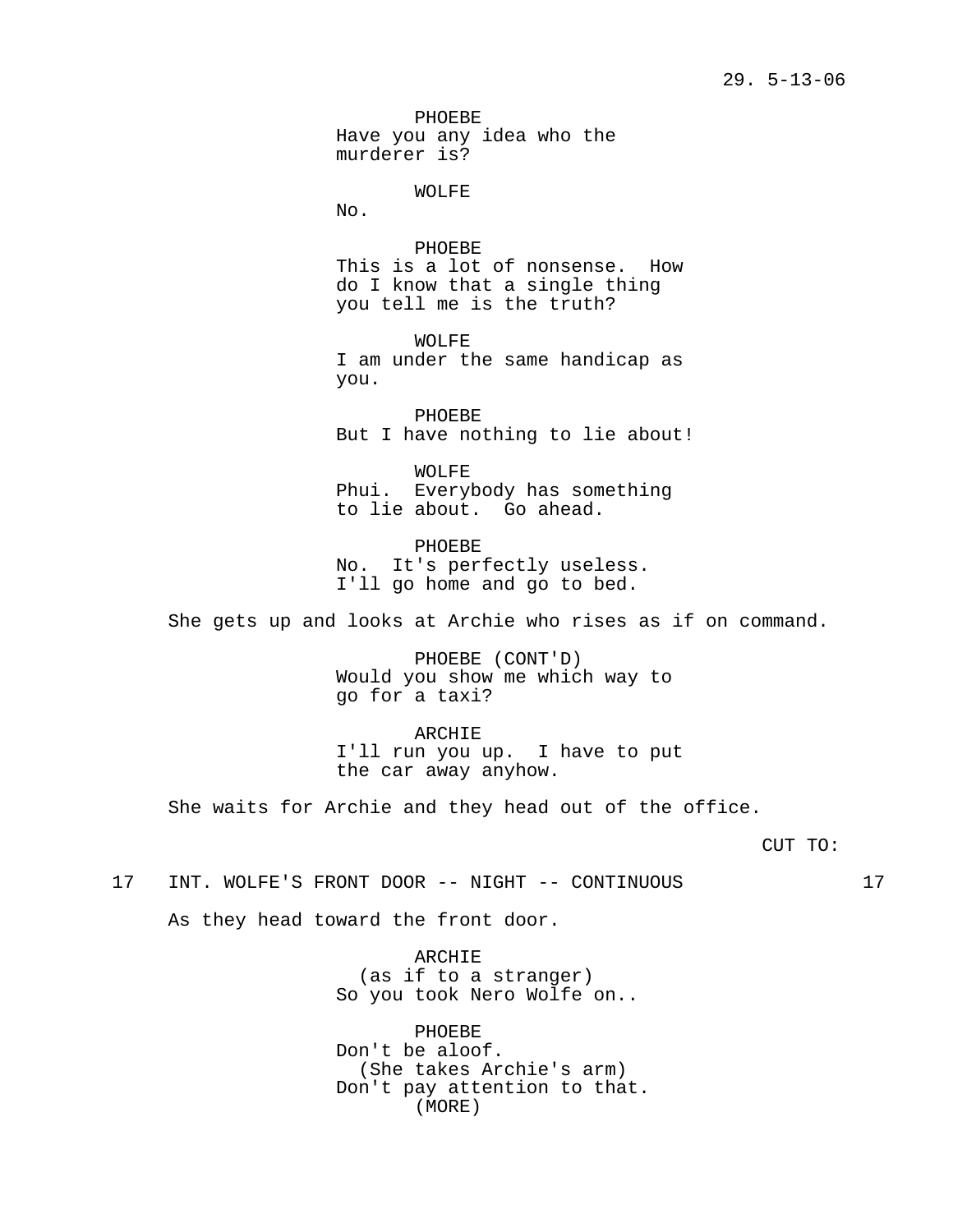PHOEBE (CONT'D) It doesn't mean anything. Once in a while I like to feel a man's arm, that's all.

ARCHIE

Ok, I'm a man.

PHOEBE So I suspected.

ARCHIE When this is over I'd be glad to teach you how to play pool or look up words in the dictionary.

PHOEBE Thanks. When this is all over.

Phoebe takes the lead as Archie opens the door and they go out.

WIPE TO:

18 INT. HALLWAY - NIGHT - TWENTY MINUTES LATER  $18*$ 

Archie enters. Wolfe is standing at the elevator door waiting \* for Archie.

> WOLFE Do not communicate further with Miss Gunther except on my order. A woman who is not a fool is dangerous. In the morning get Saul and Fred here. Good night.

Wolfe exits. Archie's left standing.

ARCHIE Yeah, Good night.

DISSOLVE TO:

#### 19 INT. WOLFE'S OFFICE - MORNING 19

Fred and Saul are standing near Nero's desk. Archie is at his desk.

> WOLFE Saul you will take the Waldorf. Cover everything and everybody. (MORE)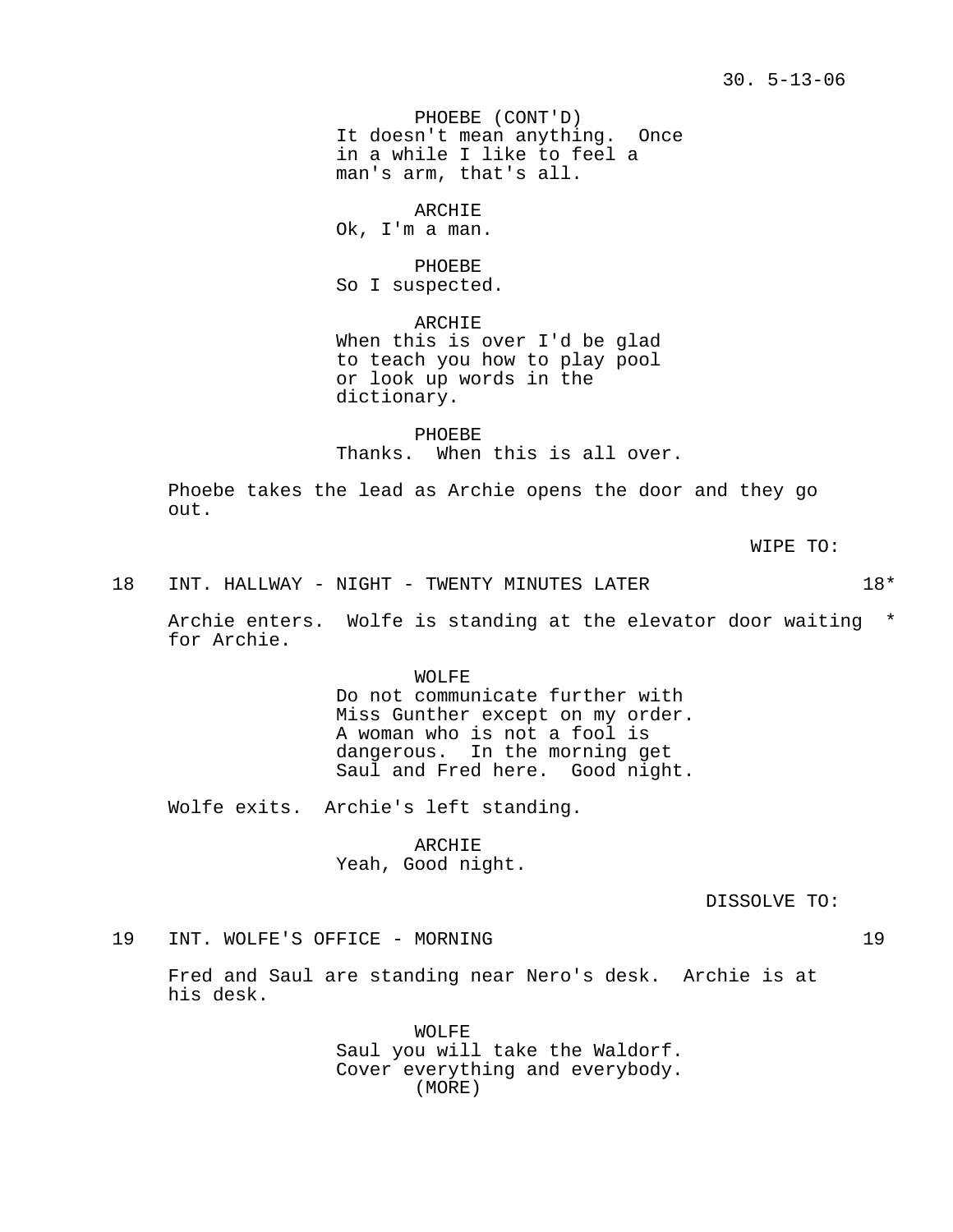WOLFE (CONT'D) Spend as many hours or days as necessary. Fred, you will proceed to the NIA offices and start compiling lists as  $*$ instructed. Report to me. Take no action on your own. You understand?

Saul and Fred acknowledge Wolfe and get up and leave. As soon as they are out the door Archie turns to Wolfe.

> ARCHIE Is it really as bad as that?

WOLFE As bad as what?

### ARCHIE

You know darned well. Fifty dollars a day for Saul and Fred to chase the dregs. Where is there any genius in that?

WOLFE Genius? What can genius do with this confounded free-forall? A thousand people, all with motive and opportunity, and the means at hand. Why the devil I ever let you persuade me....

#### ARCHIE

No, sir. Don't try to blame it on me! If you want to admit you're licked you can wiggle out. Just sign a check for ten thousand, and you can dictate a letter to them saying on account of you having caught the mumps...

WOLFE

Shut up! How can I return money I haven't received?

ARCHIE But you have. The check was in the morning mail and I've deposited it.

WOLFE Good God. It's in the bank?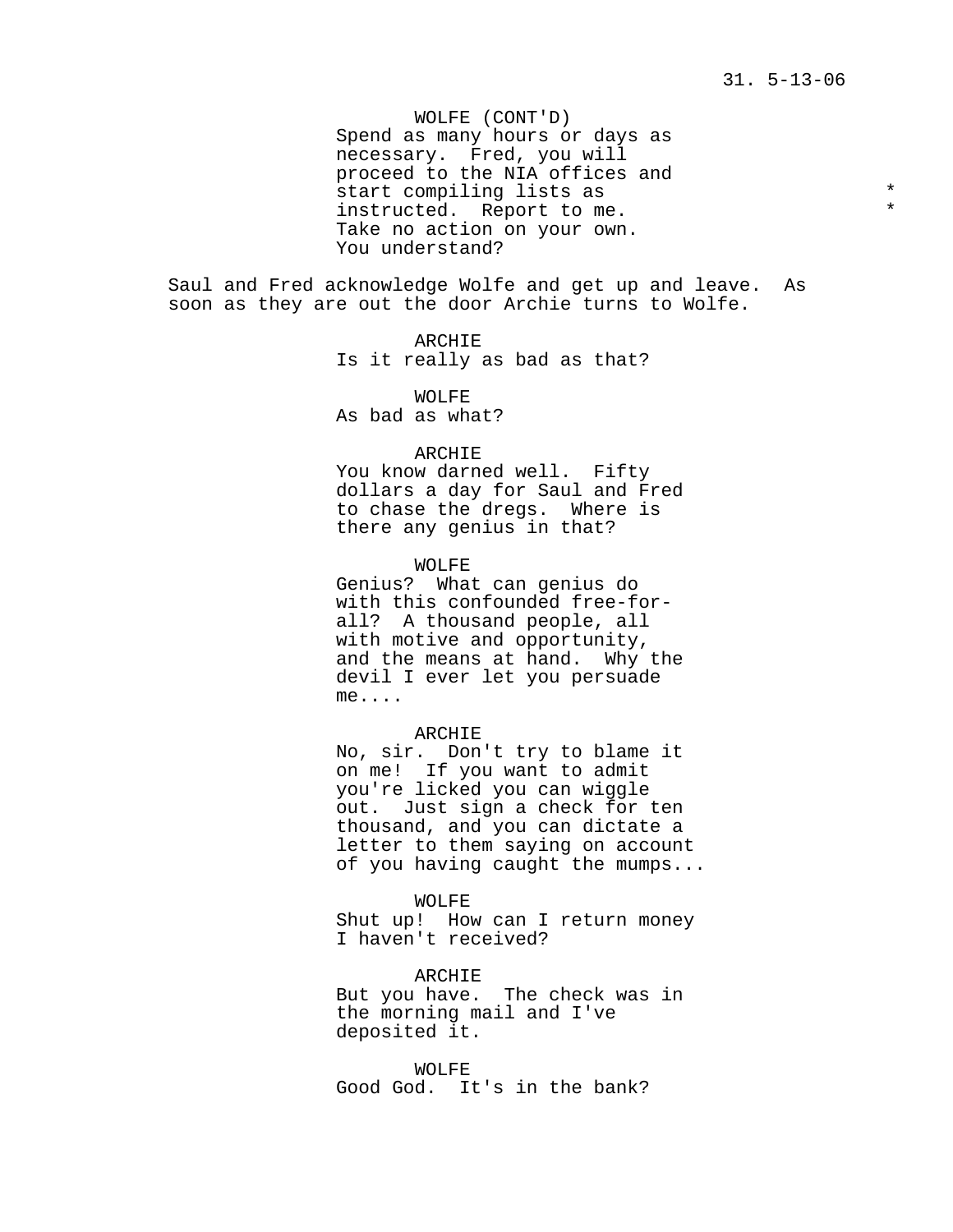ARCHIE

Yes, sir.

Wolfe rings for beer savagely.

ARCHIE (CONT'D) So you have nothing, nothing whatever?

WOLFE Certainly I have something.

Not what Archie expected to hear.

ARCHIE Yeah? What?

WOLFE Something Mr. O'Neill said yesterday afternoon. Something very peculiar.

ARCHIE

What?

WOLFE Not for you. I'll put Saul or Fred on it tomorrow.

Archie just stares at Wolfe as Fritz delivers the beer and two newspapers.

> ARCHIE (V.O.) (picking up the paper and sitting at his desk) I didn't believe a word of it. I remembered everything Don O'Neill said, and believed it less than ever.... (He is now focusing on something in the newspaper. He looks up and sees that Wolfe is also) WOLFE

Indeed.

ARCHIE Indeed. Indeed. (MORE)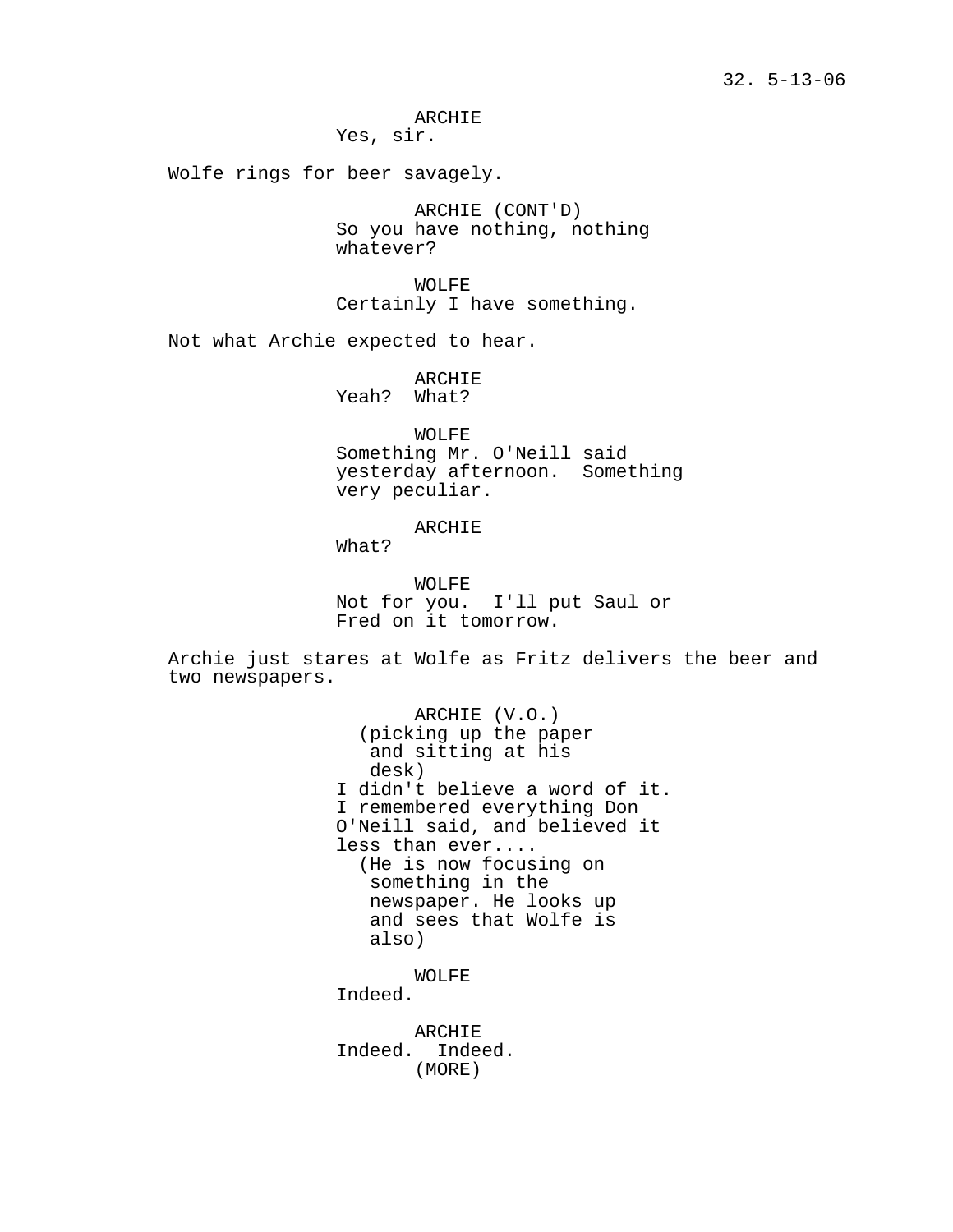33. 5-13-06

ARCHIE (CONT'D) (we see a headline: "Murderer Returns Victim's Wallet") The murderer takes Boone's wallet and then returns it with contents. I understand returning the wedding photograph, but why return the car registration but  $*$ not his driver's license?

WOLFE This is the first finger that has pointed in any direction at all.

#### ARCHIE

Sure, now it's a cinch. All we have to do is find out which of those thousand plus people is a sentimentalist and we've got him.

Fritz enters from the hallway carrying a little tray with what looks like an envelope.

> FRITZ Telegram, sir. From Mr. Breslow.

WOLFE Thank you, Fritz.

Archie looks on as Wolfe opens and then reads the telegram.

WOLFE (CONT'D) "Circumstances make it impossible to continue surveillance of O'Neill, but believe it essential this be done. Can guarentee nothing." (Wolfe turns to Archie, witheringly) Perhaps, you will be good enough to tell me what other arrangements you have made for handling this case?!

ARCHIE No, sir, not me.

WOLFE You know nothing of this?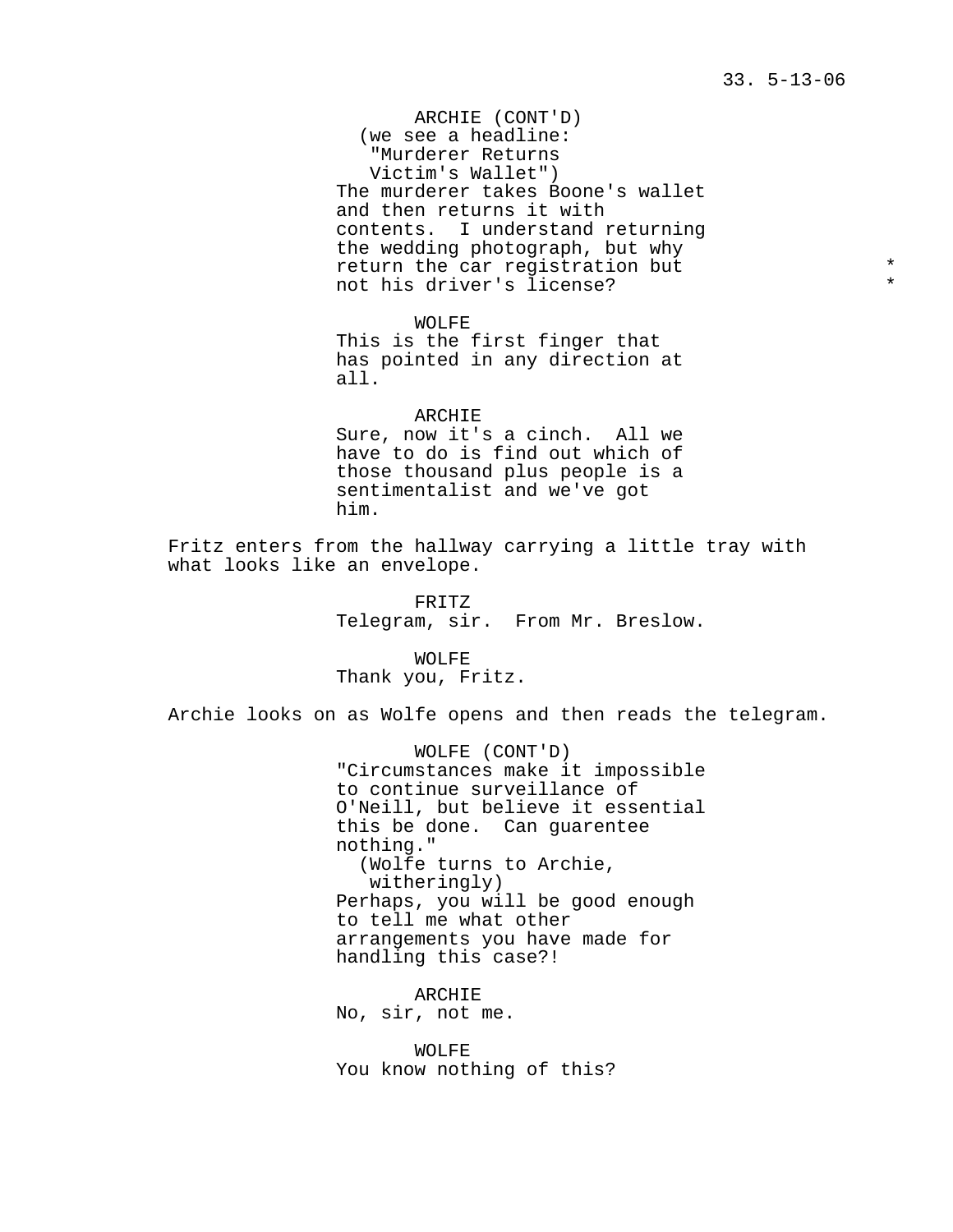ARCHIE No, don't you?

WOLFE Get Mr. Breslow on the phone.

WIPE TO:

20 INT. WOLFE'S OFFICE - NIGHT - SEVERAL MINUTES LATER 20

Wolfe has the phone to his ear. Intercut as necessary.

BRESLOW Yes, Wolfe? Have you got something? Well? Well?

WOLFE I have a question to ask....

BRESLOW Yes? What is it?

#### WOLFE

I am about to ask it. That was why I had Mr. Goodwin call your number and ask for you, so you could be on one end of the telephone and me on the other end, and then I could ask you this question. Tell me when you are ready, sir.

BRESLOW I'm ready! Damn it, what is it?

WOLFE Good. Here it is. About that telegram you sent me....

BRESLOW Telegram? What Telegram? I haven't sent you any telegram!

WOLFE You know nothing about a telegram to me?

BRESLOW No! Nothing whatever. What.....

WOLFE Then it's a mistake. (MORE)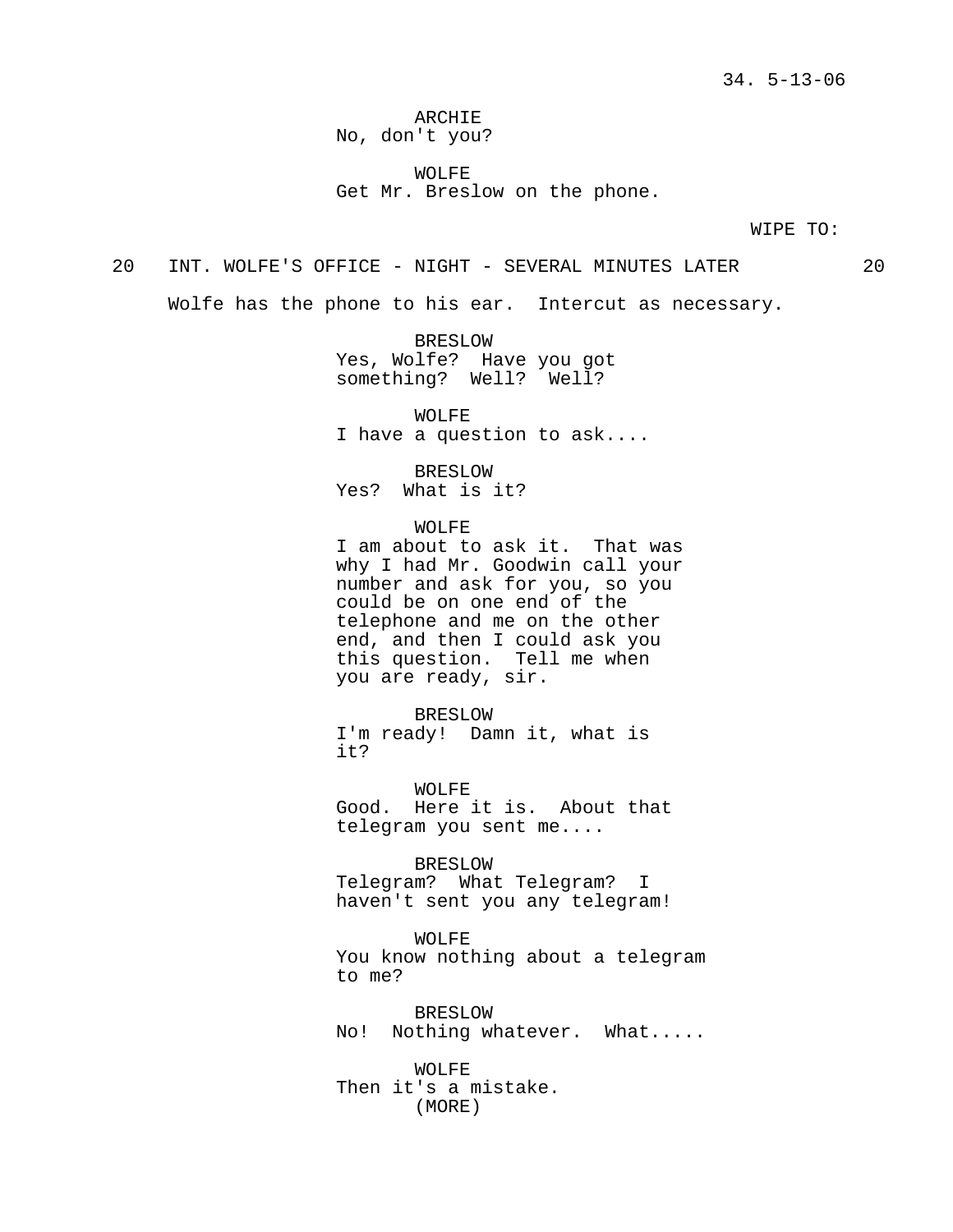WOLFE (CONT'D) I suspected as much. I was expecting one from a man named Bristow. My apologies, sir, for disturbing you. Good-by.

We can hear Breslow trying to prolong the conversation but Nero hangs up on him.

> ARCHIE Do we have it traced? Or do we assume that whoever sent it knows about phone booths?

> WOLFE Confound it! We can't afford to ignore it. You had better get him in the morning as he leaves. Call Orrie if you need help

> > CUT TO:

# 21 EXT. O'NEILL'S APARTMENT BUILDING - THE NEXT MORNING 21

ARCHIE (V.O.) Tailing someone in New York can  $*$ be almost anything. You can wear out your brain and muscles in s strenuous ten hour stretch, or you can lose him in the first five minutes. A little after eight in the morning I sat in a taxi fifty paces North of O'Neill's apartment house. At ten o'clock I saw O'Neill emerging to the sidewalk. That's him.

Archie's Taxi starts to roll as we see O'Neill flag his own taxi, get in and take off. We see a few shots of Archie following O'Neill.

> ARCHIE (V.O.) (CONT'D) With the thin traffic on Sunday,  $*$ it took some skill to avoid discovery, but it wasn't long before O'Neill's cab stopped at the entrance to Grand Central Station and O'Neill hopped out and started in. Didn't I tell you? He's hopping it. See you in court.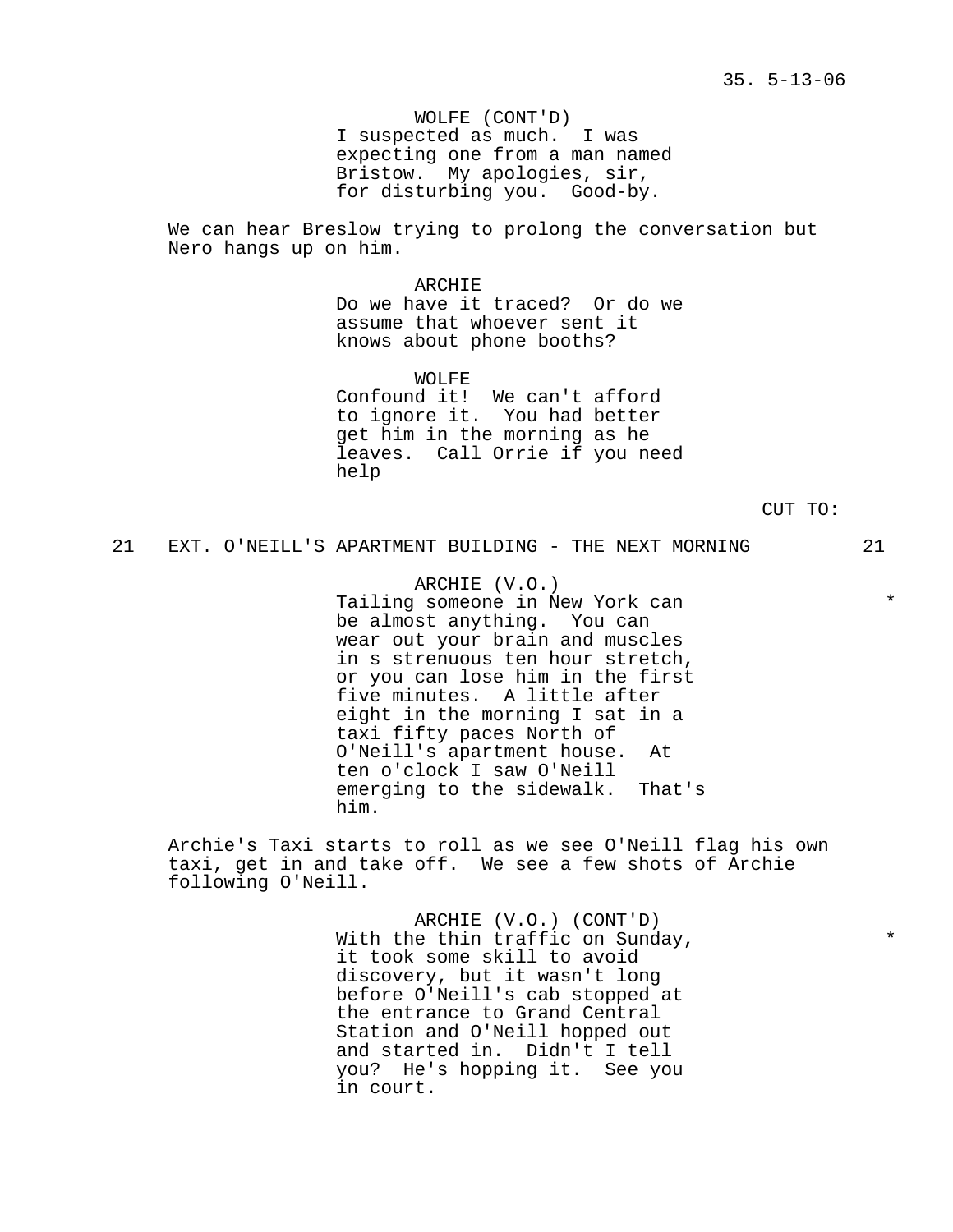Archie is quickly across the street and following O'Neill on foot. Inside the building O'Neill appears to know exactly where he's going and very shortly arrives at the Parcel Room on the upper level.

> ARCHIE (V.O.) (CONT'D) He gave no sign of suspecting that anyone had an eye on him and where he finally wound up was not one of the train entrances, but the main parcel room on the upper level. He handed in a ticket and was given an object that even from where I stood, thirty feet off, looked as if it might be of interest.

O'Neill is handed a little rectangular leather case which he promptly slides under his top coat and heads back out of the \* building. Archie follows at a discreet distance, but when O'Neill hails a cab back on the street....

> ARCHIE (V.O.) (CONT'D) I followed him back to the street where he took a left and snared a cab almost immediately. I decided that would not do.

Archie closes the gap quickly and just as O'Neill is trying to shut the door Archie steps in and sits down.

> ARCHIE (CONT'D) Hello there, Mr. O'Neill! Going uptown? Mind giving me a lift?

Archie is on the seat beside O'Neill before he can answer.

O'NEILL (Flustered, but handling it pretty well) Why, hello, Goodwin! Where did you come from? I'm - well, no, the fact is I'm not going uptown.

CAB DRIVER Make up your mind.

ARCHIE It doesn't matter. I just want to ask you a couple of questions about that leather case under your coat. (to the driver) Head to West 38th Street.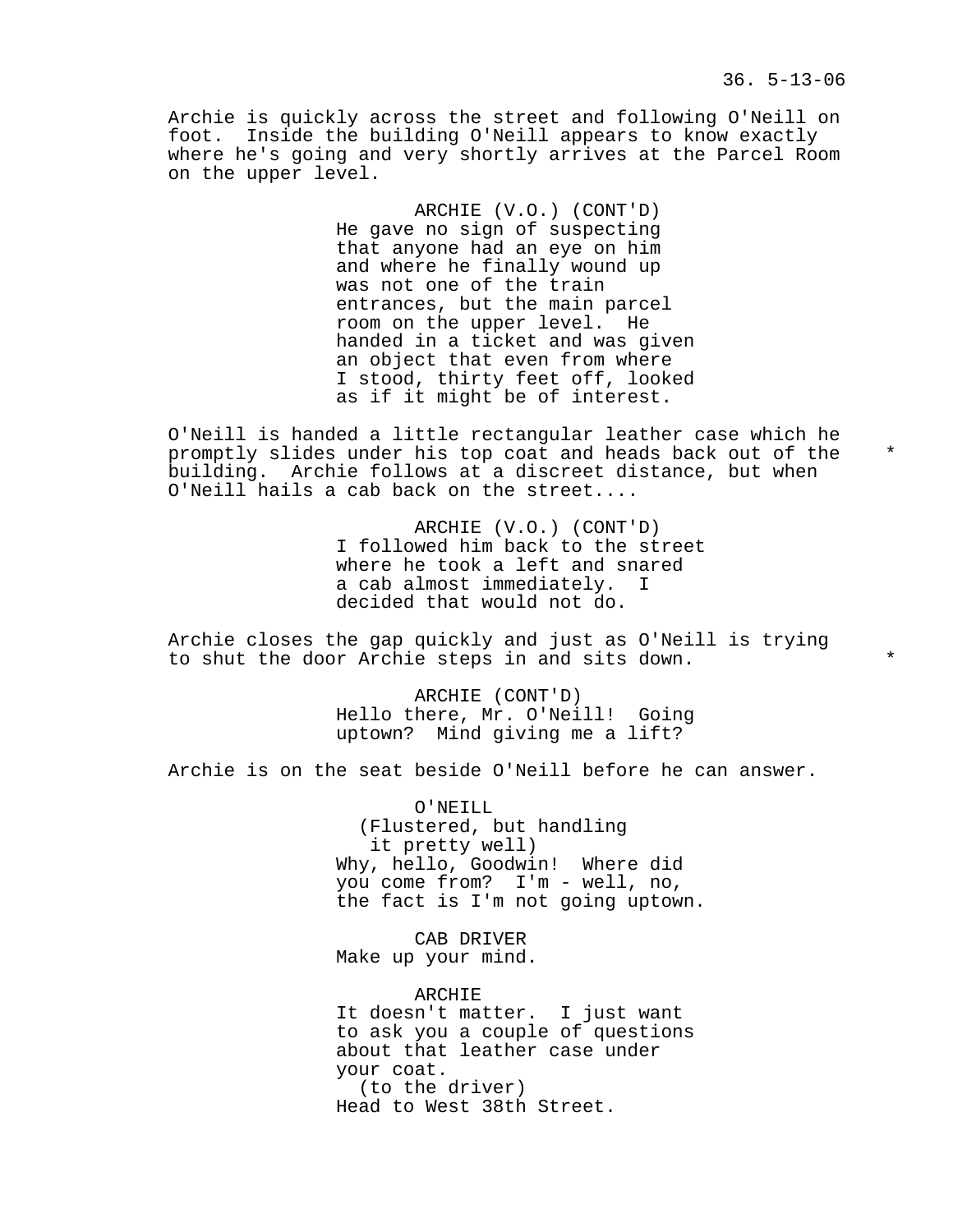CAB DRIVER It's not your cab. What is this, a hard touch?

O'NEILL No. It's alright. We're friends. Go ahead. But turn North on Fifth Avenue.

ARCHIE

All right if you want to, but I thought we would save time by going straight to Nero Wolfe's place. He will be even curiouser than I am about what's in that thing.

O'NEILL (to the cabby) The address is 350 Park Avenue.

ARCHIE Lookit. I don't like the idea of your apartment, and if we go there, I'll display a license to the doorman, put my arms around you, and make him call the nineteenth precinct. That would create quite a hubbub with Inspector Cramer. Also, I saw the look in your eye and don't try it. I'm more than 20 years younger than you and it wouldn't take much.

O'Neill face registers resignation.

WIPE TO:

## 22 INT. WOLFE'S OFFICE - DAY 22

Ten hollow black cylinders, about 3 inches in diameter and 6 inches long stand on end on Nero's desk. The leather case, stamped "Cheney Boone, Property of the BPR" stands nearby. O'Neill is pacing while Archie and Nero are at their desks.

> WOLFE Mr. O'Neill. That tramping back and forth is extremely irritating.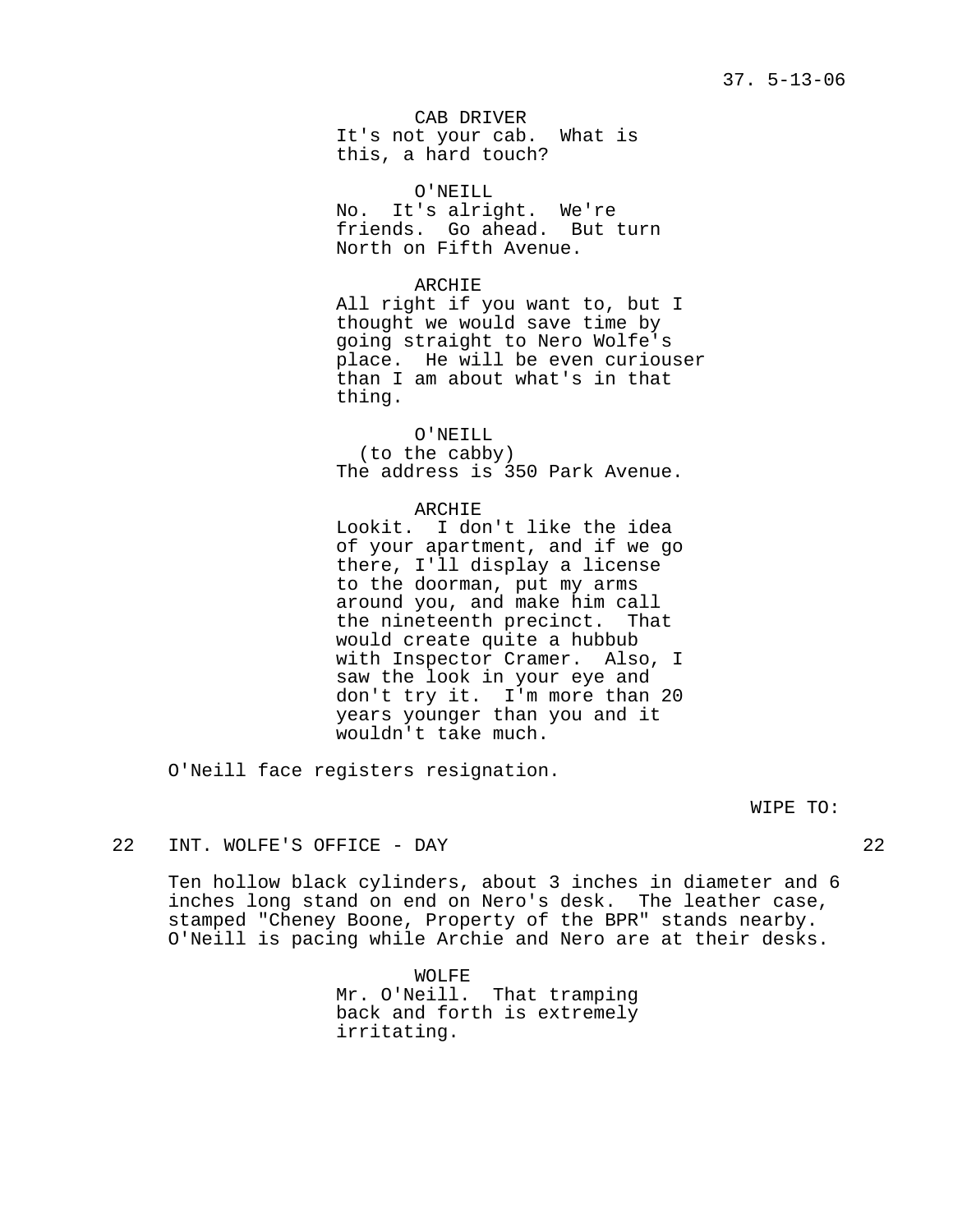O'NEILL<br>contract of answer any the set of the set of the set of the set of the set of the set of the set of the set of I'm not going to answer any  $\star$ <br>questions until I've heard those  $\star$ questions until I've heard those \* cylinders. ARCHIE \* Shall I tie him up? WOLFE Do you want to explain how you got that case?  $*$ O'NEILL I'll explain it when I feel like it. WOLFE Nonsense. I didn't take you for a nincompoop. O'NEILL Go to hell. WOLFE If that's the best you can do, you are a nincompoop. When that machine gets here Mr. Goodwin will carry you out and set you on the stoop. Then he and I will listen to the cylinders. O'NEILL You wouldn't do that. WOLFE I won't. Mr. Goodwin will. O'NEILL Damn you! What do you want? WOLFE I want to know where you got those things. O'NEILL All right. Last evening I got a call at home. It was a woman. She said her name was Dorothy Unger and she worked at the BPR. She said she had made a bad mistake. (MORE)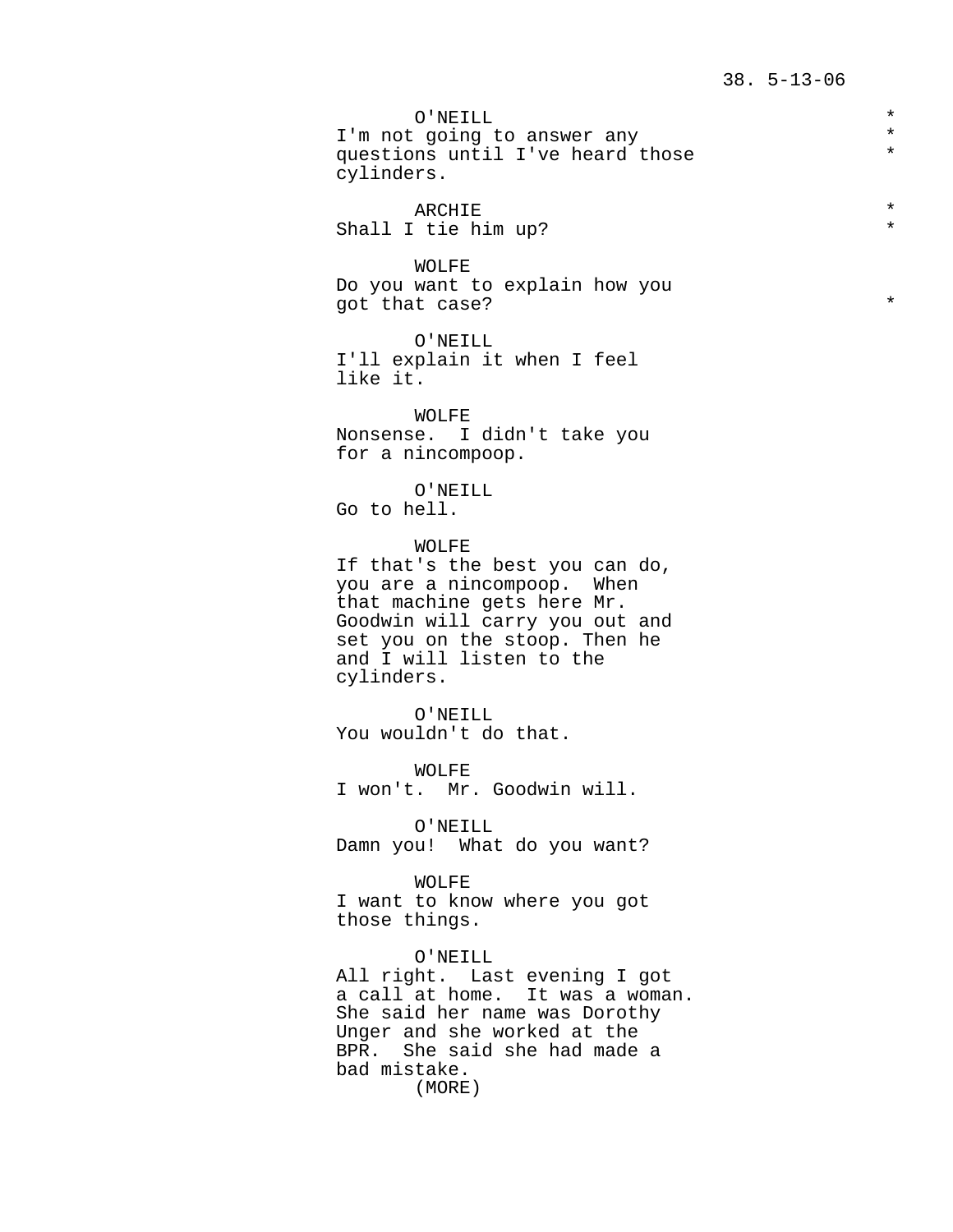O'NEILL (CONT'D) She was sending me a flyer and had accidentally enclosed a baggage claim tag from the parcel room at Grand Central Station and would I return it as soon as possible. This morning I received the envelope and the tags were in it and you know what I did since you arranged it.

WOLFE I see. You think I arranged it?

O'NEILL No. I know you arranged it. And I fell for it. No wonder that you think I'm a nincompoop!

WOLFE Do you have the envelop with you?

O'NEILL

Yes.

WOLFE Give it to Mr. Goodwin.

O'NEILL No. I'm going to have some detective work done on that envelop and not by you.

WOLFE Then you won't hear what those cylinders have to say. Must I keep repeating myself?

O'NEILL But I must hear it. I have reason to suppose, and so do you, that those cylinders contain confidential dictation by Cheney Boone which may have something to do with his murder, and if so I want to know it.

Nero says nothing. O'Neill looks from Archie back to Nero and realises he has lost this round. He takes the envelope out of his pocket and hands it to Archie who looks it over quickly.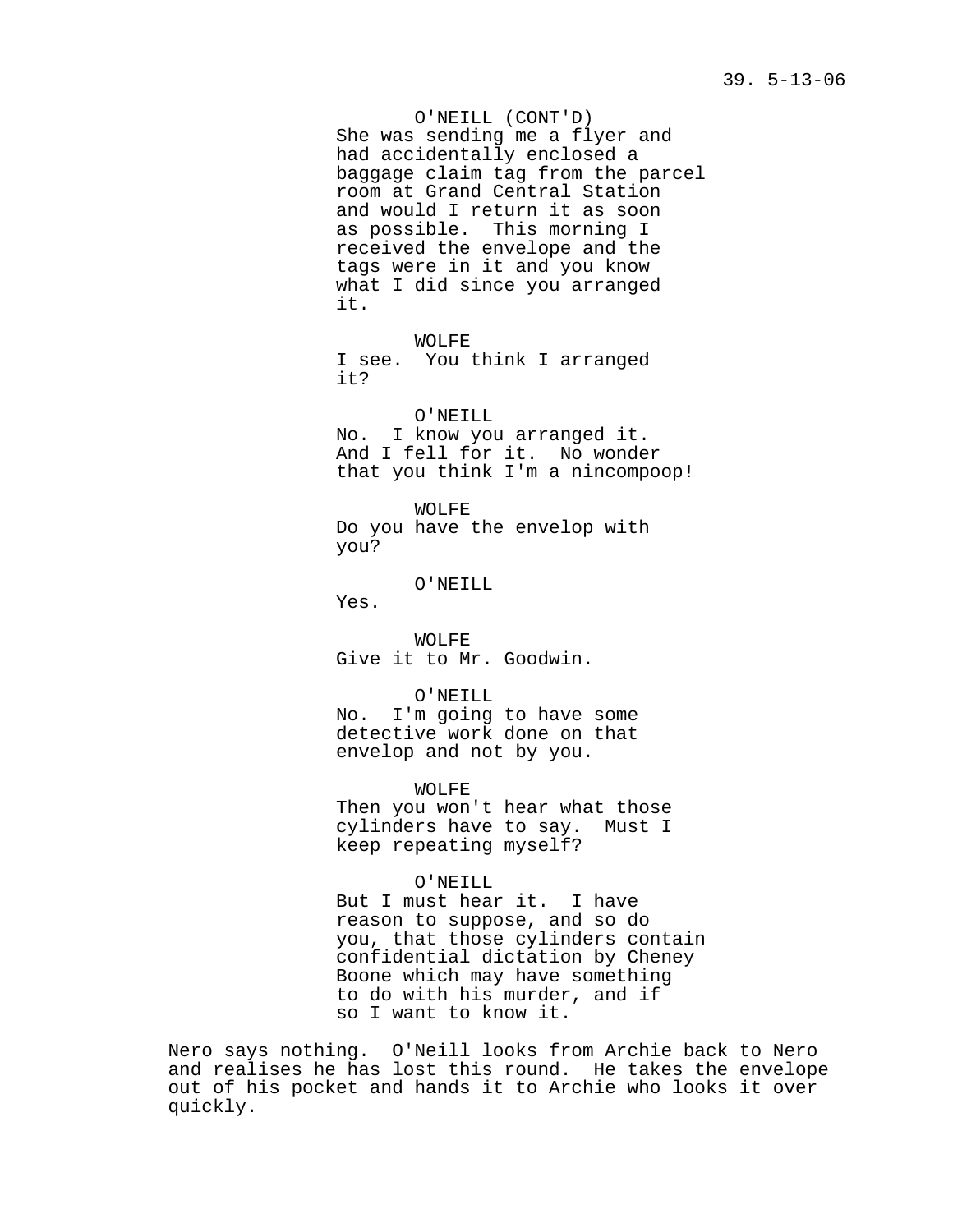ARCHIE The post office employees get more careless all the time. Only one out of the five stamps is cancelled.

O'NEILL What? What of it?

WOLFE Nothing. Mr. Goodwin likes to brag. It proves nothing.

Fritz enters from the hall.

WOLFE (CONT'D) Yes, Fritz?

FRITZ The machine is here.

Fritz stands aside as a technician wheels a stenophone machine \* into Wolfe's office.

WIPE TO:

23 INT. WOLFE'S OFFICE - NIGHT - SEVERAL MINUTES LATER 23

The machine has been plugged in and the technician has explained it's use.

> TECHNICIAN Will that be all?

ARCHIE Yes. Thank you. (motioning to Fritz) Fritz.

Fritz leads the man out and shuts the door behind him. Nero turns to Archie.

> WOLFE Now, Archie, if you'll get Mr. O'Neill's hat and coat.

O'Neill stares at Wolfe for a second, then laughs. He turns to Archie who takes several steps toward him. O'Neill takes several steps backwards, suddenly very angry.

> O'NEILL So that's how it is. You think you can double cross Don O'Neill. You'd better not.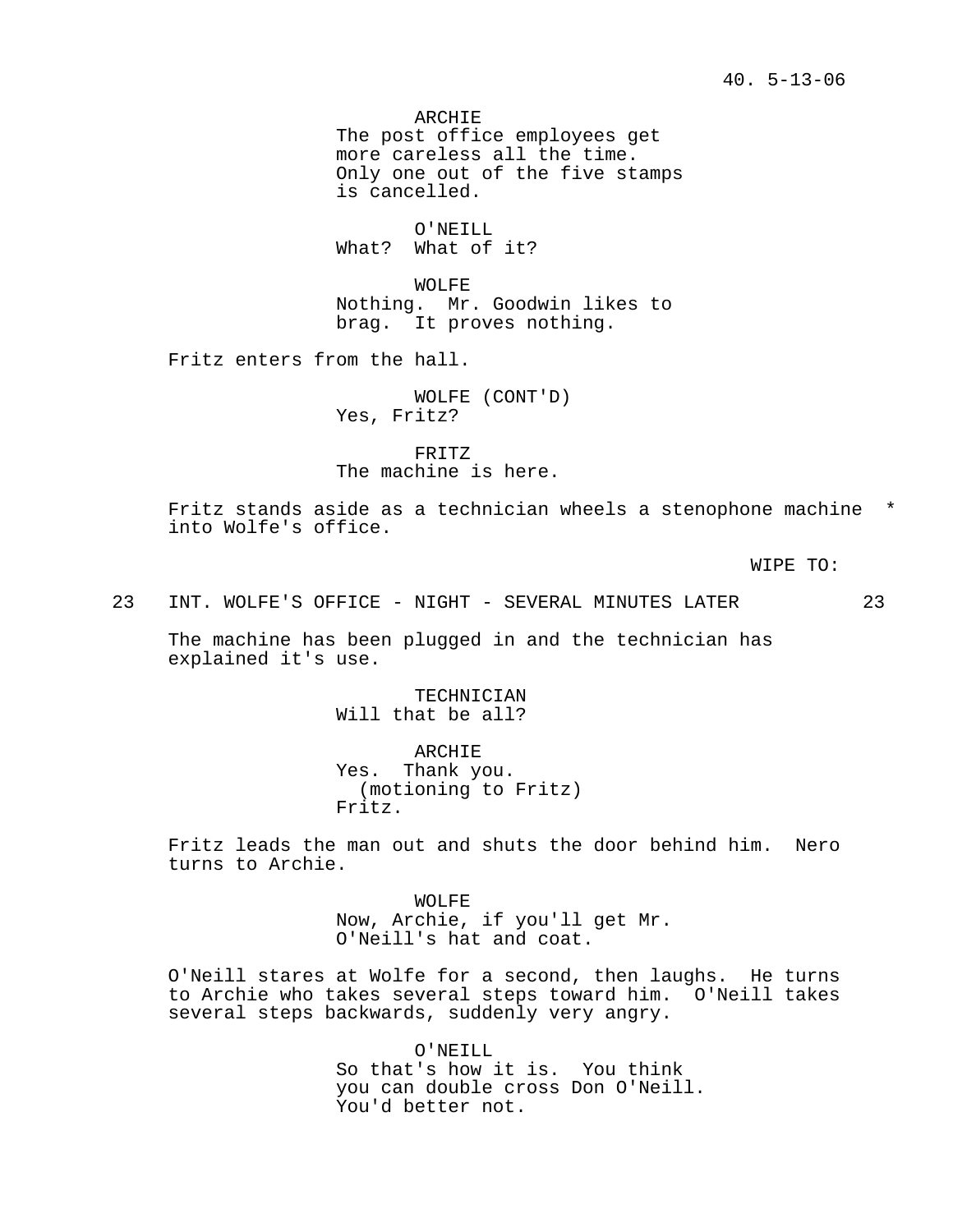WOLFE

Phui. I have given you no assurance that you would be allowed to hear these things. It would be manifestly improper to permit an official of the NIA to listen to confidential dictation of the director of the BPR. Well, sir? Do you prefer to be self-propelled?

O'NEILL I'm not leaving this room!

WOLFE

Archie?

ARCHIE (closing the gap) Come on, come with Archie.

O'Neill actually starts a right for Archie's jaw. At least it seems that that was what he thought he was doing.

> ARCHIE (CONT'D) That's too slow to hit anything that isn't nailed down.

Archie spins him around in order to carry him out but O'Neill kicks him. It doesn't actually hurt Archie, but it makes him mad. Archie plugs him and he goes down. Archie grabs his ankles and drags him to the front door which Fritz opens obligingly. O'Neill is deposited on the front stoop. Fritz drops his coat and hat on top.

CUT TO: \*

24 INT. WOLFE'S OFFICE - DAY - IMMEDIATELY AFTERWARD 24

Archie is tinkering with the machine. Several cylinders stand nearby.

> WOLFE I dislike commotion. I didn't tell you to hit him.

ARCHIE He tried to kick me. He did kick me. Next time you do it.

WOLFE Start that machine going.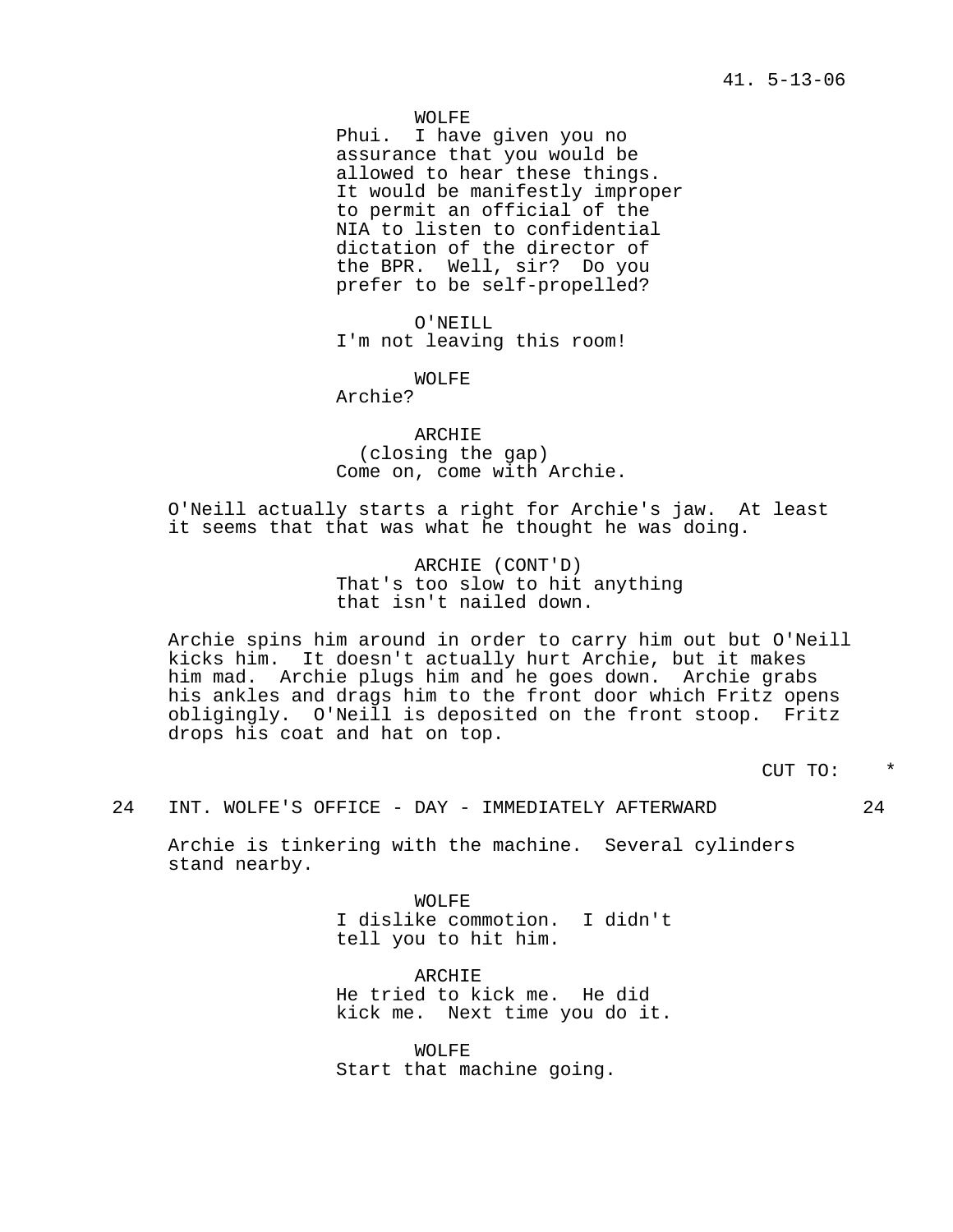ARCHIE (V.O.) It took more than an hour to run off all ten cylinders.

We see Archie changing cylinders, Nero drinking beer, Archie being bored, replacing cylinders in the leather case. Etc.

> ARCHIE (V.O.) (CONT'D) There was nothing spectacular anywhere in the lot, and by the time we finished I couldn't blame Wolfe for being depressed. The only item worth mentioning was that at least four of the cylinders contained evidence that they had been dictated prior to the day of the murder. Had Boone picked up the wrong case when he left Washington?

WOLFE Take the cylinders down to Mr.<br>Cramer and tell him how we got Cramer and tell him how we got \* them.

ARCHIE Tell him everything?

WOLFE

 $Yes.$  \*

ARCHIE  $\qquad \qquad \star$ Cramer will have a fit.  $*$ 

WOLFE No doubt. Then bring Miss  $*$ Gunther here.

ARCHIE Her? Phoebe Gunther?

WOLFE

Yes.

ARCHIE That's dangerous. Isn't it too risky to trust me with her?

WOLFE Yes, but I want to see her.

ARCHIE Ok. It's on you.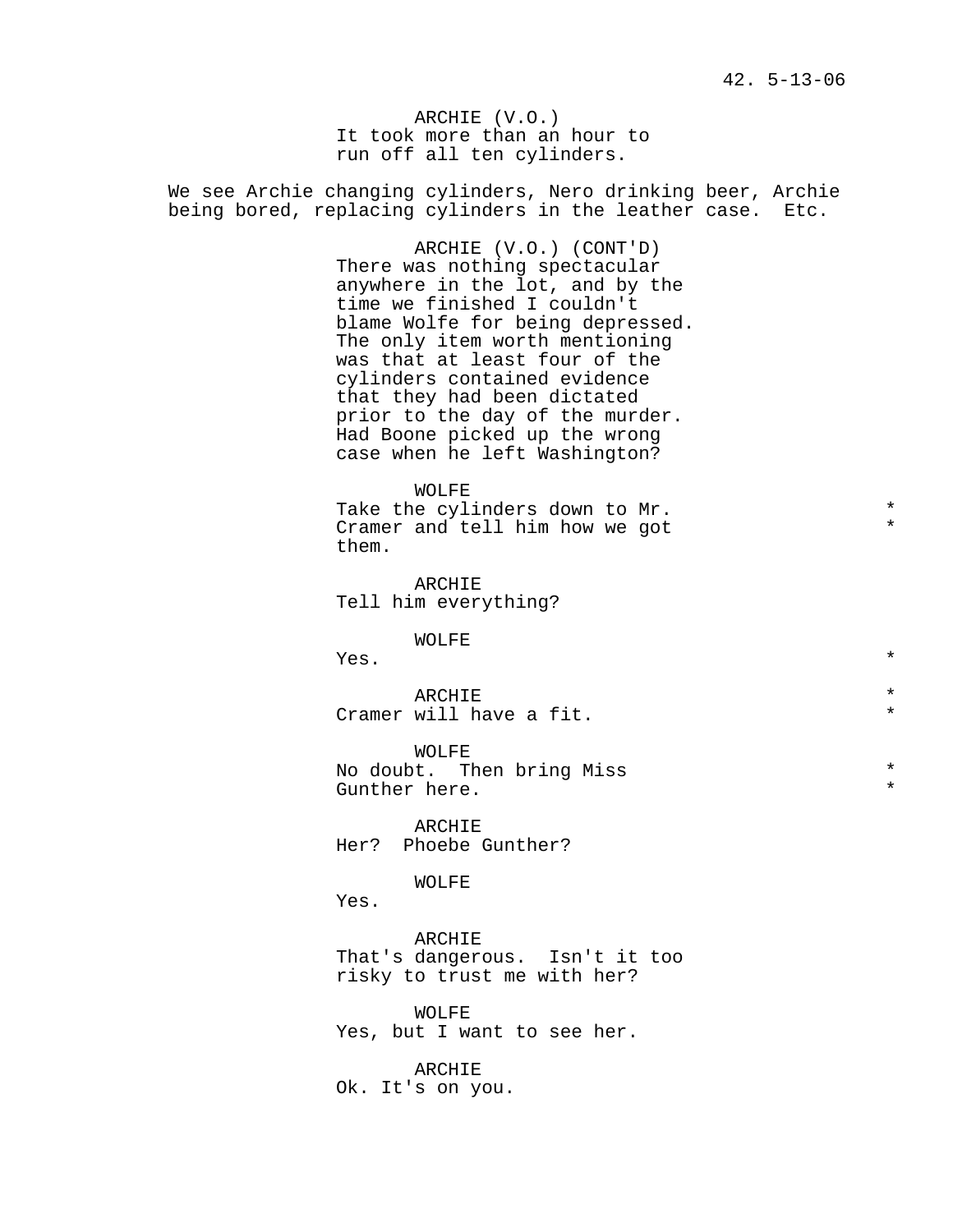25 INT. POLICE HEADQUARTERS - NIGHT 25\* Archie sits in front of Cramer's desk. The leather case  $*$ sits on the desk. CRAMER  $\star$ I'll be damned, this sounds \* \* like something. As they talk we hear....  $\ast$ ARCHIE (V.O.) \* Obviously, Cramer was desperate. If he had had any start on the Boone murder he would have waved his prerogative in front of my nose and cussed Wolfe and me up one side and down the other for withholding evidence.  $*$ WIPE TO: \* 26 INT. APARTMENT BUILDING -- NIGHT 26 An elevator door opens and Archie comes out and crosses to Phoebe's door. ARCHIE (V.O.) When I left Cramer for the far  $*$ more dangerous task of Phoebe, he still didn't know that the cylinders weren't going to help. Phoebe opens the door, smiles at Archie and motions him in. ARCHIE (V.O.) (CONT'D) As I followed her into the room, there was Alger Kates again, over in the corner where the light was dim. (to Kates) Do you live here? KATES If it's any of your business, yes, I do. ARCHIE (turning to Phoebe) Has Mr. Cramer's office called? PHOEBE No. Does he want me? What for?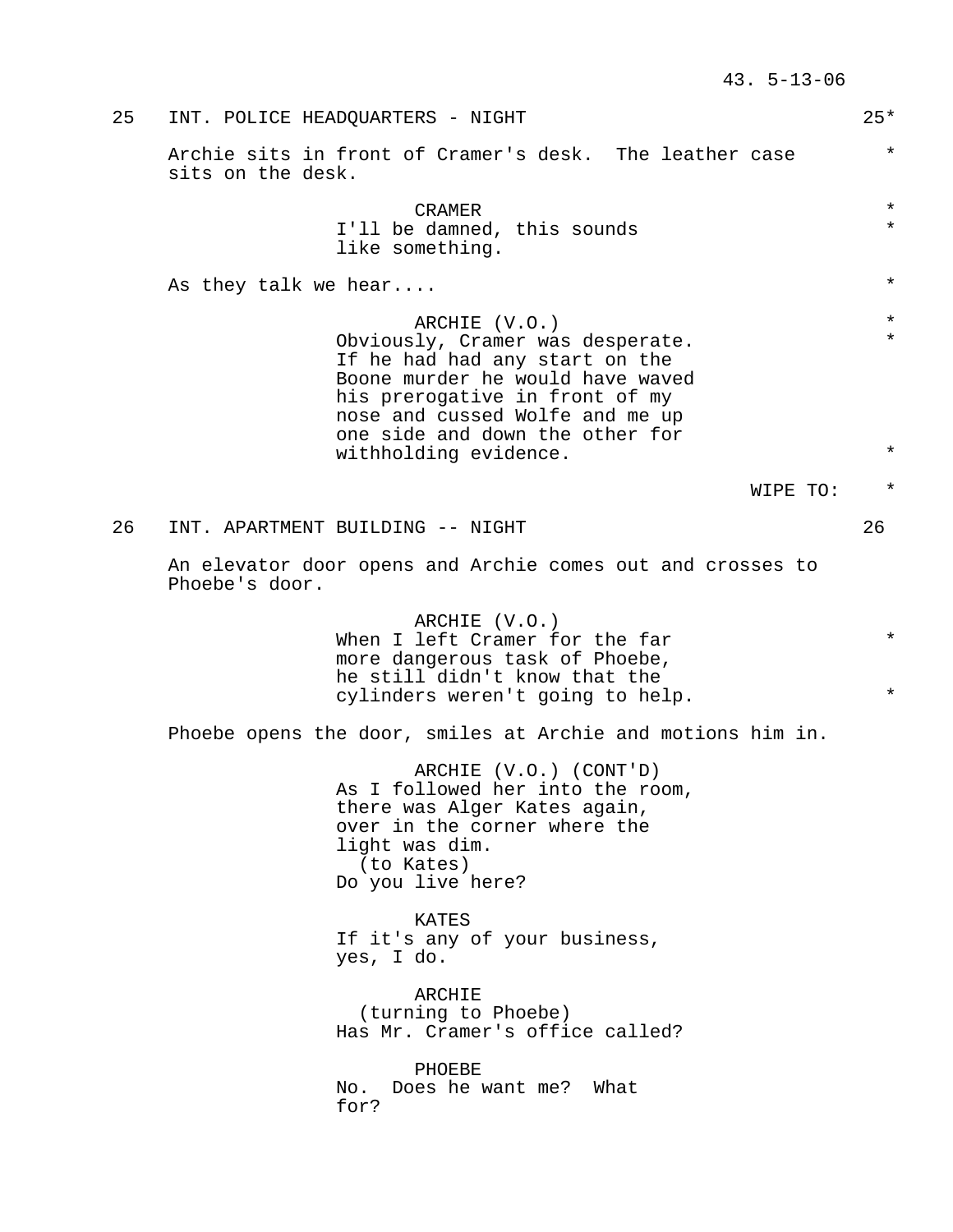ARCHIE

He either wants you now or he soon will. I just took him that case of cylinders that you left on a window sill Tuesday evening.

PHOEBE That case? With the cylinders  $*$ in it?

ARCHIE Yes. Ma'am.

PHOEBE Did you --- what's on them?

ARCHIE Well, that's a long story.....

PHOEBE Where did you find it?

ARCHIE That's another long story, and we've got to step on it because Cramer has it now and he may send for you any minute.  $*$ 

PHOEBE Then you don't know what's on them?

ARCHIE Sure, I know. They're  $*$ interesting but not helpful since they weren't dictated on Tuesday, but before that.

PHOEBE  $\qquad \qquad \bullet$ But that's impossible!

ARCHIE Nope. Possible and true. I'll....

PHOEBE How do you know?

ARCHIE I'm getting restless. As I \* say, Mr. Wolfe wants to see you before Cramer gets to you. (MORE)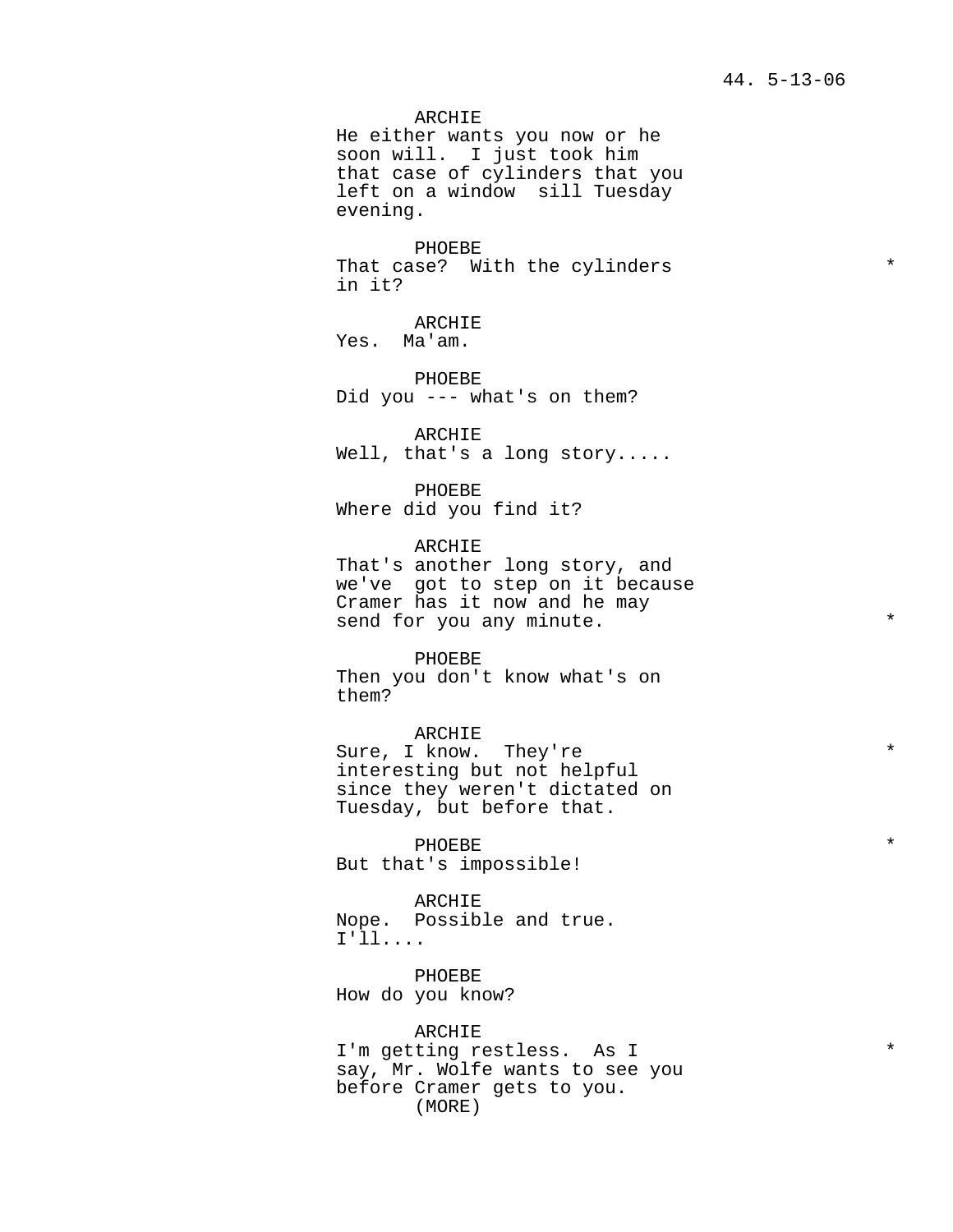ARCHIE (CONT'D) Kates, here, can come along to protect you if you......

The doorbell rings, interrupting Archie. He leans over and whispers in Phoebe's ear.

> ARCHIE (CONT'D) Are you expecting anybody?

Phoebe shakes her head, no. Archie motions for silence as the doorbell rings again. After a beat, we hear....

> PURLEY STEBBINS Come on, Goodwin, what the hell!

Archie shrugs his shoulders and opens the door. Purley walks straight over to Phoebe.

> PURLEY STEBBINS (CONT'D) Good afternoon, Miss Gunther. Good afternoon Mr. Kates. (back to Phoebe) Inspector Cramer would be much obliged if you would let me drive you to his office. He's got some stenophone cylinders there he wants you to look at.

ARCHIE You come right to the point, don't you Purley, huh?

PURLEY STEBBINS Oh. You still here? I supposed you was gone.

#### ARCHIE

Nuts.

(turning to Phoebe) Of course you know, Miss Gunther, that you may do as you please. Some people think that when a city employee comes to take them somewhere they have to go. That's a fallacy, unless he has a document, which he hasn't.

PHOEBE Is that true?

ARCHIE Yes, that's true.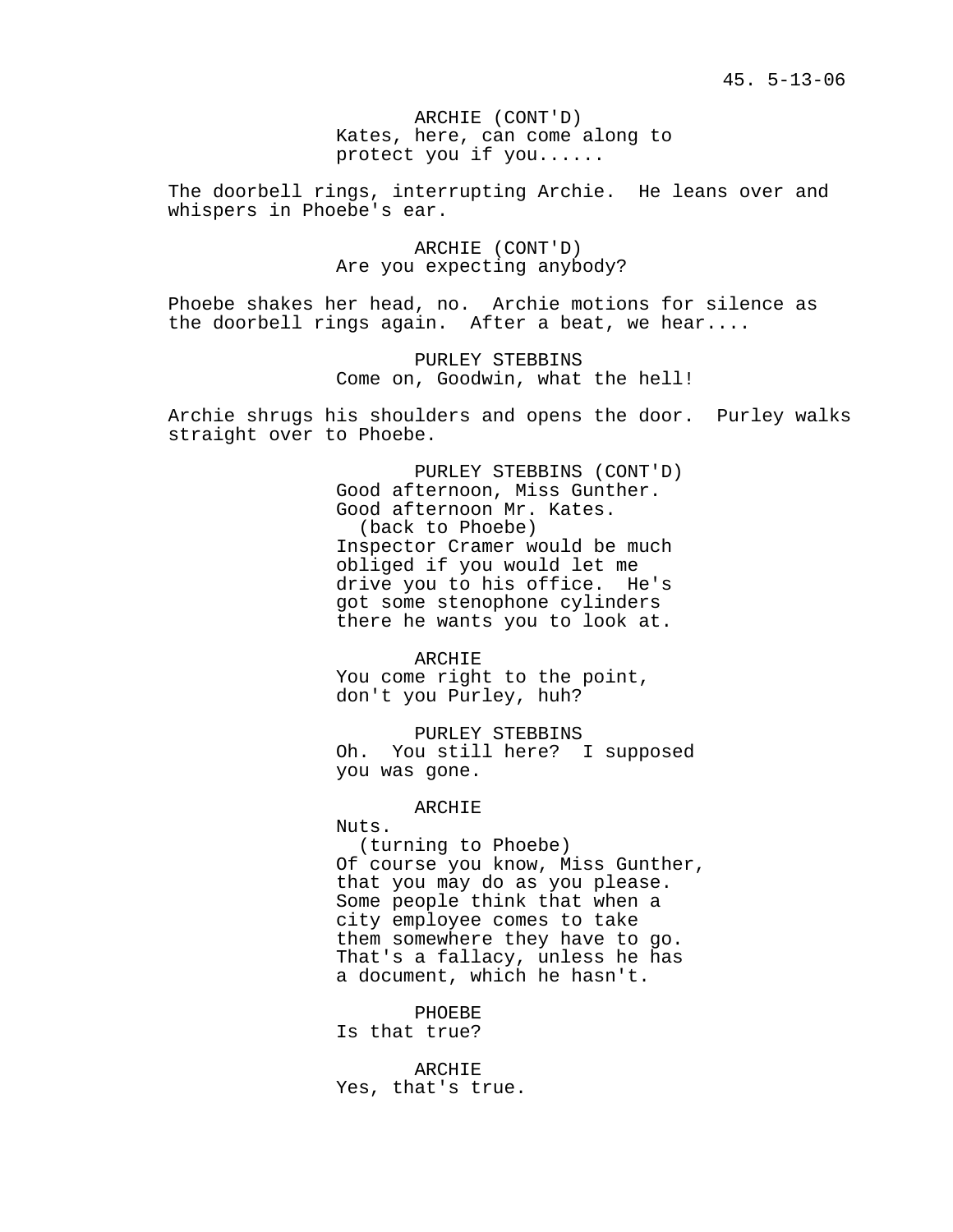46. 5-13-06 PHOEBE You know, you have a way of suggesting things that appeal to me even if your boss has been hired by the NIA. So you decide for me. I'll go with you to see Mr. Wolfe, or I'll go with this oversized sergeant, whichever you say. ARCHIE (V.O.) Whereupon I made a mistake. He looks at Purley and back to Phoebe. ARCHIE (CONT'D) I deeply appreciate your confidence, which I deserve. For the moment, I hate to say it, but it would be better to accept Mr. Cramer's invitation. I'll be seeing you. Archie heads out the door and we.... WIPE TO: 27 INT. WOLFE'S OFFICE - DAY 27 Archie comes into the office. Nero's at his desk.

> ARCHIE Purley Stebbins arrived at Miss  $*$ Gunther's before I could get her away, and she likes him better than she does me. So  $*$ not only had I made a mistake, but also I was lying to the boss.

> > WIPE TO:

28 INT. KITCHEN - MORNING - THE NEXT DAY 28

Fritz comes in from serving Nero his breakfast. Archie is listening on the kitchen phone at the little table where he \* eats breakfast.

> FRITZ Why he must serve breakfast to Saul and Fred in his room, I do not know.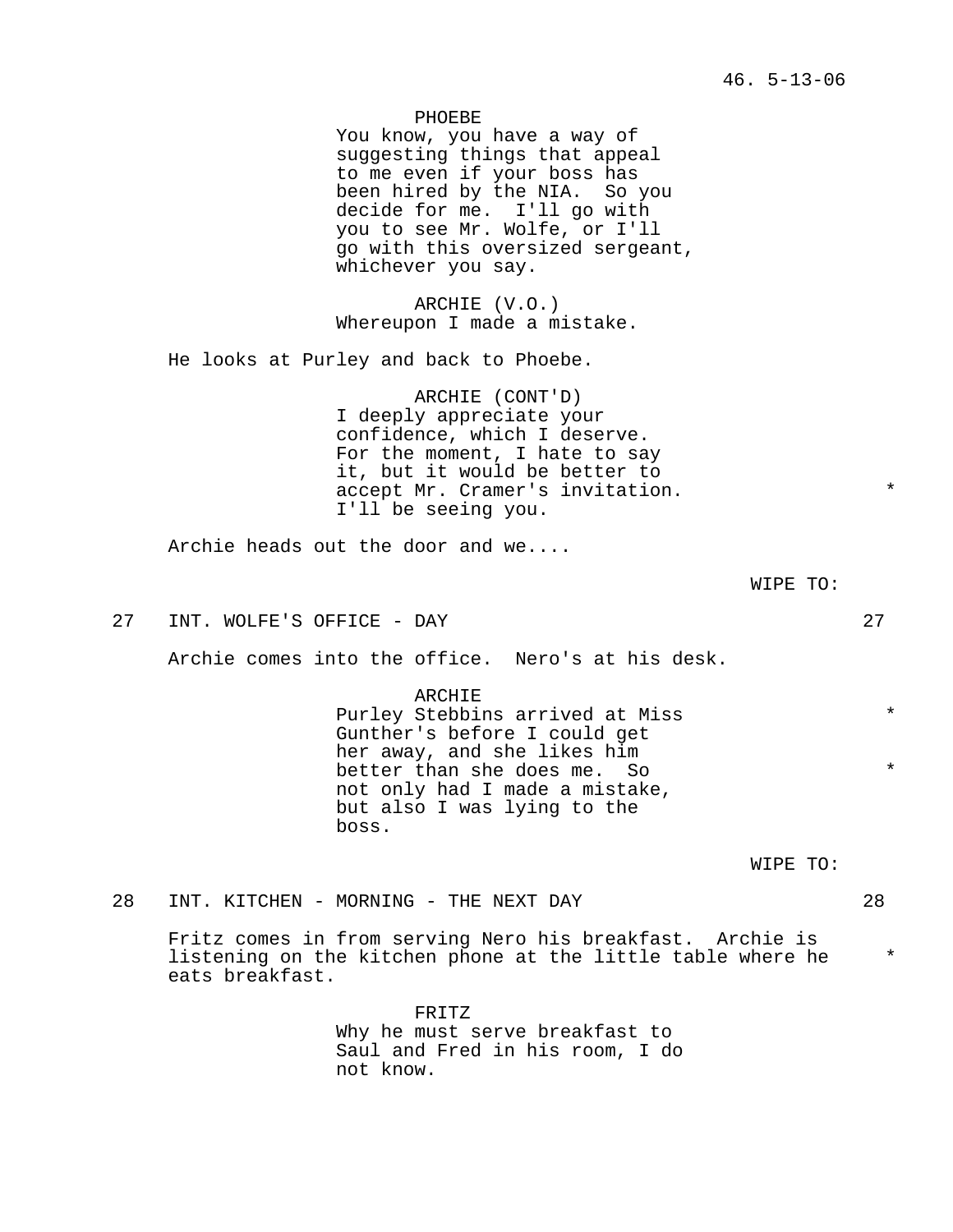ARCHIE Oh, that's simple. He's pretending that's he's working and he wants us to believe it as well. FRITZ Miss Gunther is not answering, you should hang up. CUT TO: 29 INT. WOLFE'S OFFICE - DAY 29 Archie is at his desk, now listening on his office phone. ARCHIE (V.O.) After seven tries throughout \* the day I was still unable to \* find Phoebe. CUT TO: \* 30 INT. DINING ROOM - NIGHT 30\* Nero sits at the table, Fritz serves, Archie comes in from \* the hall. As he sits..... ARCHIE (V.O.) Dinner took longer than usual.  $*$ Mr. Wolfe does that when he is completely at a loss. He uses up energy keeping thoughts out and trying to keep me quiet, and that makes him eat more. CUT TO: 31 INT. WOLFE'S OFFICE - NIGHT 31 Archie, frustrated, is stretched out on the couch. Nero is drinking beer and reading a book, the picture of contentment. ARCHIE (V.O.) After dinner I failed again to reach Phoebe so I stretched out

on the couch trying to work out an attack that would make Wolfe explode into some kind of action when the doorbell rang.

The doorbell rings. Archie hops up and heads for the door.

WIPE TO: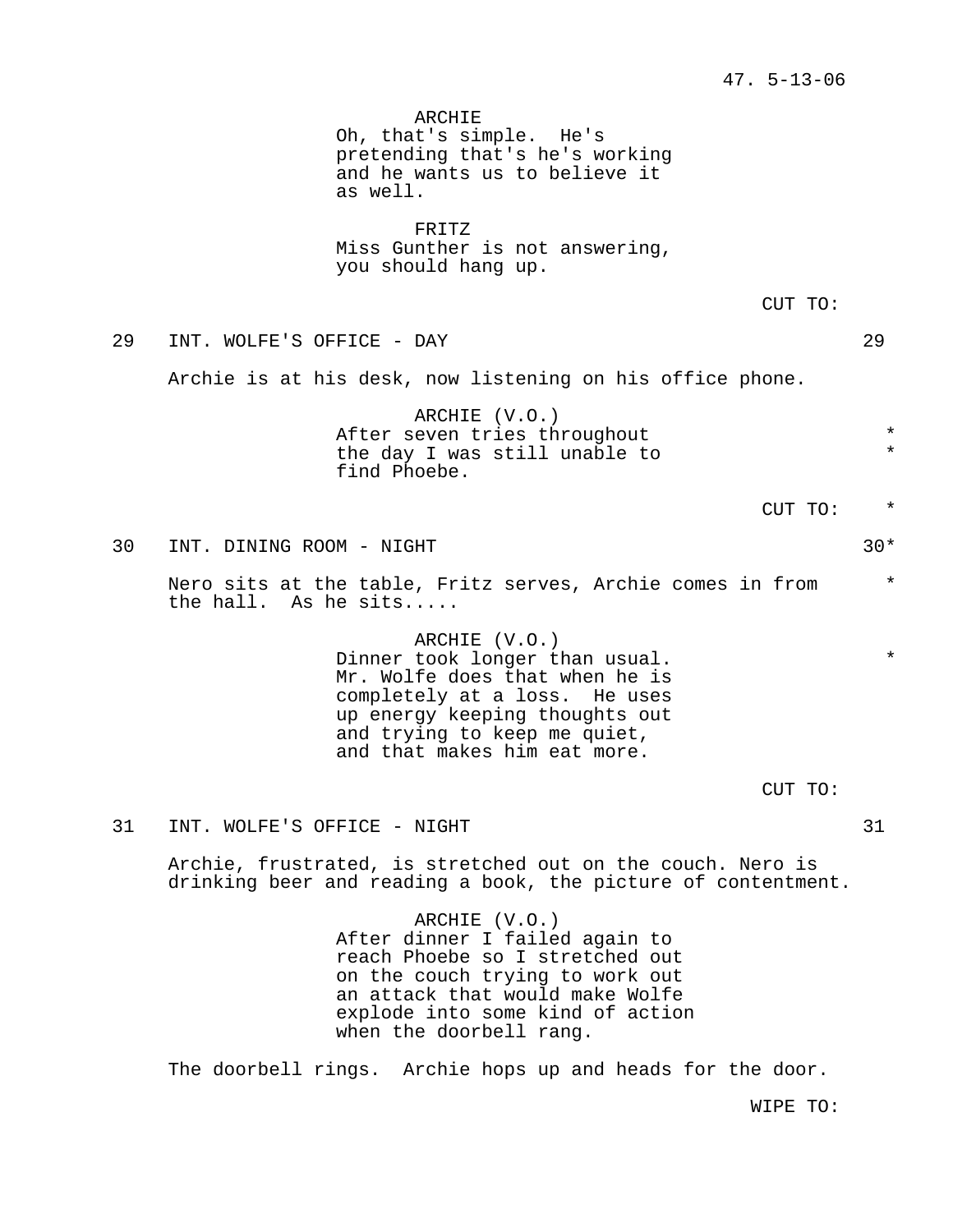# 32 INT. WOLFE'S OFFICE - IMMEDIATELY AFTERWARD -- NIGHT 32

Archie comes sweeping back in, short on his heels are....  $*$ 

ARCHIE Inspector Cramer and Mr. Solomon Dexter.

Before Nero can speak Dexter marches up to his desk.

DEXTER

I don't understnd it all! I've checked on you with the FBI and the Army, and they give you a clean bill and speak of you very highly! And here you are tied up with the dirtiest bunch of liars and cutthroats in existence! What the hell is the idea?

WOLFE Your nerves are on edge.

#### DEXTER

What have my nerves got to do with it? The blackest crime in the history of this country, with that unscrupulous gang behind it, and any man, any man whatever, who ties himself up....

## WOLFE

Please! Don't shout at me like that. You're excited. Justifiably perhaps, but Mr. Cramer shouldn't have brought you here until you had cooled off.

(Nero turns to Cramer) What does he want? Does he want something?

#### CRAMER

Yeah. He thinks you fixed that stunt about the cylinders. So it would look like the BPR had them all the time and tried to plant them on the NIA.

WOLFE Phui. Do you think so?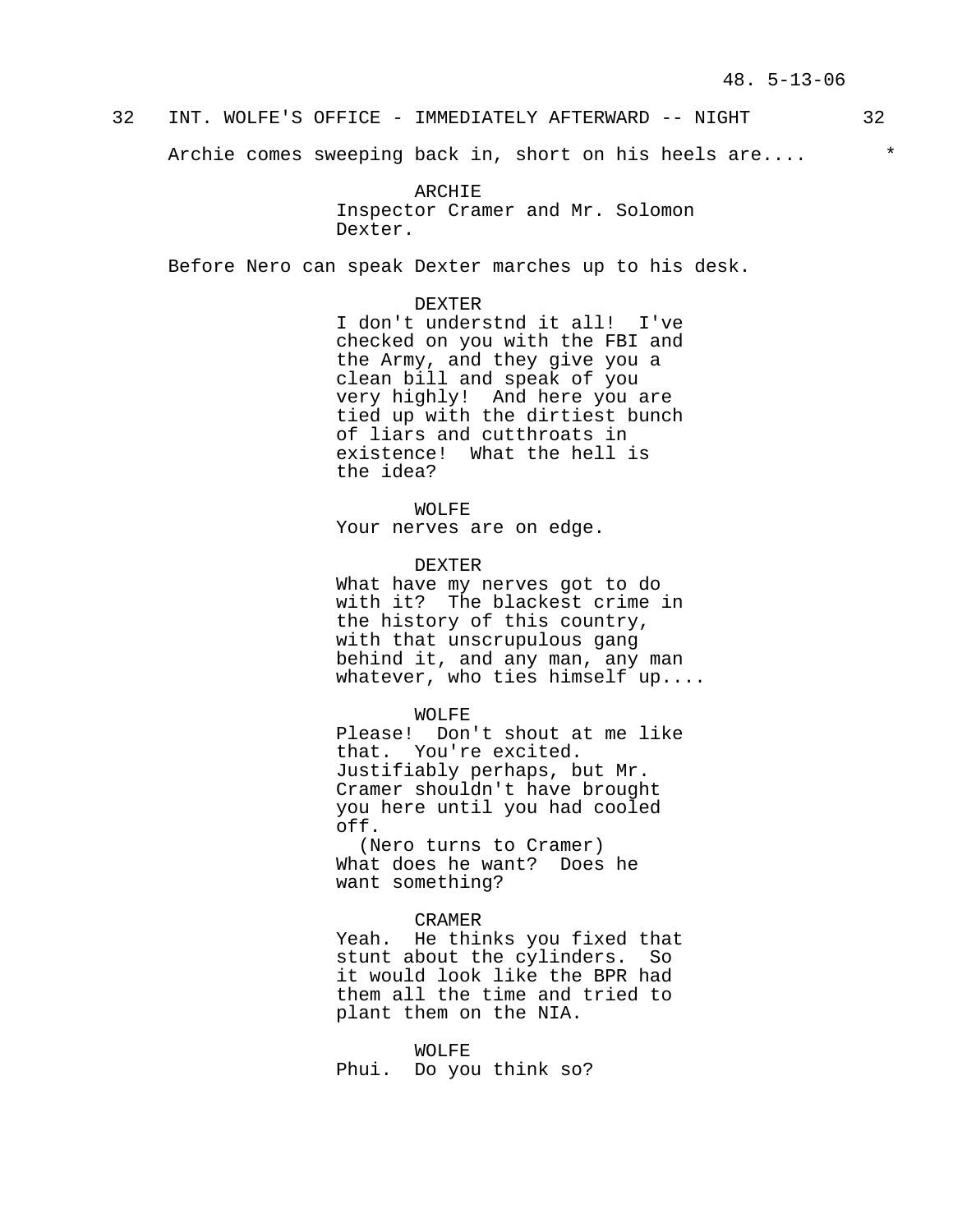CRAMER

I do not. You would have done a better job of it.

WOLFE

If that's what you want, Mr. Dexter, to ask me if I arranged some flummery about those cylinders, the answer is I didn't. Anything else?

DEXTER Yes. There is no one by the name of Dorothy Unger employed by the BPR, either in New York or Washington.

WOLFE Good heavens. Of course there isn't.

DEXTER/CRAMER (simultaneously) What do you mean of course there isn't?

WOLFE

I mean it's obvious there wouldn't be. Whoever contrived that hocus pocus about the claim check, whether O'Neill himself or someone else, certainly Dorothy Unger had to be invented.

DEXTER You ought to know.

WOLFE

Nonsense. Mr. Dexter, if you're going to sit there and boil with suspicion you might as well leave. You accuse me of being tied up with miscreants. I am tied up with no one. I have engaged to do a specific job, find a murderer and get enough evidence to convict him.

CRAMER How far have you got?

WOLFE

Well. (MORE)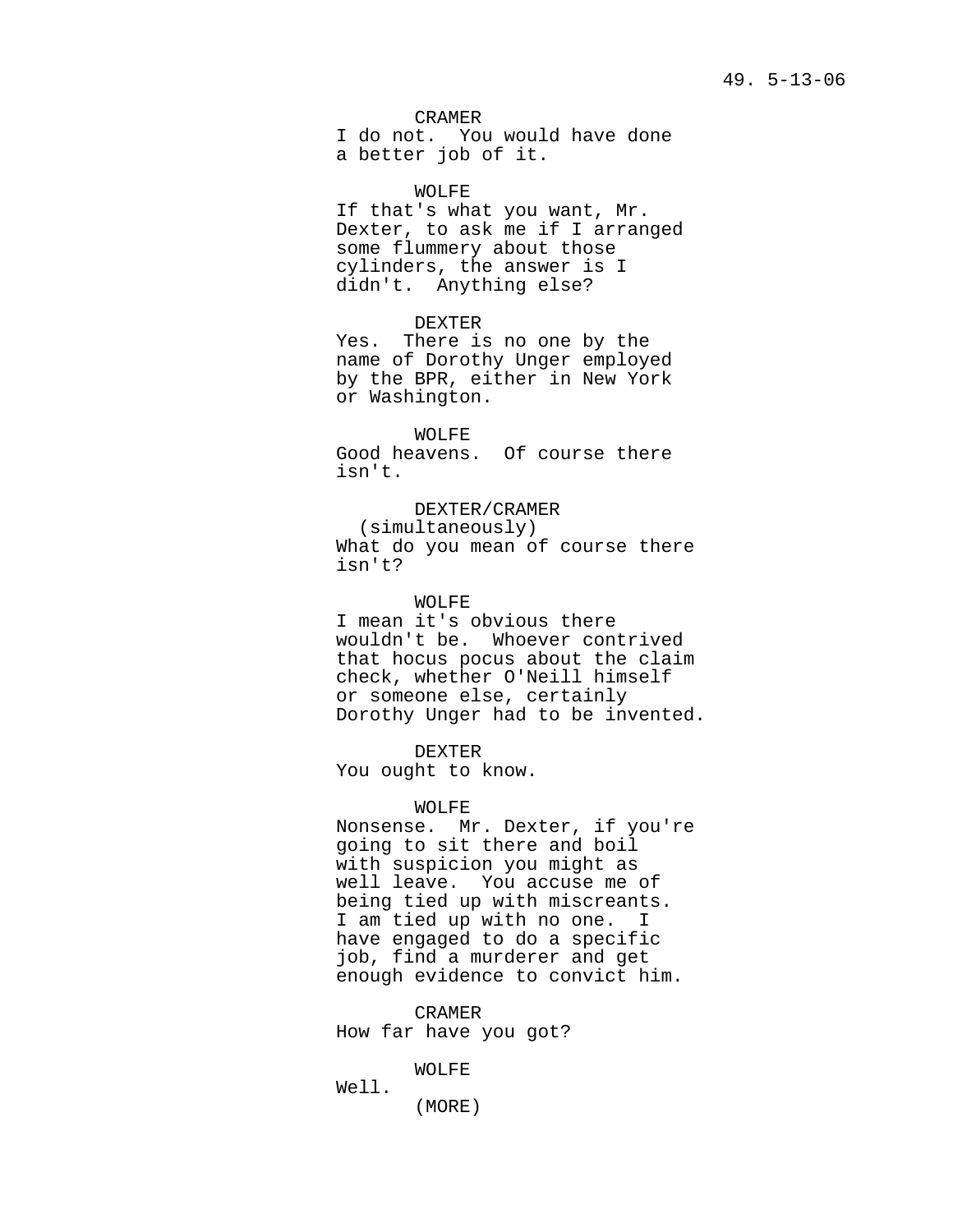WOLFE (CONT'D) (Wolfe smirks.) \* Further than you, or you wouldn't be here.

## CRAMER

Yeah. Here the other evening, I didn't quite understand why you didn't pick him out and let me take him.

WOLFE Neither did I. For one moment I thought I might, when one of them said something extraordinary, but I was unable .....

CRAMER Who said what?

### WOLFE

I'm having it looked into. You  $*$ broke it up and chased them out. If you had acted as an adult investigator instead of an ill-tempered child I might have got somewhere.

#### CRAMER

Of sure. I bitched it for you. I'd do anything to square it, anything you say. Why don't you ask me to get them all in here again, right now?

WOLFE An excellent idea. Excellent. I do ask it. Use Mr. Goodwin's phone.

CRAMER By God! You thought I meant it?

WOLFE I mean it. You wouldn't be here if you weren't desperate. Get those people here and I'll see what I can do.  $*$ 

DEXTER Who the hell does this man think he is?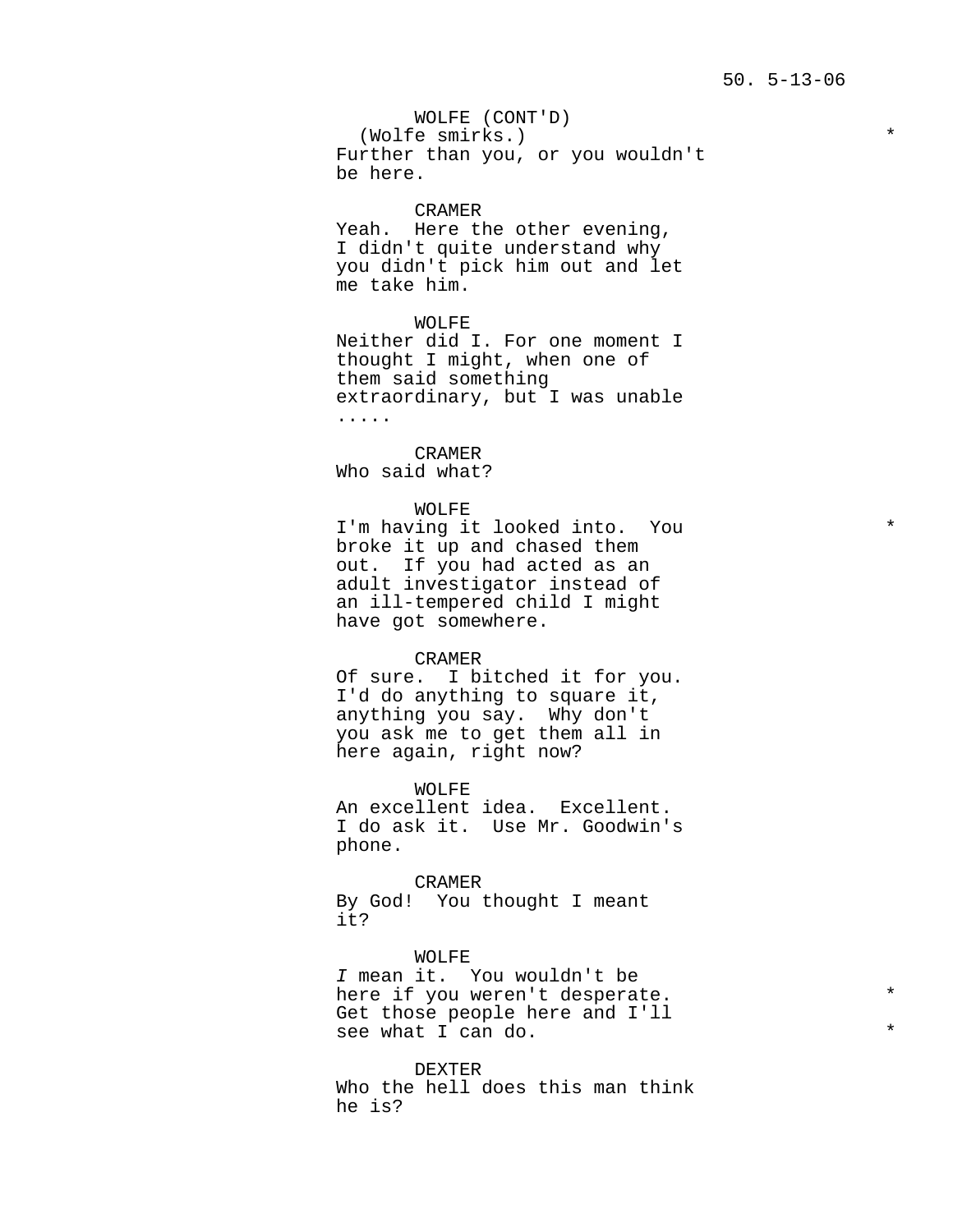Cramer, not replying and scowling at Wolfe, heads over to Archie's desk where Archie has already dialed a number.

> CRAMER Purley? Anything from on high? Yeah. Yeah. File it under "C" for crap. No. You've got a list of the people who were here at Wolfe's Friday evening. Get Rowcliffe to help you on the phones and tell them to come to Wolfe's office immediately. You'd better include Phoebe Gunther. (he listens a second)  $*$ <br>  $\frac{1}{2}$   $\frac{1}{2}$   $\frac{1}{2}$   $\frac{1}{2}$   $\frac{1}{2}$   $\frac{1}{2}$   $\frac{1}{2}$   $\frac{1}{2}$   $\frac{1}{2}$   $\frac{1}{2}$   $\frac{1}{2}$   $\frac{1}{2}$   $\frac{1}{2}$   $\frac{1}{2}$   $\frac{1}{2}$   $\frac{1}{2}$   $\frac{1}{2}$   $\frac{1}{2}$   $\frac{1}{2}$   $\frac{$ Yeah, I know all right. But what's the difference how I loose my job if I loose it? (heads for the red  $*$ leather chair, takes out a cigar.) \* There. I never thought I'd come to this.

DEXTER I have some phone calls to make. I'll use the booth on the corner and return later.

Archie gets up to see him out.

#### CRAMER

We're worse off than we were before. No fingerprints \* anywhere. The cylinders were dictated by Boone on the 19th and typed by Miss Gunther on the 20th. If Boone picked up  $*$ the wrong case when he left Washington, then the cylinders he dictated on the day he was murdered should have been in his office, but they weren't. There's one other possibility: Phoebe Gunther flew down there the day after the murder and returned that afternoon. She had a suitcase with her.

WOLFE She has no difficulty explaining her movements?

Archie returns.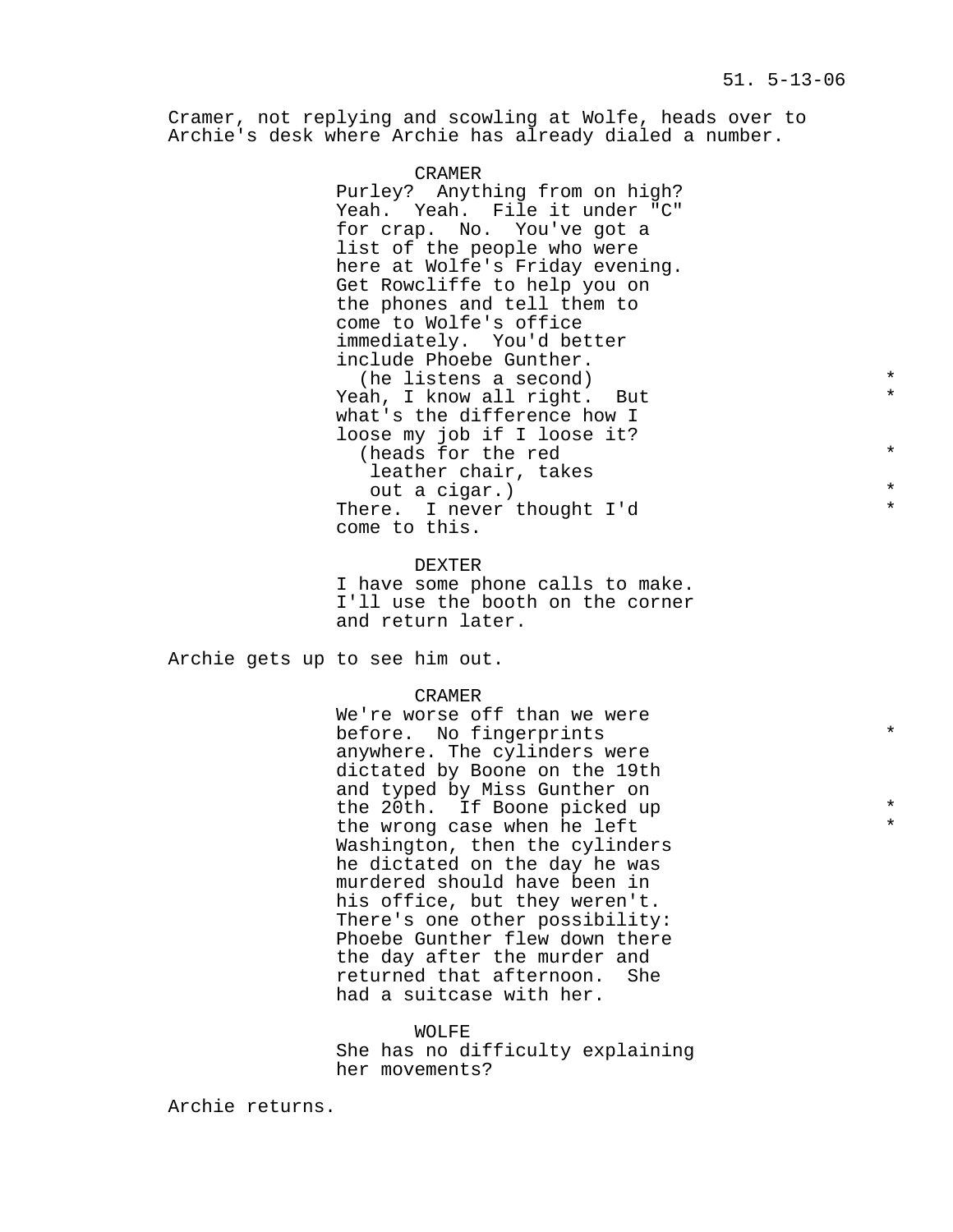CRAMER Miss Gunther has no difficulty explaining anything.

WOLFE I believe Archie agrees with you.

Fritz enters with beer and Cramer takes a draught right away.

CRAMER The commissioner has got St. Vitus's dance. The Mayor is  $*$ having nightmares, and it's all my fault. I mustn't get tough \* with any refined citizens, but on the other hand, I must realize that public sentiment absolutely demands that the murderer of Cheney Boone shall not go unpunished, and here, by God, I sit beefing to you. That's the  $*$ situation my fat friend, as Charlie McCarthy said to Herbert Hoover.

The doorbell rings. Archie goes.

CRAMER (CONT'D) And, I know damn well no client of yours has ever been convicted of murder.

WOLFE No man is my client. My client is an association.

CRAMER Well, here it comes.

Archie enters with Hattie Harding.

MISS HARDING (out of breath) What is it? Have they---what is it?

Nero shuts his eyes pretending she isn't there in his office, Cramer rolls his eyes and looks as if things couldn't get worse. Archie steers her to one of the yellow chairs.

> ARCHIE No, no, calm down. (MORE)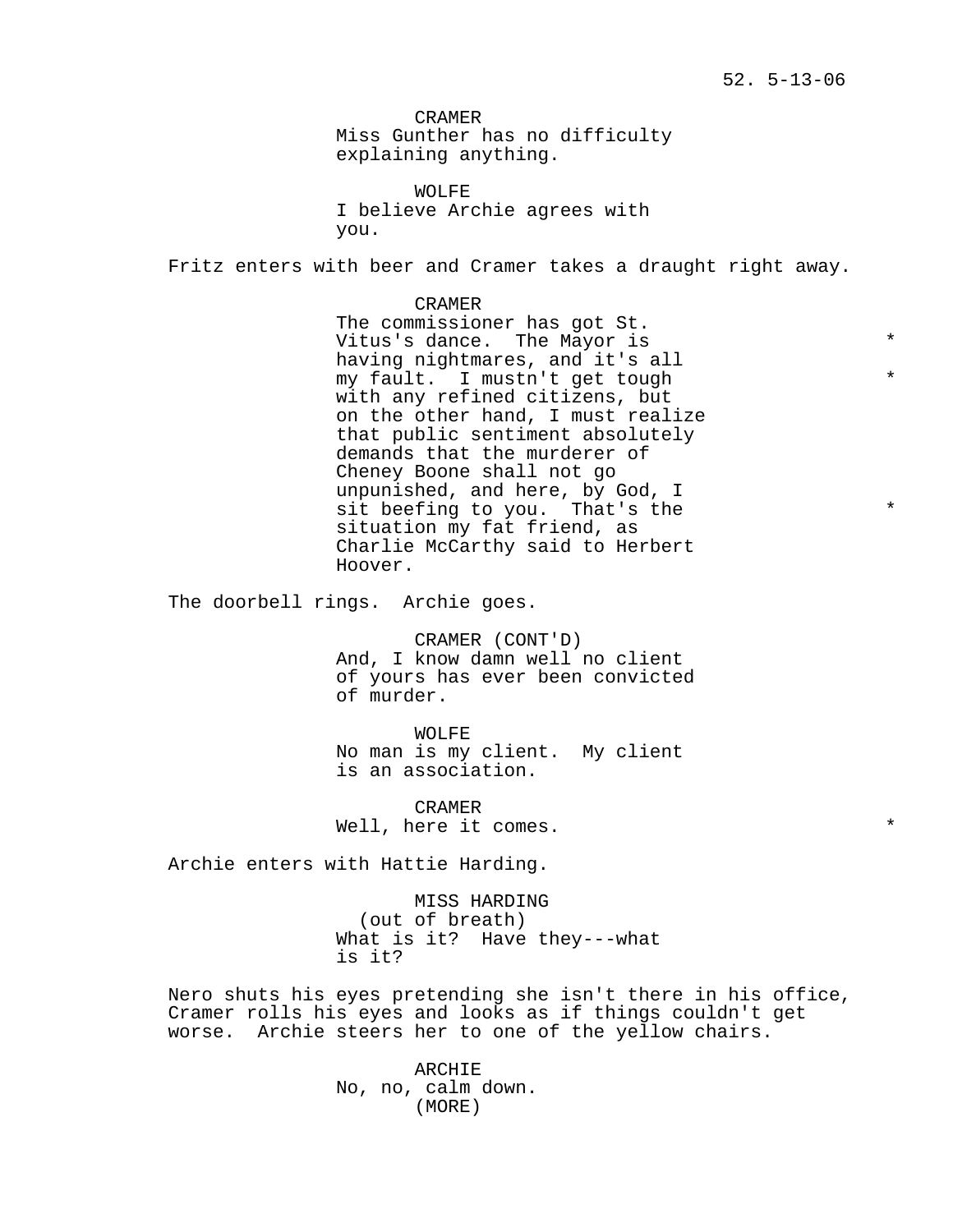ARCHIE (CONT'D) We've just decided to have these affairs twice a week, that's all.

### WIPE TO:

## 33 INT. WOLFE'S OFFICE - NIGHT - TWENTY MINUTES LATER 33

The room is now full: Purley Stebbins, G. G. Spero, Mrs. Boone, Solomon Dexter, Don O'Neill, Alger Kates, Nina Boone, father and son Erskine, Breslow, and Winterhoff.

> ARCHIE (to Nero) It's the same as last time.

Miss Gunther just doesn't like crowds.

Nero looks to Cramer who turns to Purely.

PURLEY STEBBINS I got Miss Gunther at her apartment over and hour ago and she said she'd come.

WOLFE We won't wait. Go ahead.

CRAMER

(standing up) First, you got the request to come here from my office, but from here on it is not official. I am responsible for getting you people here....

The camera has picked up Archie as he surveys the guests. He eyes suddenly focus, and we see that he is staring at Fritz who is making faces at him through the first door to the office. Archie is perplexed. Finally, Fritz gestures for Archie to come. Cramer continues speaking in the background (p.117 of the paperback edition continues the speech as needed). Archie works his way around the back of the group and moves into the hall.

CUT TO

34 INT. HALLWAY - CONTINUOUS - NIGHT 34

Archie approaches Fritz.

ARCHIE Something biting you?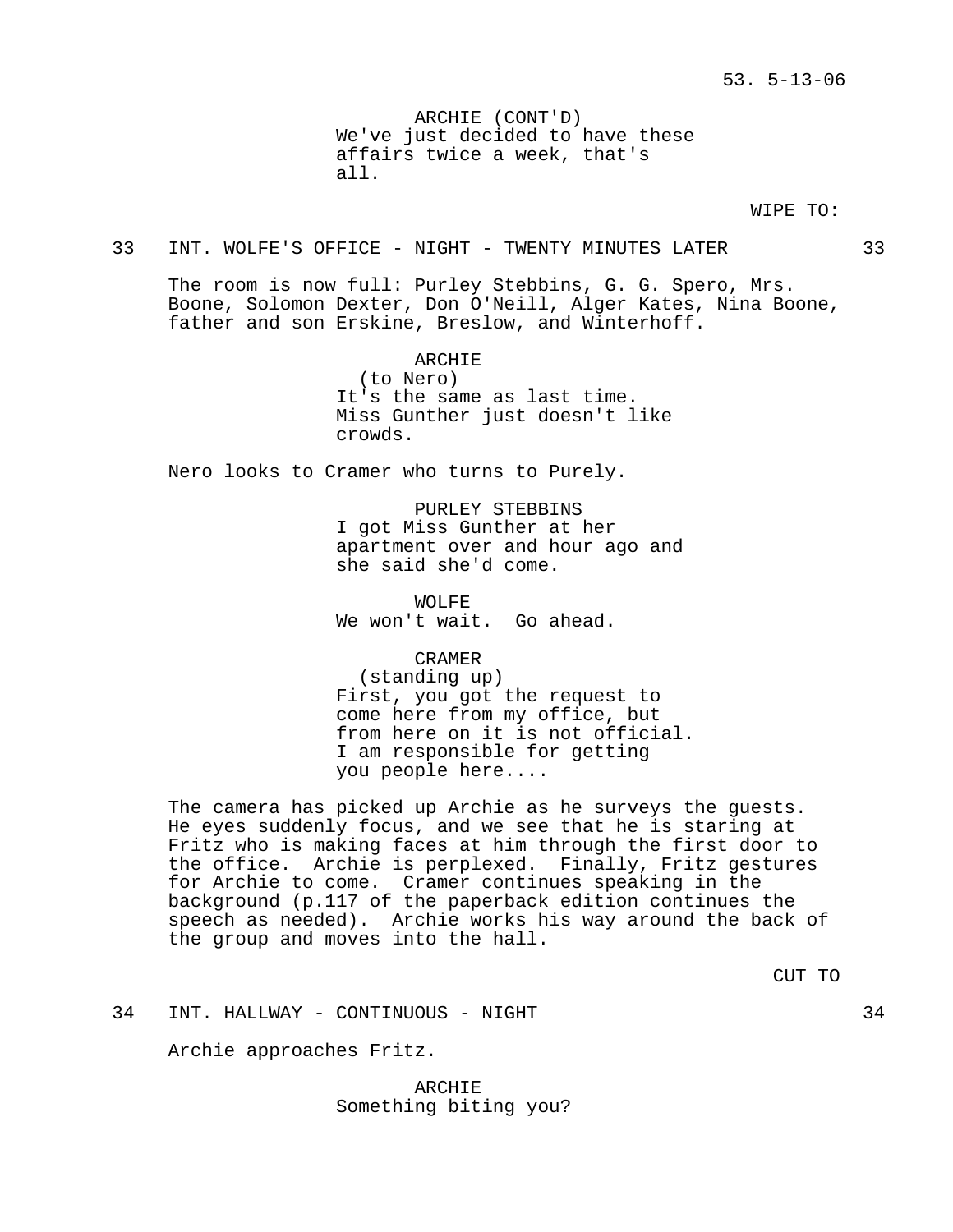FRITZ It's, it's.... Come I'll show you.

They head down the hall and pass through the front door to the stoop, where Fritz points down to the service vestibule five steps below street level. It dark and hard to see anything.

> FRITZ (CONT'D) Look. I came to see if the service gate was locked, the way I always do....

ARCHIE (V.O.) The light was dim, but I could see well enough to tell what the object was, though not for certain who it was. (back to Fritz) Get a flashlight.

Archie heads down the stoop and then down the five steps leading to the gate to the service vestibule. He squats next to the object and reaches out with both hands just as Fritz returns with the flashlight which he points at the object which turns out to be ... Phoebe Gunther, and from the look on her face, she is quite dead.

> ARCHIE (CONT'D) (to Fritz) You stay right here.

Archie rushes back in, grabs a pencil and paper from the hall phone, writes a quick note and hurries back into the office, Wolfe is speaking as he enters and quietly pads up to Wolfe's desk where he hands Nero the note. Wolfe scans the note briefly, then, without changing his tone...

WOLFE

Mr. Cramer. If you please. Mr. Goodwin has a message for you and Mr. Stebbins. Will you go with him to the hall?

Behind Archie as he exits with Cramer and Stebbins, we can hear Nero continuing..

> WOLFE (CONT'D) Now, the question which confronts us is whether it is credible, under the....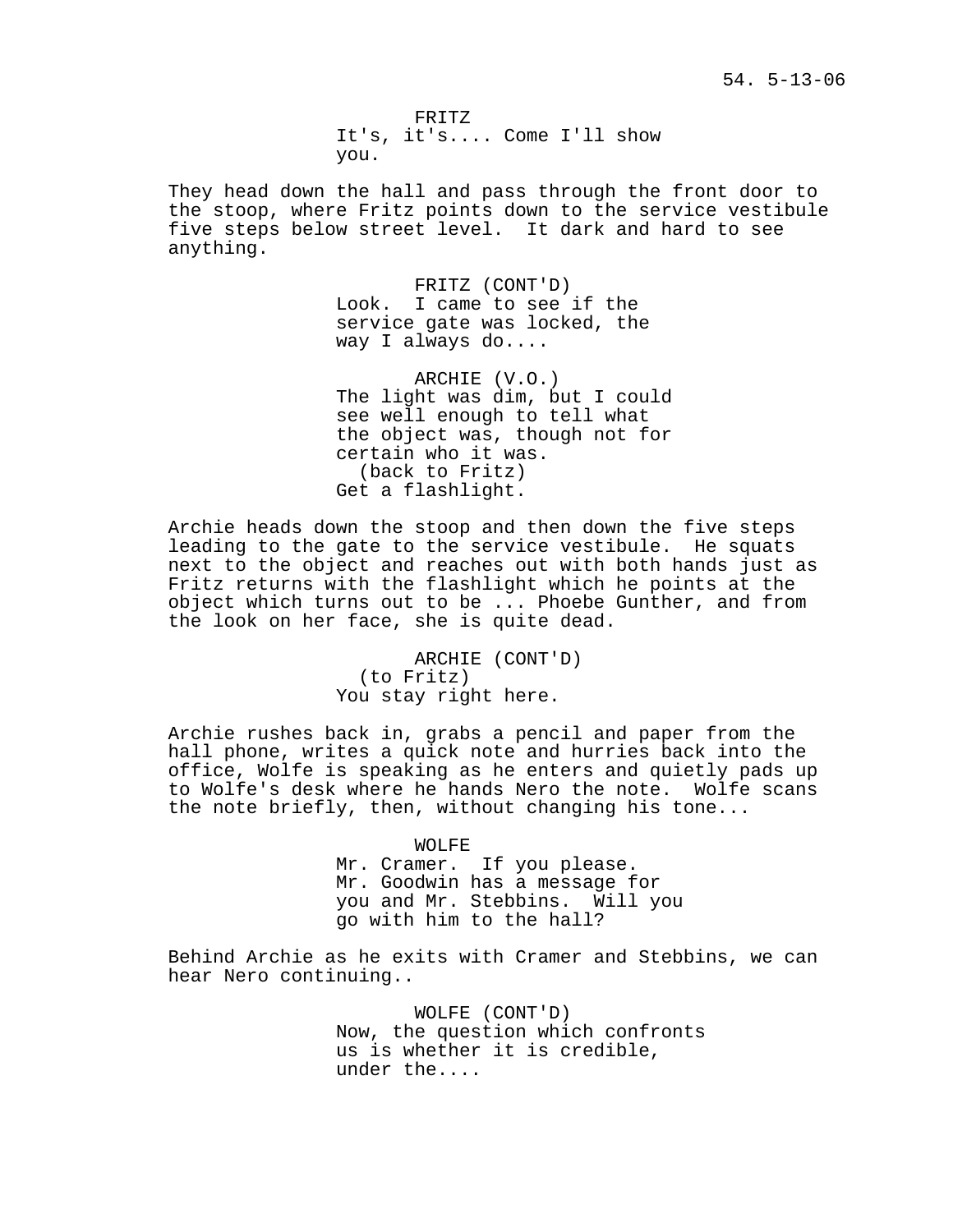His voice fades away as we....

CUT TO:

## 35 INT. HALLWAY - CONTINUOUS - NIGHT 35

Archie, Cramer and Stebbins move into the hall. Archie turns and starts to explain to Cramer what's happened under Archie's voice over. Suddenly, Cramer and Stebbins run off toward the front door.

> ARCHIE (V.O.) The working assumption was that Phoebe had come and mounted the stoop and that the murderer had joined her on the stoop and struck her before she had pushed the bell button, stunning her and knocking her off the stoop into the areaway.

> > IRIS OUT AND IN

## 36 INT. WOLFE'S OFFICE - NIGHT - TWENTY MINUTES LATER 36

Wolfe's office is full. Cramer, Stebbins, the Police Commissioner Hombert, the District Attorney Skinner, Spero and Travis of the FBI., several uniform cops, Wolfe, Archie and, of course all of the suspects.

> ARCHIE (V.O.) A piece of 1 1/2 inch iron pipe had been found lying next to her. Phoebe Gunther had been hit on the head with it four times.

### CRAMER

....so the piece of pipe she was killed with has been examined for fingerprints and we haven't found any that are any good. So listen closely so you'll know what we're asking next. The piece...

BRESLOW This is outrageous. We've all answered questions! We've let ourselves be searched! We've told you everything we.....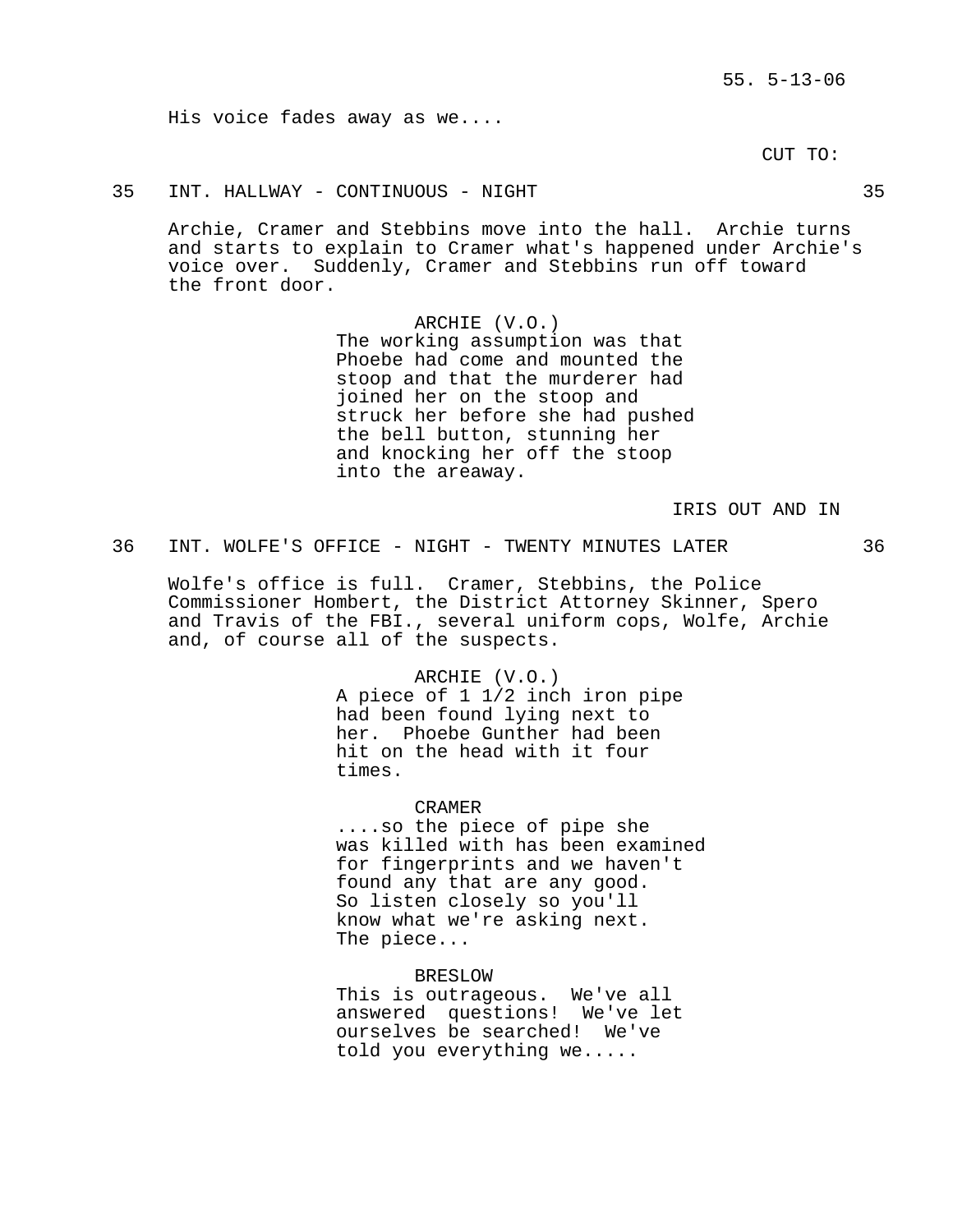CRAMER (pointing at one of the uniform cops) Go and stand by him and if he doesn't keep his trap shut, shut it.

(back to the group) For six days I've been handling \* you people as tender as babies \* because I had to, but now it's different. One of you killed that woman and it's a fair quess  $*$ that the same one killed Boone. So here's what I came in here to say. The piece of pipe that  $*$ was used to kill her was old and flaking, and would have  $*$ left microscopic flakes on hands and clothing. So before you leave, we are going to check your hands and clothes with a microscope. (Cramer turns to Purely) Take them out and get started,

Purely.

A collective rumble, but no one is ready to tangle with Cramer right now. The suspects are escorted out. The phone rings and Archie answers it. A beat then to Travis....

### ARCHIE

Mr. Travis. For you.

Travis takes the phone and listens while everyone stares at him. After a beat he hangs up.

### TRAVIS

Our men have completed their search of Miss Gunther's apartment in Washington. Miss Gunther was lying to us. In a hat box in a closet they found nine stenophone cylinders.

## WOLFE

Confound it! Nine?

### TRAVIS

Nine. A BPR man was with them and has identified them as the ones Boone recorded the day he was murdered. What's wrong with nine?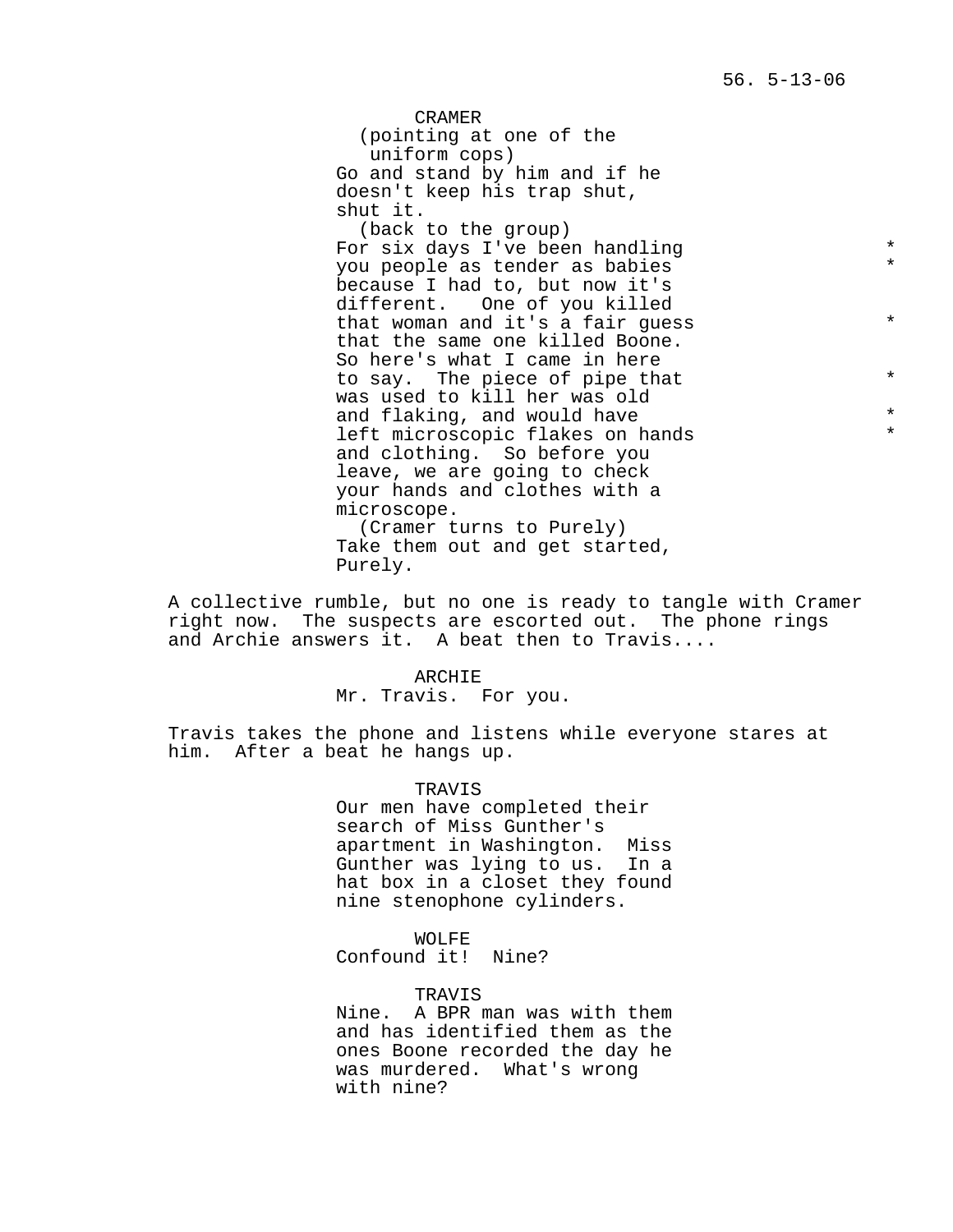WOLFE For you, apparently, nothing. For me, nine is no better than none.  $\star$ 

TRAVIS (to Wolfe) That's a damn shame. I apologize. They should have found ten. (back to the others) They're making a transcription and will call as soon as they get something we might use.

WOLFE Then they won't call.

Everyone turns to Wolfe for an explanation when the door opens, and Purely enters followed by a new guy, who is carrying some clothes.

> CRAMER (to the new guy) Well?

PHILLIPS This scarf was in the right  $*$ hand pocket of this coat, and on its surface are between 15  $*$ and 20 particles which came from that pipe.

CRAMER Whose coat is it?

PHILLIPS Alger Kates, sir.

WIPE TO

37 INT. WOLFE'S OFFICE - IMMEDIATELY AFTERWARD -- NIGHT 37

Kates stands in front of Wolfe's desk. The scarf is not to be seen. The DA, the commissioner, etc., are positioned around the room.

> WOLFE You and I have hardly spoken, have we Mr. Kates?

ALGER KATES Enough to satisfy me.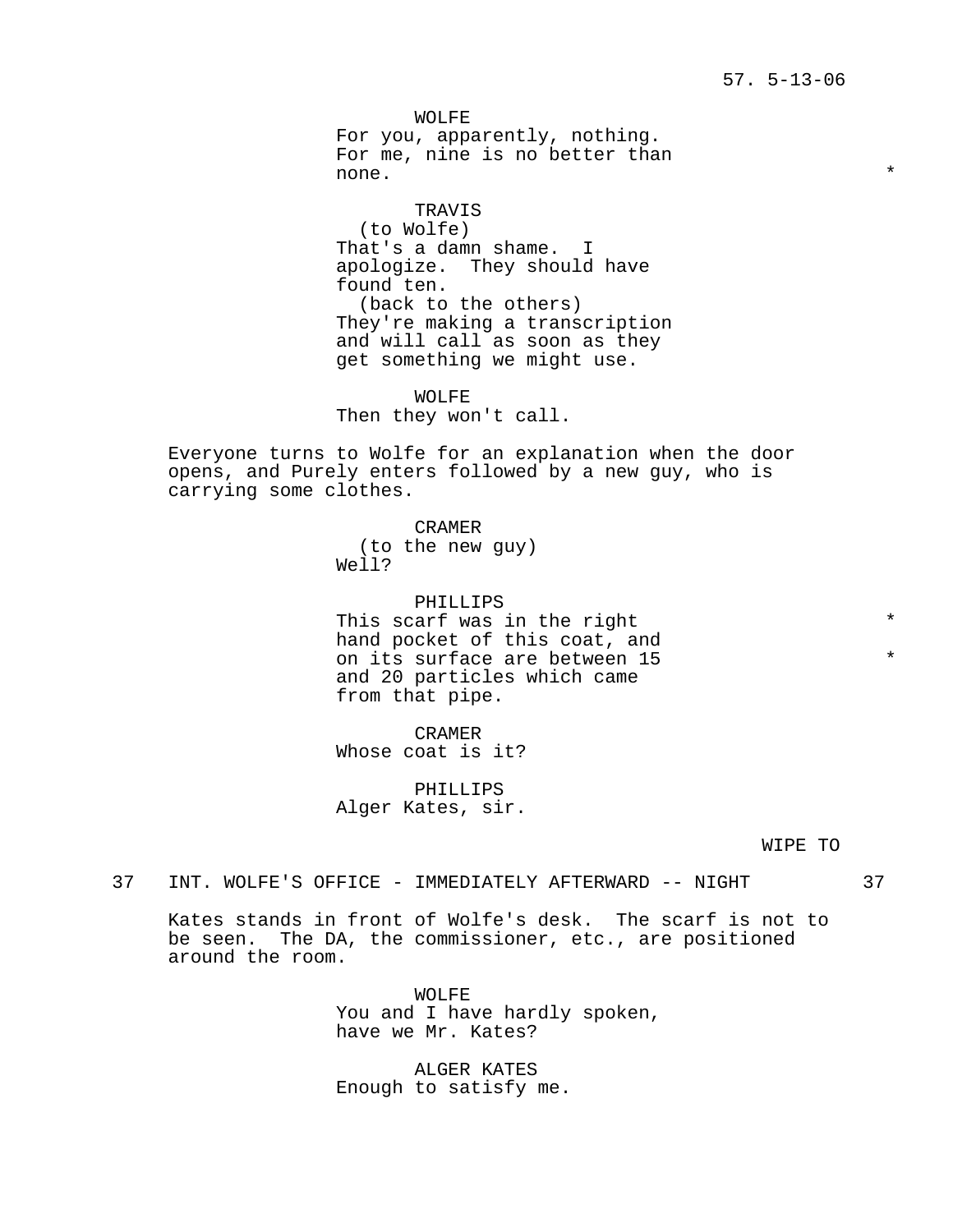WOLFE If I were in your position, innocent or not, I would feel the same. But what do you say? Shall we have a talk?

ALGER KATES I'm listening.

WOLFE I know you are. Why?

ALGER KATES Because if I don't the inference will be made that I'm frightened, and the further inference will be made that I'm guilty of something.

WOLFE Good. Then we understand each other.

Wolfe brings the scarf up from behind the desk and casually puts it in front of Kates.

> WOLFE (CONT'D) Were you a close friend of Miss Gunther's?

ALGER KATES Not a close personal friend, no. I've see her frequently in  $*$ connection with our work.

WOLFE What do you think of her?

ALGER KATES I thought well of her.

WOLFE Do you admire her?

ALGER KATES Yes, as a colleague.

WOLFE Did she dress well?

ALGER KATES Considering Miss Gunther's striking appearance and her (MORE)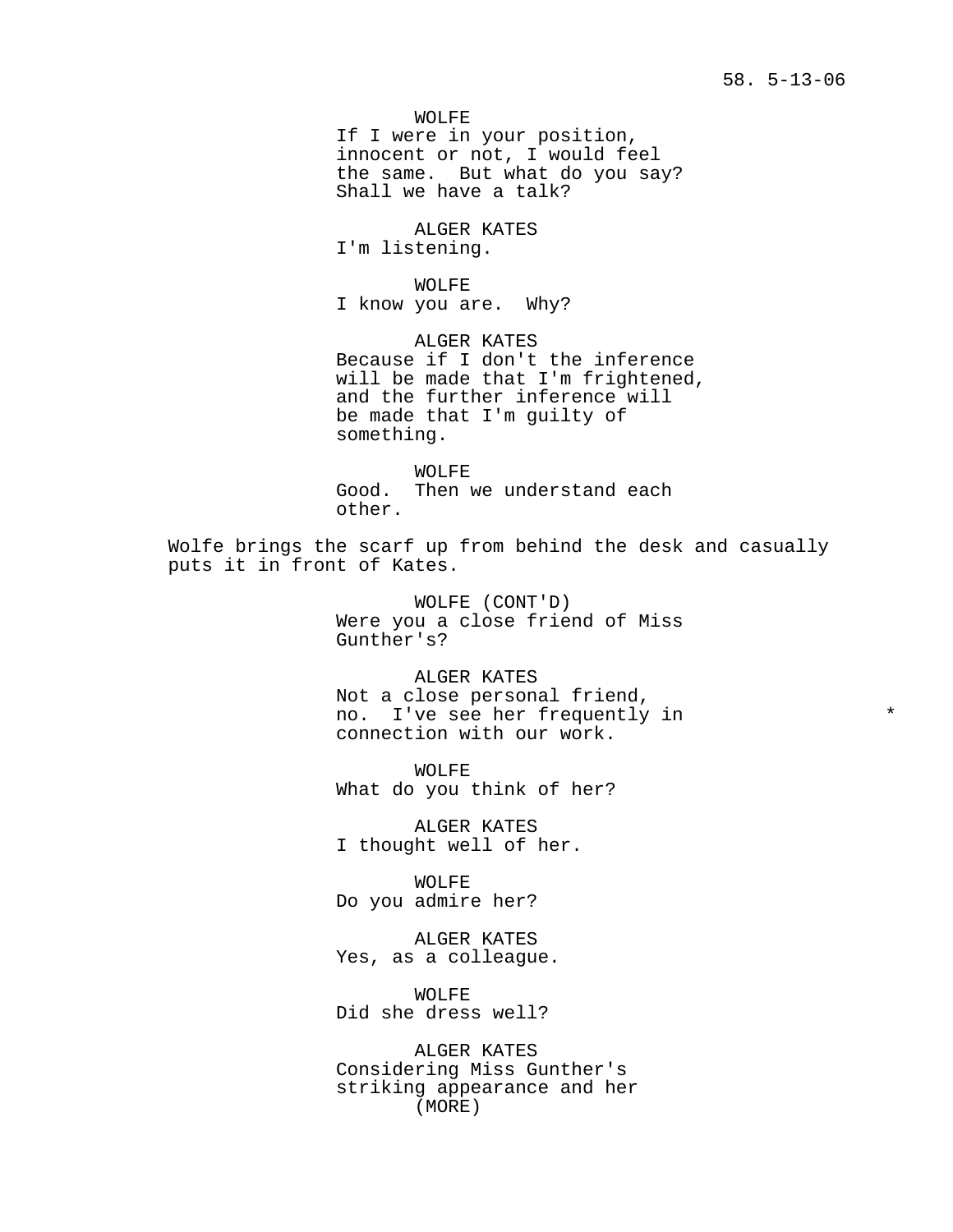ALGER KATES (CONT'D) voluptuous figure, I thought she dressed extremely well.

WOLFE Then you did notice what she wore. In that case, when did you last see her wearing this scarf?

ALGER KATES I don't remember ever seeing her wear that.

WOLFE This is important, Mr. Kates. Are you sure?

ALGER KATES I've never seen it before. On Miss Gunther or anyone else.

WOLFE That's a disappointment, because clinging to this scarf are many tiny particles which came from the piece of pipe that was used to murder Miss Gunther, and also because the scarf was found in the pocket of your overcoat.

ALGER KATES Whose overcoat?

WOLFE Archie. (Archie hands Wolfe the coat, Wolfe turns back to Kates) This is your coat, isn't it?

ALGER KATES (turning around and yelling at the top of his lungs) Mr. Dexter! Mr. Dexter! Come in here!

Cramer grabs Kates by the arm.

CRAMER Cut it out. Cut out that yelling. What do you want Dexter for?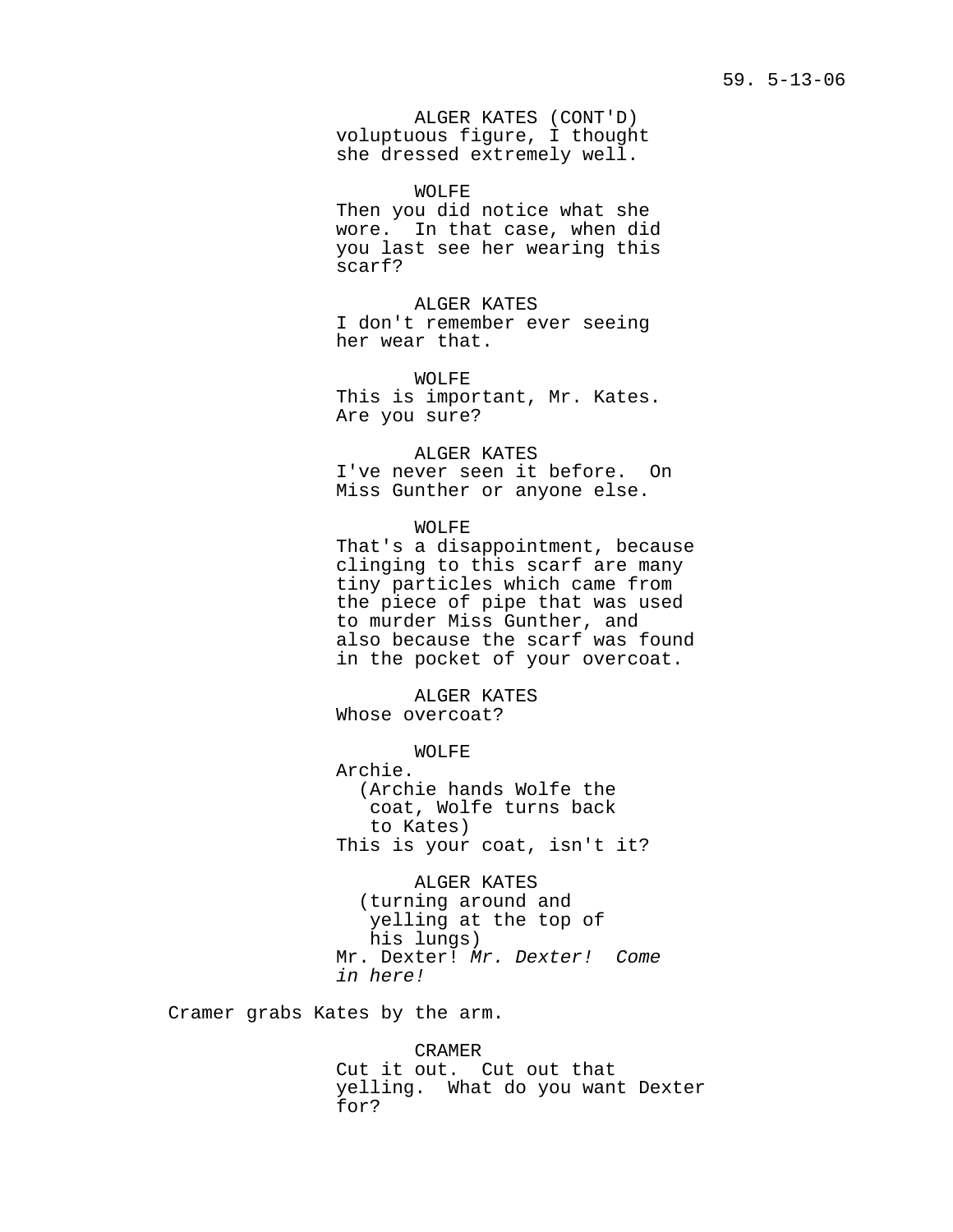ALGER KATES I told him something like this would happen. I told Phoebe to have nothing to do with Nero Wolfe. I told her not to come here tonight!

CRAMER When did you tell her not to come here tonight? When?

ALGER KATES Let go of me. Let go!

Cramer lets him go and Kates sits down on a side chair and doesn't move, clearly breaking off relations with everyone in the room.

ARCHIE (V.O.) \*

So began the great scarf hunt. One after another, Stebbins marched our guests in and asked them if they had ever seen the scarf before. First Mrs. Boone. Then Thomas Erskine. And the performance was repeated four more times before Mr. Winterhoff was led in.

CRAMER (to Winterhoff) Mr. Winterhoff, please look....

WINTERHOFF Where did you get that? (referring to the scarf, of course) That's my scarf!

CRAMER

Did you wear it here tonight? Or have it in your pocket?

WINTERHOFF Neither. That's the one that was stolen from me last week.

CRAMER Where and when last week?

WINTERHOFF Right here. When I was here Friday evening.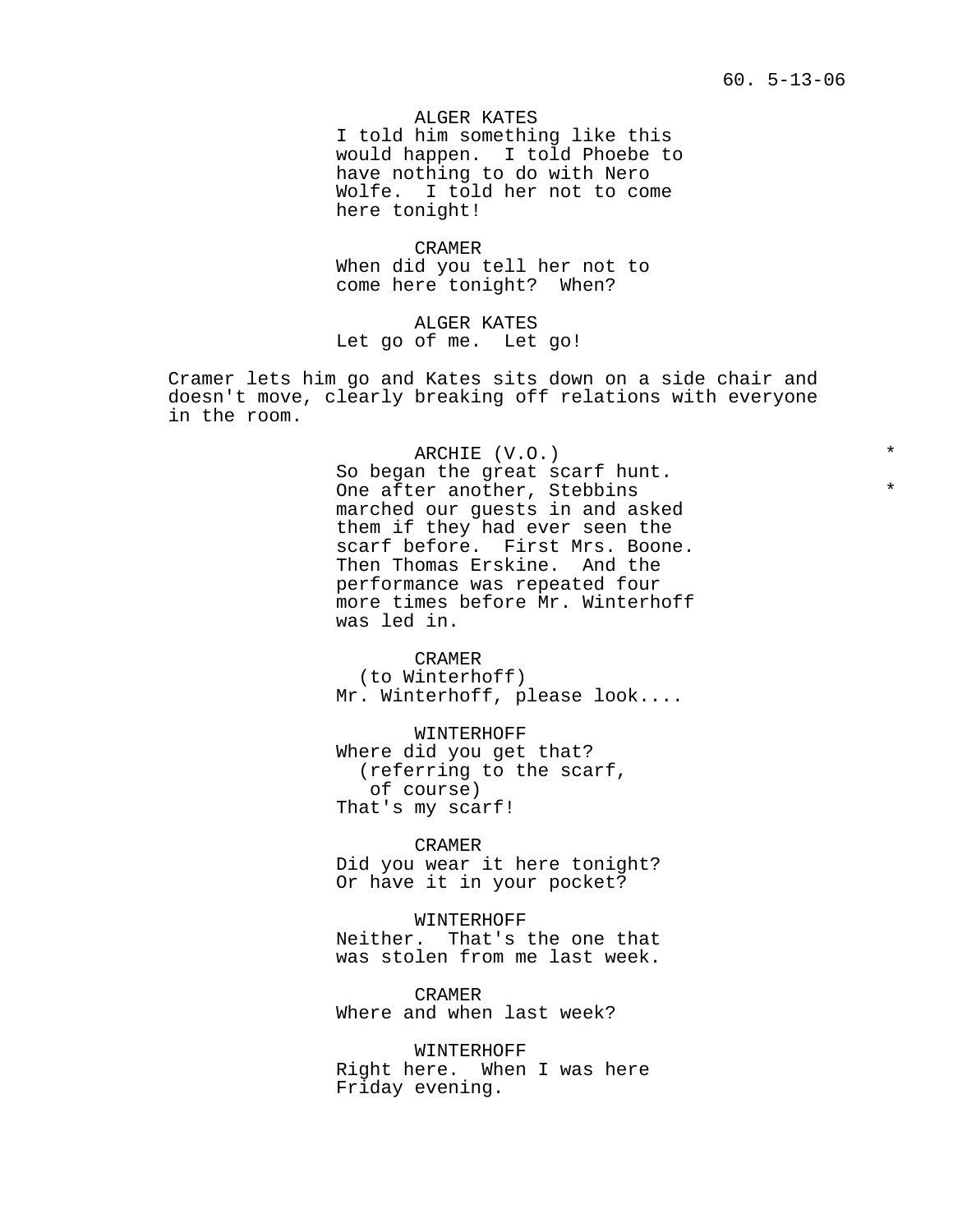CRAMER Here at Wolfe's house?

#### WINTERHOFF

Yes.

CRAMER You wore it here?

## WINTERHOFF

Yes.

CRAMER When you found it gone who did  $*$ you complain to? \*

WINTERHOFF I didn't - what's this about? Where did you get it?

#### CRAMER

I'm asking the questions. You mentioned it to no one at all? You didn't phone here the next day to ask about it?

#### WINTERHOFF

I mentioned it to my wife and no I didn't call here. Why would I? I've got dozens of scarves. And I insist that....

#### CRAMER

Ok insist, but there is evidence, good evidence, that your scarf was wrapped around the pipe that killed Miss Gunther. Have  $*$ you any comment?

Off Winterhoff's shocked expression we hear Archie's V.O.

ARCHIE (V.O.) Winterhoff had things to say, but he was shooed out because  $*$ none of them seemed important. When the door was closed behind him, Cramer sat down and pulled in a deep breath, then let it out.

CRAMER Jee-zuss--Christ.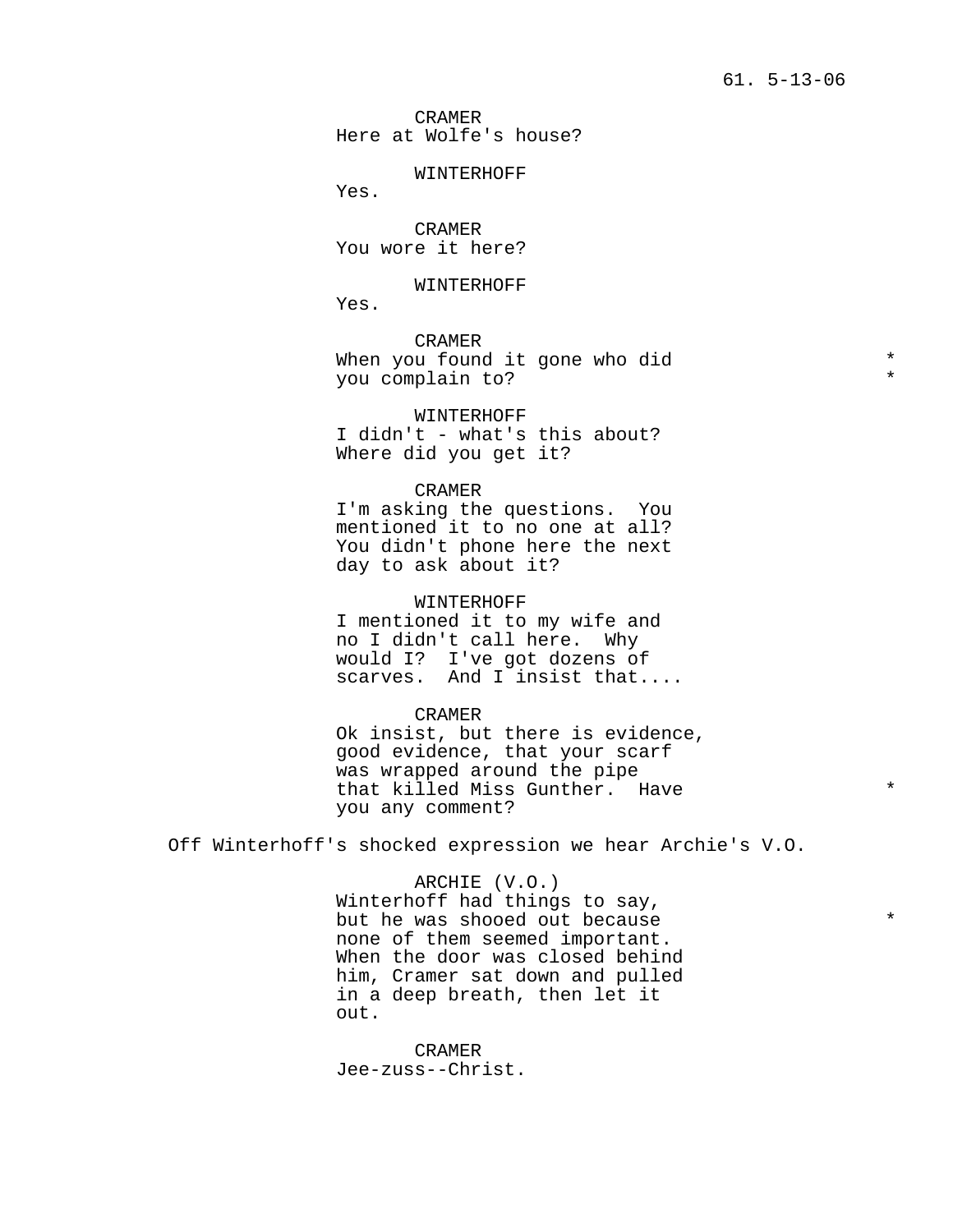POLICE COMMISSIONER \* Winterhoff's a damn liar.

DISTRICT ATTORNEY For God's sake, we're not after a liar. We're after a murderer!

WOLFE I would like to go to bed. It's four o'clock and you're stuck.

Wolfe is tired, but gets up to leave.

CRAMER Oh, we are. We're stuck. The way you put it, I suppose you're not stuck?

WOLFE Me? No, Mr. Cramer. No, indeed. But I'm tired and sleepy.

Cramer glowers at Wolfe.

WOLFE (CONT'D) \* Archie, please see our guests  $*$ out. I'm going to bed.

ARCHIE Instructions for the morning, sir?

WOLFE Yes. Let me alone!

38 INT. KITCHEN - THE NEXT MORNING **38** 

ARCHIE (V.O.) From there on I had the feeling that I was out of it.

We see Fritz bringing Nero's breakfast tray back from upstairs. There is a note on it which he hands to Archie.

> ARCHIE (V.O.) (CONT'D) The next morning Fritz brought Wolfe's breakfast tray down and there was a note instructing me to get Saul, Fred and Del Bascom,  $*$ (MORE)

\*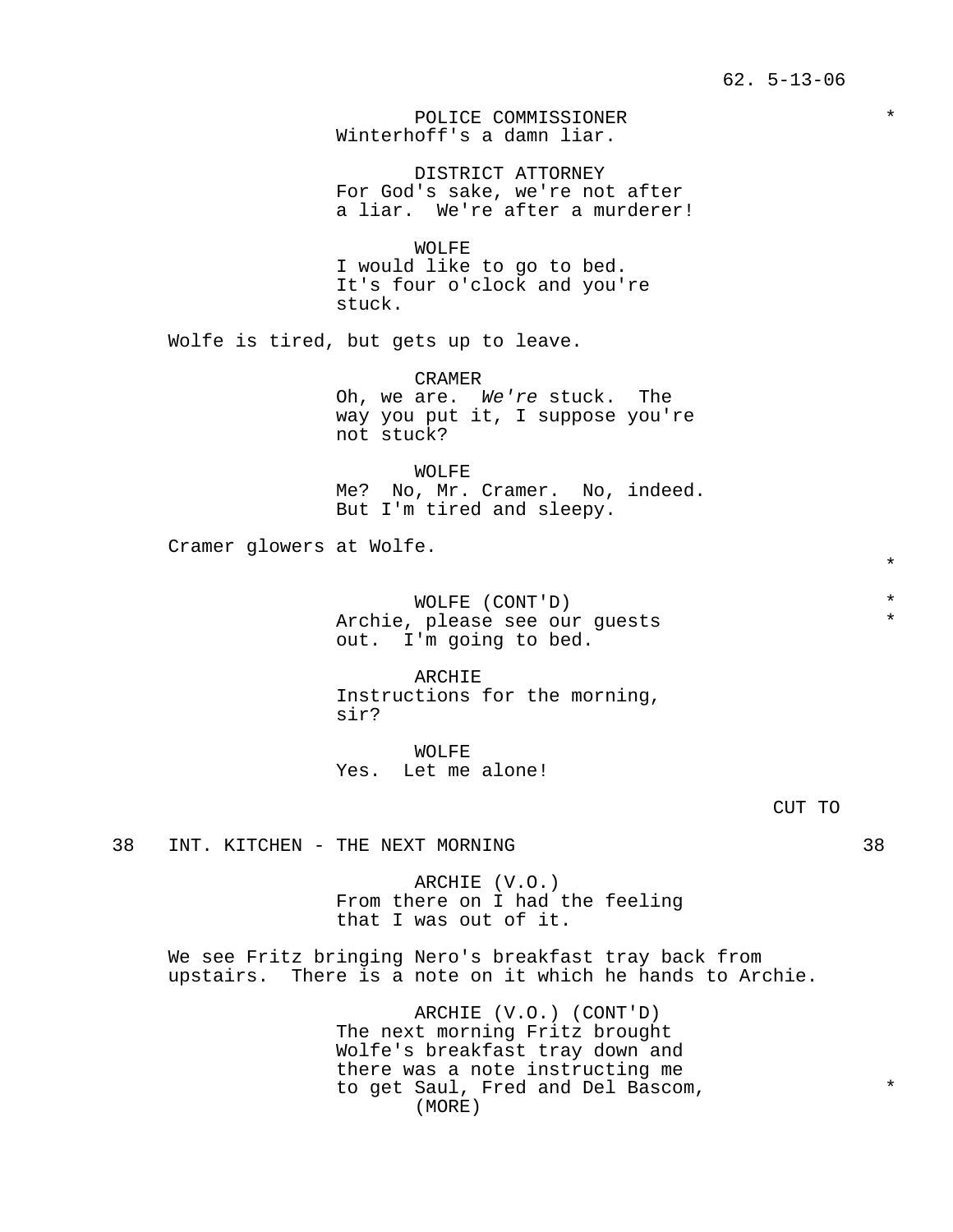ARCHIE (V.O.) (CONT'D) to report at the office at eleven  $*$ o'clock.

CUT TO

39 INT. WOLFE'S OFFICE - DAY 39

Saul, Fred and Del Bascom, owner of the largest detective agency in NY, are listening to Nero.

CUT TO

40 INT. KITCHEN - DAY 40\*

ARCHIE (V.O.) He had chased me out and sent me to the kitchen to help Fritz pluck the squabs.  $*$ 

(We could see feathers flying around if we want.)

CUT TO:

41 INT. DINING ROOM - A MINUTE BEFORE LUNCHTIME 41

Archie comes in from the kitchen. Maybe one or two feathers are still clinging to him. Nero is already seated.

> ARCHIE (V.O.) When I came in for lunch, Wolfe told me.....

WOLFE (raising an eyebrow at the feathers) Archie, any envelopes from Bascom are to reach me unopened.

ARCHIE (noticing, cleaning them off) Hah. Reports? Big operations?

WOLFE Yes. Twenty men. One of them may be worth his salt.

ARCHIE (Indignant) Do you want me to move to a hotel so I won't hear anything unfit for my ears?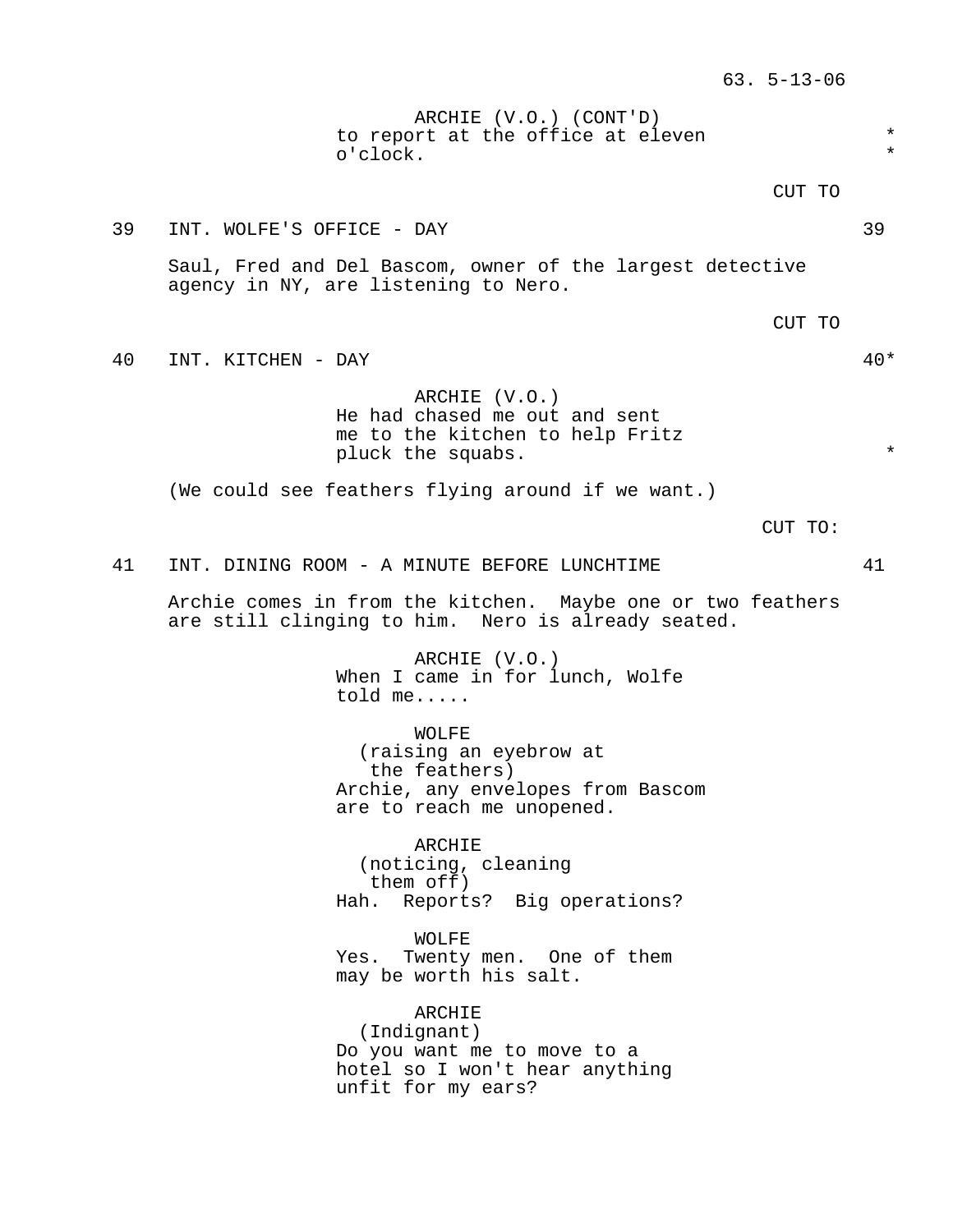WOLFE (Ignoring him) Archie, you've been with me a long time now.

ARCHIE Yeah. How shall we do it? Shall I resign or shall you fire me?

WOLFE Find out how willing you can make Miss Boone.

ARCHIE You know, I didn't think that kind of thought ever got within a million miles of you. Make Miss Boone? If you can think it you can do it. Make her yourself.

WOLFE I am speaking of an investigating operation by gaining her confidence. I need to know how intimate she was with Miss Gunther. Why don't you telephone after lunch?

He stares at Archie a second then turns his attention back to his salad.

WIPE TO

42 INT. WOLFE'S OFFICE - DAY - IMMEDIATELY FOLLOWING -- DAY 42

Archie is talking on the phone. Intercut as necessary.

ARCHIE

Thank you for coming to the phone Miss Boone. I'm calling about something someone else wants. Am I keeping you from something important?

NINA No, I have a minute. What is it that somebody else wants?

ARCHIE I'll come to that later. (MORE)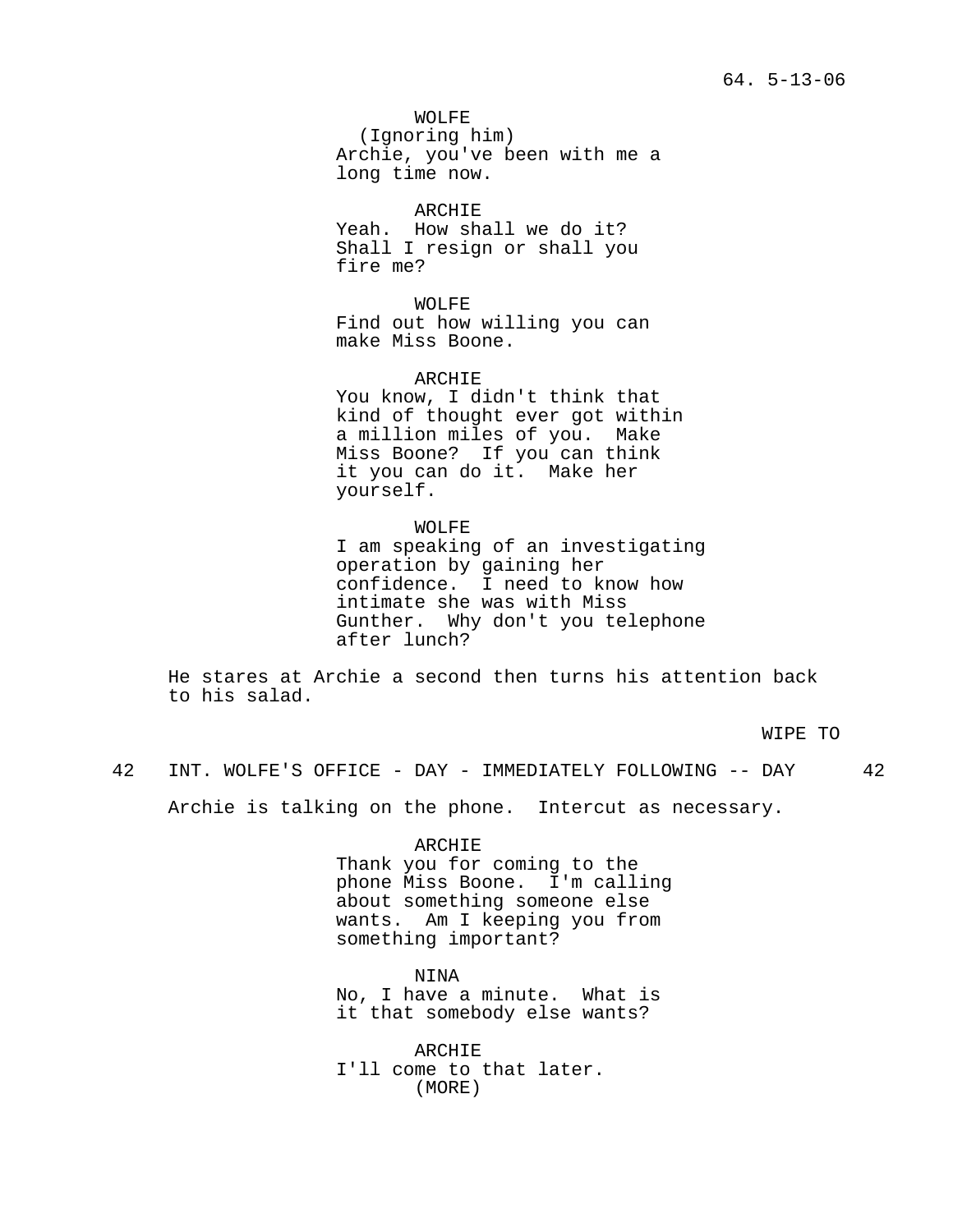ARCHIE (CONT'D) I would like to use some NIA expense money to buy you dinner, with the understanding that it is strictly business and I am not to be trusted.

## NINA

You sound really dangerous. Is that what someone else wanted you to do, kid me into having dinner with you?

#### ARCHIE

The dinner was my idea. It popped out when I heard your voice again. So, how do you usually say no? Blunt? Or do you zigzag to avoid hurting people's feelings?

NINA Oh, I'm blunt.

ARCHIE All right, wait till I brace myself. Shoot.

### NINA

I couldn't go tonight, no matter how tricky you are. I'm eating here with my aunt.

ARCHIE Then lunch tomorrow at one?

NINA I may be a little late. I'm usually a little late.

ARCHIE I should hope so. You look perfectly normal to me. See you tomorrow.

Archie hangs up with a satisfied grin on his face.

WOLFE This evening would have been better.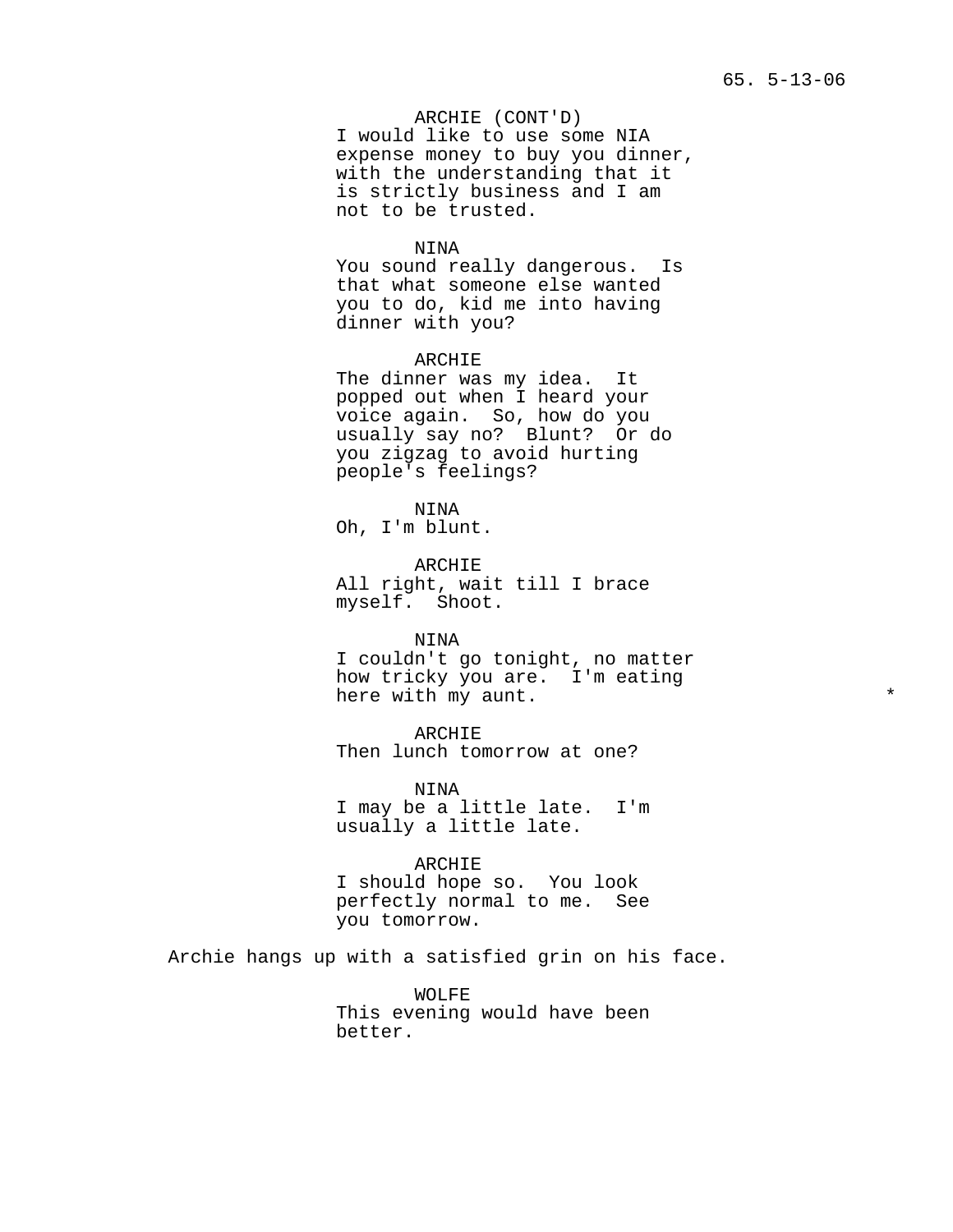ARCHIE

My dear sir, try getting her to meet you anytime whatever, even at Tiffany's to try things on.

Wolfe chuckles. After a beat he chuckles again. Irritated, Archie leaves.

CUT TO

43 INT. WOLFE'S FRONT DOOR - MORNING 43

Under Archie's Voice Over we see the stenograph machine arrive...

> ARCHIE (V.O.) I was being entrusted with  $*$ nothing but the little chores. For example, I was asked for a second time to have the  $*$ Stenophone Company deliver a machine and leave it on a daily rental basis, though it was clear over my head since we had nothing to play on it.

> > CUT TO

44 INT. WOLFE'S OFFICE - DAY - IMMEDIATELY AFTERWARD 44

Archie and Wolfe are at their desks and Erskine senior is in the red leather chair. With him are Breslow, Winterhoff, Hattie Harding, Erskine junior and Don O'Neill.

> ARCHIE (V.O.) Erskine and company showed up to try and get from Wolfe some kind of progress report.

ED ERSKINE SENIOR For God's sake, when? Twenty four hours? Forty eight? Each days delay means untold damage to the most vital interests of the Republic and the American people.

YOUNG ERSKINE You're breaking my heart pop.

ED ERSKINE SENIOR Shut up!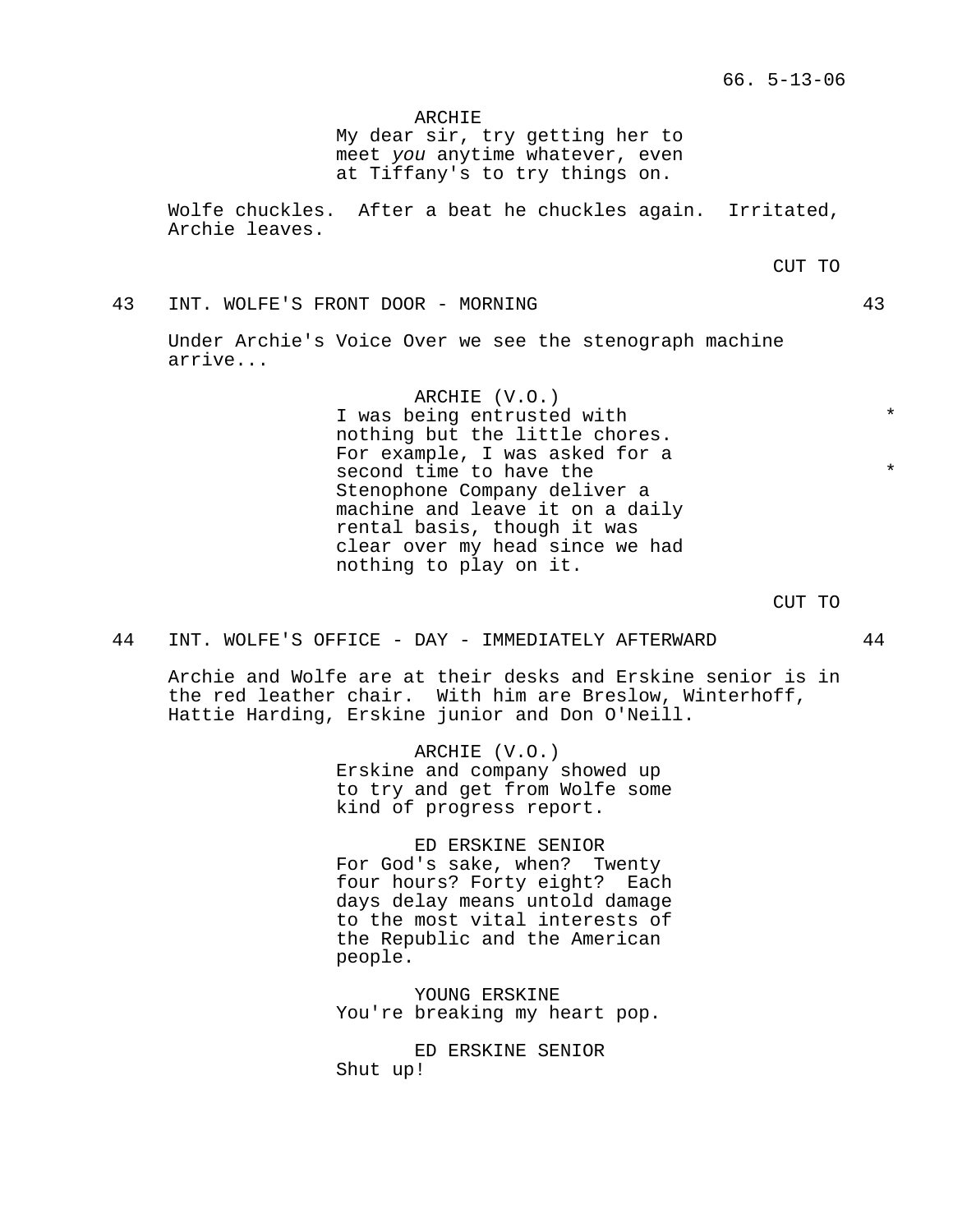ARCHIE (V.O.) They scratched and pulled hair right in front of us. The pressure was too much for them and the NIA was no longer a united front.

Under Archie's V.O. we see them quarreling angrily with each other.

> ERSKINE SENIOR (to Wolfe) So we've decided to offer a reward of one hundred thousand dollars to anyone furnishing information leading to the arrest and trial of the murderer.

This gets Wolfe's attention.

WOLFE You wouldn't expect conviction?

ERSKINE SENIOR No, of course not, arrest and trial would be enough.

Off Wolfe's curious look we hear Archie's V.O. \*

ARCHIE (V.O.) I missed Wolfe's answer to that since I was leaving for my lunch with Nina Boone.

 $\text{And...}$   $\blacksquare$ 

WIPE TO

45 INT. RESTAURANT - DAY 45

Archie sits at a table with Nina Boone.

NINA You'll have to be patient with me, Mr. Goodwin, we've had no rest since my uncle's murder and I must look like a wreck.

ARCHIE **\*** I admit, Miss Boone, it's a bad \* time to judge. (MORE)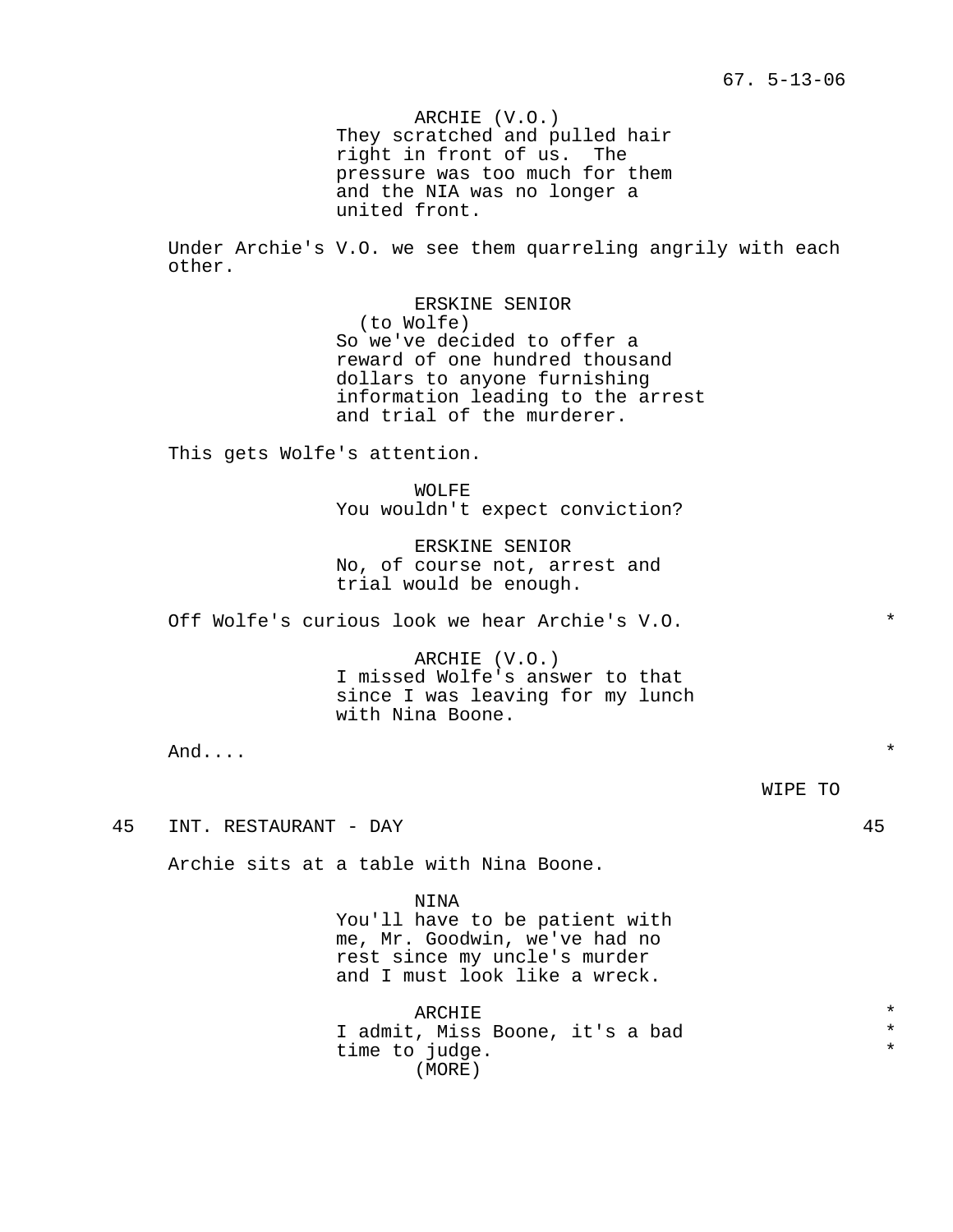ARCHIE (CONT'D)

Your eyes are puffy and you've  $*$ <br>been clamping your jaw so much  $*$ been clamping your jaw so much<br>that your chin juts. But you that your chin juts. But you  $*$ are not actually unsightly. Seeing you from behind on the sidewalk, one man out of three would walk faster to get a look at you from the side or the front.

NINA

Oh? And the other two?

ARCHIE My Lord, what do you want? One out of three is tremendous. I was piling it on, merely because your hair happens to appeal to  $*$ me and I might go so far as to break into a trot.

NINA Then next time I'll sit with my back to you.

She waits to let the waiter deliver their salads.

NINA (CONT'D) So, what would you like to ask me?

ARCHIE

Not yet. My rule with a girl is to spend the first fifteen minutes discussing her looks. If I'm any good, I'll have you in a frame of mind to let me even copy down your social security number.

NINA I would hate to miss that. But I promised my aunt I would be back by  $2:30$ .  $*$ 

ARCHIE  $\qquad \qquad \star$ Then we'd better start without taking time to break down your resistance.

NINA I like this. Go on and drag things out of me.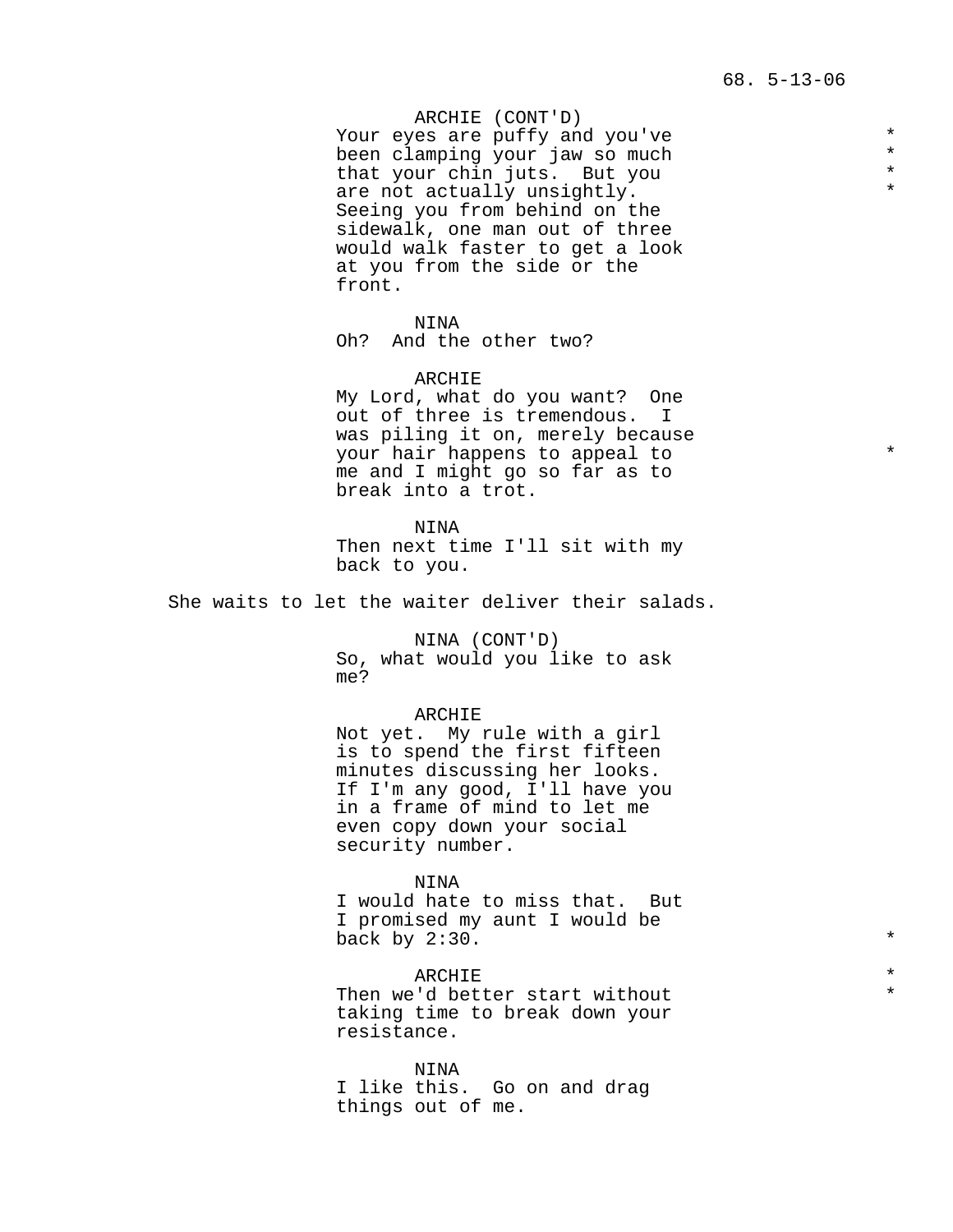## ARCHIE

My technique is a little unusual. For instance, there are probably a hundred men - no, more than that - investigating your  $*$ people's pasts, to find out, for example, if Mrs. Boone was having secret trysts with Frank Erskine or if you and Breslow are champing at the bit until he can get his wife to give him a divorce. My technique is different. I prefer to ask you and settle it. Are you?

NINA

Am I what? Champing?

ARCHIE

At the bit.

NINA No. I'm champing shrimps. \* Look, this seems perfectly silly.

ARCHIE Then let's get it over with. Did you know any of those NIA people personally?

NINA

Maybe a few, but if we went over every conversation we wouldn't find anything even remotely resembling an angle.

ARCHIE How about your aunt? Those trysts with Erskine. Did she have trysts?

NINA Ask her? Maybe that's what she wants to see you about.

ARCHIE Do you accept Breslow's suggestion that Mrs. Boone killed her husband on account of jealousy of Phoebe Gunther, and later, at Wolfe's house, finished the job?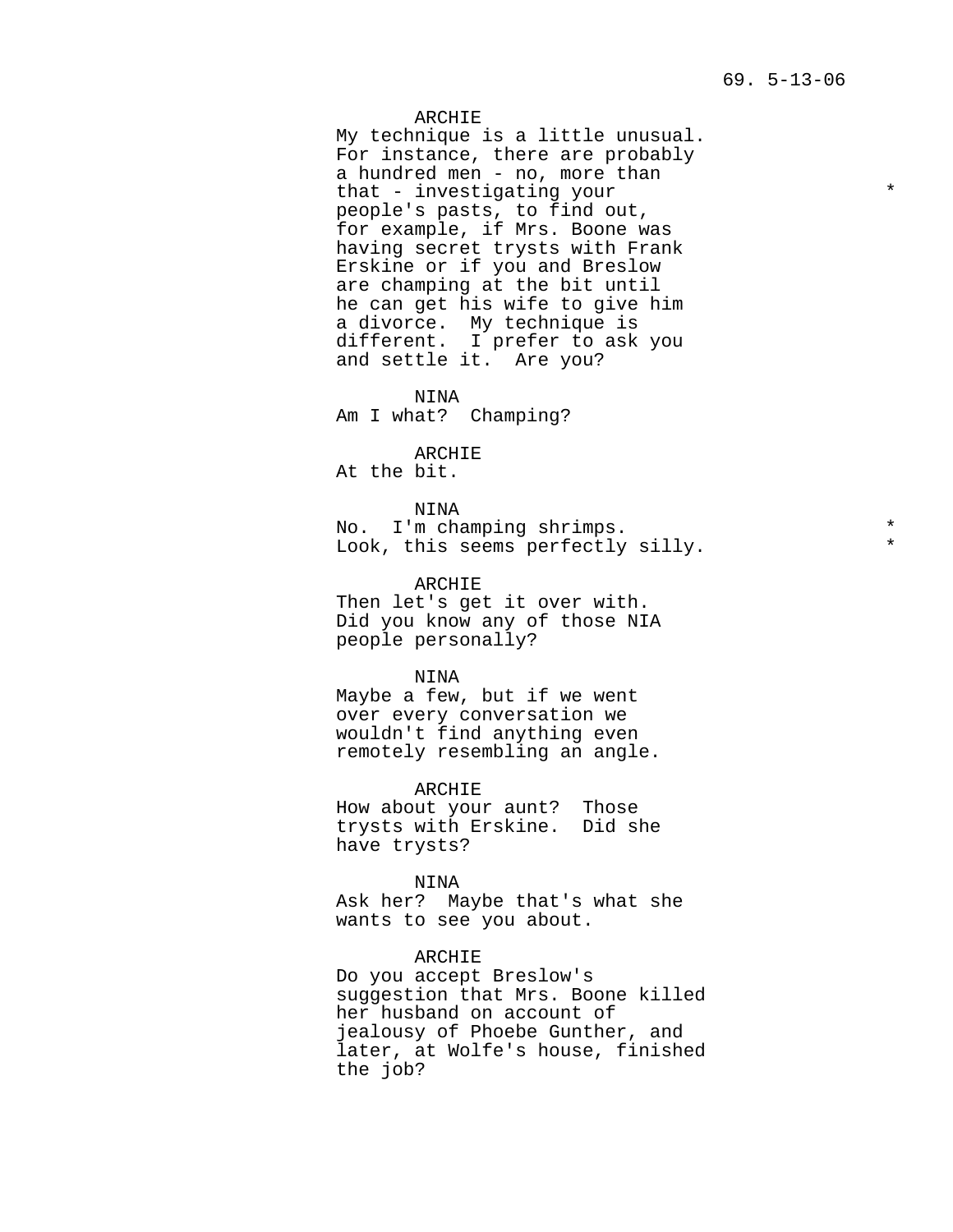NINA No, does anybody?

ARCHIE But wasn't Phoebe Gunther special?

NINA She was indeed, she was extremely special.

ARCHIE Was she going to do anything as trite as having a baby?

NINA Oh, good Lord. You pick up all the crumbs don't you?

ARCHIE Did you like Miss Gunther?

NINA

I - yes, I guess I liked her. Of course I envied her. I would have liked to have her job, but I wasn't foolish enough to think I could fill it. She was very important and very busy. And she had BPR fever.

ARCHIE

Yeah? Bad?

### NINA

One of the most severe cases on record. It was her firm belief that whatever the BPR does is right. She was a born fighter. She was actually more dangerous to the NIA than my uncle.

ARCHIE

What about Dexter or Kates?

NINA

To assume that Dexter would have done anything to hurt Uncle Cheney is absurd. As for Mr. Kates, good heavens, look at him! He's just an adding machine!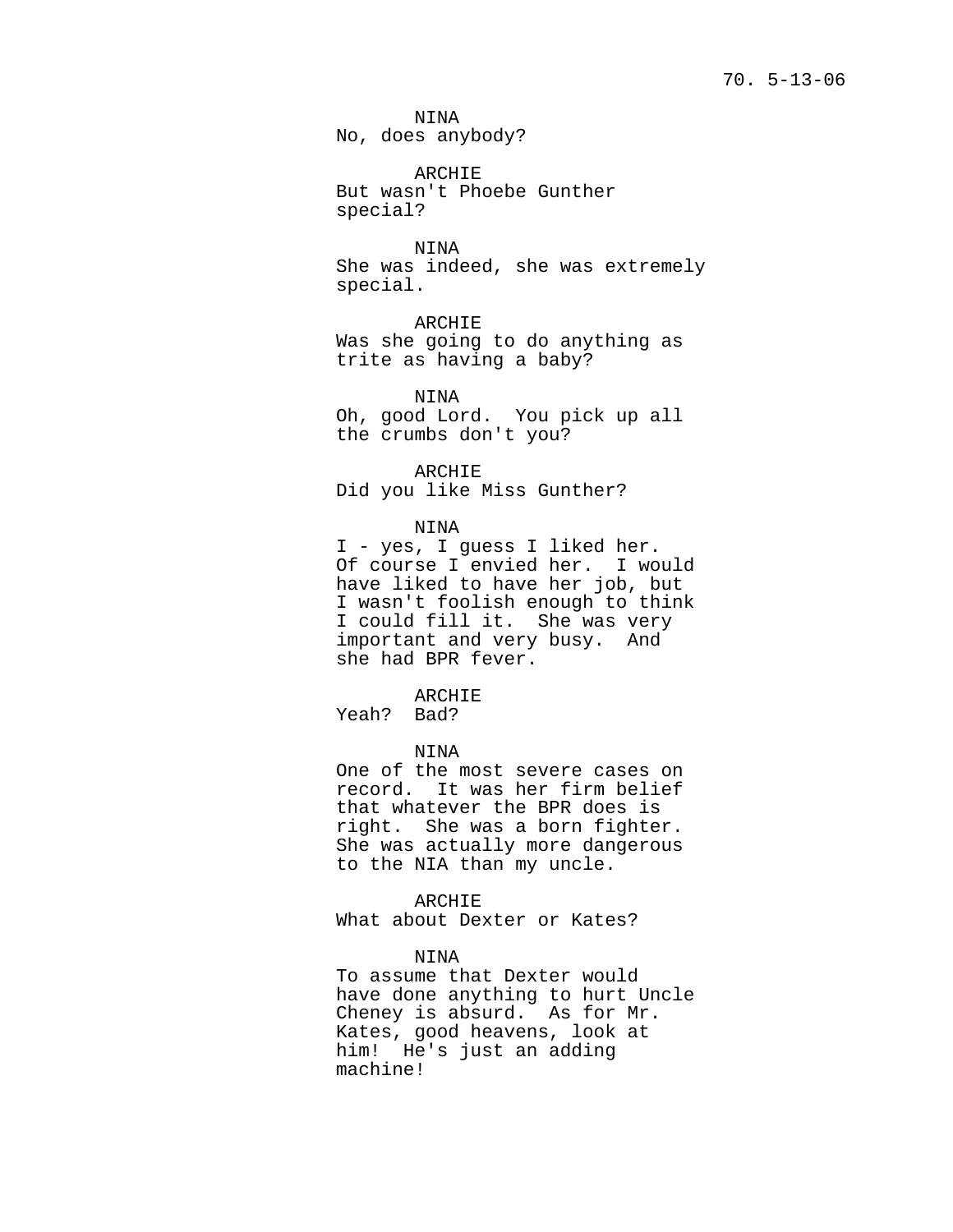ARCHIE He is in a pig's eye. He's sinister.

NINA Alger Kates sinister? Really. No matter what Nero Wolfe charges the NIA, you're certainly trying your best to clear them  $*$ completely - and it looks as if you don't care how you do it!

ARCHIE When your face is flushed like that it makes me feel like refusing to take any money from the NIA. Some day I'll tell you how wrong you are to suspect us of wanting to frame one of your heroes like Dexter or Kates.

A waiter carrying a plug in phone interrupts.

ARCHIE (CONT'D) What is it, Carlos?

CARLOS Telephone, for you, Mr. Goodwin.

Carlos plugs the phone in and gives the handset to Archie.

ARCHIE Goodwin talking.

NERO (very upset) Archie. Get down here at once.

ARCHIE

What for?

NERO Without delay!

ARCHIE But listen. We're just leaving, to see Mrs. Boone. I've got her.....

NERO I said get down here!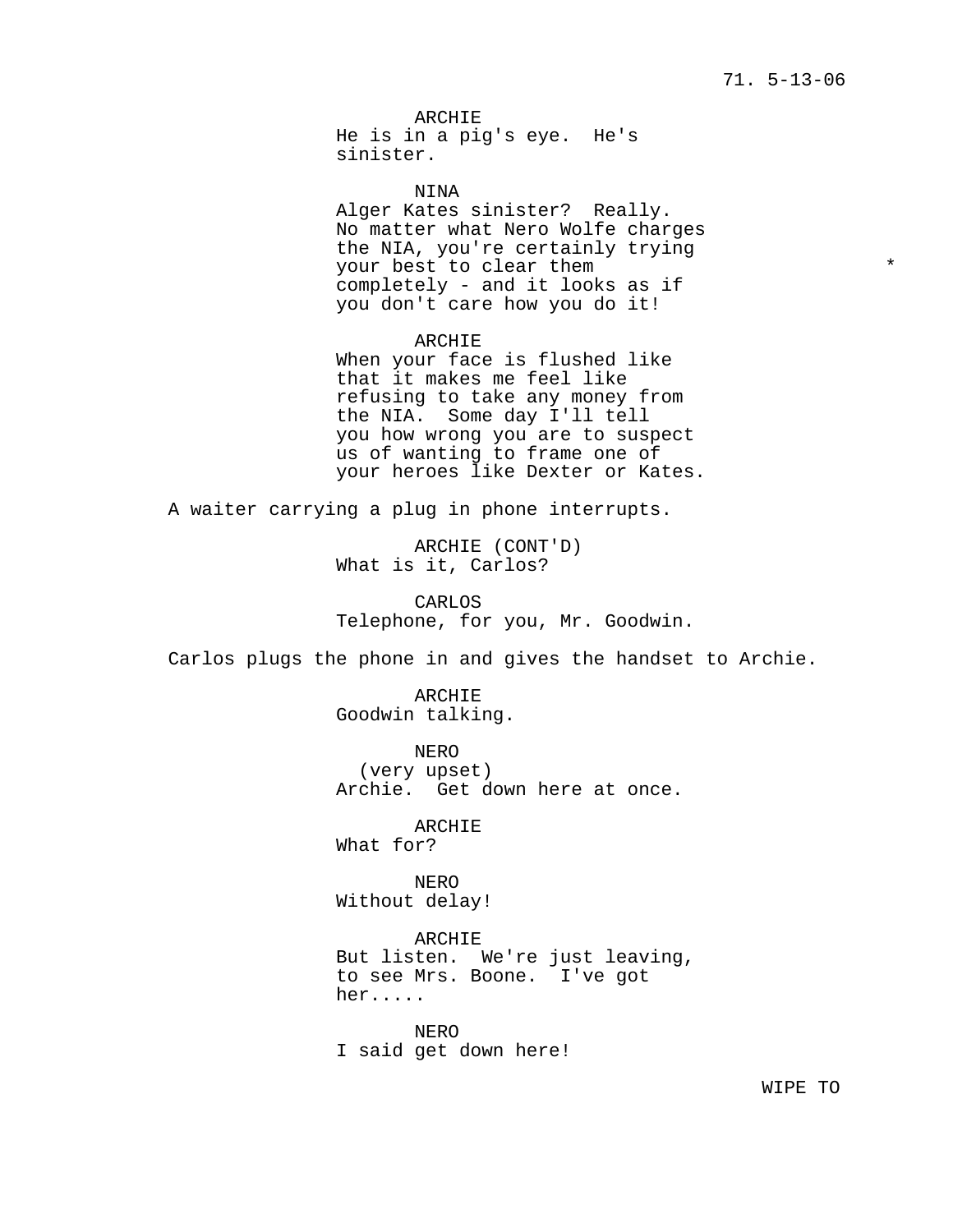## 46 INT. WOLFE'S OFFICE - DAY 46

Archie comes striding in.

WOLFE What the devil took you so long?

ARCHIE Now just a minute. Aware that you were having a fit, I made it as fast as I could. Is it a pinch?

WOLFE It is insufferable. Who is Inspector Ash?

ARCHIE Ash? You remember him. He was a captain under Cramer. Now in Homicide out in Queens. No sense of humour. Why, what has he done?

WOLFE Is the car in good condition?

ARCHIE Certainly, Why?

WOLFE I want you to drive me to Police Headquarters.

ARCHIE My God.

Archie drops into a chair.

#### WOLFE

Mr. Cramer has been removed from the Boone-Gunther case and relieved of his command. He has been replaced by Inspector Ash who has issued a warrant for my arrest as a material witness. That's the situation. It is unacceptable.

ARCHIE Cramer got the boot?

WOLFE So Mr. What's-his-name said.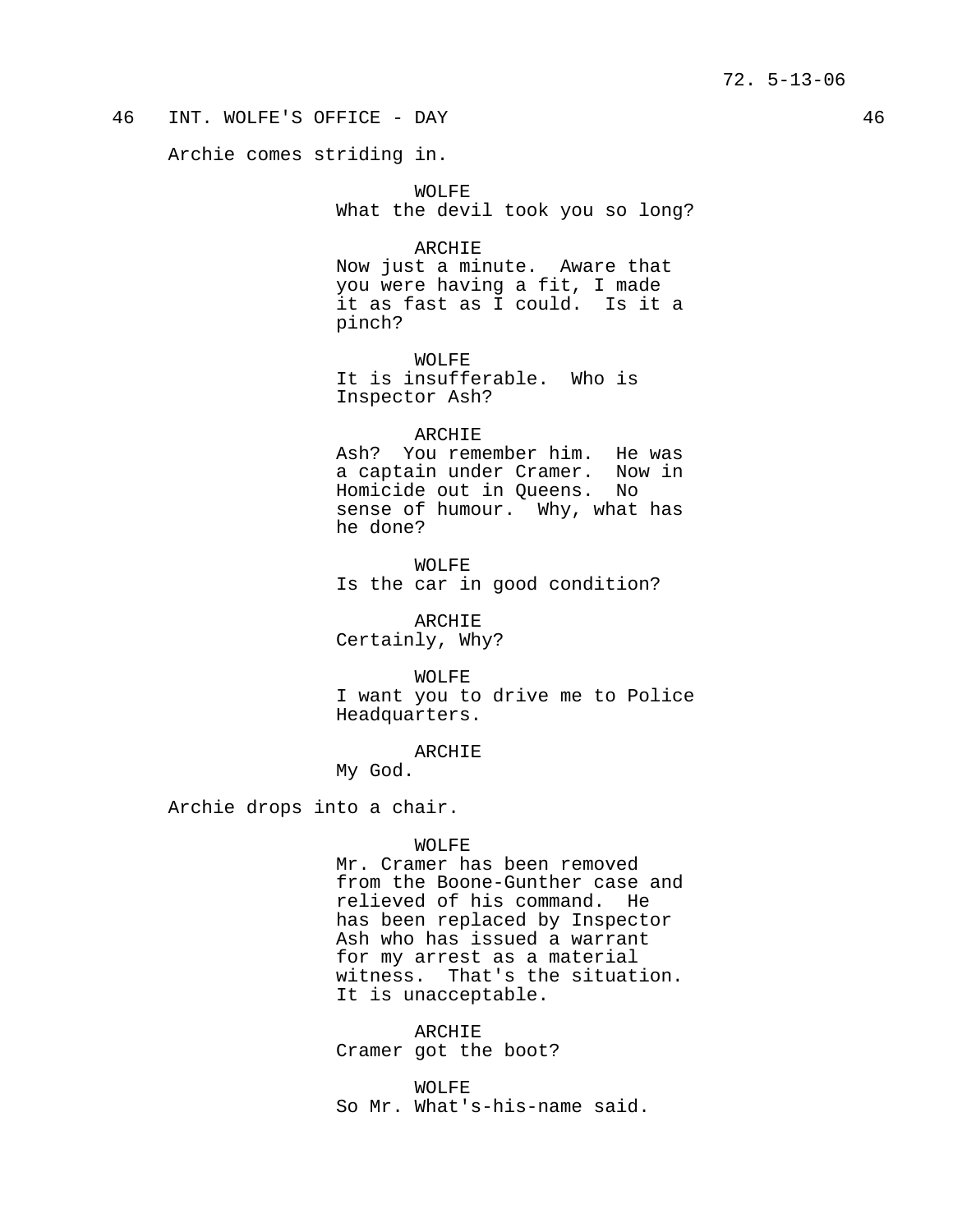ARCHIE Who, Hombert? The Commissioner?

WOLFE Yes. Confound it, must I repeat the whole thing for you?

CUT TO

## 47 INT. COMMISSION HOMBERT'S OFFICE - DAY 47

Inspector Ash, Police Commissioner Hombert, and District Attorney Skinner are there with Wolfe, uncomfortably seated in a chair too small for him, still with his outdoor clothes on. Archie leans against a nearby desk.

> INSPECTOR ASH (in an insulting tone) You are not a lawyer. Nothing that has been said to you by anyone has the status of a  $*$ privileged conversation.

> WOLFE (objectionable tone is his own right) That remark is childish. Would I admit I know something that I don't want you to know about and then refuse to tell you about it on the grounds that it  $*$ was privileged? Phui!

> INSPECTOR ASH The trouble with you, Wolfe, is that you've been spoiled by my predecessor, Inspector Cramer. \* He didn't know how to handle you. With me in charge you'll see a big difference.

WOLFE Mr. Ash, you are both a numskull and a hooligan.

INSPECTOR ASH So, you're going to try it on me. (moving closer to Wolfe, in a menacing way) I don't see.....

HOMBERT That will do for that.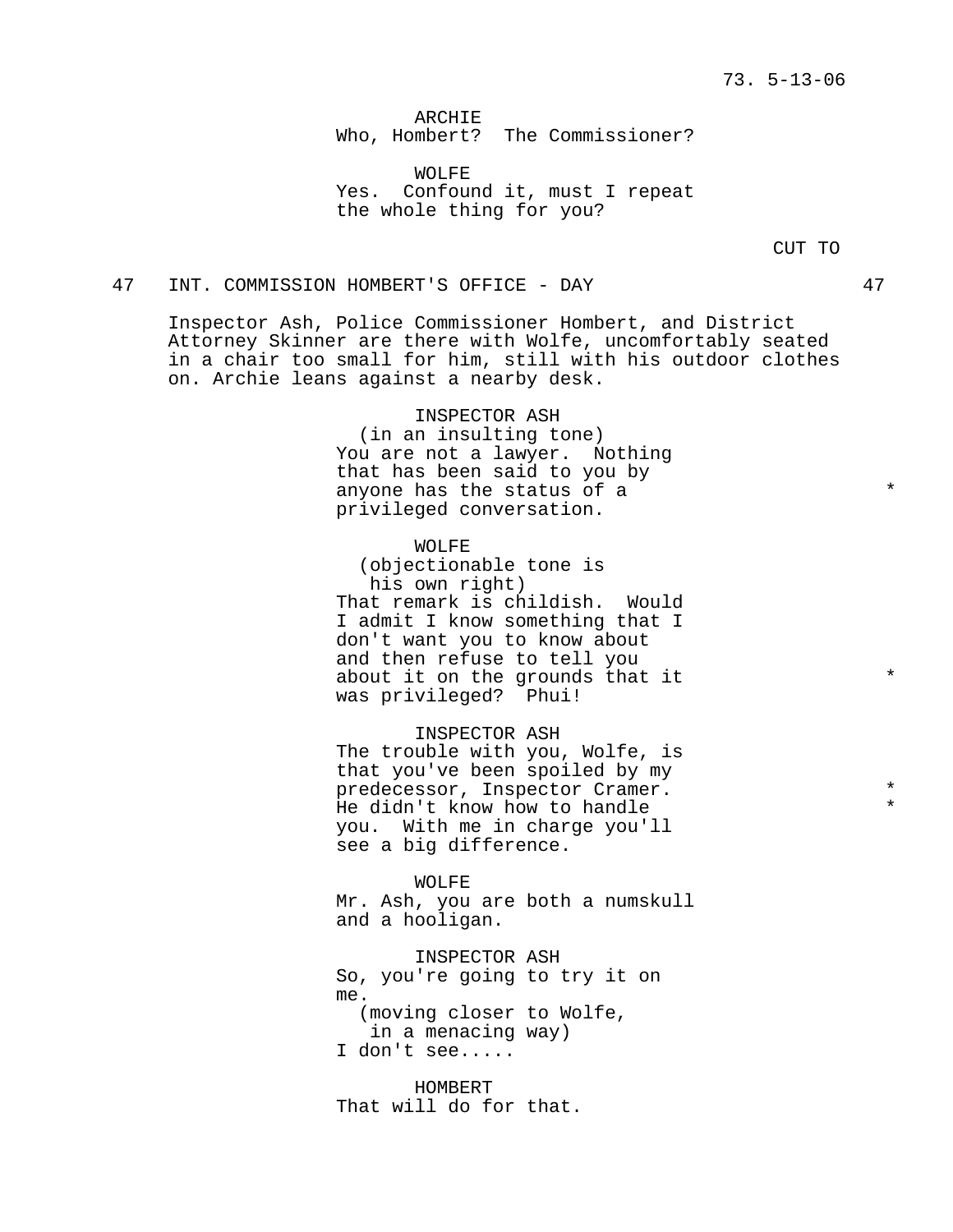INSPECTOR ASH Yes sir, I only wanted....

HOMBERT

I don't give a damn what you wanted. It was your idea that Wolfe was holding out and it was time to put the screws on him. Go ahead. I'm all for that.

INSPECTOR ASH Yes sir. I only know this, that in every case where Wolfe horned in and got within smelling distance of money he has always managed to get something that no one else gets and he always hangs on to it until it suits his convenience to let go.

D.A. SKINNER You're quite right Inspector. You might add that when he does let go the result is usually disastrous for some lawbreaker.

INSPECTOR ASH Yes? And is that a reason for letting him call the tune for the Police Department?

WOLFE I would like to ask if I was hauled down here to listen to a discussion of my character. This babbling is frivolous.

INSPECTOR ASH You were hauled down here to tell us everything you know,  $*$ about these crimes. I wouldn't be surprised if you know something that gives you a good clear idea of who it was that killed Cheney Boone and the Gunther woman.

WOLFE Certainly I do. So do you.

Ash, Hombert, and Skinner react visibly, not happy to confirm their suspicion that Wolfe is holding out on them.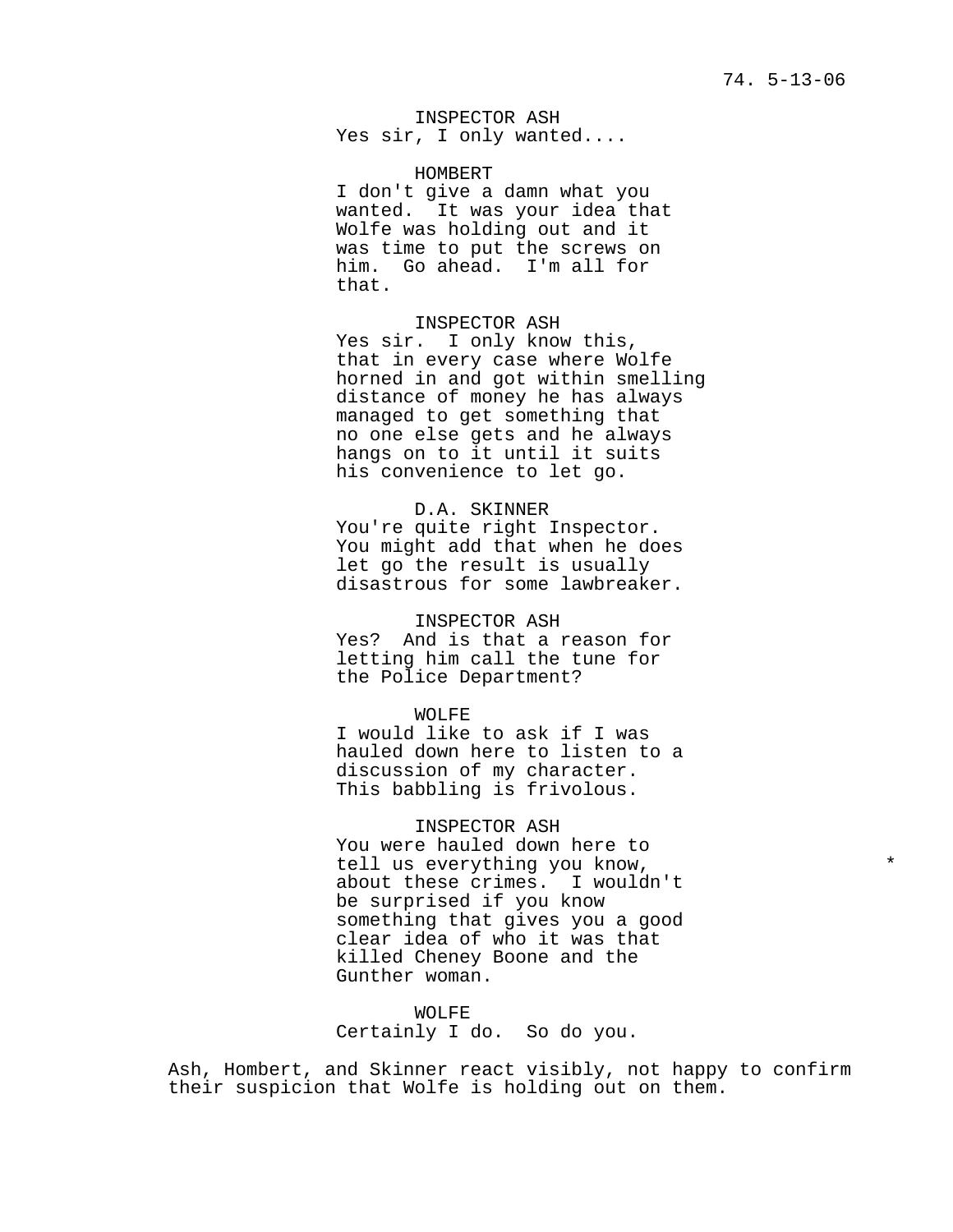ARCHIE (trying to calm them down.) He doesn't mean that we've got the murderer down in our car. There are details to be attended to.

But Ash has moved within two feet of Wolfe where he stands looking down at him with his hands behind his back.

> INSPECTOR ASH You either mean it, or you don't. If it's a bluff, you'll eat it. If it isn't, for once in your life you're going to be opened up. (turning to Hombert) Let me take him, sir. Here in your office it might be embarrassing.

WOLFE Imbecile. Hopeless imbecile. (Wolfe levers himself up out of the chair) This is farcical. Take me home, Archie.

INSPECTOR ASH No you don't. (he grips Wolfe's arm) You're under arrest, my man. This time you....

In a lightening stroke, Wolfe slaps Ash in the face. Ash is so surprised it takes a moment for him to react. Then his fist heads toward Wolfe viciously, only to be interrupted by Archie.

> WOLFE Hit him Archie! Knock him down!

By this time Hombert and Skinner have arrived and the two of them are separated. Archie straightens his jacket as Wolfe turns to him.

> WOLFE (CONT'D) I am under arrest. You are not. Telephone Mr. Parker to arrange for bail immedi....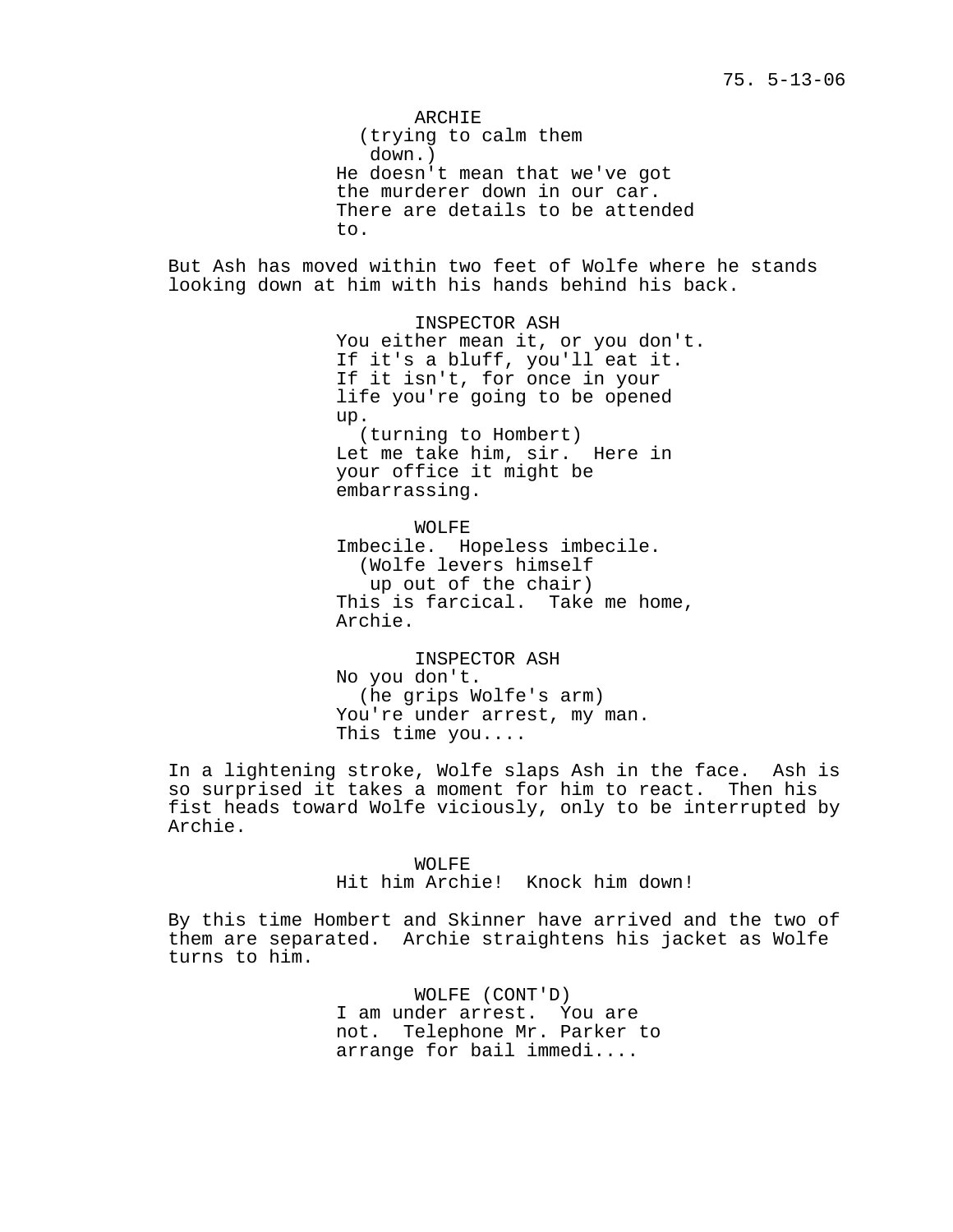INSPECTOR ASH Goodwin is staying right here. Or rather you're both going \* with me.

D.A. SKINNER Now listen. This is ridiculous. We all want....

WOLFE Am I under arrest?

D.A. SKINNER Oh, forget that! Technically, I suppose....

WOLFE Then I am. You can go to the devil. If you want me to discuss anything with you, if you want a word out of me, vacate those warrants and get rid of Mr. Ash. He jars me.

INSPECTOR ASH I'll take him. He struck and officer.

Skinner and Hombert exchange looks, then Hombert turns to Ash.

> HOMBERT Inspector, I think you had better leave this to the District Attorney and me.

INSPECTOR ASH It's up to you, sir. If you want him to get away with....

HOMBERT At the moment I don't care what he gets away with. I care about just one thing. Getting this case solved.

INSPECTOR ASH Yes sir. (He turns to leave but turns to Wolfe before he leaves) Some day, I'll help you loose some weight.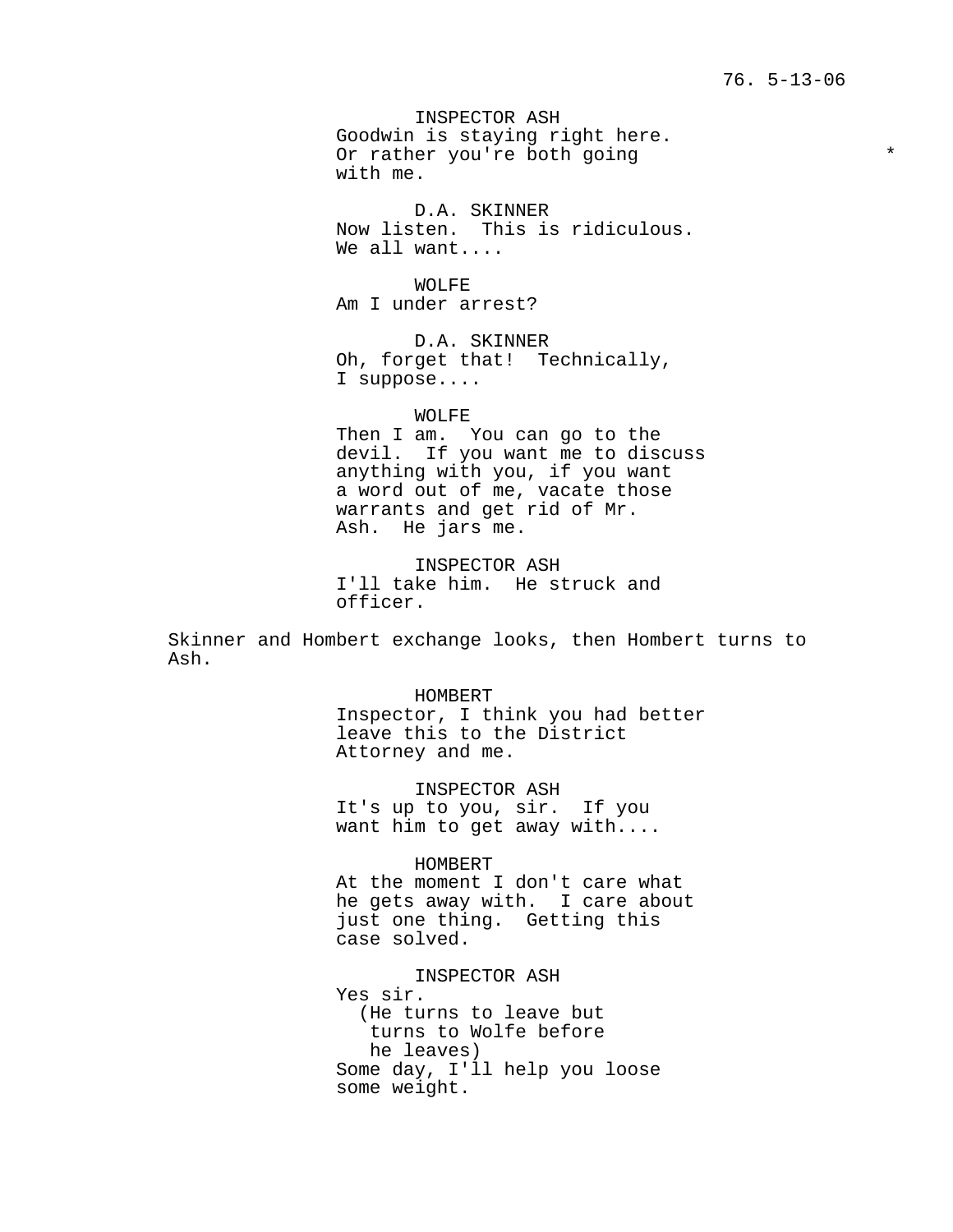He strides out of the room.

HOMBERT All right, you got away with it, now what do you know?

WOLFE First, I would like to learn something. Why was Mr. Cramer demoted and disgraced.

HOMBERT

He wasn't.

WOLFE Nonsense. Whatever you call it, why?

#### HOMBERT

Officially, for a change of scene. Off the record, he lost his head. You can't treat some people like a bunch of waterfront hoodlums.

WOLFE Who brought the pressure?

## HOMBERT

It came from everywhere. I've never seen anything like it. But that wasn't the only reason.  $*$ Cramer was muffing it. He  $*$ had got his mind fixed on one aspect of the case, one little  $*$ thing, and that was all he could think of or talk about - that  $*$ missing 10th cylinder.

#### WOLFE

Mr. Cramer was concentrating on that?

#### HOMBERT

Yes. He had fifty men looking for it and he wanted to assign another fifty!

WOLFE And that was one of your reasons for removing him?

HOMBERT Yes. Actually the main reason.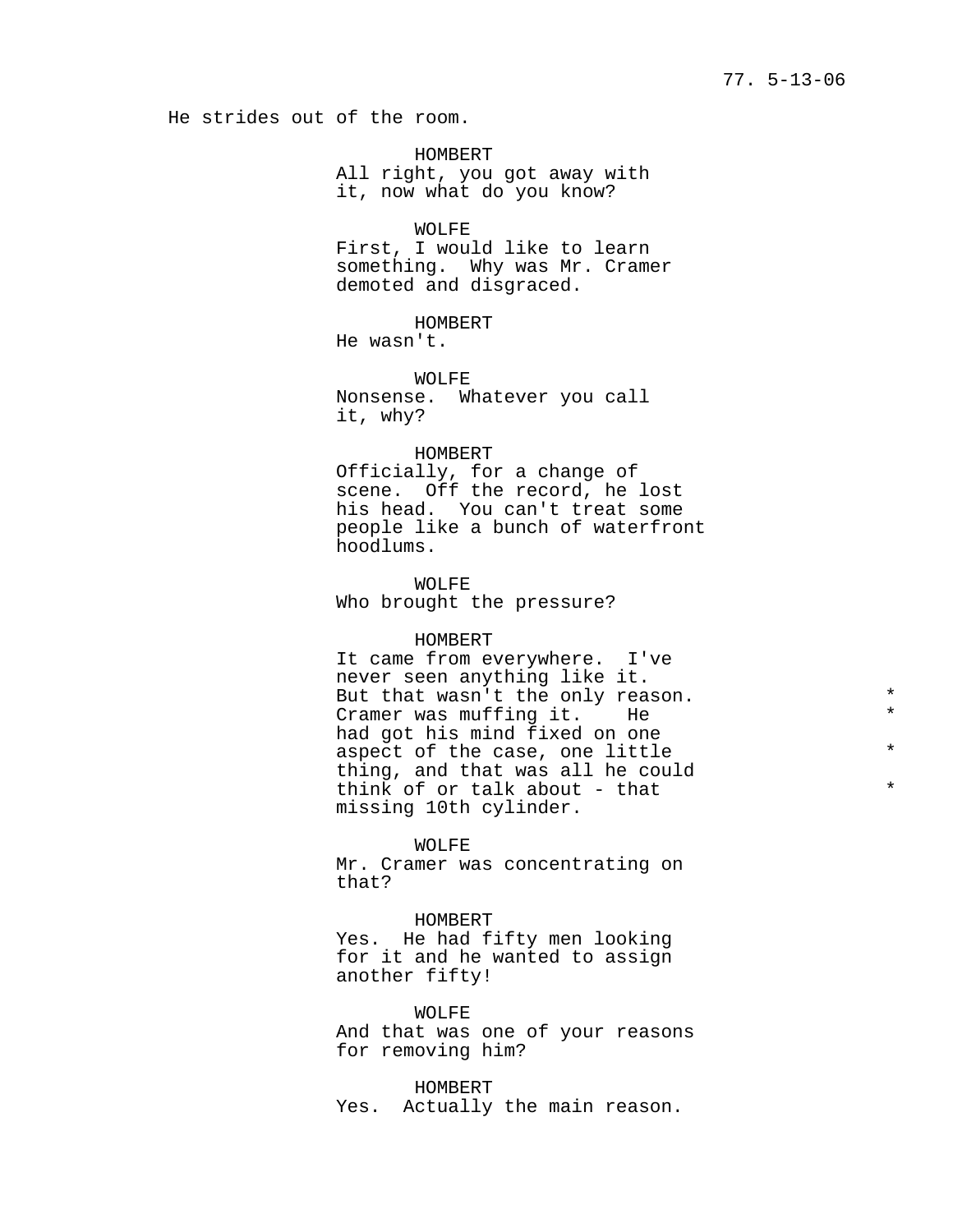WOLFE

Hah. Then you are an imbecile too. I didn't know Mr. Cramer had it in him to see that. Finding that cylinder, if not our only chance, is beyond all  $*$ comparison, our best one.

D.A. SKINNER (snorting) That's you all right, Wolfe! I suspected it was only fireworks. You said you've already got him.

WOLFE I said nothing of the sort. I said I know something that gives me a good clear idea of the murderer's identity, and also that you people know it, too.

Hombert and Skinner exchange looks.

D.A. SKINNER You impervious bastard.

#### HOMBERT

In effect, then, you are saying that you have nothing to tell us, that you can't help us in any way..

#### WOLFE

I'm helping all I can. I'm paying a man \$20 a day to explore the possibility that Miss Gunther broke that cylinder into little pieces and threw it in the  $*$ rubbish.

#### HOMBERT

Suppose you tell us what gives you a good clear idea of who the murderer is, including the who? Off the record.

WOLFE

No, sir.

## HOMBERT Why not?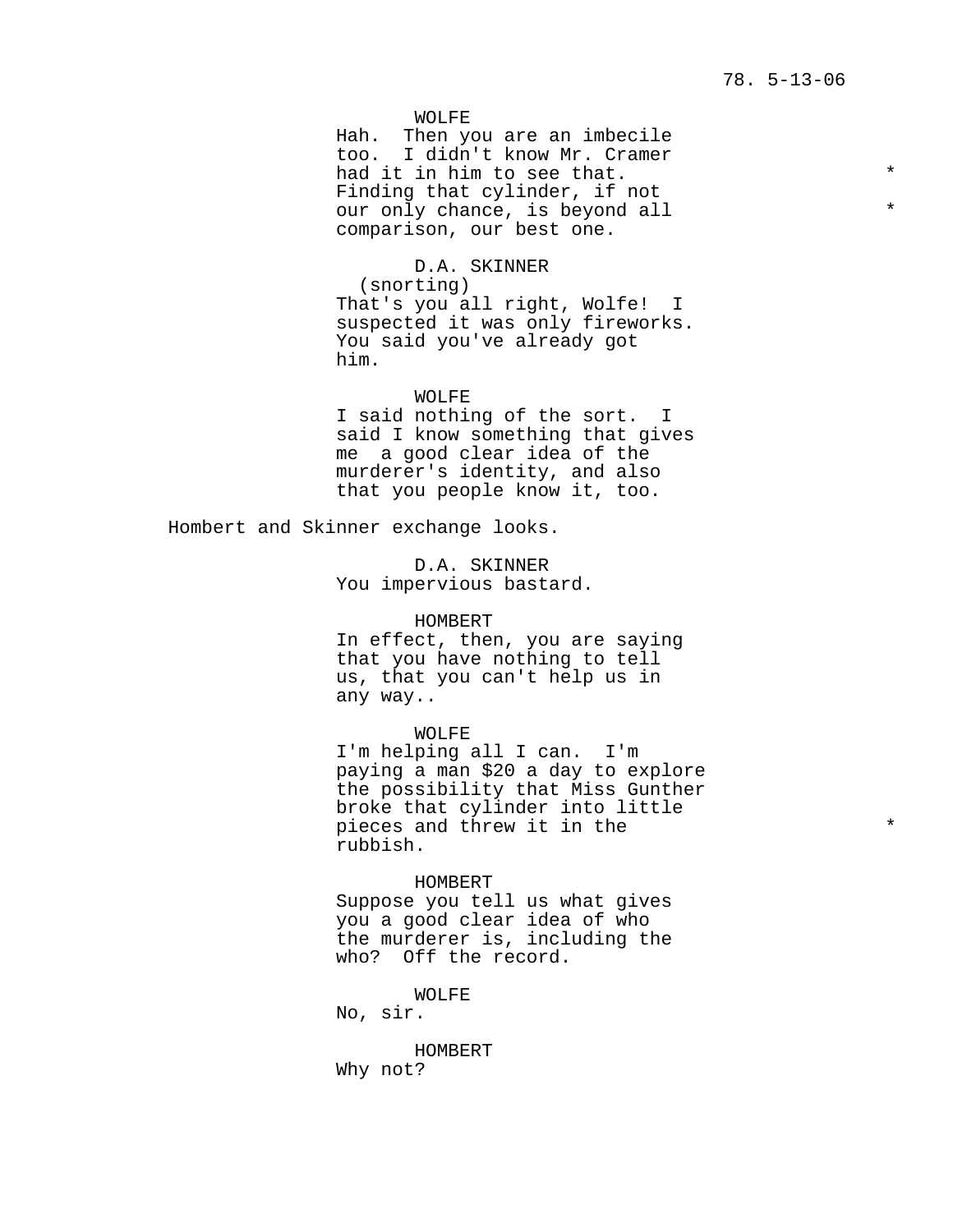## WOLFE

Because of your idiotic treatment of Mr. Cramer. If my ideas seemed to make sense to you, you would pass them on to Mr. Ash, and he might even, by pure chance, do something that would result in his solving the case, and I would stop short of nothing to prevent that. Help Mr. Ash to a triumph? God forbid!

D.A. SKINNER How about this, do you think Miss Gunther knew who killed Boone?

WOLFE Certainly she did.

## D.A. SKINNER

Naturally you'd like that since it would eliminate your clients.

WOLFE

You're missing the whole point. What has been the outstanding fact about this case? This,  $*$ that the public, the people, have unanimously convicted -  $*$ not an individual, but an organization, the National Industrial Association - of the murder of Cheney Boone. Now what if you were Miss Gunther \* and knew who had killed Boone?<br>Would she have exposed him? Of  $*$ Would she have exposed him? Of  $\star$ <br>Course not as a zealot  $\star$ course not. She was a zealot, \* and she was intelligent enough to calculate that if someone  $*$ was arrested for the murder of  $*$ <br>Chonou Boone the resentment Cheney Boone the resentment against the NIA would end. If she had evidence that pointed  $*$ to someone - anyone - she would suppress it, but she wouldn't destroy it because she wouldn't want the murderer to go free. She would put it where it wouldn't be found, but where she could retrieve it once the  $*$ NIA had been sufficiently damaged.

(MORE)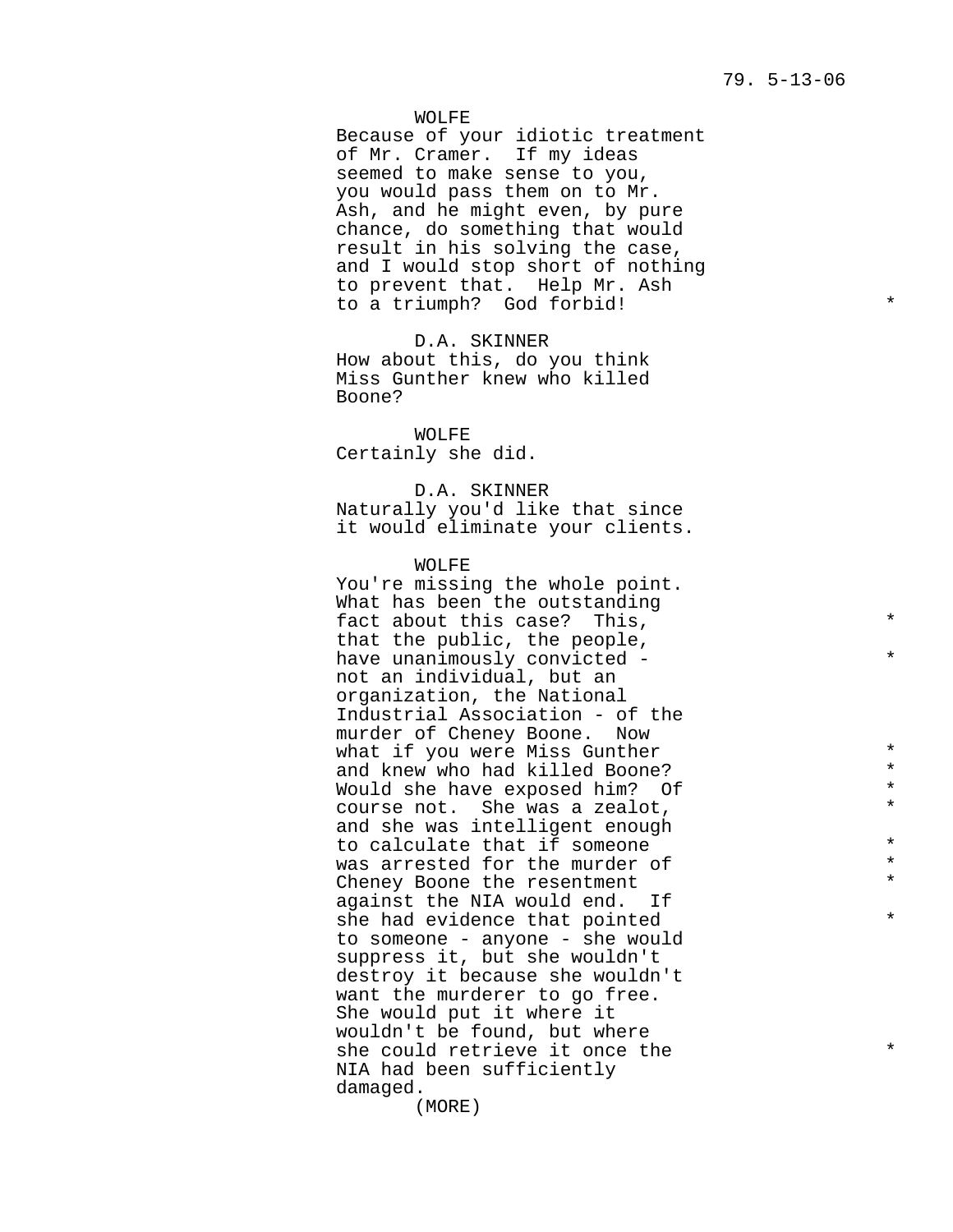WOLFE (CONT'D) She was a remarkable young woman, but she made the mistake of permitting the murderer to learn that she knew who he was, and she paid for that.

HOMBERT You're as bad as Cramer. What makes you so damn sure about that cylinder? Have you got it in your pocket?

WOLFE No. If I had!

#### HOMBERT

I think that it is conceivable that you would like to sell a bill of goods. I don't say you're barefaced liar.

WOLFE I don't say I'm not, Mr. Hombert. We all take those chances when we exchange words with other people. So I might as well go home. (he turns to Archie) Come Archie. \*

Archie and Wolfe head for the door off Skinner and Hombert's astonished looks.

WIPE TO

48 INT. WOLFE'S FRONT DOOR -- AFTERNOON 48

Fritz lets Nero and Archie in.

WOLFE (he's in a good mood, a beer now, dinner shortly, the warrants are vacated) Fritz, are the squabs in the oven yet?

FRITZ No sir. It is too early.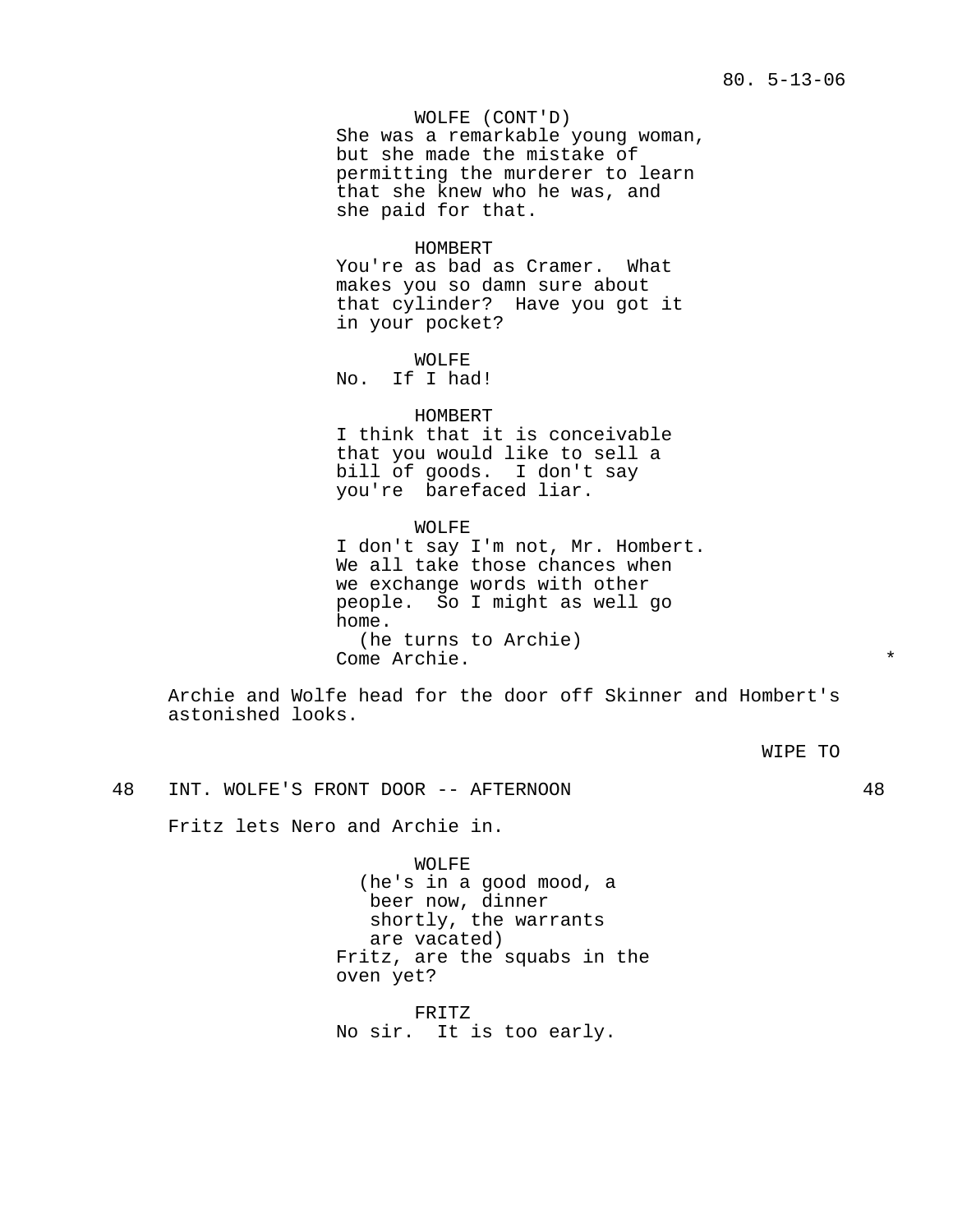WOLFE (Wolfe eyes Fritz, but decides not to argue with him.) Beer please, Fritz. (he starts off to the office) FRITZ Sir, you have a visitor in the office. WOLFE (stopping in his tracks, demanding.)  $*$ Who is it? FRITZ Mrs. Cheney Boone. WOLFE

Good heavens. That hysterical gammer?

#### WIPE TO:

49 INT. WOLFE'S OFFICE - DAY - IMMEDIATELY AFTERWARD 49

WOLFE I have ten minutes to spare, madam.

MRS. BOONE Naturally, you're wondering why I'm here.

WOLFE Naturally.

MRS. BOONE I phoned my cousin this morning and he told me about you.

WOLFE Do I know your cousin?

MRS. BOONE General Carpenter. He told me not to believe anything you said but to do whatever you told me to do.

WOLFE

And?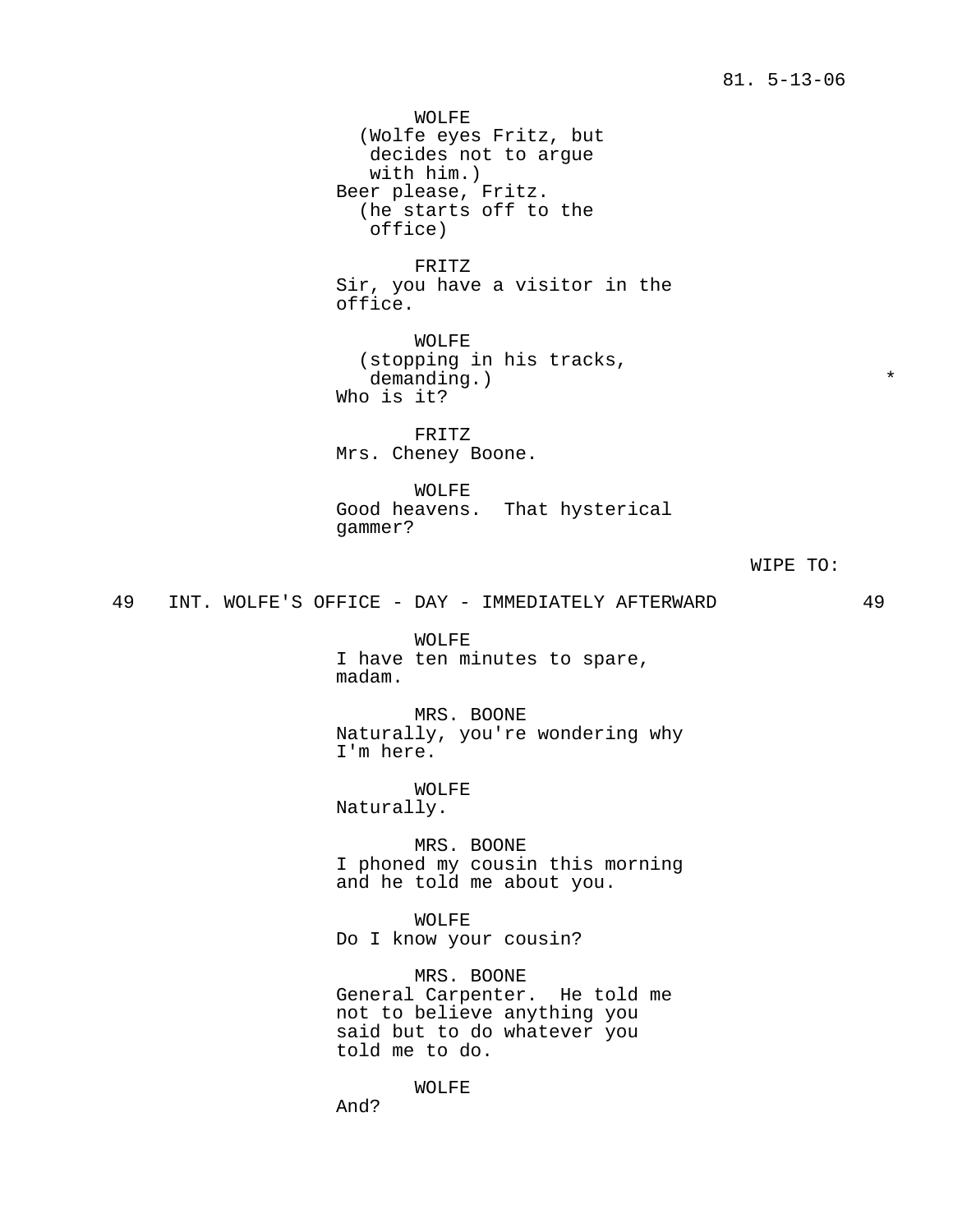MRS. BOONE So, I came to see you to get some advice. Do I have to tell you why I prefer not to go to someone in the FBI or the police?

WOLFE You are under no compulsion, madam, to tell me anything at all.  $\star$ 

MRS. BOONE My cousin warned me that you would be incredibly rude. --I might as well come right out and say that I think I am responsible for the death of Phoebe Gunther.

WOLFE That's an uncomfortable thought. Where did you get it?

MRS. BOONE That's what I want to tell you. But I don't know what to do.  $*$ I don't want to go to the police or the FBI because I may have  $\star$ <br>committed a crime but it seems  $\star$ committed a crime but it seems silly to tell you on account of the way my husband felt about the NIA, and you're working for  $\qquad \qquad$  them.

WOLFE What was the crime you committed? What did you do?

#### MRS. BOONE

I didn't do anything. That's the trouble. What happened was that Miss Gunther told me what she was doing and I promised her I wouldn't tell anyone, and I didn't.

Wolfe frowns in silence for a moment, then

## WOLFE

Archie.

ARCHIE Yes, sir?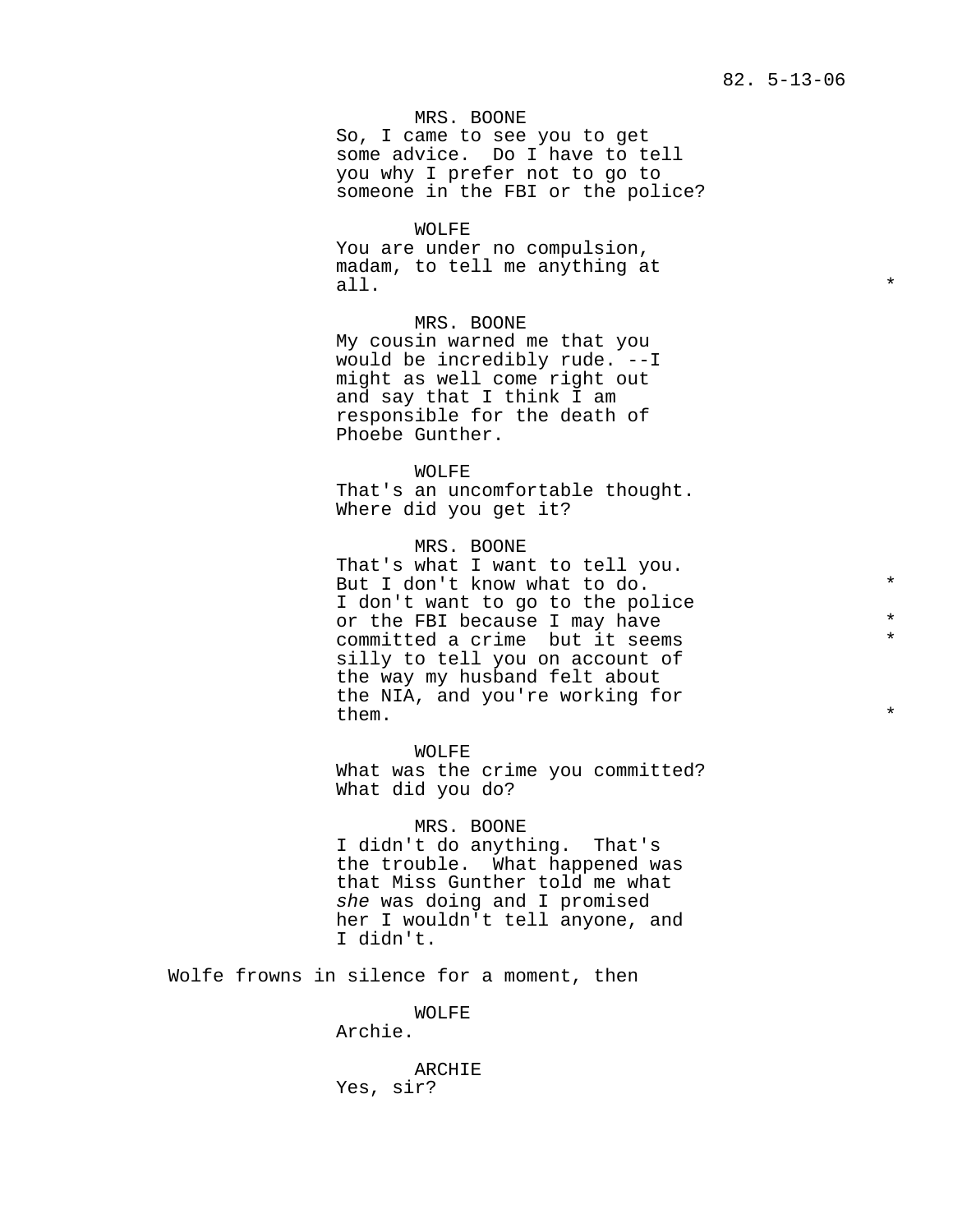#### WOLFE

Your notebook. Take a letter. To the National Industrial Association: Gentlemen: The \* course events have taken obliges me to inform you that it will be impossible for me to continue to act on your behalf with regard to the murders of Mr. Boone and Miss Gunther. I enclose herewith my check for \$30,000, returning the retainer you have paid me and ending my association with you in this matter.

ARCHIE Do I draw the check?

WOLFE

Certainly. You can't enclose it if it hasn't been drawn. (Wolfe's eyes move to Mrs. Boone) I am now a neutral. What did Miss Gunther tell you?

MRS. BOONE (she takes a moment, making up her mind, then)

She knew who killed my husband. My husband had dictated something on one of those cylinders that told about it, so the cylinder was evidence, and she had it. She intended to give it to the police, but she was waiting until the talk and the rumors  $*$ had done as much damage as possible to the NIA .

WOLFE Why did she tell you?

MRS. BOONE Because I went to her and told her I knew she wasn't telling the truth about the leather case, I knew she had it with her at the table in the dining room. She told me so I wouldn't \* go to the police.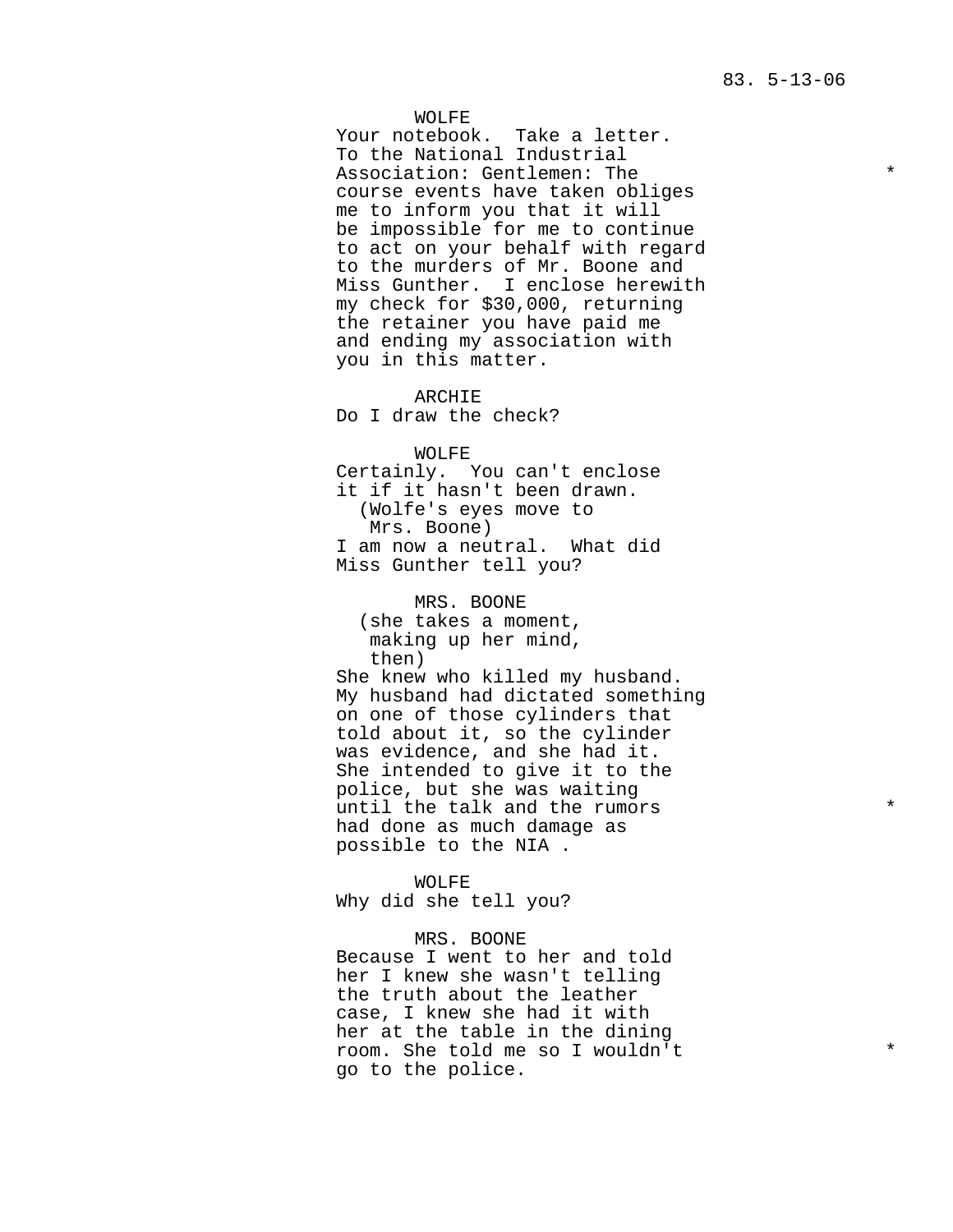WOLFE Did she tell you who the murderer was?

MRS. BOONE No. She didn't. She said it would be too dangerous for me to know. That's where I now think I did wrong - why I'm responsible for her death. If I had broken my promise to her and told the police about it she wouldn't have been killed. As you can see, I have broken the law as well.

WOLFE That part of it's all right. Or it will be, as soon as you  $*$ tell me, and I tell the police, where Miss Gunther put the cylinder.

MRS. BOONE But I can't. I don't know. She didn't tell me.

WOLFE Nonsense! Of course she told you!

MRS. BOONE She did not. That's one reason I came to see you. She said I didn't need to worry about the man who killed my husband being punished. But if the missing  $\sim$  \* cylinder is the only evidence... (Wolfe's eyes are shut and she is momentarily confused by it. She looks to Archie for help, then back to

Wolfe, continuing anyway) \* So you see why I need advice.

WOLFE (his eyes opening slightly) I regret, madam, that there is nothing I can do for you. (MORE)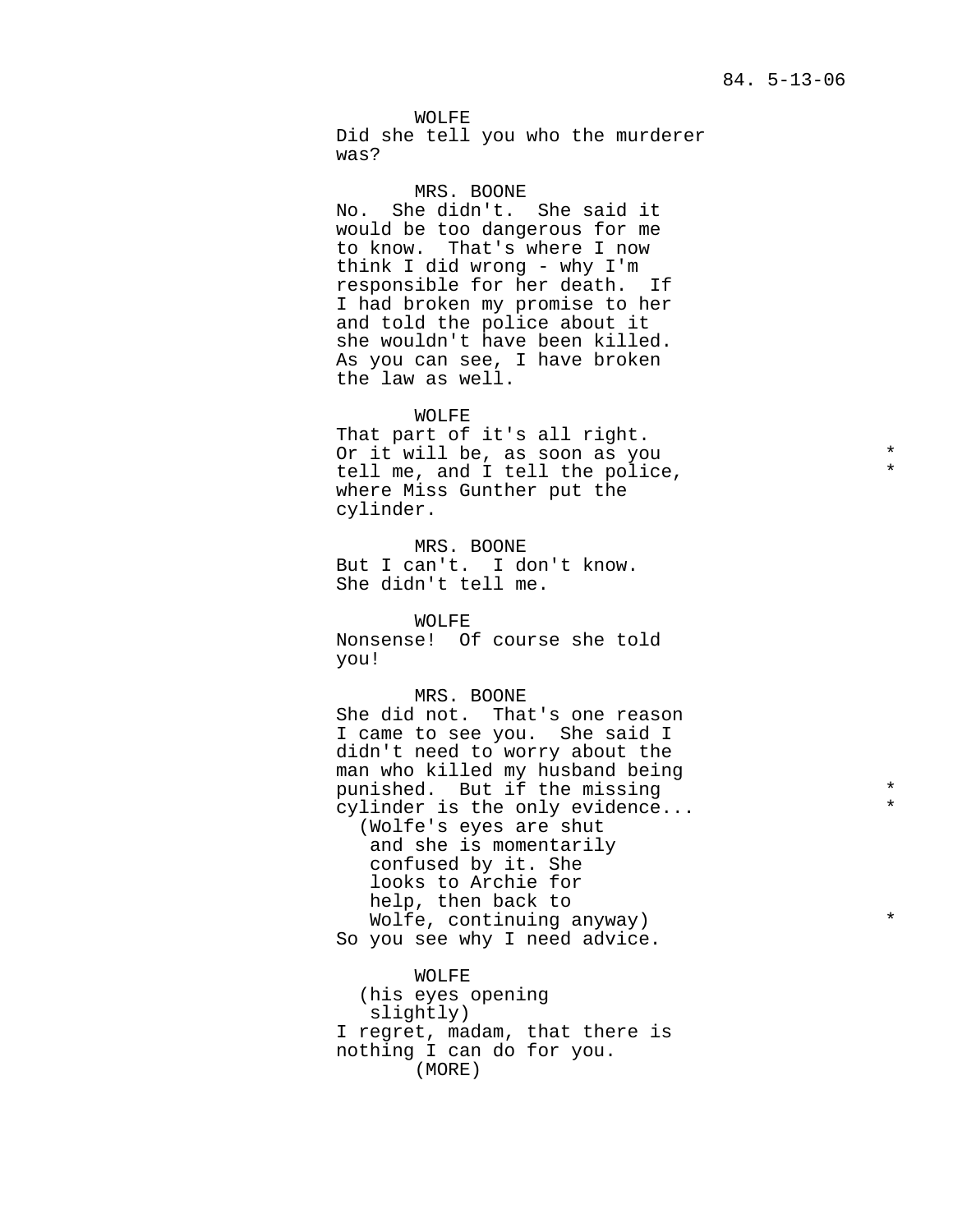WOLFE (CONT'D) You should go home and telephone  $*$ the police immediately and tell them everything you have told me. I agree that if you had broken your promise Miss Gunther would not have been killed, but \* it was she who asked you for the promise, so the responsibility is hers. \*

Nero is standing.

WOLFE (CONT'D) Good afternoon madam.

Nero exits and Archie shows the startled Mrs. Boone out. We...

WIPE TO

50 INT. KITCHEN - IMMEDIATELY FOLLOWING 50

Archie comes in. Fritz is standing while Nero inspects the \* sweetbreads. \*

> WOLFE (to Archie) \* That letter and check. We'd better get that done.

ARCHIE What, to the NIA?

WOLFE

Yes. (to Fritz) 10 minutes at the most.

ARCHIE My God. You don't mean you're actually going to send it?

WOLFE Certainly. Didn't I tell that woman I would?

FRITZ They won't chill properly in less than 12.

ARCHIE This is not being eccentric. (MORE)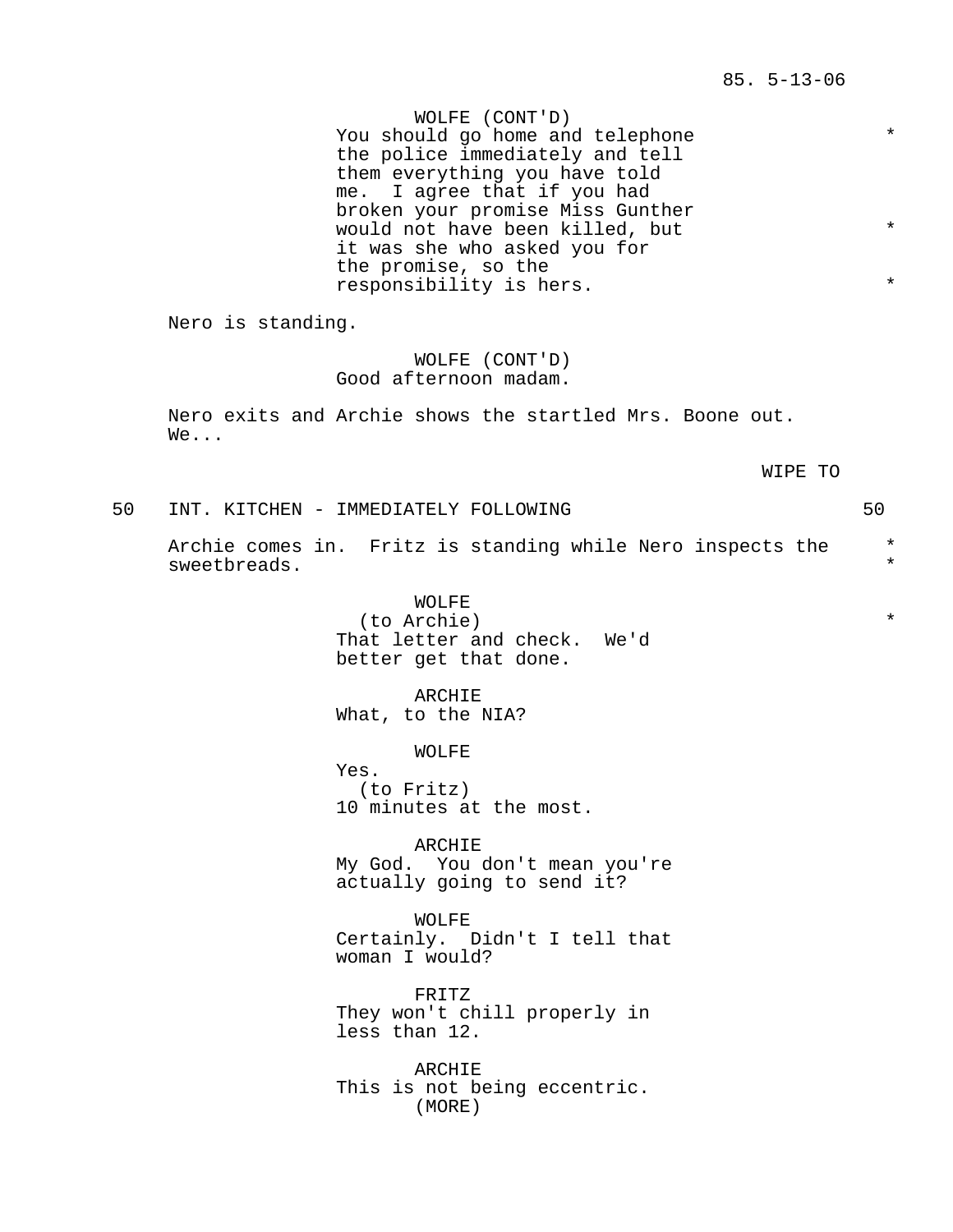ARCHIE (CONT'D) This is plain loony. What about Operation Payroll? And where do you suddenly get a scruple? I regret to report, sir, that the checkbook is lost.

WOLFE (to Fritz) \* It would turn delicacy to mush.<br>(to Archie) \* (to Archie) Draw the check and type the letter. In time for the evening mail.

Fritz is steaming.

ARCHIE Statistics show that forty-two and three tenths per cent of all geniuses go crazy sooner or later.

Archie starts out.

WOLFE (regarding Archie contemplatively) Sit down a moment Archie. Dr. Vollmer is coming to see us later, and you need instructions.

Archie sits at his breakfast table and Nero starts talking under...

> ARCHIE (V.O.) At least his mind was still functioning enough to send for a doctor.

51 INT. WOLFE'S BEDROOM - EVENING 61

Archie is in Wolfe's chair by the window and Nero is in bed. There is a knock at the door and Fritz opens it and stands aside as Doc Vollmer enters and moves to shake Nero's hand.

> WOLFE No. Thank you. What's the ceiling on it? I don't want any.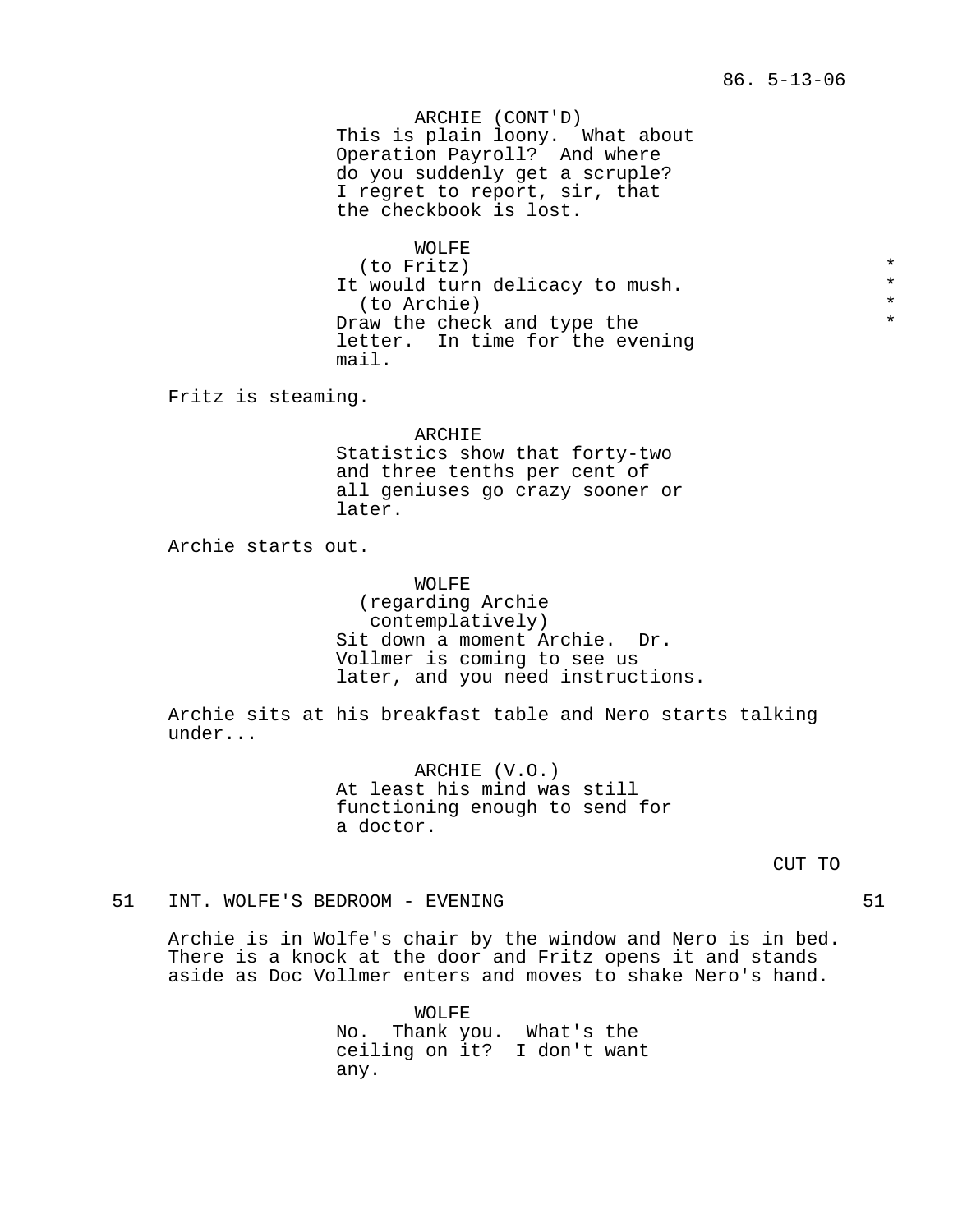ARCHIE

(to Vollmer) I should have explained....

WOLFE Do you want to pay two dollars a pound for butter? Fifty cents for shoe strings? A dollar for a bottle of beer? Well, confound it, answer me!

ARCHIE I don't know whether it's the willies or what.

WOLFE You accuse me of wanting to borrow money from you. Let me tell you sir, you will be next!

He is shaking his finger at Vollmer.

VOLLMER (turning to Archie with a gleam in his eye) Who wrote this script for him?

ARCHIE He's been like this for several hours, ever since I brought him back home.

VOLLMER Oh, he's been out of the house?

ARCHIE Yes. From 3:15 till 6:00. Under arrest.

VOLLMER

Well, the first thing is to get some nurses. Where's the phone? Either that or take him to the hospital.

ARCHIE That's the ticket. It's urgent. We must act.

WOLFE (his eyes opening) Nurses? Phui. Aren't you a physician? (MORE)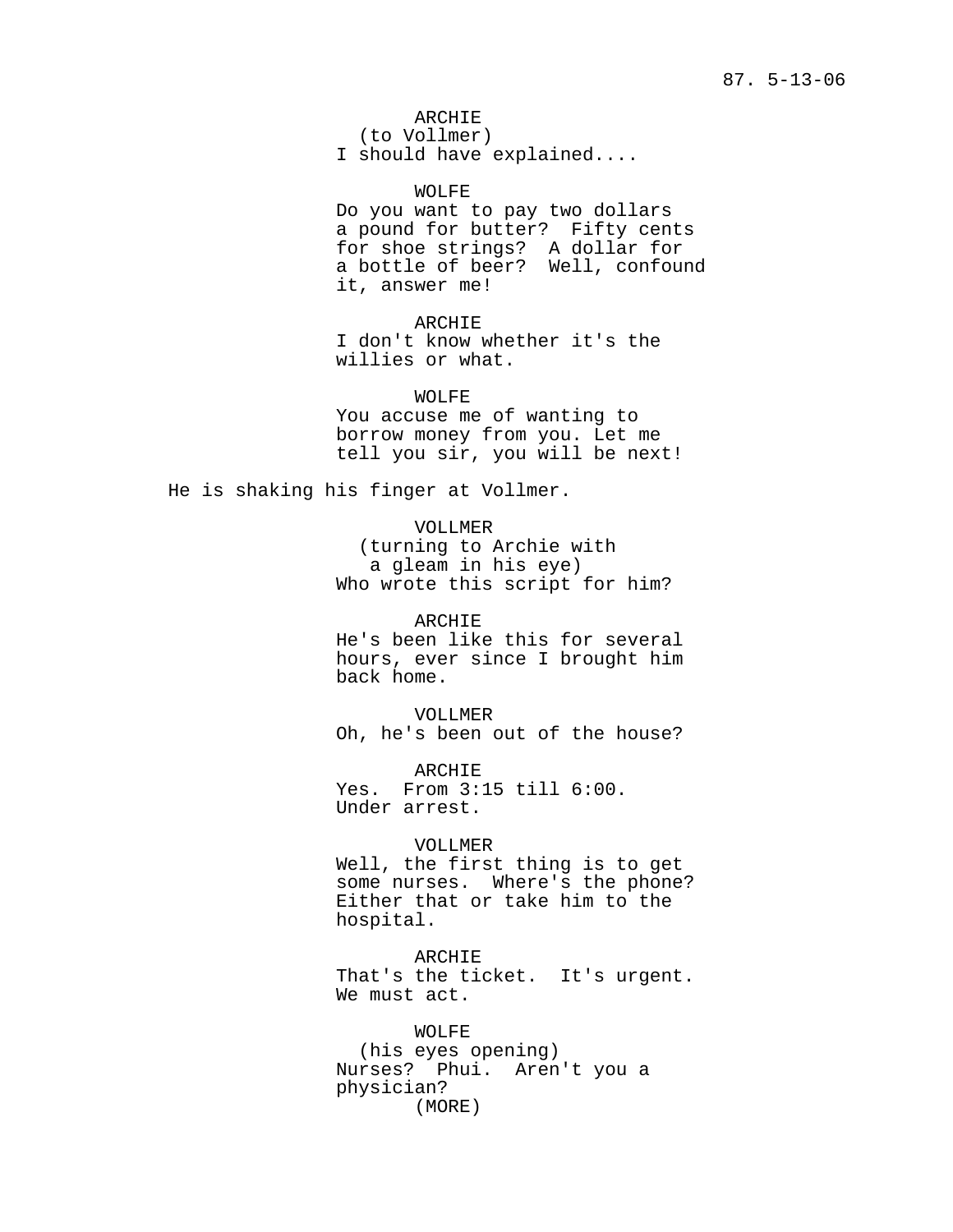WOLFE (CONT'D) Don't you know a nervous breakdown when you see one?

VOLLMER

Yes.

WOLFE What's the matter with it?

VOLLMER It doesn't seem to be - uh, typical.

WOLFE Faulty observation, or a defect in your training. Specifically it's a persecution complex.

VOLLMER Who's doing the persecuting?

WOLFE

Tell him Archie.

## ARCHIE

Look Doc, the situation is serious. As you know, we are investigating the Boone/Gunther murders for the NIA. Also, the high command didn't like the way Inspector Cramer was handling it and booted him, and replaced him with a baboon named Ash.

VOLLMER For God's sake, why?

#### ARCHIE

I'm telling you. They are convinced Mr. Wolfe knows more than he's letting on. But, it gets worse. Mr. Wolfe has broken off relations with the NIA. When they get his letter, check enclosed, all hell will break  $*$ open. The police know that Mr. Wolfe has never had a murderer for a client and they will, therefore, conclude that one of  $*$ the NIA boys is guilty and that Mr. Wolfe knows all about it.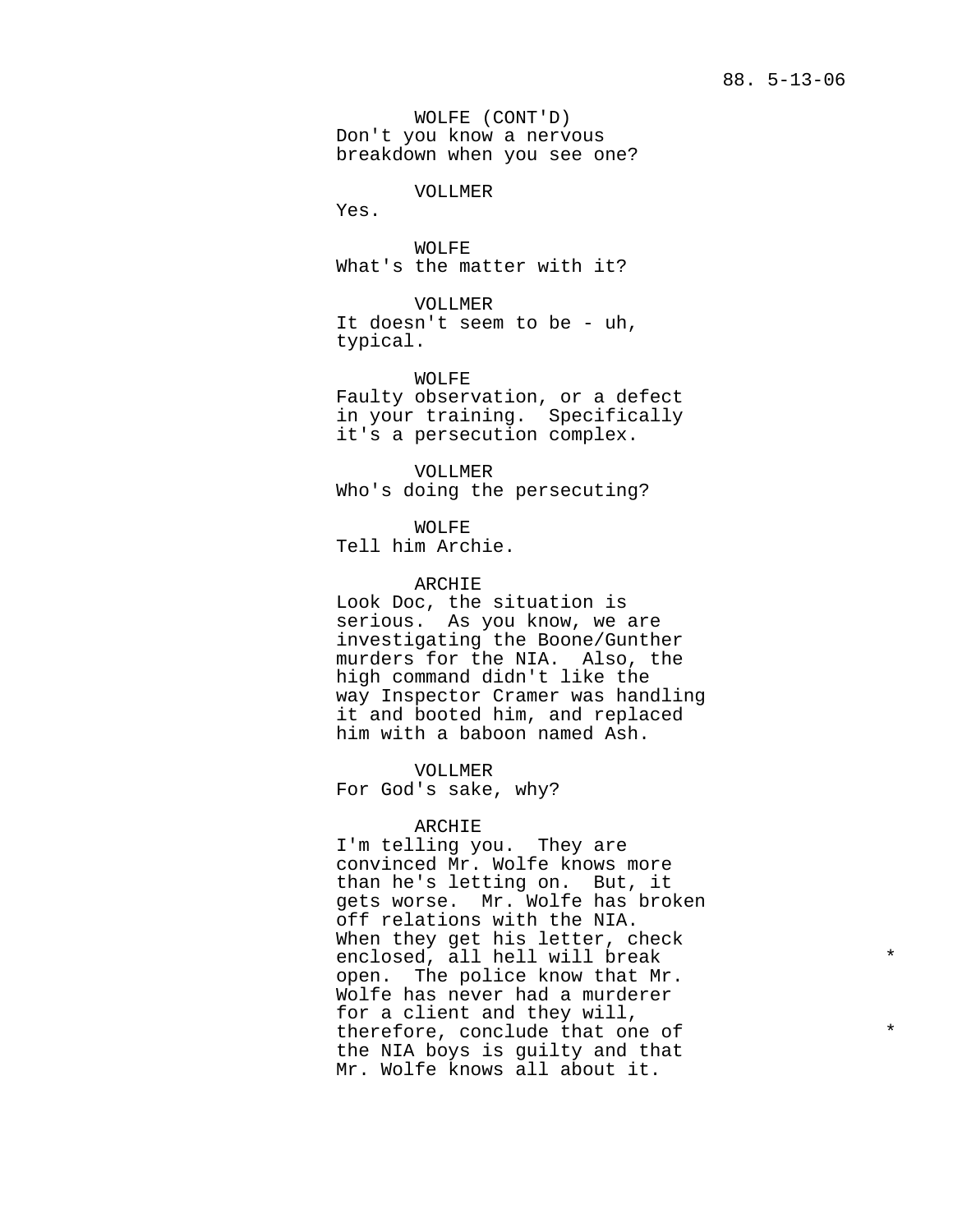# VOLLMER

Who is it?

## ARCHIE

I don't know, and since Mr. Wolfe's a raving lunatic you can't ask him. But it's a cinch  $*$ <br>to read the future the wagons  $*$ to read the future. The wagons  $\star$ <br>will be at our door with all  $\star$ will be at our door, with all \* the papers ready, first thing in the morning. All I can do is meet them, with a proper  $*$ certificate signed by a reputable physician, certifying that in Mr. Wolfe's present condition it would be dangerous either to move him from his bed or to permit anyone to converse with him.

#### VOLLMER

This is absolutely fascinating. How long will the certificate have to last?

ARCHIE

I have no idea.

## VOLLMER

If he's bad enough to prohibit visitors, I'll have to insist on calling on him at least twice a day.  $\star$ 

ARCHIE Call as often as you want. But make that certificate as strong as they come.  $*$ 

VOLLMER It will be worded so as to serve its purpose. (he turns to Wolfe) I don't suppose you will say  $*$ thank you?

WOLFE They come in hordes, in chariots with spiked wheels....

VOLLMER I'd better be going.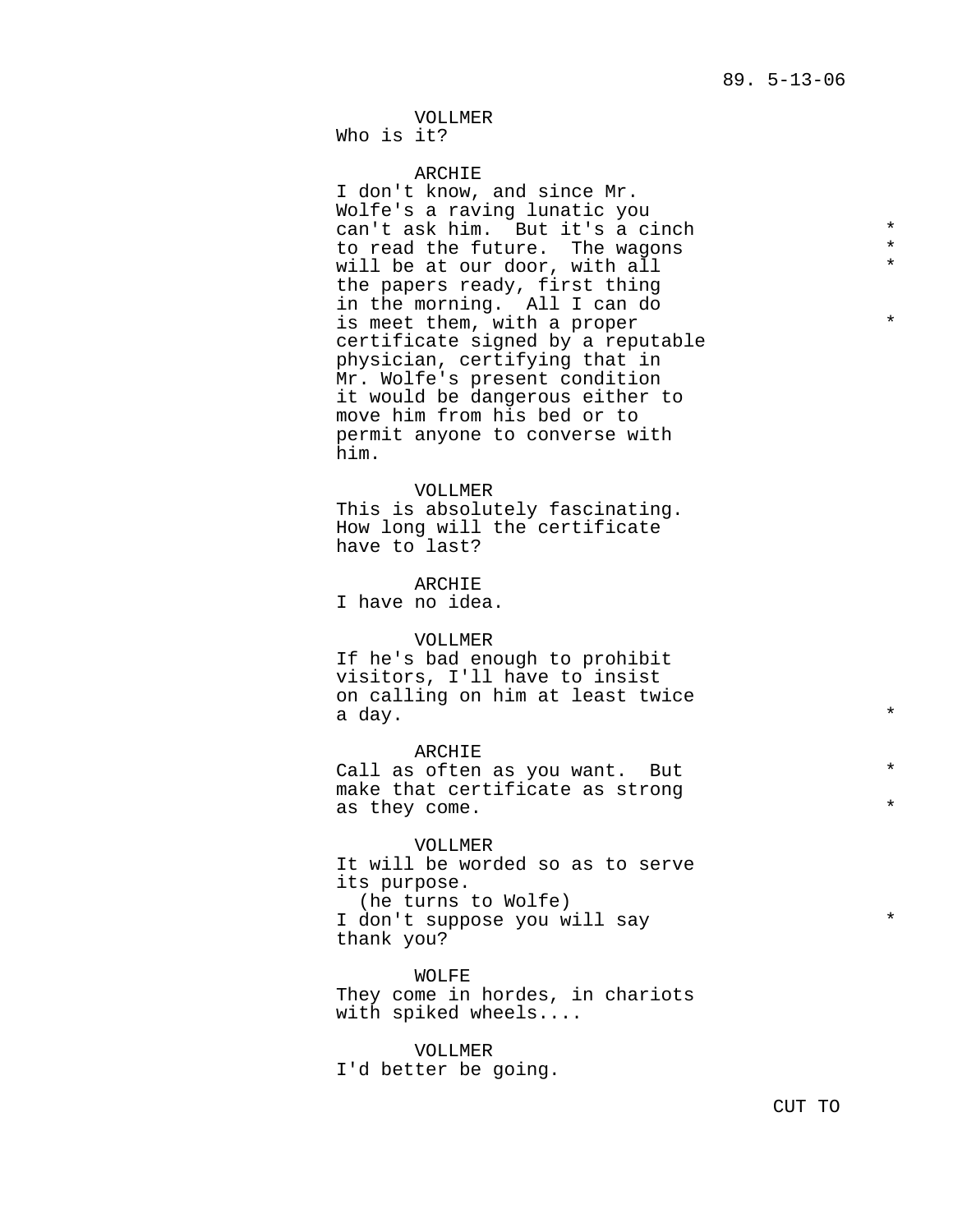## 52 INT. VARIOUS HOUSE LOCATIONS 52

Under Archie's V.O. we see the activities described.

ARCHIE (V.O.) It didn't get lonely during the two and a half days - Thursday, Friday and part of Saturday the certificate worked. Newspapermen, cops, FBI's, NIA's -

We see Archie holding up the certificate and then shutting the door on each of these groups.

> ARCHIE (V.O.) (CONT'D) - they all appreciated that I  $*$ was holding the fort under trying circumstances.

The onslaught is exasperating.

ARCHIE (CONT'D) Throughout the siege Wolfe stayed put in his room, with the door locked. This led to several disputes.

- CUT TO
- 53 INT. WOLFE'S BEDROOM 53

Wolfe is in his pajamas eating breakfast. Archie is at the door.

| WOFLE                            |  |  |
|----------------------------------|--|--|
| Have Theodore come down at 9:00. |  |  |

ARCHIE No. You're putting on an act. Since it requires you to be out  $*$ of circulation that leaves it strictly up to me and I make the rules. I am already handicapped enough by not knowing one single god damn thing about what you're up to.

WOLFE

Nonsense. You know all about it. I have twenty men looking for that cylinder. It must be found and it will be. I simply prefer to wait here in my room.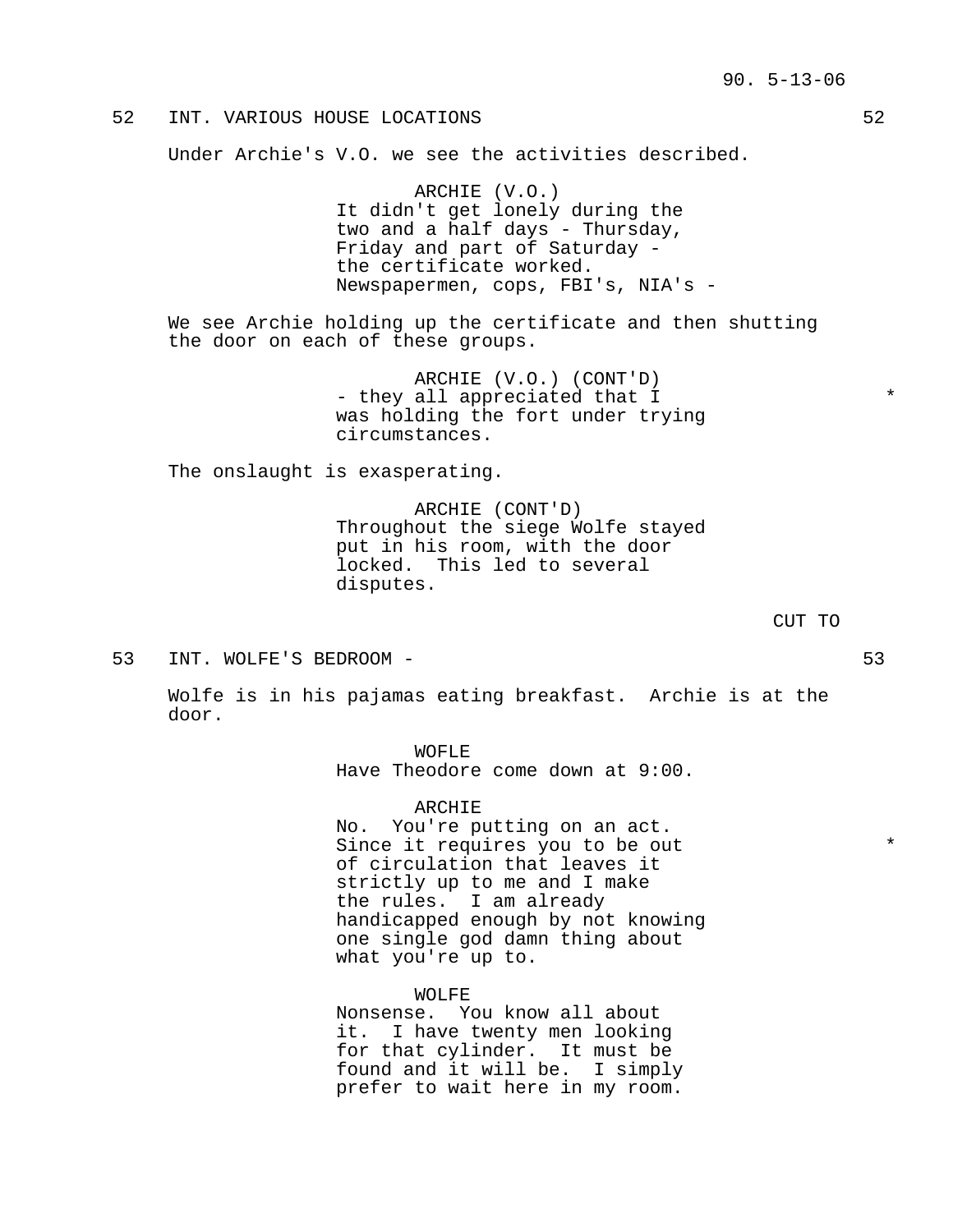ARCHIE Nuts. What if it's never found?

WOLFE It will be found. It was not destroyed, it exists, therefore it will be found.

Archie stares at Wolfe suspiciously, then leaves.

WIPE TO

54 INT. WOLFE'S OFFICE - DAY 54

Archie comes in from upstairs. He sits down and stares at the rented stenophone machine standing in the corner.

> ARCHIE (V.O.) My chief reason for admitting that Wolfe really meant what he said about the cylinder was that we were paying a dollar a day rent for that machine.

The house phone disrupts Archie's contemplation.

ARCHIE (CONT'D) Yes sir.

WOLFE

(intercut as necessary) I wish to have a telephone conversation with Inspector Cramer. Please arrange it.

ARCHIE No sir. No matter how bitter Cramer might be he's still a cop. And your voice sounding natural and making sense would tend to cast doubt on Doc Vollmer's certificate.

WOLFE Then find out where he is and how to reach him.

Wolfe hangs up. Archie looks at the phone, and starts to dial.

> ARCHIE (V.O.) Finding Cramer was easy. (MORE)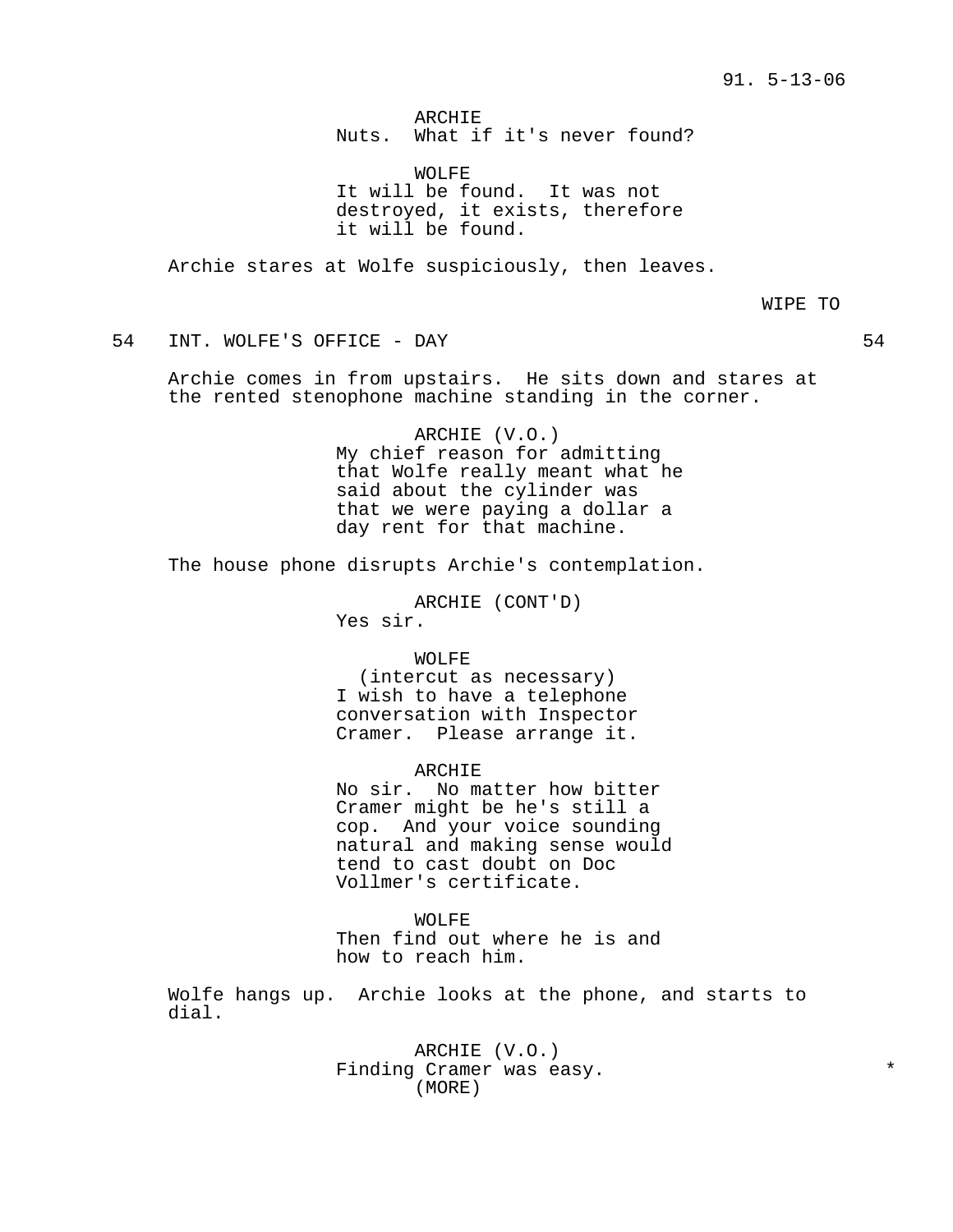ARCHIE (V.O.) (CONT'D) He had taken a two week leave \* of absence, for sulking. When I dialed his home Cramer answered himself. He kept the conversation brief and to the point.

Archie jerks the phone away from his ear reacting to a very loud noise. Archie picks up the house phone and buzzes Wolfe.

> ARCHIE (CONT'D) Cramer's on leave and is home  $*$ <br>licking his wounds He can be  $*$ licking his wounds. He can be \* reached there anytime, but he \* is not affable. I have a notion to send Doc Vollmer to see him.

WOLFE Good. Come up here. I'm having trouble with this window again.

ARCHIE Damn it, you stay in bed and stay away from the windows.

The door bell rings. Archie looks up.

ARCHIE (V.O.) (CONT'D) Naturally, the siege continued.

WIPE TO

55 INT. WOLFE'S FRONT DOOR -- MOMENTS LATER 55

ARCHIE (V.O.) The NIA came, all six of them.

They are clearly very disturbed and having at Archie before they even get to the office.

WIPE TO

56 INT. WOLFE'S OFFICE - DAY - CONTINUOUS 56

ERSKINE SENIOR We must see him, and see him now. His resignation is an act of treachery and betrayal.  $*$ 

BRESLOW Do you realize that in the two  $*$ days and three nights since (MORE)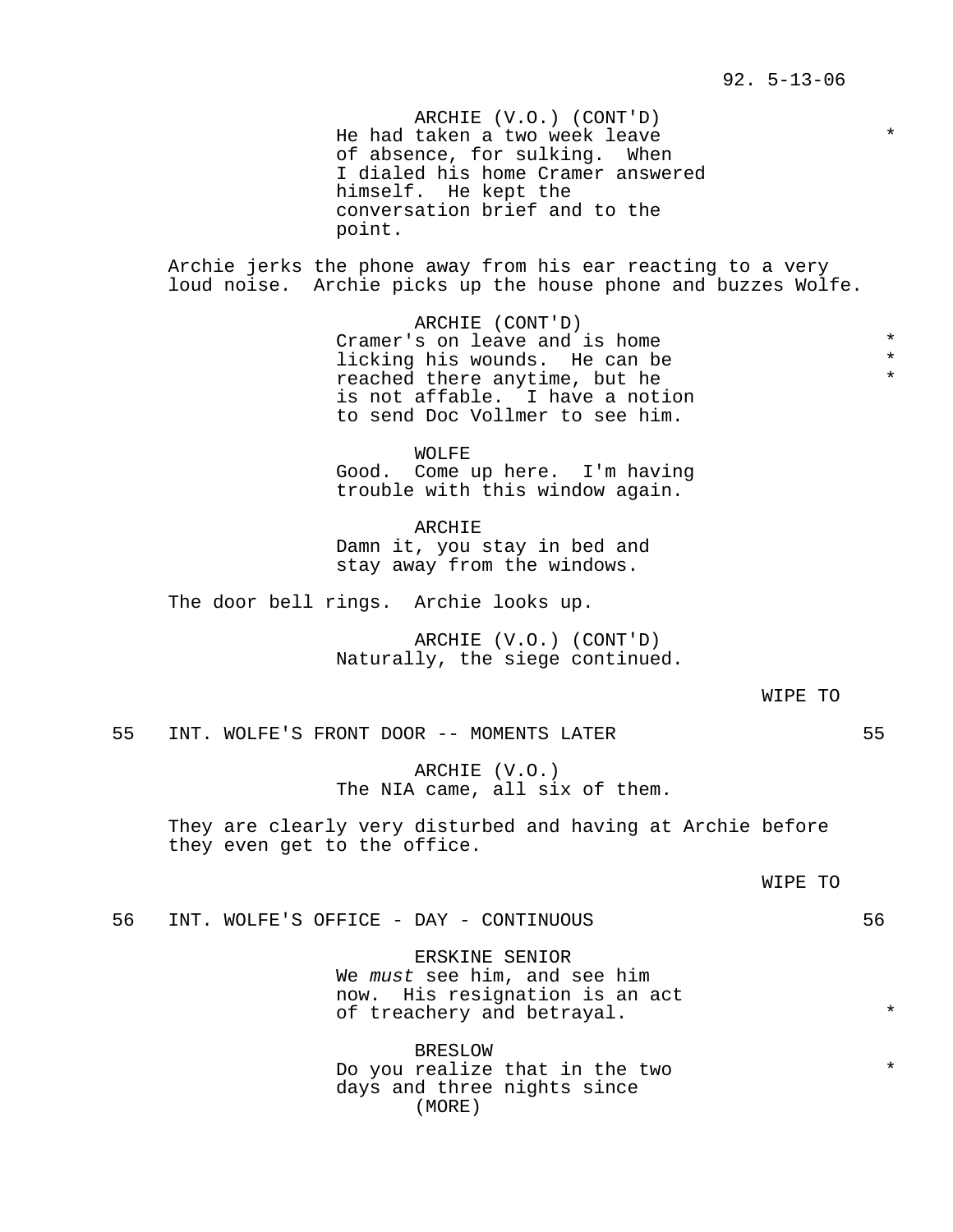BRESLOW (CONT'D) Phoebe Gunther's murder, the damage to the NIA has been incalculable and irretrievable.

ERSKINE SENIOR Our attorneys believe, and we do too, that Wolfe's abandoning the case without notice vastly increases the damage to us and is, therefore, actionable.

They continue carrying on at Archie

ARCHIE (V.O.) Through the years I have seen a lot of sore, frantic people in that office, but this aggregation of specimens was second to none.

CUT TO

57 INT. WOLFE'S BEDROOM -- LATER 57

ARCHIE ... and I did not see fit to inform them that you have kept the cylinder hounds on the job at your own expense.

WOLFE It doesn't matter. They'll learn it when the time comes.

ARCHIE Yeah. The scientific name for the disease you've got is acute malignant optimism.

CUT TO

58 INT. COMMISSION HOMBERT'S OFFICE - DAY 58

Hombert is on the phone with Archie, who appears in an semiopen iris on the other half of the screen. Hombert isn't happy either.

> HOMBERT Yeah, I'm sorry Wolfe collapsed under the strain, and I'll tell Inspector Ash to conduct himself diplomatically when he gets there.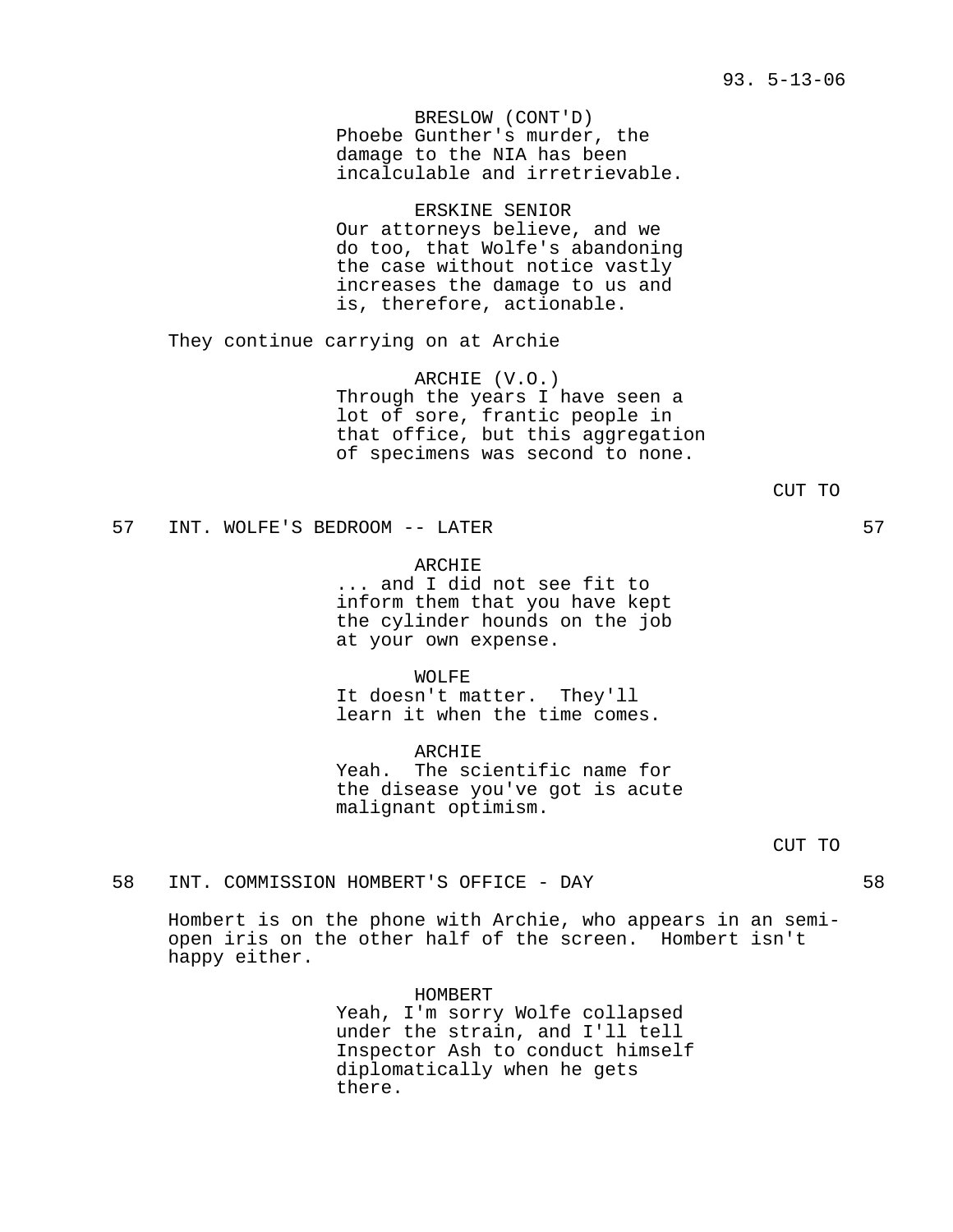ARCHIE Sorry. Doctor's orders, no one at all to see Mr. Wolfe, not even insurance salesmen.

HOMBERT

Look Goodwin, by dropping the NIA as his client, it puts it beyond argument that Wolfe knows \*\* the identity of the murderer, and is probably in possession of evidence against him. I want it, and I want it now.

ARCHIE (V.O.) So it went for the next two days. Doc Vollmer got more of it than I did.

CUT TO

59 EXT. DOC VOLLMER'S OFFICE - DAY 59

Vollmer is shaking his head solemnly at another officer.  $*$ 

ARCHIE (V.O.) The police were pestering him hourly about the state of Wolfe's health, but he enjoyed it.

When the officer turns away, Vollmer smiles behind his back.

CUT TO

60 INT. WOLFE'S BEDROOM 60

Nero is reading at his breakfast table, Archie and Vollmer stand at the door.

> ARCHIE (V.O.) At first, we visited Wolfe's bedroom, but when Wolfe started to enjoy himself....

WOLFE (suddenly shaking a  $*$ finger at the wall) There, big black worms covered with dollars signs, crawling down from the ceiling....

Archie and Vollmer just turn around and leave as Wolfe raves on.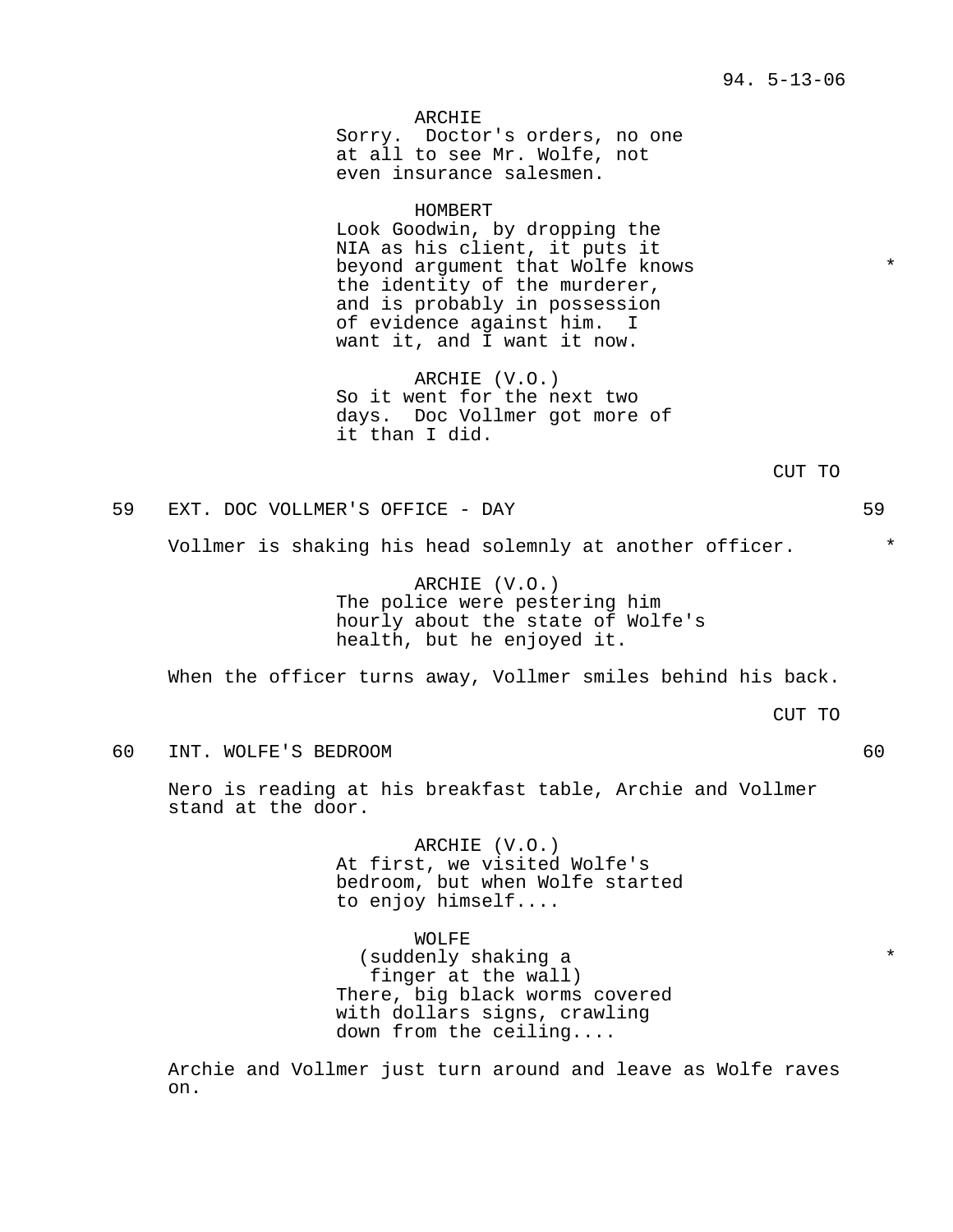## ARCHIE (V.O.) ......we got out of there.

CUT TO 61 INT. WOLFE'S OFFICE - DAY 61 Archie is in the office working on papers. ARCHIE (V.O.) I never did understand why they didn't try quicker to break it up. Saturday noon the blow  $*$ fell. The phone rings. Archie picks it up and listens. \* ARCHIE (V.O.) (CONT'D) I was alone in the office when the phone rang, and I was even  $*$ more alone when it was over and I hung up. Archie gets up and heads out. WIPE TO 62 INT. WOLFE'S BEDROOM -- MOMENTS LATER 62 ARCHIE Okay Pagliaccio. You are booked for the big time. An eminent neurologist named Green, hired by the City of New York and equipped with a court order, will arrive to give you an audition at a quarter to six. Now what? WOLFE So. This is what we've been fearing. Why the devil did you agree on an hour? ARCHIE Because I had to! Who do you think I am, Joshua? They wanted to make it right now. Damn it, I got an extra five hours and I had to fight for it!

> WOLFE Quit yelling at me. (MORE)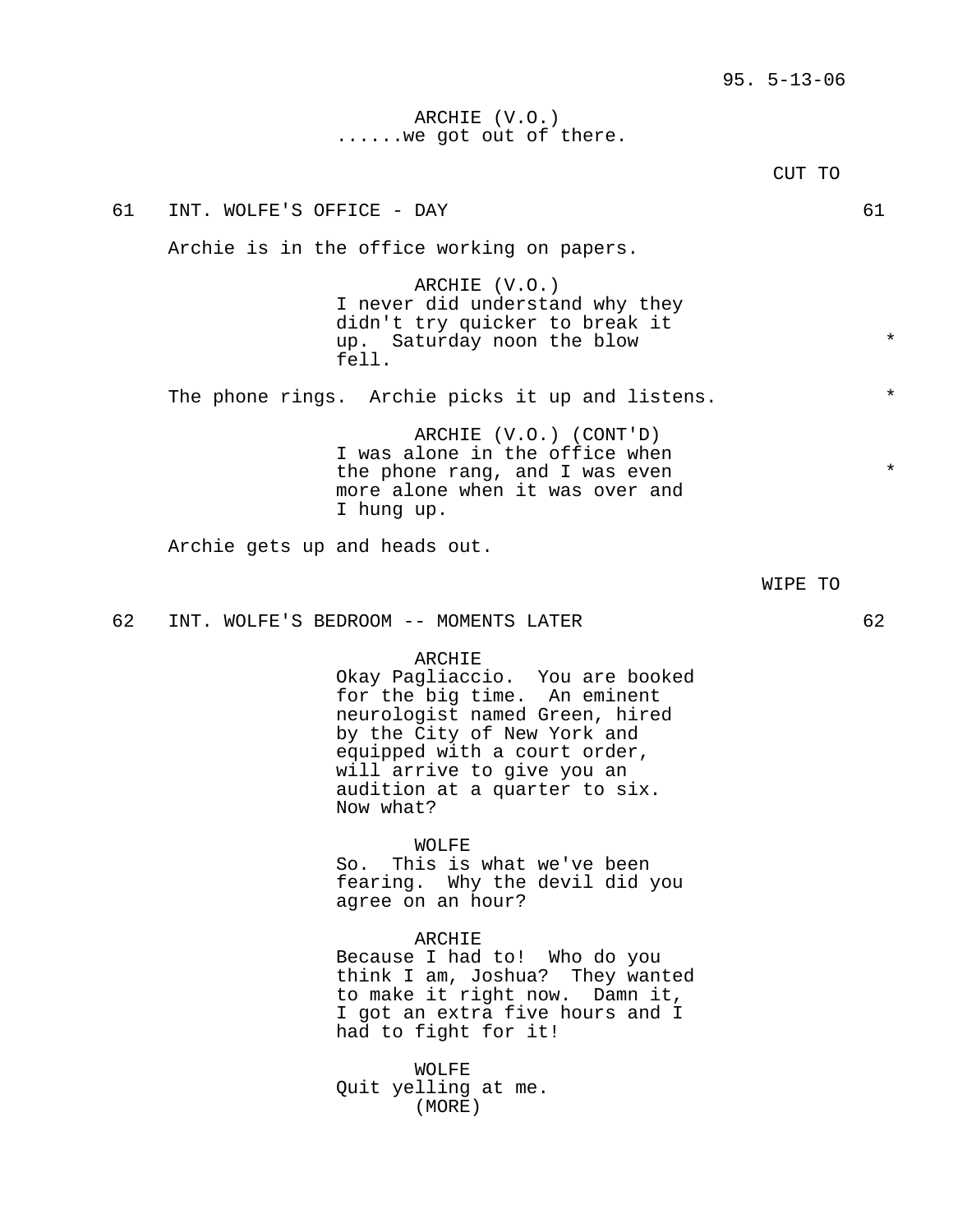WOLFE (CONT'D) Go back downstairs. I'm going to have to think.

ARCHIE Do you actually mean you haven't got it figured out what to do?

WOLFE Archie, get out of here. How can I put my mind on it with you standing there bellowing?

ARCHIE (V.O.) For the next two minutes, from 12:30 to 12:32, my state of mind was really not fit to be recorded for family viewing.

63 INT. HALLWAY - STAIRS - DAY 63

Archie comes down the stairs.

ARCHIE (V.O.) The hell of it was, as I saw it, that we were being bombed out of a position that no one but a maniac would ever have occupied in the first place.

Just as he turns right to the office the doorbell rings. He about faces to the door, looks through the mirror, sees Breslow and barks:

> ARCHIE (CONT'D) No admittance. This is a house of mourning. Beat it!

He bangs the door and starts back down the hall but stops short. Wolfe, covered with nothing but eight yards of yellow silk pajamas, is descending. Archie goggles at him.

> WOLFE Get Fritz and come to the office at once.

Archie heads to the kitchen as Nero continues non-stop to the office.

WIPE TO: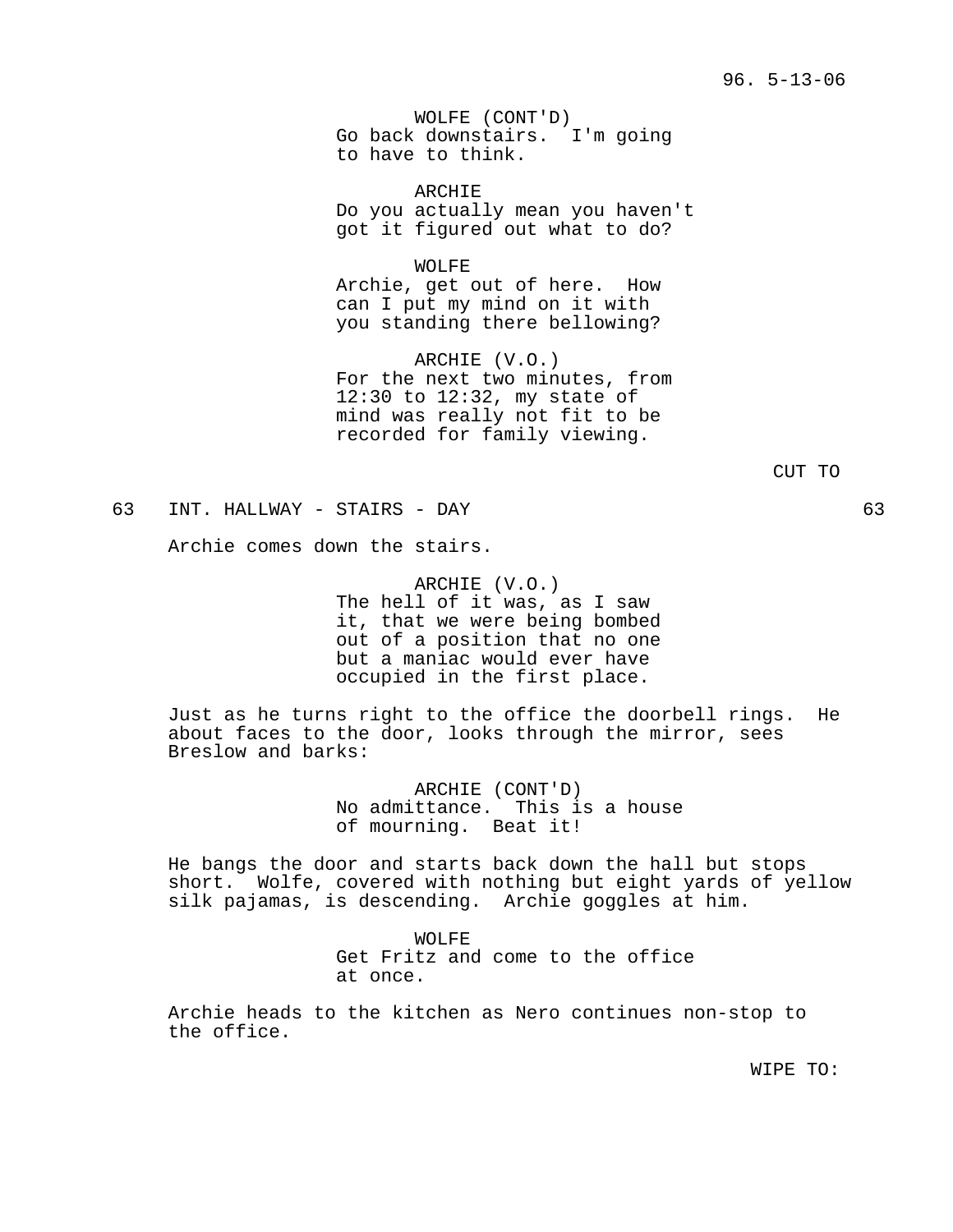## 64 INT. WOLFE'S OFFICE - DAY - IMMEDIATELY FOLLOWING 64

Archie and Fritz hurry in. Wolfe is sitting up straight at his desk.

> WOLFE I am a brainless booby.

ARCHIE (not missing an opportunity to be cordial) Yes sir.

WOLFE

So are you Archie. Neither of us has any right, henceforth, to pretend possession of the mental processes of an anthropoid. I include you because you know how important \* that missing cylinder is and  $*$ yet, by heaven, it hasn't  $*$ occurred to either of us that Miss Gunther was alone in this room for a good four to five  $*$ minutes when you brought her here that first evening. Phui! I have the brain of a mollusk!

ARCHIE Yeah. So you think....?

WOLFE

No. I am through pretending to think. Fritz. A young woman was in here alone for four minutes. She had in her pocket a black cylinder, three inches by six inches. On the assumption that she hid it in this room, find it!

FRITZ What do we do, divide it in sections?

ARCHIE Divide hell, just start looking.  $*$ There was no more conversation, we were too busy.

We see them searching everywhere. In the desks, under the couches, in the filing cabinets etc.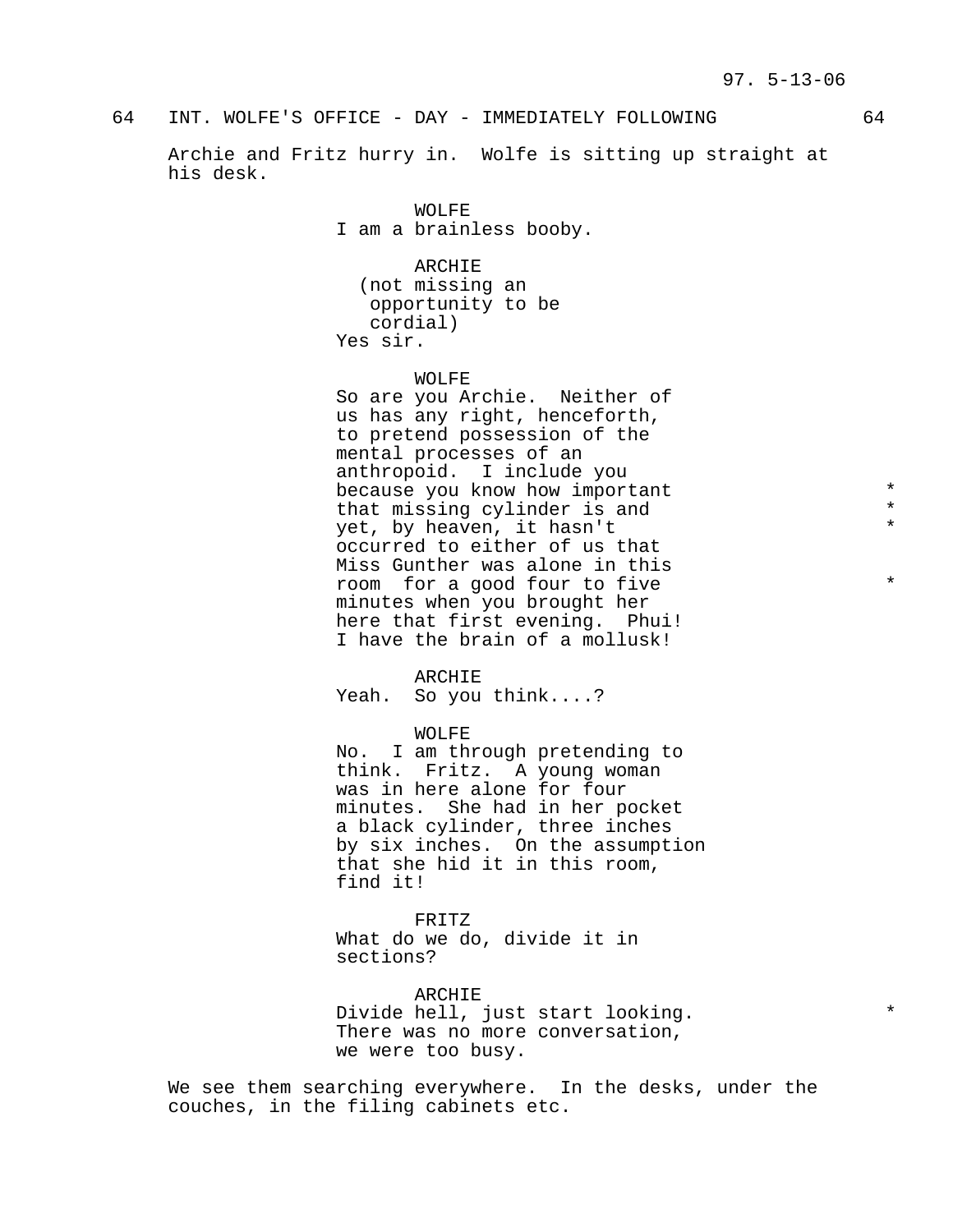Wolfe sits up, having finished the search of his desk, exasperated.

WOLFE

## Confound that woman.

Nero surveys the room, Archie is in the corner turning over cushions, Fritz by the bookcase.

> FRITZ Is this it, Mr. Wolfe?

Fritz is on his knee with several books on the floor in front of him, holding up the black cylinder. Archie is astounded. \*

> WOLFE Ideal. She really was extraordinary. Archie, roll that machine out. Fritz, I congratulate you. You tried the bottom shelf first, which was sensible.

Archie has the machine plugged in and is inserting the cylinder.

> ARCHIE Well, this may do it. Or it may not.

> WOLFE What's the matter? Won't it go?

ARCHIE Certainly it will go. Don't hurry me. I'm nervous. I have the brain of a mollusk.

Archie flips the switch and almost immediately we can hear Cheney Boone's voice:

> BOONE Miss Gunther. Tomorrow we must discuss something of the.....

ARCHIE (V.O.) For five minutes neither of us moved a muscle. Wolfe was leaning back with his eyes closed, and I stared at the (MORE)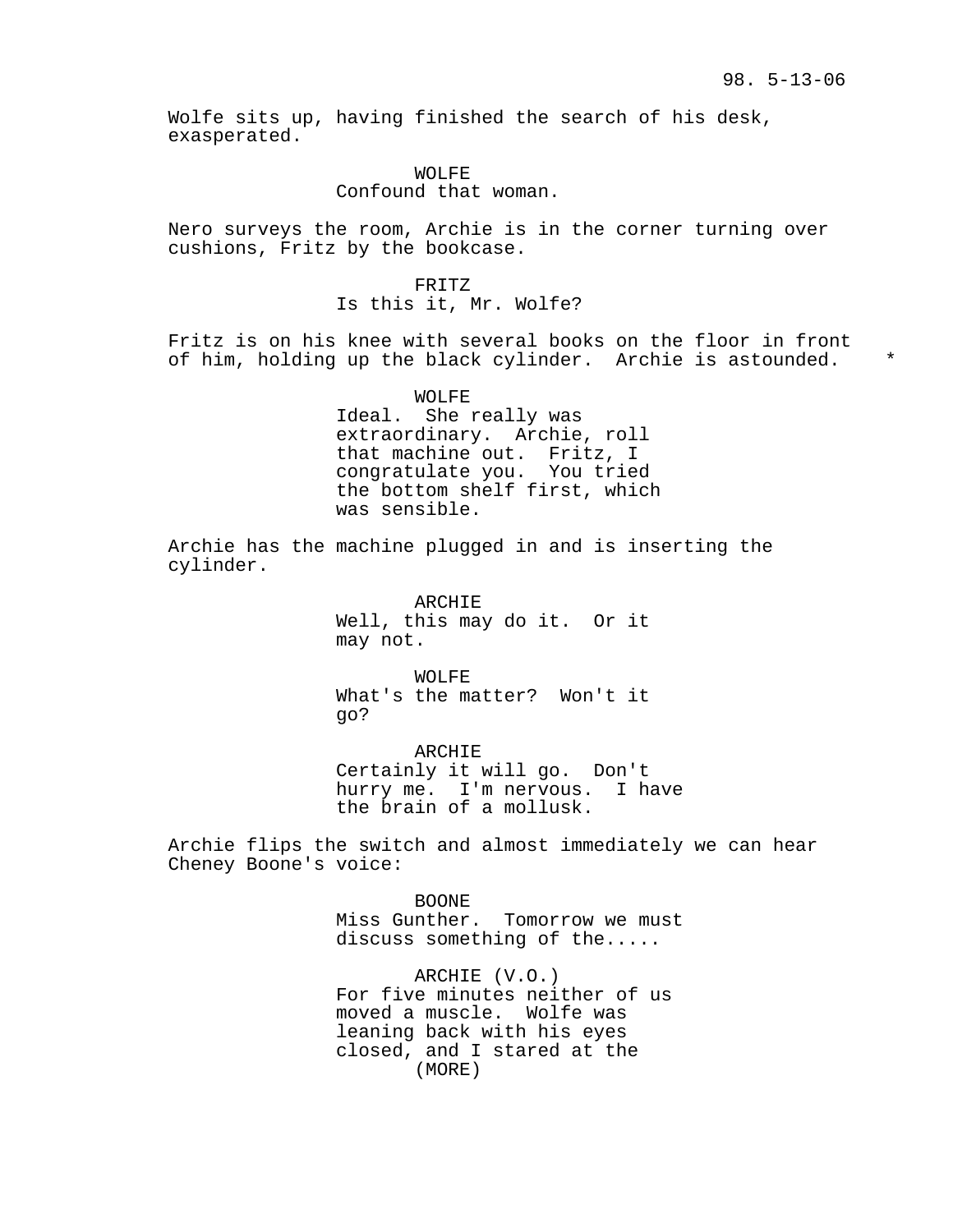ARCHIE (V.O.) (CONT'D) grill on the loudspeaker attachment.

#### WIPE TO

65 INT. WOLFE'S OFFICE - DAY - IMMEDIATELY FOLLOWING 65

ARCHIE (V.O.) When it came to the end, I reached and turned the switch off.

WOLFE Our literature needs some revision. For example, "dead \* men tell no tales". Mr. Boone is dead. Mr Boone is silent. But he speaks.

ARCHIE Yep. The silent speaker.

WOLFE You have Mr. Cramer's phone number?

ARCHIE

Sure.

WOLFE Good. Get him. \*

DISSOLVE TO: \*

66 INT. WOLFE'S OFFICE - DAY - LATER 66

Inspector Cramer is seated in the red leather chair watching Wolfe like a hawk. Seated around the room are Don O'Neill, Alger Kates, Henry Warder, and Saul Panzer. We see each of them under Archie's voice over:

> ARCHIE (V.O.) By four o'clock our guests were seated. Inspector Cramer was in the red leather chair. In yellow chairs nearby were our former client, Don O'Neill, his Vice-President, Henry A Warder, Alger Kates from the BPR, and Saul Panzer was sitting over in the corner by the globe.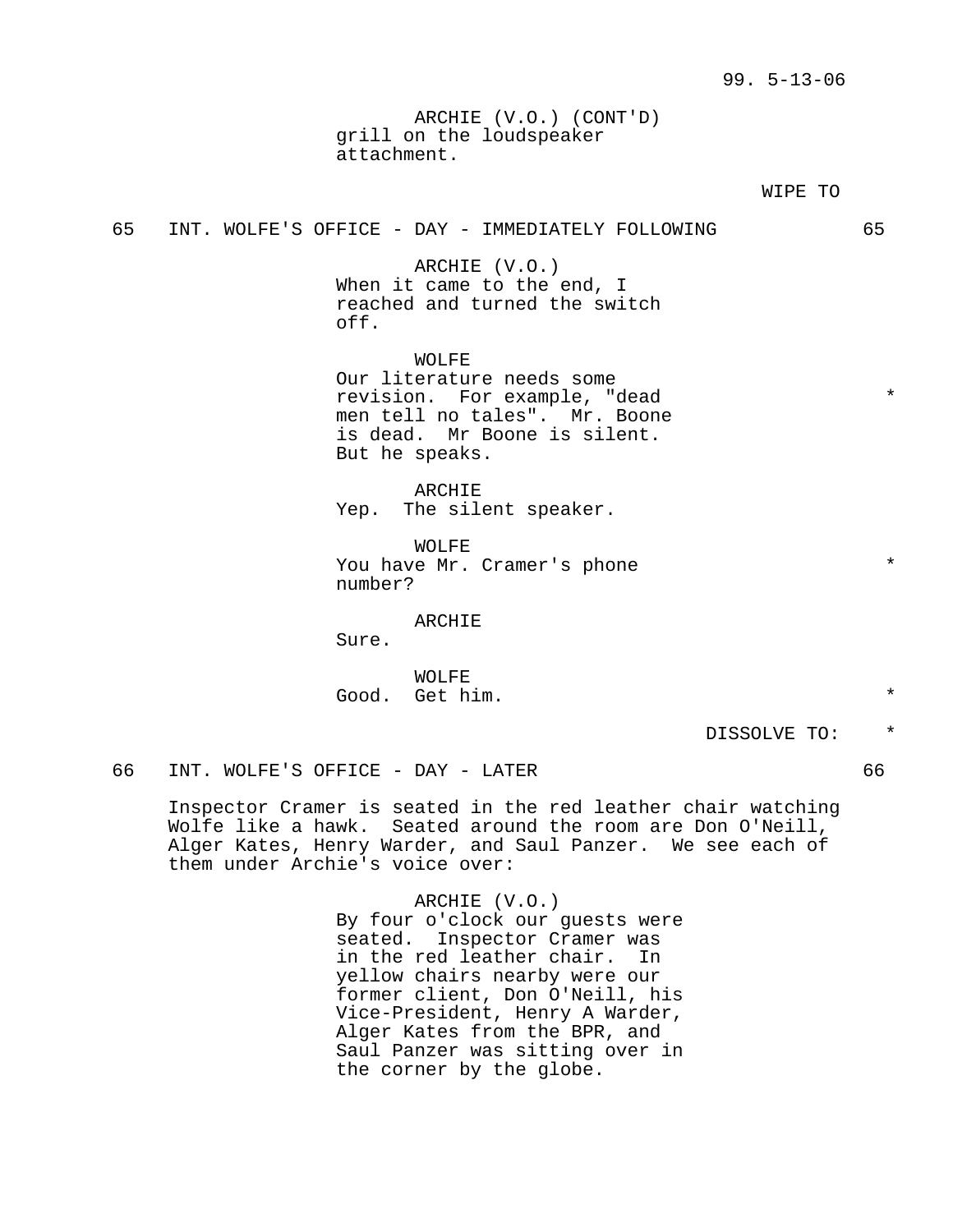WOLFE

This is going to be disagreeable gentlemen, for all three of you, so let's make it as brief as we can. We have found the tenth cylinder. It was hidden in this room by Miss Gunther last week.

O'NEILL \* She wasn't here!

WOLFE So you don't want this to be brief.

O'NEILL You're damn right I do! The briefer the better!

WOLFE Then don't interrupt. (he turns back to the group) We shall now listen to that cylinder. Do not, I beg you, interrupt. Archie, turn it on.

Archie flips the switch and Boone's voice comes on:

BOONE Miss Gunther, this is for no one but you and me. I have just had a talk with Henry A Warder and he told me the following...

Warder catapults out of his seat and starts for the machine.

WARDER Stop it!

Archie blocks his way.

ARCHIE Nothing stirring. (Archie pulls a gun) Back up and sit down. All three of you are going to like it less and less.

WARDER That was under a pledge of confidence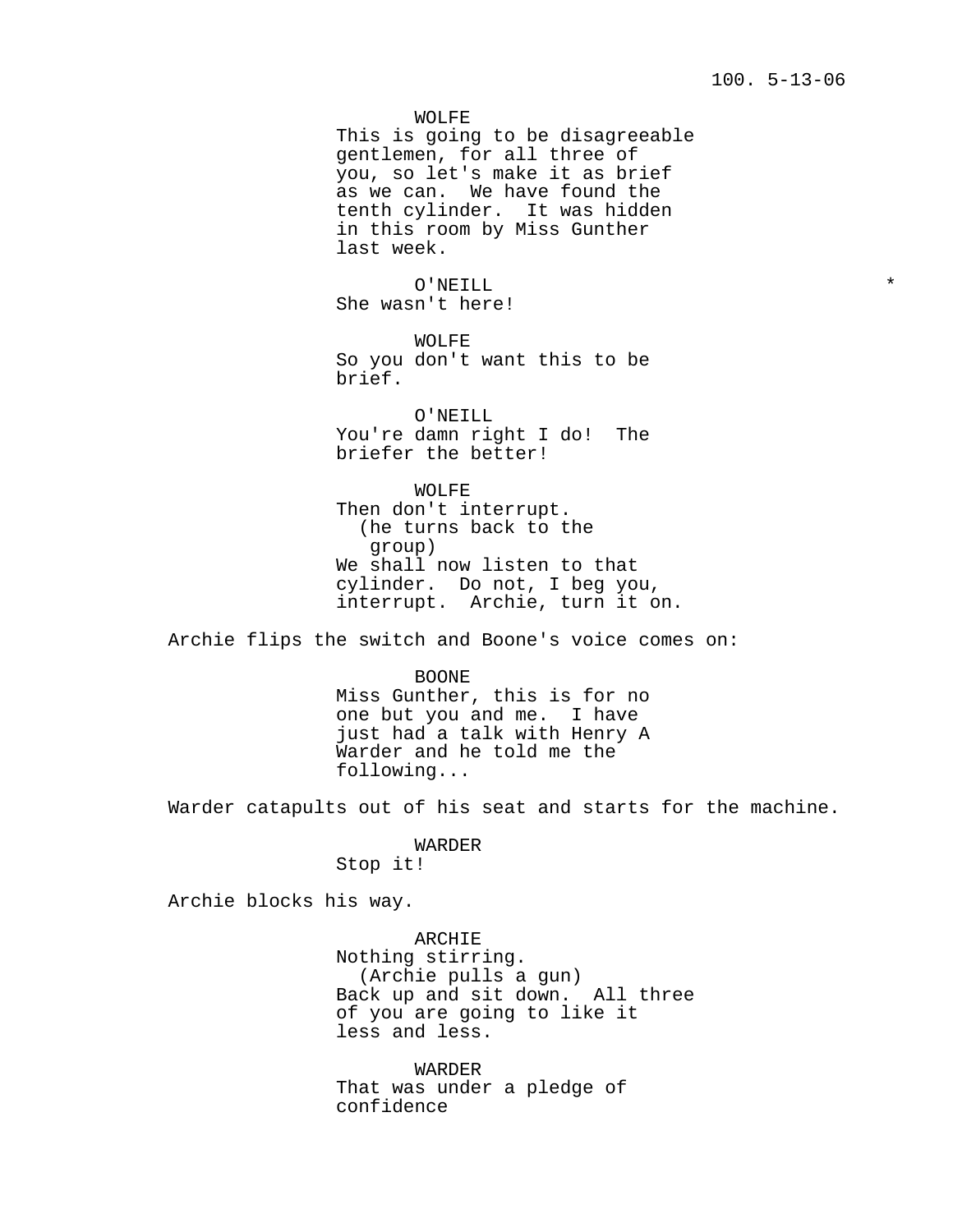Can it! Go ahead Goodwin.

Archie starts the machine again.

#### BOONE

Warder has known for several months that the president of  $\star$ <br>his company. Don O'Noill, has his company, Don O'Neill, has \* spent at least sixteen thousand dollars bribing a member of the BPR staff. O'Neill has not only admitted it, but bragged about it. Warder strongly disapproves of bribery, especially bribery of government officials, and he claims that his only purpose is to acquaint me with the facts so I can put a stop to it by getting rid of the corrupted subordinate. Now this will be a surprise to you - I know it was to me - the man O'Neill has bought is Alger Kates. For a miserable sixteen thousand dollars. I don't think I would mind quite so much being betrayed for something up in the millions, but for sixteen thousand dollars? If I were to face Kates right now, I think I'd get my fingers around his throat and choke him to death.

Archie stops the tape. There is dead silence.

WOLFE

What about it, Mr. Kates? When you entered that room and Mr. Boone found himself face to face with you, did he get his fingers around your throat?

KATES

No.

O'NEILL You keep out of this, Kates! Keep your mouth shut!

Wolfe chuckles.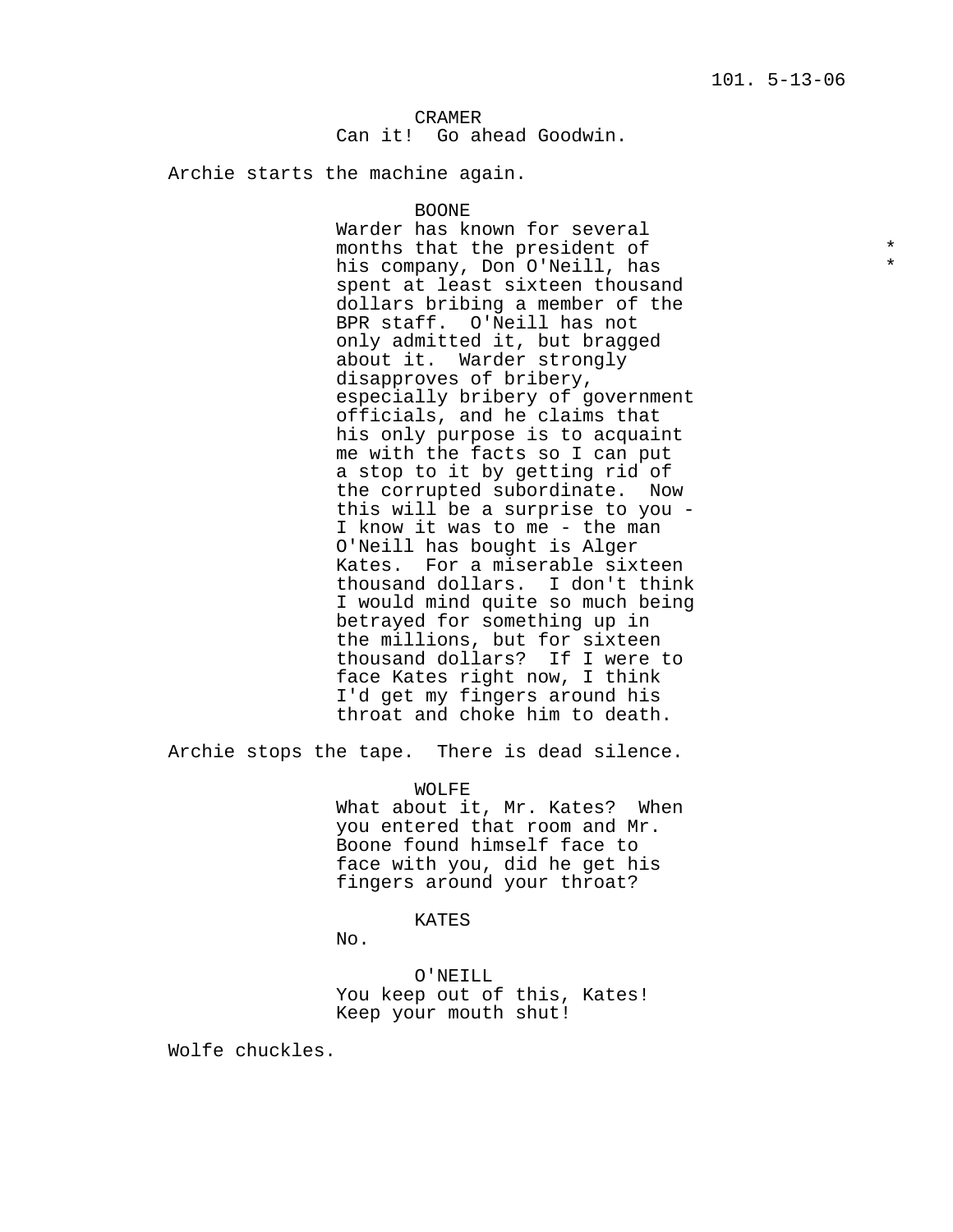WOLFE

That's marvelous, Mr. O'Neill. It really is. Almost verbatim. That first evening you were here you admonished him in the same manner. Like an employer to an employee, as indeed it was. It led to my having a good man spend three days trying to find a link between you and Mr. Kates.

KATES (trembling with indignation) The police were utterly incompetent! They should have found out where that piece of pipe came from in a few hours! It came from a pile of old pipes in the the NIA basement.

CRAMER For Christ sake, listen to him! He's sore!

O'NEILL He's a fool. He's a contemptible fool. (turning directly to Kates) Good God, I never thought you were capable of murder!

KATES Neither did I. But she wouldn't even promise to destroy that cylinder. She wouldn't even promise! I should have killed you too, that same evening. I could have. You were afraid of me. You're afraid of me right now. You say you never suspected me of murder when you knew all about it.

CRAMER How did he know all about it?

KATES I told him.

O'NEILL That's a lie!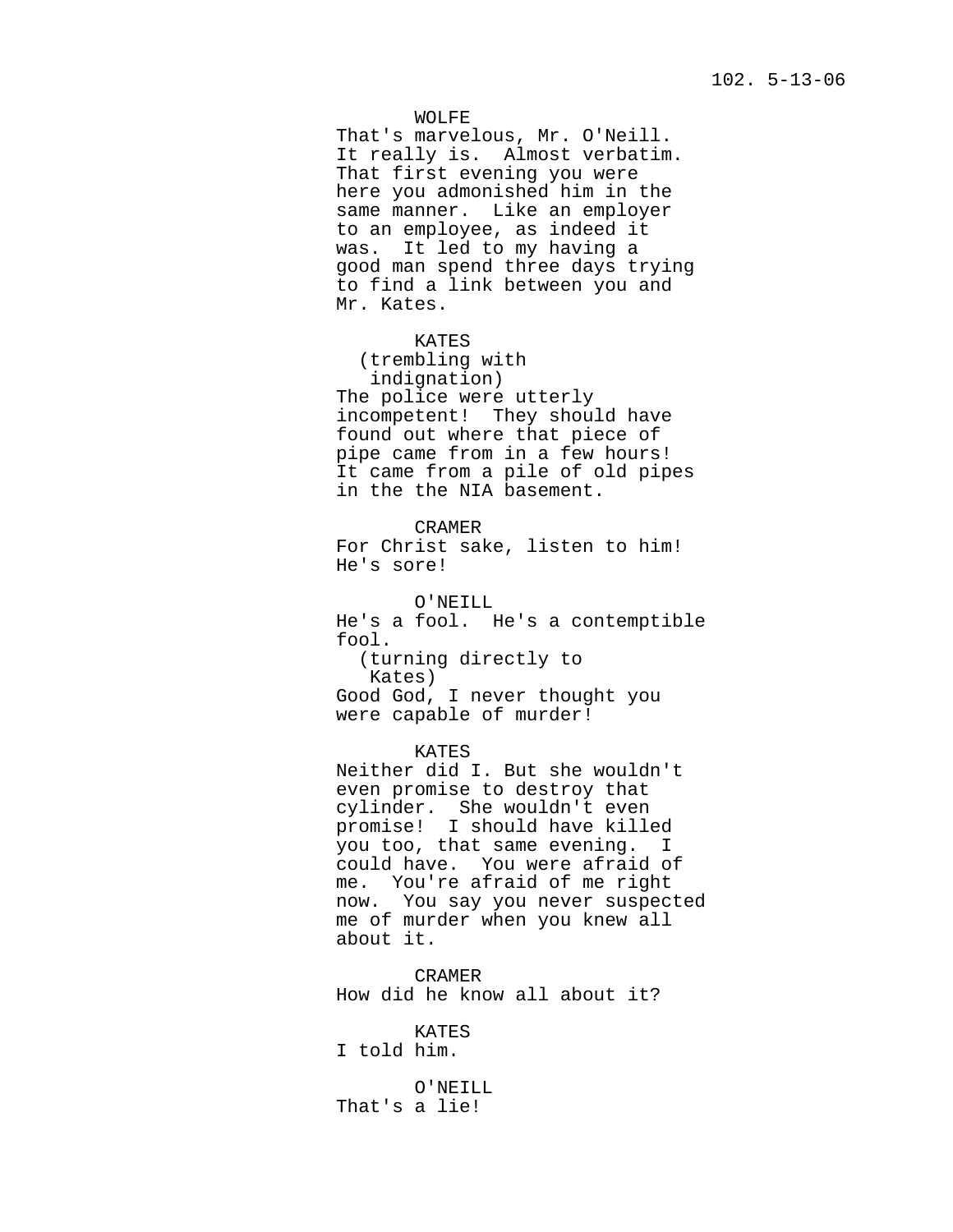CRAMER Okay, let him finish it. When did you tell him?

WOLFE Mr. Cramer. Isn't this a waste of time. You're going to have to go all over it again downtown. He seems ready to co-operate.

O'NEILL He is ready, to get himself electrocuted.

WOLFE

I wouldn't worry about that if I were you. Bad as he is, he  $*$ has the grace to accept the inevitable with a show of  $*$ decorum. You, on the contrary, try to wiggle.

O'NEILL I'm seeing this through. I'm not going away.

WOLFE Oh, but you are. You're going to jail. (he turns to Warder) What about it, Mr. Warder? Are you going to try to discredit this message from the dead? Are you going to repudiate your interview with Mr. Boone, or are you going to show that you have some sense?

WARDER I am going to tell the truth.

WOLFE Did Mr. Boone tell the truth in that cylinder?

WARDER Yes. He did.

WOLFE (back to O'Neill) There you are, sir. Bribery is a felony. (MORE)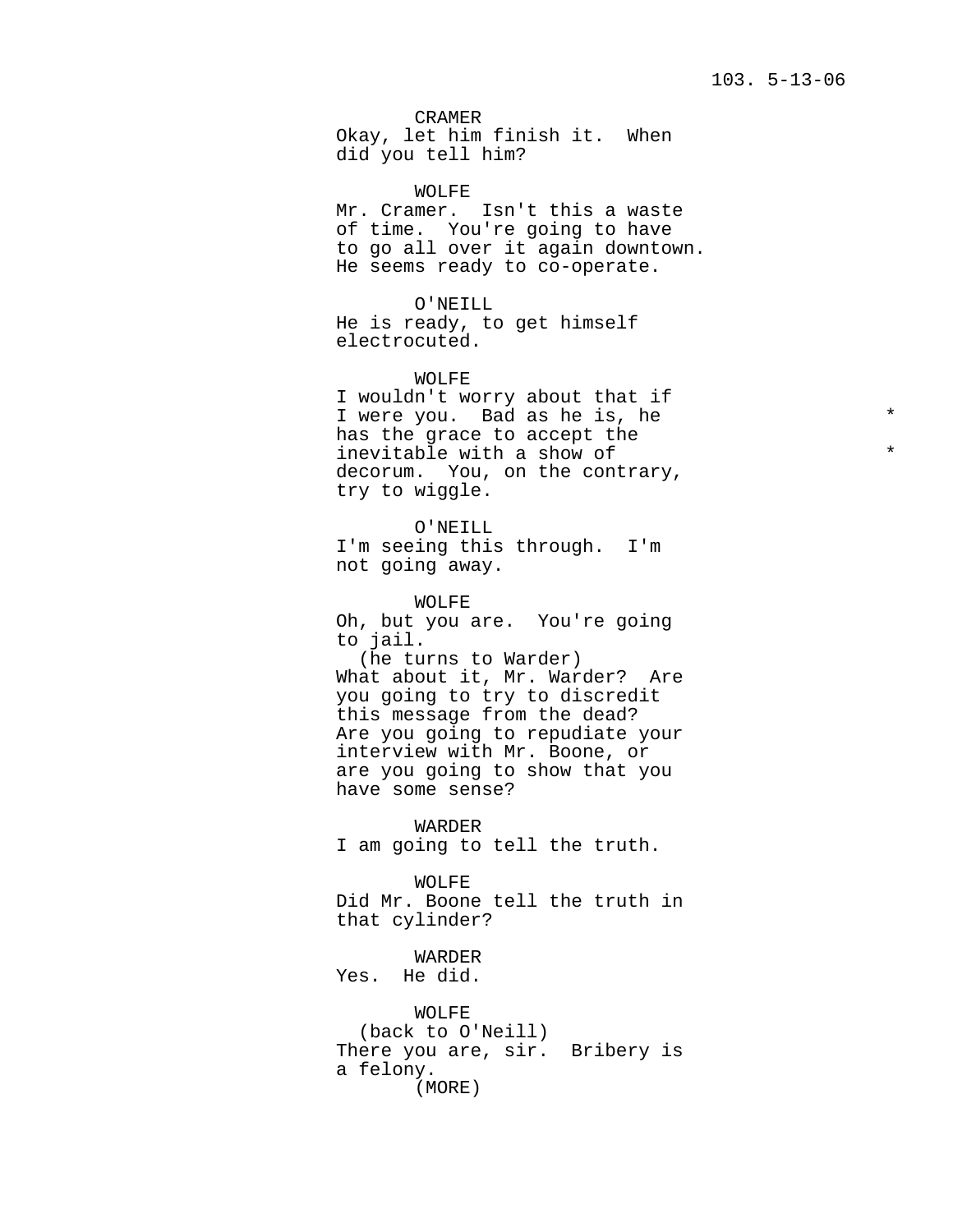WOLFE (CONT'D) (turning to Cramer) Mr. Cramer, get them out of here, won't you. I'm tired of looking at them. (to Archie) Archie, pack up that cylinder. Mr. Cramer will want to take it along.

CRAMER Hold it Goodwin, while I use the phone.

ARCHIE (V.O.) Cramer didn't ask for the homicide office but instead went straight to the top.

CRAMER

(on the phone) Commissioner Hombert? Inspector \* Cramer. Yes sir. No, I'm calling \* from Nero Wolfe's office. No sir, I'm not trying to horn in but...Yes sir, I'm quite aware \*\* that it would be a breach of discipline, but if....Certainly I'm here with Wolfe....I didn't break in, and I've got the man, I've got the evidence, and I've got a confession.... That's exactly what I'm telling you, and I'm neither drunk nor crazy. Send three cars and six men....Yes, sir, I'm telling you, the case is finished.

He hangs up and surveys the room. Is that a smirk? \*

KATES You won't have to put handcuffs on me, will you?

O'NEILL I want to phone my lawyer.

DISSOLVE TO:

67 INT. WOLFE'S OFFICE - DAY 67

We see the action as described by Archie's V.O.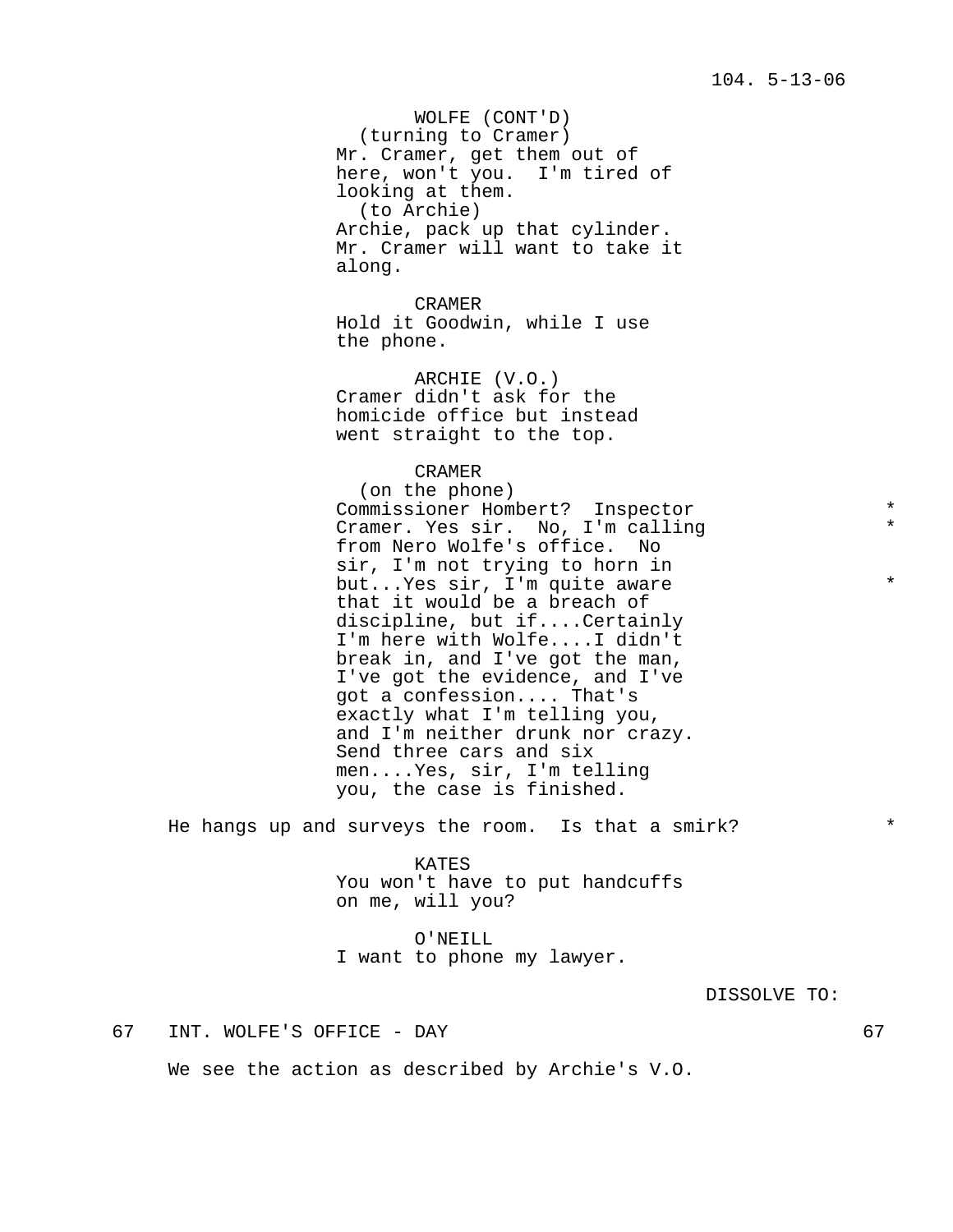## ARCHIE (V.O.)

Skipping a thousand details, Cramer phoned for an appointment at eleven o'clock the next day. When he arrived he had a package wrapped in brown paper which he set on the floor beside the red leather chair when he sat down.

#### WOLFE

Will you have some beer?

## CRAMER

No, thanks, I guess I won't. I just dropped in. I suppose you've heard that I'm back at my desk. Inspector Ash has been moved to Staten Island.

#### WOLFE

Yes, sir. I congratulate you.

CRAMER Much obliged. So with me back at the old stand you'll have to continue to watch your step. Try pulling any fast ones and I'll still be on your neck.

WOLFE I wouldn't dream of trying to pull a fast one.

CRAMER Okay. Just so we understand each other. (Cramer stands up and hesitates. He picks up his package and puts it on Wolfe's desk) Oh, I almost forgot, this is for you, Wolfe, hope you like it.

Cramer leaves and we can hear the door shut behind him. Archie and Wolfe exchange looks, then Wolfe undoes the wrapping. It is a not so good looking orchid specimen in a bland pot.

> ARCHIE My God, he bought you an orchid.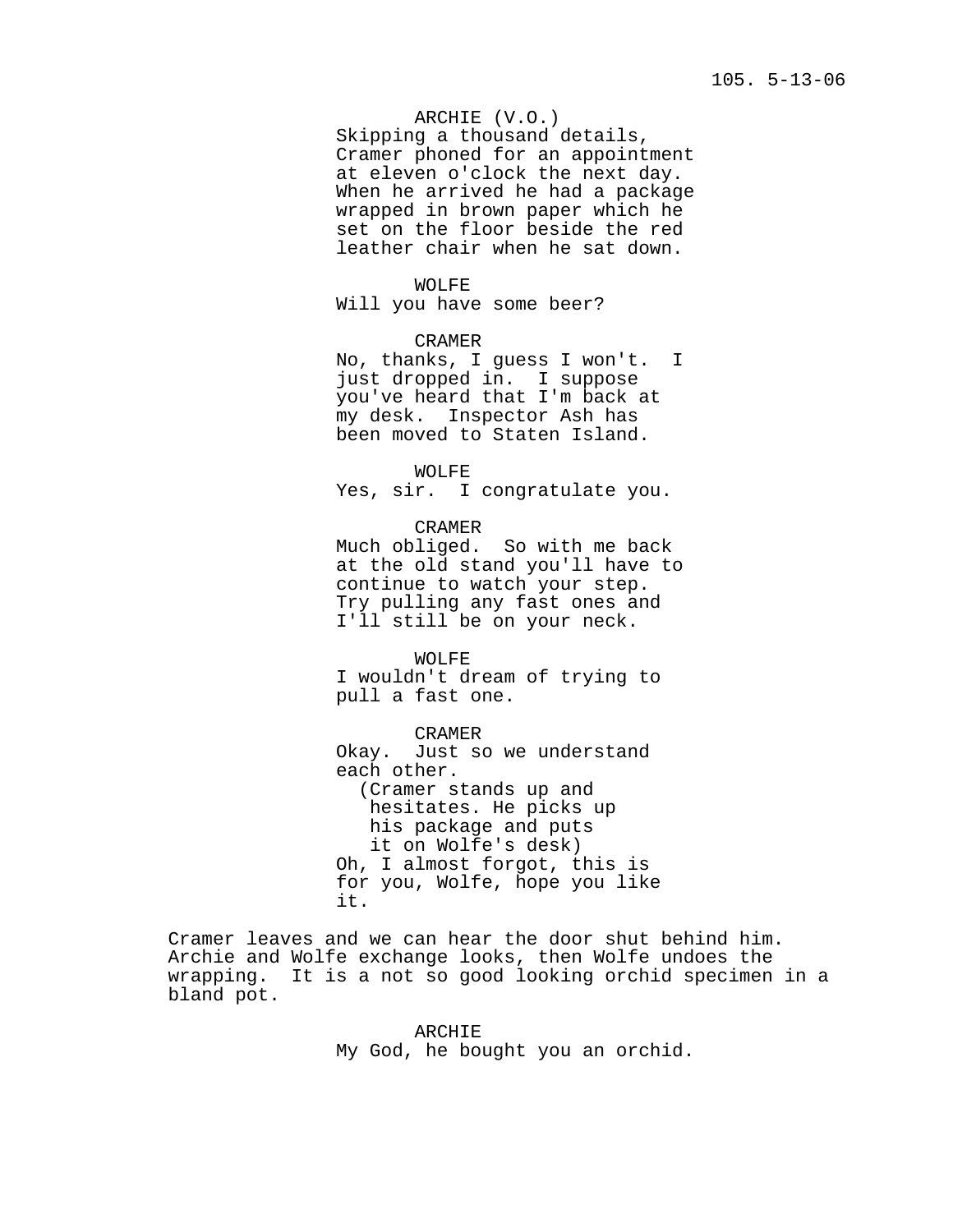WOLFE Brassocattleya Thornoni. Handsome.

ARCHIE Nuts. You've got a thousand better ones. Shall I throw it out?

WOLFE Certainly not. Take it up to Theodore. (he wiggles his finger at Archie) Archie. One of your most serious defects is that you have no sentiment.

## ARCHIE

Nuts again. I'm sentimental about this \$100,000 reward from  $*$ the NIA. (he holds up the check) I should have known you would never return \$30,000 if you didn't have your eye on a suitable replacement.

#### WOLFE

That was satisfactory and businesslike, paying the reward without delay.

ARCHIE Yeah? Little do they know.

WOLFE Little do they know what? What's wrong now?

## ARCHIE

There are several ways of doing this. But I prefer to simply ask questions, only I'll supply the answers.

WOLFE What the devil are you talking about?

ARCHIE Question number one: when did you find the cylinder? (MORE)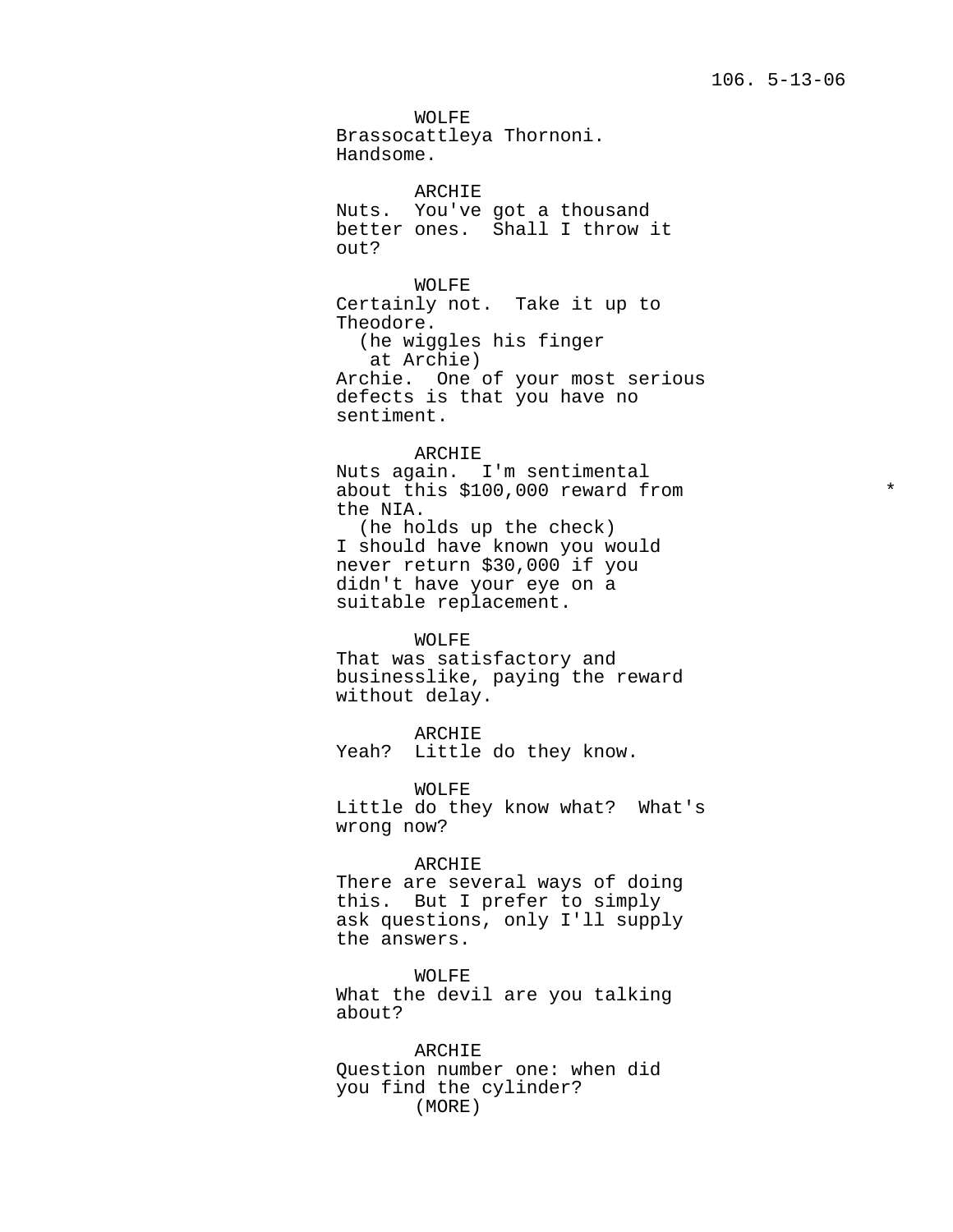ARCHIE (CONT'D) Saturday afternoon when you waddled in here in your pajamas and belittled your brain? Not \* a chance. You knew where it was all the time, for at least  $*$ three or four days. I say you found it either Tuesday morning or Wednesday. \*

WOLFE You shouldn't leave things teetering like that.

## ARCHIE

Number two: Why, if you knew where the cylinder was, did you pester Mrs. Boone to tell you? \* Answer: because you wanted to \* make sure she didn't know. If she knew where the cylinder was and told the cops before you  $*$ were ready, she'd have gotten the hundred thousand dollar reward. Number Three: What was the big idea? When you found the cylinder, why didn't you just let go? Answer: because you don't like NIA, and you \* knew the stink about the murders was raising Cain with them, and  $*$ you wanted to prolong it as much as possible.

WOLFE How long is this going on?

ARCHIE Well. I guess that's about all. I just wanted you to know that I resent your making contemptuous remarks about your brain.

WOLFE You've left one thing out.

ARCHIE

What?

WOLFE Look back at me last Tuesday, when - by hypothesis - I found (MORE)